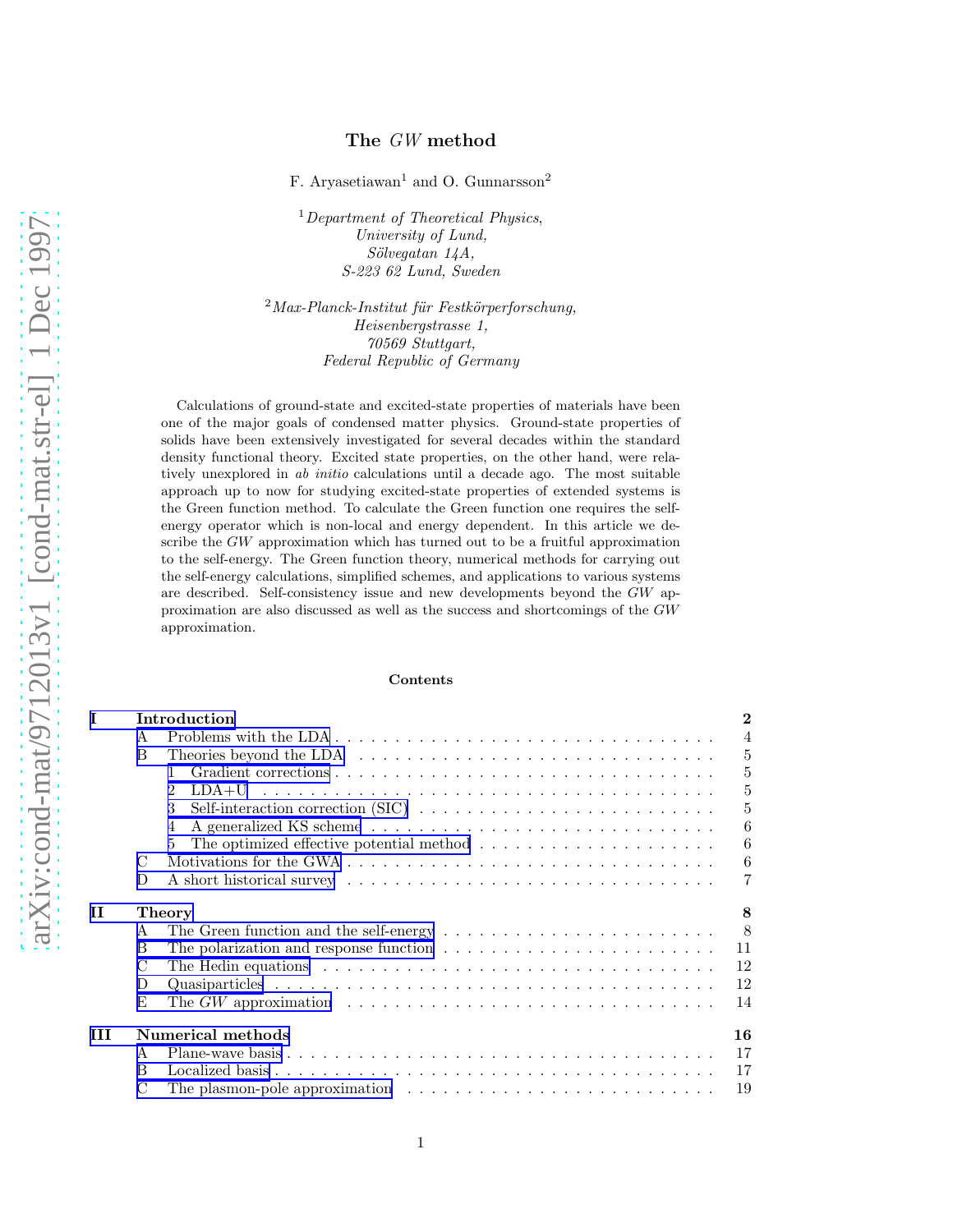<span id="page-1-0"></span>

|               | D<br>The space-time method $\ldots \ldots \ldots \ldots \ldots \ldots \ldots \ldots \ldots \ldots \ldots$                                                                                                                                                                                                                                                                                                                                                                  | 22                                                                               |
|---------------|----------------------------------------------------------------------------------------------------------------------------------------------------------------------------------------------------------------------------------------------------------------------------------------------------------------------------------------------------------------------------------------------------------------------------------------------------------------------------|----------------------------------------------------------------------------------|
| $\mathbf{IV}$ | Simplified GW<br>The static Coulomb-hole and screened-exchange (COHSEX) approximation<br>A<br>B<br>Improving the COHSEX approximation $\dots \dots \dots \dots \dots \dots \dots \dots \dots$<br>$\mathcal{C}$<br>D<br>E                                                                                                                                                                                                                                                   | 24<br>24<br>25<br>26<br>28<br>30                                                 |
| V             | Applications<br>$\mathsf{A}$<br>B<br>Semiconductors and Insulators: sp systems $\dots \dots \dots \dots \dots \dots \dots \dots$<br>$\mathcal{C}$<br>Transition metals $\ldots \ldots \ldots \ldots \ldots \ldots \ldots \ldots \ldots \ldots \ldots \ldots \ldots$<br>1<br>$\overline{2}$<br>3<br>3d semicore states $\dots \dots \dots \dots \dots \dots \dots \dots \dots \dots \dots \dots \dots \dots$<br>4<br>D<br><b>Surfaces</b><br>1.<br>$\overline{2}$<br>E<br>F | 31<br>31<br>33<br>40<br>43<br>43<br>47<br>50<br>50<br>52<br>52<br>54<br>55<br>56 |
| VI            | Self-consistency                                                                                                                                                                                                                                                                                                                                                                                                                                                           | 58                                                                               |
| <b>VII</b>    | Vertex corrections<br>Direct evaluation of the second-order self-energy<br>$\hfill\ldots\ldots\ldots\ldots\ldots\ldots\ldots\ldots\ldots$<br>A<br>Vertex corrections based on the LDA exchange-correlation potential $\dots \dots$<br>B<br>$\rm C$<br>The cumulant expansion $\ldots \ldots \ldots \ldots \ldots \ldots \ldots \ldots \ldots \ldots \ldots$                                                                                                                | 61<br>62<br>62<br>64                                                             |
|               | VIII Summary and conclusions                                                                                                                                                                                                                                                                                                                                                                                                                                               | 68                                                                               |
| IX            | Acknowledgment                                                                                                                                                                                                                                                                                                                                                                                                                                                             | 69                                                                               |

## I. INTRODUCTION

The Hamiltonian for a many-electron system is given by (in atomic units  $\hbar = m = e = 1$ )

$$
H = \sum_{i} \left[ -\frac{1}{2} \nabla^2(\mathbf{r}_i) + V(\mathbf{r}_i) \right] + \frac{1}{2} \sum_{i \neq j} \frac{1}{|\mathbf{r}_i - \mathbf{r}_j|} \tag{1}
$$

where  $V$  is a local external potential such as the field from the nuclei. Solving the above Hamiltonian has been a major problem in molecular and condensed matter physics. The Coulomb interaction in the last term makes the Hamiltonian difficult to solve. For a small system, such as an atom or a small molecule, it is possible to obtain the many-particle ground-state wavefunction by means of the configuration interaction (CI) method (Boys 1950, Dykstra 1988). In this method the wavefunction is expanded as a sum of Slater determinants (Slater 1930) whose orbitals and coefficients are determined by minimizing the total energy. A very accurate ground state wavefunction and energy can be obtained. The computational effort, however, scales exponentially with the system size so that applications to large molecules or solids are not feasible. For excited states, the computational effort becomes very large already for a small system. Fortunately, in practice we are interested in quantities which do not require the full knowledge of the wavefunctions. For example,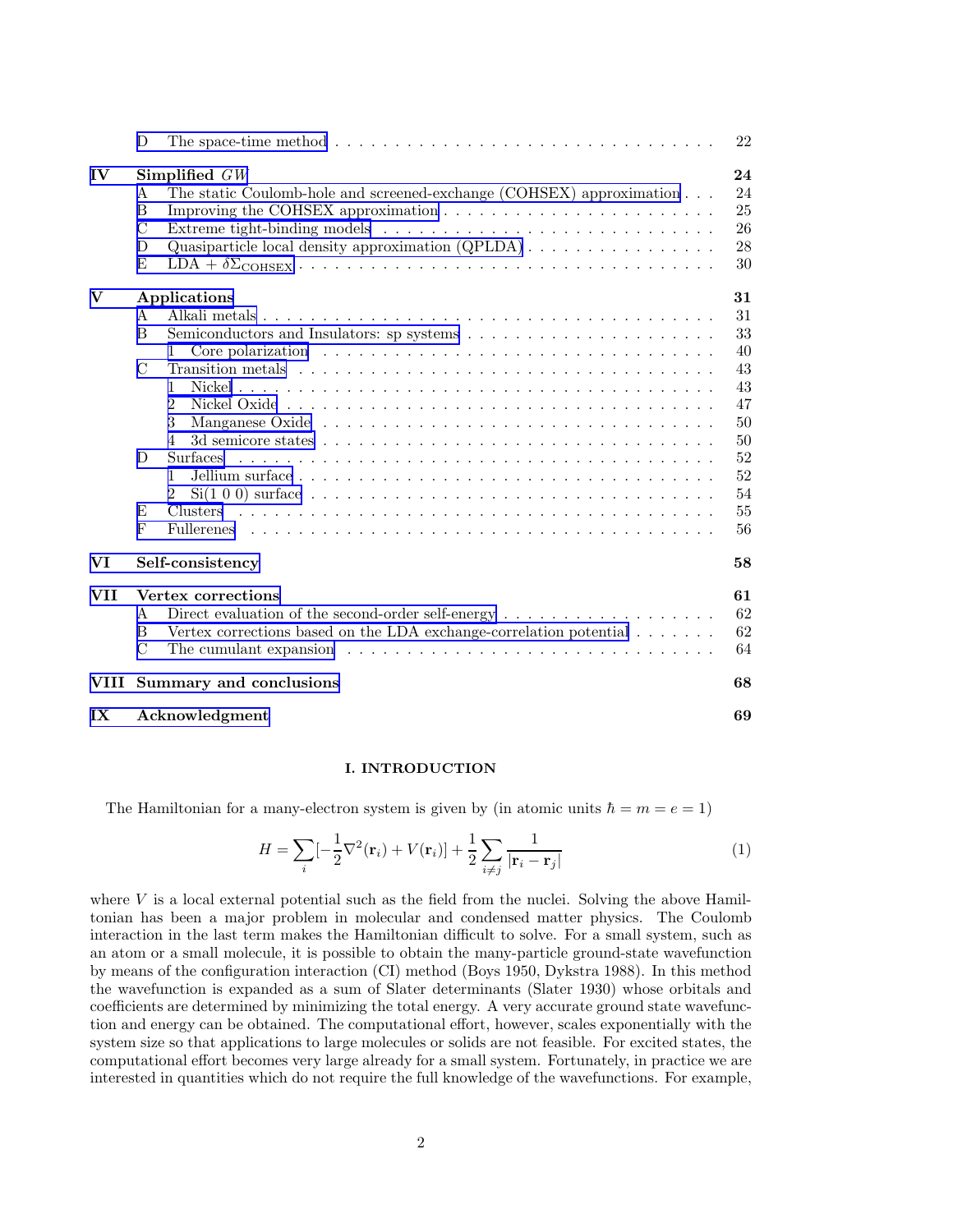we are interested in the total energy, excitation spectra and expectation values of single-particle operators which can be obtained from the Green function described in a later section.

Approximate theories are usually concerned with finding a good single-particle approximation for the Coulomb term. The earliest of these theories is the Hartree approximation (1928) where the non-local Coulomb term is replaced by an average local Coulomb potential (Hartree potential) from all the electrons. Although it gives reasonable results, due to a cancellation between exchange and correlation, the Hartree theory is not accurate enough in many cases. An extension of the Hartree theory which takes into account the fermionic nature of the electrons leads to the Hartree-Fock approximation (HFA) (Fock 1930) where in addition to the average local Coulomb potential there is a non-local exchange potential which reflects the Pauli exclusion principle. For systems with an energy gap in their excitation spectra, the HFA gives a qualitatively reasonable result. In fact the HFA works quite well for atoms but for insulating solids, the energy gap is in most cases too large. The reason for this can be traced back to the neglect of correlations or screening which is not too important in atoms but crucial in solids. The HFA already takes into account to a large extent correlation between electrons of the same spin since the Pauli exclusion principle (exchange) prevents them to get close together. Two electrons of opposite spin on the other hand are allowed to occupy the same single-particle state at the cost of a large Coulomb energy. Correlations keep electrons away from each other, creating a screening hole around each electron which reduces the interaction with the other electrons and thereby the Coulomb energy. The energy cost of transferring an electron from one site to a neighbouring site is substantially reduced by screening. In the tight-binding limit, i.e. for localized states, the energy gap is approximately given by  $U$  and this is essentially the effective Coulomb energy of the states that form the gap. Thus, correlation or screening reduces the gap from its Hartree-Fock value. In metals, the absence of correlations in the HFA leads to qualitatively wrong results such as zero density of states at the Fermi level due to a logarithmic singularity in the derivative of the single-particle spectra with respect to k at  $k_F$ (see, e.g., Ashcroft and Mermin 1976).

To simulate the effect of correlations, Slater introduced the  $X\alpha$  method where the exchange potential is modelled by a local potential of the form  $V^x = \alpha n^{1/3}$ , derived from the electron gas and scaled by a constant  $\alpha$  to simulate correlations. n is the local electron density (Slater 1951a, 1951b, 1953, 1974). This method has been quite successful in calculating ground-state properties and excitation spectra but it is semiempirical. The  $X\alpha$  theory may be regarded as a precursor of the modern density functional theory (DFT) (Hohenberg and Kohn 1964, Kohn and Sham 1965) which has become a standard method for calculating ground-state properties of molecules and solids. Recent reviews on DFT may be found in Jones and Gunnarsson (1989) and Dreizler and Gross (1990). In DFT, the ground-state energy can be shown to be a functional of the ground-state density and satisfies the variational principle with respect to the density. The explicit form of the functional in terms of the density is not known and such an explicit functional may not exist. Using the variational property of the energy functional, one arrives at a set of single-particle equations, the Kohn-Sham (KS) equations (Kohn and Sham 1965), to be solved self-consistently:

$$
[-\frac{1}{2}\nabla^2 + V^H + V^{xc}]\phi_i = \varepsilon_i \phi_i
$$
\n(2)

$$
n = \sum_{i}^{\text{occ}} |\phi_i|^2 \tag{3}
$$

where  $V^H$  and  $V^{xc}$  are the Hartree and exchange-correlation potential respectively. In practical applications, the functional containing the effects of exchange and correlations is approximated by the local density approximation (LDA) where the density in the exchange-correlation potential of the electron gas is replaced by the local density of the real system (Kohn and Sham 1965). The KS eigenvalues  $\varepsilon_i$  have no clear physical meaning except for the highest occupied which corresponds to the ionization energy (Almbladh and von Barth 1985a). Although there is no theoretical justification, they are often interpreted as single-particle excitation energies corresponding to excitation spectra of the system upon a removal or addition of an electron. In many cases, in particular in sp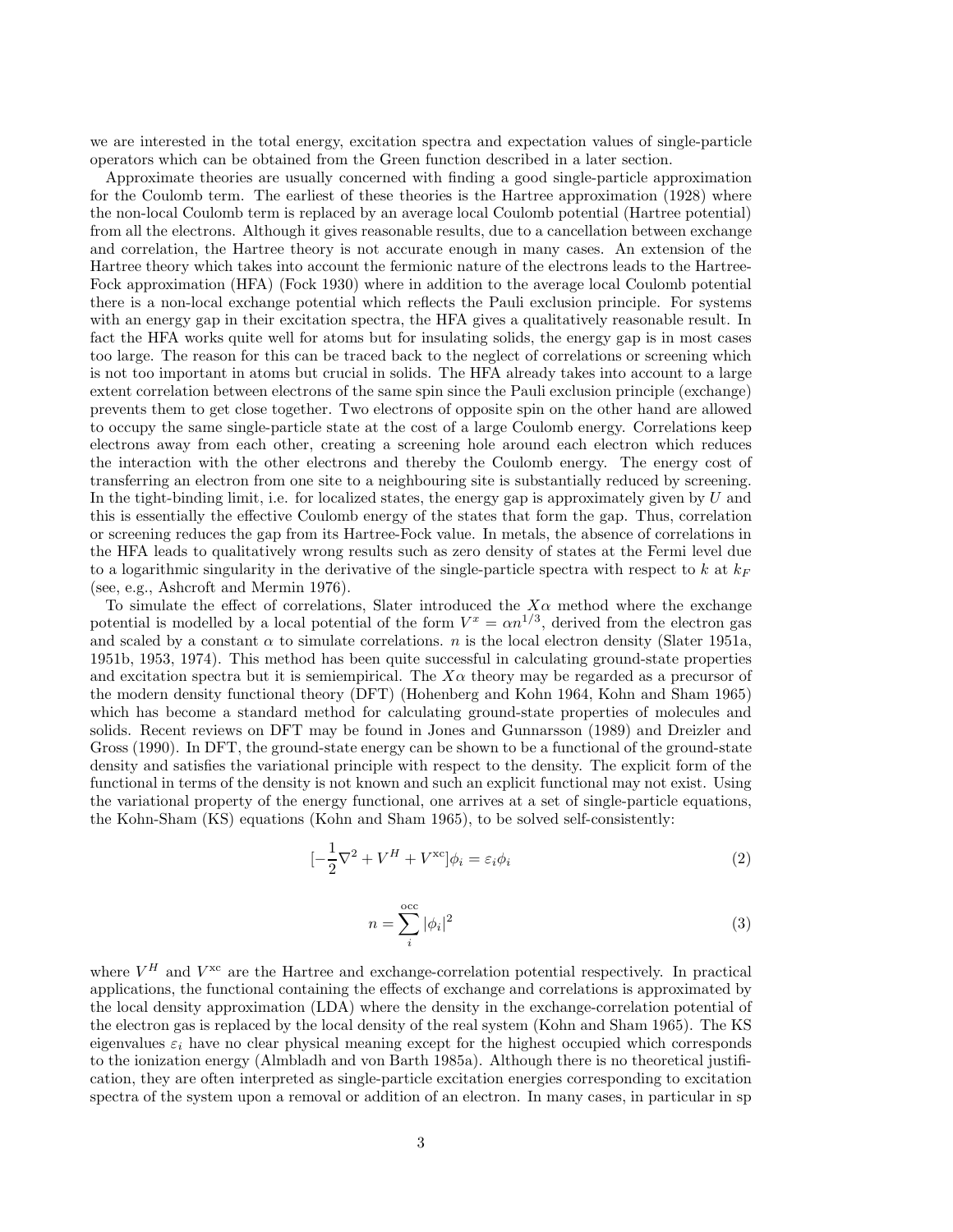<span id="page-3-0"></span>systems, the agreement with photoemission spectra is quite good but as will be described in the next section, there are also serious discrepancies.

A proper way of calculating single-particle excitation energies or quasiparticle energies (Landau 1956, 1957) is provided by the Green function theory (Galitskii and Migdal 1958, Galitskii 1958). It can be shown that the quasiparticle energies  $E_i$  can be obtained from the quasiparticle equation:

$$
[-\frac{1}{2}\nabla^2(\mathbf{r}) + V^H(\mathbf{r})]\Psi_i(\mathbf{r}) + \int d^3r' \ \Sigma(\mathbf{r}, \mathbf{r}'; E_i)\Psi_i(\mathbf{r}') = E_i\Psi_i(\mathbf{r})
$$
(4)

The non-local and energy dependent potential  $\Sigma$ , or the self-energy, contains the effects of exchange and correlations. It is in general complex with the imaginary part describing the damping of the quasiparticle. It can be seen that the different single-particle theories amount to approximating the self-energy operator  $\Sigma$ . Calculations of  $\Sigma$  are unfortunately very difficult even for the electron gas. We must resort to approximations and this review describes the GW approximation (GWA) (Hedin 1965a) which is the simplest working approximation beyond the HFA that takes screening into account.

#### A. Problems with the LDA

The LDA has been very successful for describing ground-state properties such as total energies and structural properties. There is no clear theoretical justification why the LDA KS eigenvalues should give excitation energies, and even the exact  $V^{\text{xc}}$  is not supposed to give the exact quasiparticle energies. Nevertheless, the LDA KS eigenvalues are often found to be in good agreement with the quasiparticle energies measured in photoemission experiments. Despite of its success, there are serious discrepancies already in sp-systems and they become worse in d- and f-systems:

- The band width in Na is 10-20  $\%$  too large, 3.2 eV in LDA vs 2.65 eV experimentally (see, however, section V-A for the experimental band width).
- The band gaps in semiconductors Si, GaAs, Ge, etc. are systematically underestimated, as much as 100  $\%$  in Ge.
- The band width in Ni is  $\sim 30\%$  too large, 4.5 eV in LDA vs 3.3 eV experimentally (Hüfner *et al* 1972, Himpsel, Knapp, and Eastman 1979)
- In f-systems, the LDA density of states is in strong disagreement with experiment.
- In the Mott-Hubbard insulators of transition metal oxides the LDA band gap is much too small (Powell and Spicer 1970, Hüfner *et al* 1984, Sawatzky and Allen 1984) and in some cases the LDA gives qualitatively wrong results. For example, the Mott-Hubbard insulators CoO and the undoped parent compound of the high  $T_c$  material La<sub>2</sub>CuO<sub>4</sub> are predicted to be metals (see e.g. Pickett 1989)
- The magnetic moments in the transition metal oxides are systematically underestimated (Alperin 1962, Fender *et al* 1968, Cheetham and Hope 1983)
- In alkali-metal clusters, the ionization energies calculated within the LDA are too low compared to experiment (Ishii, Ohnishi, and Sugano 1986, Saito and Cohen 1988).
- In the LDA, the image potential seen by an electron in the vacuum far from a surface decays exponentially instead of the expected  $-1/4(z - z_0)$  decay where z is the coordinate normal to the surface and  $z_0$  is the position of the image plane (Lang and Kohn 1973).

Strictly speaking, one should not blame the LDA for all of these discrepancies since many of them are related to excited state properties which are outside the domain of DFT. However, excited state properties of finite systems can be calculated within the time-dependent extension of DFT (Runge and Gross 1984, Gross, Dobson, and Petersilka 1996).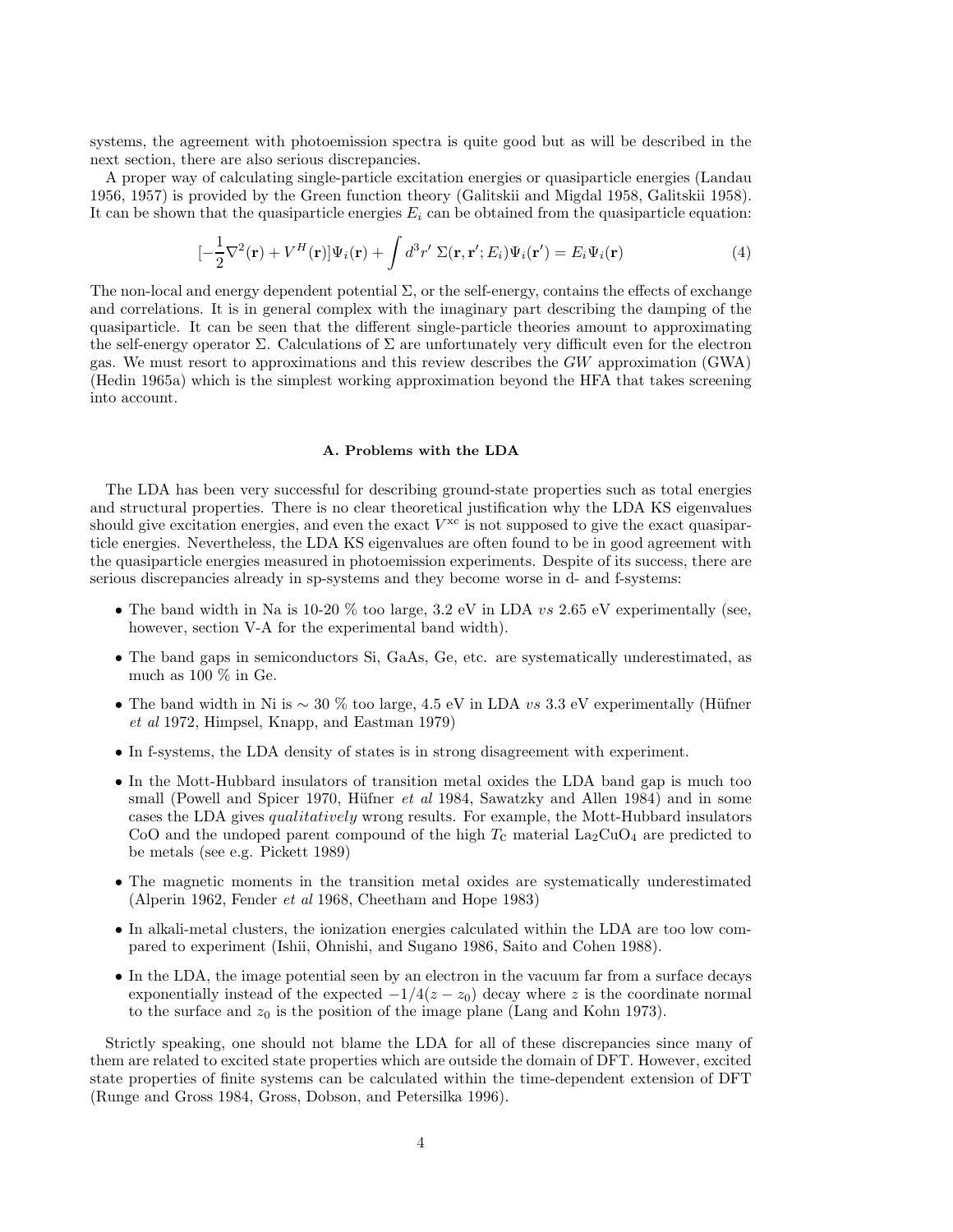#### B. Theories beyond the LDA

<span id="page-4-0"></span>When discussing theories beyond the LDA, a distinction should be made between theories which attempt to find better energy functionals but which lie within DFT and those theories which attempt to mimic the self-energy in order to obtain better quasiparticle energies but which are then usually outside DFT. The GWA belongs to the latter.

## 1. Gradient corrections

Since the LDA is based on the homogeneous electron gas, it is natural to take into account the inhomogeneity in the charge density of real systems by including gradient corrections in the energy functional. There are two main approaches. The first is a semiempirical approach where the exchange-correlation functional is modelled by a functional containing parameters which are adjusted to give the best fit to the cohesive energies of a number of "standard molecules". The most successful of these models are due to Becke (1988, 1992, 1996). The other approach attempts to calculate the coefficients in the gradient expansion from first principles (Langreth and Mehl 1983, Svendsen and von Barth 1996, Springer, Svendsen, and von Barth 1996, for a recent development see Perdew, Burke, and Ernzerhof 1997 and references therein). While in general gradient corrections give a significant improvement in the total energy (Causa and Zupan 1994, Philipsen and Baerends 1996, Dal Corso 1996) there is almost no major improvement for quasiparticle energies (Dufek *et al* 1994).

## 2.  $LDA+U$

One of the problems with the LDA is the absence of orbital dependence in the exchangecorrelation potential. Since the potential does not distinguish between orbitals with different m-quantum numbers, for systems containing a partially filled d- or f-shell one obtains a corresponding partially filled band with a metallic type electronic structure unless the exchange and crystal field splitting create a gap between the up and down channel. Thus, the late transition metal oxides, which are insulators, are predicted to be metals by the (nonspin-polarized) LDA. In the LDA+U method (Anisimov, Zaanen, and Andersen 1991, Anisimov *et al* 1993, Lichtenstein, Zaanen, and Anisimov 1995) and its generalization (Solovyev, Dederichs, and Anisimov 1994, Solovyev, Hamada, and Terakura 1996), an orbital dependent potential U acting only on localized d- or f-states is introduced on top of the LDA potential. For Mott-Hubbard insulators or rare earth metal compounds where the partially filled 3d or 4f bands are split by the Coulomb interaction, forming the upper and lower Hubbard band, the LDA+U works reasonably well (Anisimov *et al* 1997). The bandstructure, however, is unsatisfactory. Another problem with the method arises for systems with partially filled 3d shells which are metallic, like the transition metals. In this case, the LDA+U would produce unphysical results since it would split the partially filled band.

#### 3. Self-interaction correction (SIC)

Apart from the problem with orbital dependence in the LDA, there is another problem associated with an unphysical interaction of an electron with itself. In DFT, only the highest occupied state is free from self-interaction but in LDA, there is in general self-interaction for all states. This self-interaction is explicitly subtracted out in the SIC formalism resulting in an orbitaldependent potential (Cowan 1967, Lindgren 1971, Zunger *et al* 1980, Perdew and Zunger 1981). Self-interaction is significant for localized states and it tends to zero for extended states since in the latter case the charge is spread over the crystal and therefore the Coulomb interaction of an electron with itself is of order  $1/N$ . Since self-interaction is usually positive, one would expect the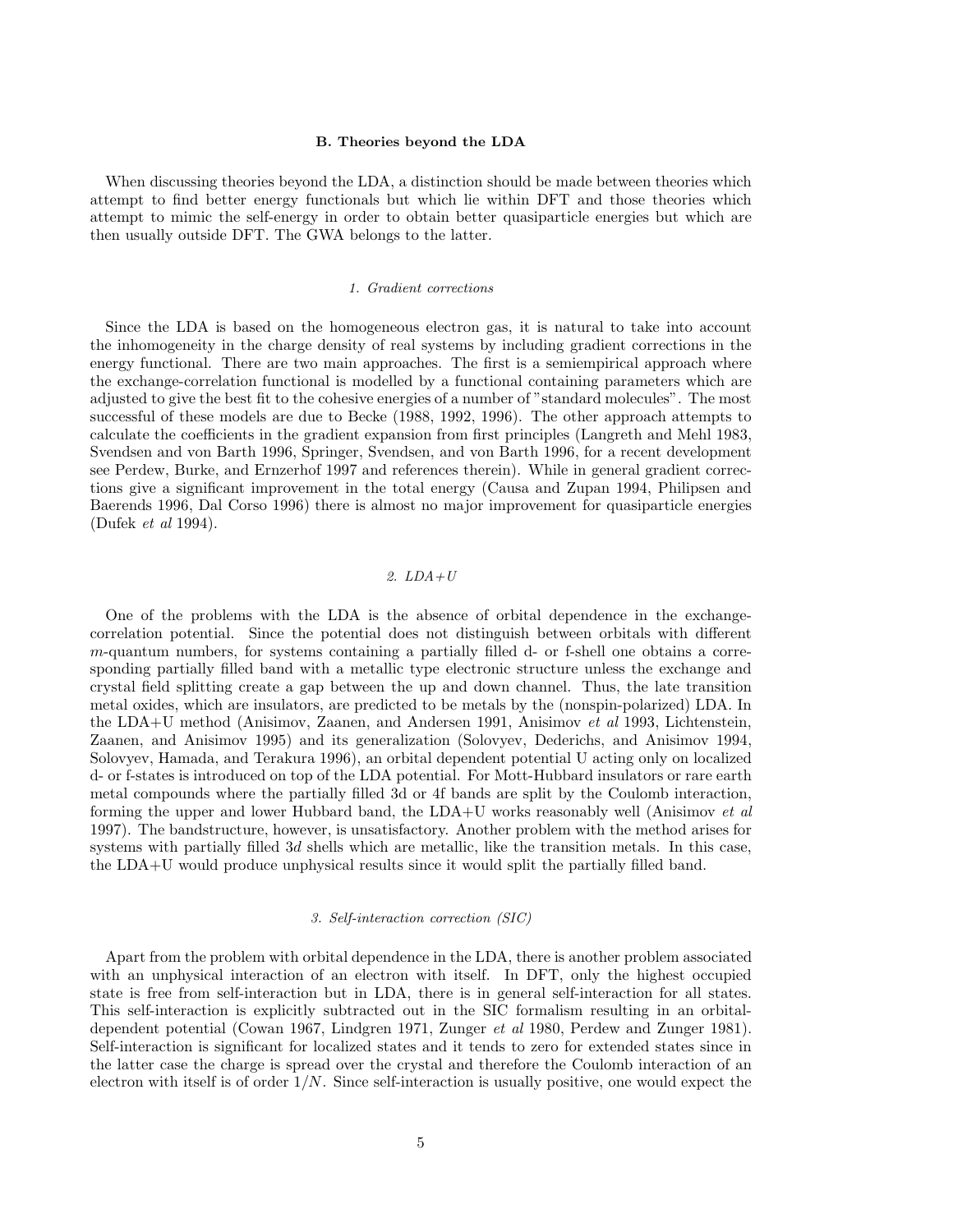<span id="page-5-0"></span>LDA eigenvalues for localized states to be too high, as is indeed the case. For atoms, SIC therefore lowers the LDA eigenvalues giving better agreement with experiment. The orbital-dependent potential in SIC can describe Mott-Hubbard insulators although the bandstructure is not likely to be satisfactory. SIC predicts all the 3d monoxides to be insulators except VO which is correctly predicted to be a metal (Svane and Gunnarsson 1990, Szotek, Temmerman, and Winter 1993, Arai and Fujiwara 1995). SIC however fails to give a delocalized paramagnetic solution for the doped high  $T_{\rm C}$  compounds and a similar problem is anticipated in LDA+U. For more itinerant systems, SIC does not give localized solutions, and it then reduces to the LDA. Accordingly, application to semiconductors, e.g. Si, does not increase the LDA gap.

## 4. A generalized KS scheme

A recent attempt to improve the LDA description of quasiparticle energies is to choose a noninteracting reference system having the same ground-state density as the real system, like in the conventional KS scheme, but with a non-local potential (Seidl *et al* 1996). Since the potential is non-local, the choice is not unique, different non-local potentials may generate the same groundstate density. A particular choice is a non-local screened exchange potential minus its local form. By definition, the functional from which this potential is derived, is zero at the correct density. The KS equations consist of the usual LDA exchange-correlation potential plus the chosen non-local potential. For semiconductors Si, GaAs, Ge, InP and InSb, this method improves the values of the band gap. Applications to other systems have not been performed so far.

Another recent scheme proposed by Engel and Pickett (1996) incorporates part of the correlation energy into the kinetic energy functional which may be thought of as mass renormalization. This scheme is shown to improve the description of band gaps in silicon and germanium but it gives negligible correction for diamond and carbon.

#### 5. The optimized effective potential method

A natural way of improving the LDA would be to calculate the exchange energy exactly and to generate a local exchange potential by taking a functional derivative of the exchange energy functional with respect to the density (Kotani 1995, Kotani and Akai 1996, Bylander and Kleinman 1995a,b). The correlation energy can be approximated by the LDA value. The original idea of this method is due to Talman and Shadwick (1976) in their work on atoms where the Hartree-Fock total energy is minimized with orbitals restricted to be solutions to single-particle Hamiltonians with local potentials. The scheme is also known as the optimized effective potential method. Applications of this approach to several semiconductors and insulators (C, Si, Ge, MgO, CaO, and MnO) yields encouraging results regarding the band gaps which in most cases are improved from the corresponding LDA values. However, the scheme is still within the density functional formalism and it is intended to improve the energy functional rather than the self-energy. One advantage of this scheme is the possibility to systematically improve the energy functional. With regard to *GW* calculations, the scheme may provide better starting points than the LDA. The scheme may be extended to include correlations by using a screened interaction potential.

## C. Motivations for the GWA

The theories described above have drawbacks when applied to calculating quasiparticle energies. Gradient corrections attempt to improve total energies but do not address the problem of improving quasiparticle energies. Indeed, applications to transition metal oxides, where the gap is zero or grossly underestimated by the LDA, do not give any significant improvement. SIC theory only applies to localized occupied states and numerical calculations show that the resulting eigenvalues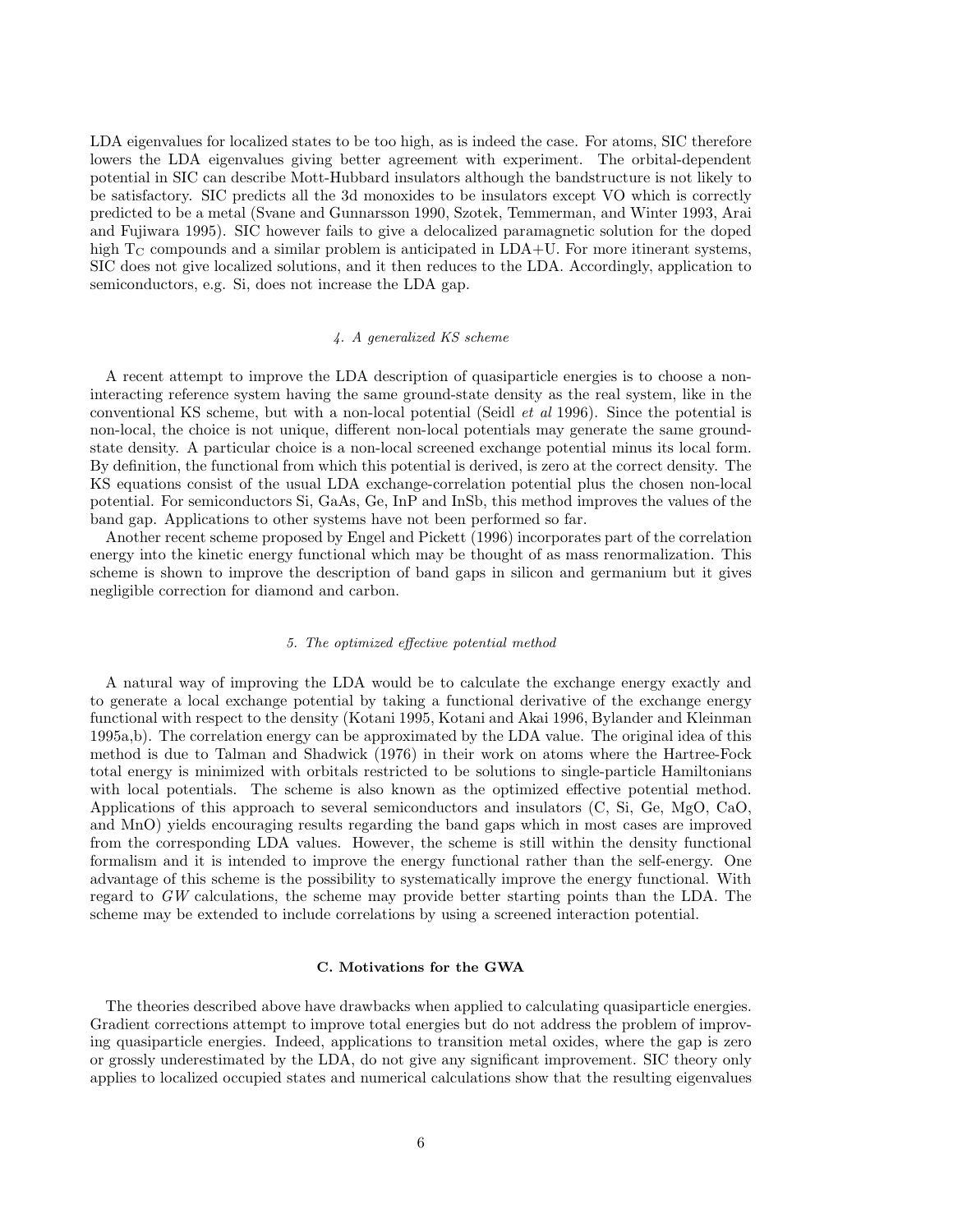<span id="page-6-0"></span>are too low. The LDA+U is designed for systems with localized states split by the Coulomb correlation, forming the upper and lower Hubbard band. Applications to transition metals, however, would lead to unreasonable results. The generalized KS scheme using screened exchange, like the other theories discussed above, has no energy dependence which can be important in some cases. Moreover, the choice of the non-local potential is rather arbitrary. Since the theory has not been applied extensively, it is difficult to judge its usefulness. The exact exchange approach should in principle improve total energies when correlations are also taken into account but it does not address the LDA problems with quasiparticles.

The GWA is derived systematically from many-body perturbation theory. The form of the selfenergy in the GWA is the same as in the HFA but the Coulomb interaction is dynamically screened, remedying the most serious deficiency of the HFA. The self-energy in the GWA is therefore nonlocal and energy dependent. The GWA is physically sound because it is qualitatively correct in some limiting cases (Hedin 1995) which allows applications to a large class of materials, metals or insulators.

- In atoms, screening is small and the GWA approaches the HFA which is known to work well for atoms.
- In the electron gas, screening is very important which is taken into account in the GWA and for semiconductors it can be shown that the GWA reduces the Hartree-Fock gaps.
- For a core electron excitation, the GWA corresponds to the classical Coulomb relaxation energy of the other electrons due to the adiabatic switching-on of the core hole potential, which is just what is to be expected physically.
- For a Rydberg electron in an atom, the GWA gives the classical Coulomb energy of the Rydberg electron due to the adiabatic switching-on of an induced dipole in the ion core.
- For the decay rate and the energy loss per unit time of a fast electron in an electron gas, the GWA gives the correct formula.

The GWA has been applied with success to a wide class of systems ranging from simple metals to transition metals and their compounds.

So far, the GWA has been applied mainly to calculate single-particle excitation spectra, but it is also possible to calculate the total energy (Lundqvist and Samathiyakanit 1969, von Barth and Holm 1997, Farid, Godby, and Needs 1990) and the expectation value of any single-particle operator in the ground state.

#### D. A short historical survey

The earliest attempt to include correlations beyond the HFA in the form of GW theory was probably the work of Quinn and Ferrell (1958) for the electron gas. Their calculations, however, were limited to states around the Fermi energy and several approximations were made. DuBois (1959a, 1959b) also calculated the self-energy of the electron gas within a GW type theory but his calculations were only for small values of the electron gas parameter  $r_s < 1$  or for high densities since  $(4\pi/3)r_s^3 = \rho$ , where  $\rho$  is the electron density. His results have therefore received less attention because they are not directly relevant to real metals which have  $r_s \sim 2-5$  (Al  $r_s \sim 2$ , Cs  $r_s \sim$ 5). The first full calculation of the self-energy within the GWA for the electron gas was performed by Hedin (1965a). He also showed in a systematic and rigorous way how the self-energy can be expanded in powers of the dynamically screened Coulomb interaction, with the GWA as the first term in this expansion. Later on, Lundqvist (1967a, 1967b, 1968) did extensive calculations of the self-energy of the electron gas for various densities and studied the spectral functions. Rice (1965) used a different version of what is conventionally known as the GWA, including vertex corrections (corrections beyond the GWA). His results are similar to those of Hedin. Later on, Mahan and his group (Mahan and Sernelius 1989, Frota and Mahan 1992) performed extensive self-energy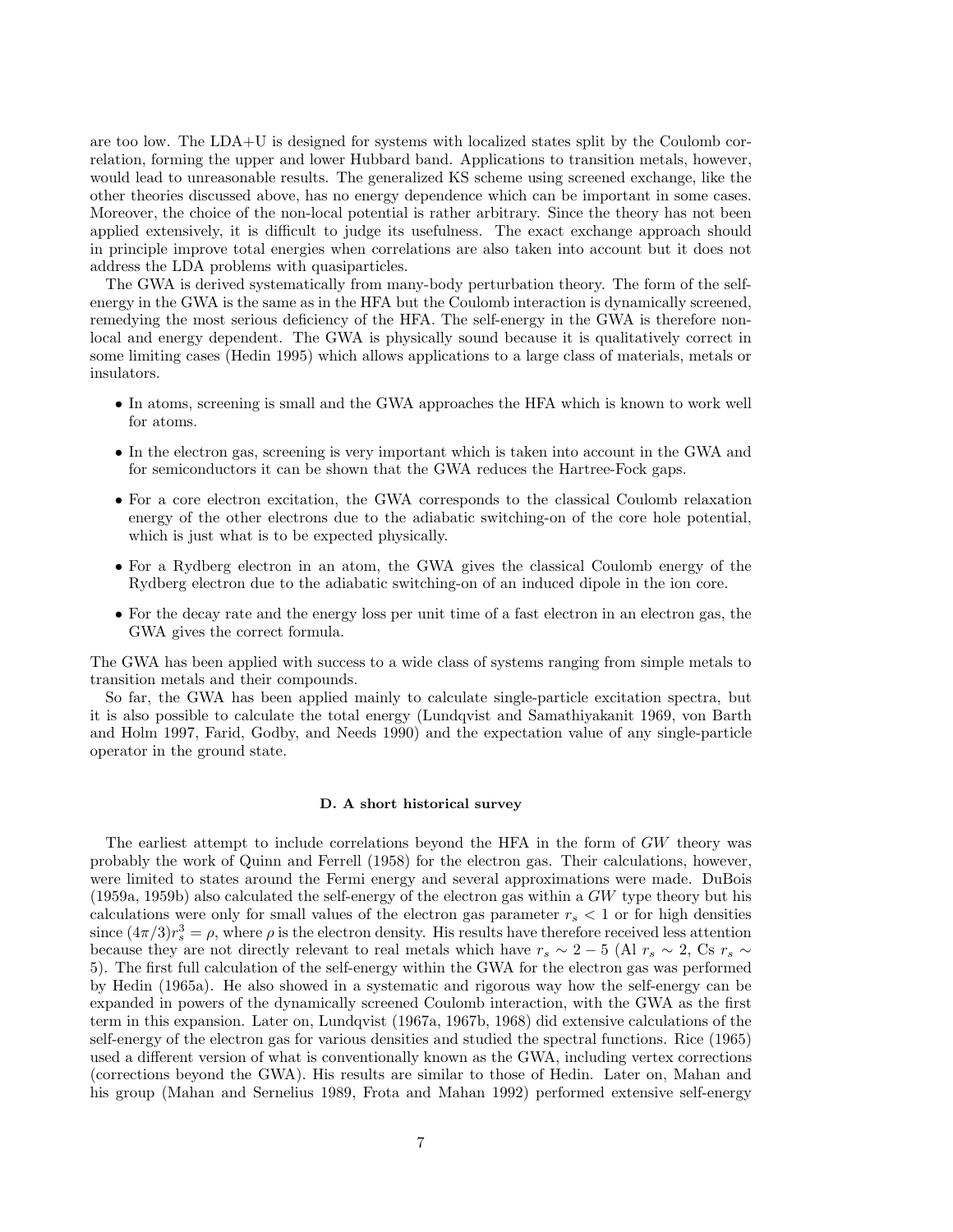<span id="page-7-0"></span>calculations for the electron gas using various forms of the GW-type approximations, studying the importance of vertex corrections.

Due to computational difficulties, the GWA was not applied to real materials until the mid eighties starting with the work of Hybertsen and Louie (1985a,b, 1986, 1987b) on semiconductors with encouraging results. At about the same time, Godby, Sham and Schlüter (1986, 1987a, b, 1988) did the same calculations and their results are in good agreement with those of Hybertsen and Louie (1986). We should also mention an earlier calculation for diamond using the tight-binding approach by Strinati, Mattausch, and Hanke (1982) although it is superseded by later calculations. The good results for semiconductors encouraged further applications to more complicated systems, transition metals and their compounds, jellium surface, sodium clusters and to f-systems. By now the GWA has become a standard method for including correlations beyond the HFA.

#### II. THEORY

In this section we describe a brief summary of the Green function theory and derive the GWA. More details on the Green function theory may be found in standard text books on many-body theory (e.g. Nozières 1964, Fetter and Walecka 1971, Inkson 1984, Mahan 1990) and in the review article by Hedin and Lundqvist (1969).

#### A. The Green function and the self-energy

To study the electronic excitation spectrum of a solid, one performs photoemission experiments where photons with a certain energy  $\omega$  are used as projectiles to knock out electrons. By measuring the kinetic energy of the photoemitted electrons along a certain direction  $\bf{k}$  and using the conservation of energy and momentum, the excitation spectrum  $E(\mathbf{k})$  of the solid can be obtained:

$$
\omega = K.E. + E(\mathbf{k})\tag{5}
$$

A photoemission experiment then measures the excitation spectrum of a solid with the presence of a hole (occupied density of states). An inverse photoemission experiment or BIS uses electrons as probes to measure the unoccupied density of states or the excitation spectrum with an additional electron.

In the limit of large kinetic energy ("sudden approximation") (Hedin and Lundqvist 1969) of the photoemitted or probing electron, the spectrum is directly related to the one-particle Green function which is defined as

$$
iG(x, x') = \langle N|T[\hat{\psi}(x)\hat{\psi}^{\dagger}(x')]|N\rangle
$$
\n(6)

$$
= \begin{cases} \langle N|\hat{\psi}(x)\hat{\psi}^{\dagger}(x')|N\rangle & \text{for } t > t' \text{ (electron)}\\ -\langle N|\hat{\psi}^{\dagger}(x')\hat{\psi}(x)|N\rangle & \text{for } t < t' \text{ (hole)} \end{cases}
$$
(7)

 $|N\rangle$  is the exact N-electron ground state,  $\hat{\psi}(x)$  is a field operator in the Heisenberg representation which annihilates an electron at  $x = (\mathbf{r}, t)$ , and T is the time-ordering operator which arises naturally from the time development operator defined later in equation([14\)](#page-8-0). The physical interpretation of the Green function is that for  $t' > t$  it is is the probability amplitude that a hole created at x will propagate to x' and for  $t > t'$ , the probability amplitude that an electron added at x' will propagate to x. Thus, the Green function describes the photoemission and inverse photoemission processes.

From the Green function we can obtain

- The expectation value of any single-particle operator in the ground state.
- The ground-state energy.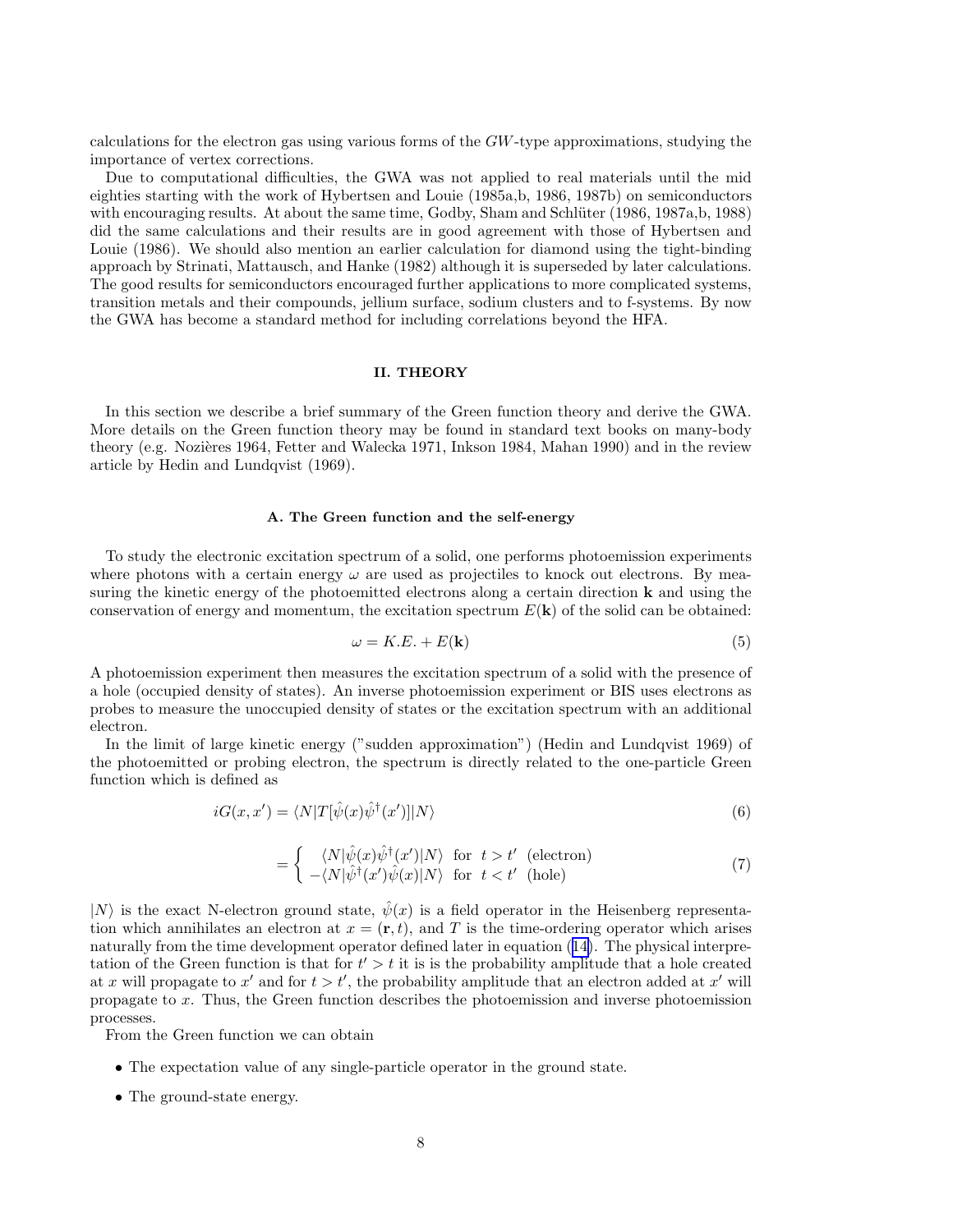<span id="page-8-0"></span>• The one-electron excitation spectrum.

In this review, we are mainly interested in the excitation spectra. The first and the second properties have not been explored for real systems.

From the Heisenberg equation of motion for the field operator

$$
i\frac{\partial \hat{\psi}(x)}{\partial t} = [\hat{\psi}(x), \hat{H}]
$$
\n(8)

where the Hamiltonian is given by

$$
\hat{H} = \int d^3r \hat{\psi}^\dagger(x) h_0(x) \hat{\psi}(x) + \frac{1}{2} \int d^3r d^3r' \hat{\psi}^\dagger(x) \hat{\psi}^\dagger(x') v(\mathbf{r} - \mathbf{r}') \hat{\psi}(x') \hat{\psi}(x) \tag{9}
$$

we obtain the equation of motion for the Green function:

$$
\left[i\frac{\partial}{\partial t} - h_0(x)\right]G(x, x') - \int dx'' M(x, x'')G(x'', x') = \delta(x - x')
$$
\n(10)

where the mass operator (Hartree potential  $+$  self-energy) M is defined to be such that

$$
\int dx_1 M(x, x_1) G(x_1, x') = -i \int d^3 r_1 v(\mathbf{r} - \mathbf{r}_1)
$$

$$
\times \langle N | T \left[ \hat{\psi}^\dagger(\mathbf{r}_1, t) \hat{\psi}(\mathbf{r}_1, t) \hat{\psi}(\mathbf{r}, t) \hat{\psi}^\dagger(\mathbf{r}', t') \right] | N \rangle
$$
(11)

 $h_0$  is the kinetic energy operator plus a local external potential. The quantity on the right hand side is a special case of a two-particle Green function:

$$
G_2(1,2,3,4) = (i)^2 \langle N|T \left[ \hat{\psi}(1)\hat{\psi}(3)\hat{\psi}^\dagger(4)\hat{\psi}^\dagger(2) \right]|N\rangle \tag{12}
$$

where  $1 \equiv x_1 = (\mathbf{r}_1, t_1)$  etc.

The self-energy may be evaluated in at least two ways, either by using Wick's theorem (Wick 1950, Fetter and Walecka 1971) or by Schwinger's functional derivative method (Schwinger 1951, Martin and Schwinger 1959). We follow the latter. This is done by introducing a time varying field  $\phi(\mathbf{r},t)$  which is used as a mathematical tool for evaluating the self-energy and it will be set to zero once the self-energy is obtained. Working in the interaction (Dirac) picture we have

$$
|\psi_D(\mathbf{r},t)\rangle = \hat{U}(t,t_0)|\psi_D(\mathbf{r},t_0)\rangle
$$
\n(13)

The time development operator  $\hat{U}$  is given by

$$
\hat{U}(t,t_0) = T \exp\left[-i \int_{t_0}^t d\tau \hat{\phi}(\tau)\right]
$$
\n(14)

$$
\hat{\phi}(\tau) = \int d^3r \phi(\mathbf{r}, \tau) \hat{\psi}_D^{\dagger}(\mathbf{r}, \tau) \hat{\psi}_D(\mathbf{r}, \tau)
$$
\n(15)

The relationship between operators in the Heisenberg and Dirac representations is

$$
\hat{\psi}(\mathbf{r},t) = \hat{U}^{\dagger}(t,0)\hat{\psi}_D(\mathbf{r},t)\hat{U}(t,0)
$$
\n(16)

The field operator  $\hat{\psi}_D$  satisfies

$$
i\frac{\partial}{\partial t}\hat{\psi}_D = \left[\hat{\psi}_D, \hat{H}(\phi = 0)\right]
$$
\n(17)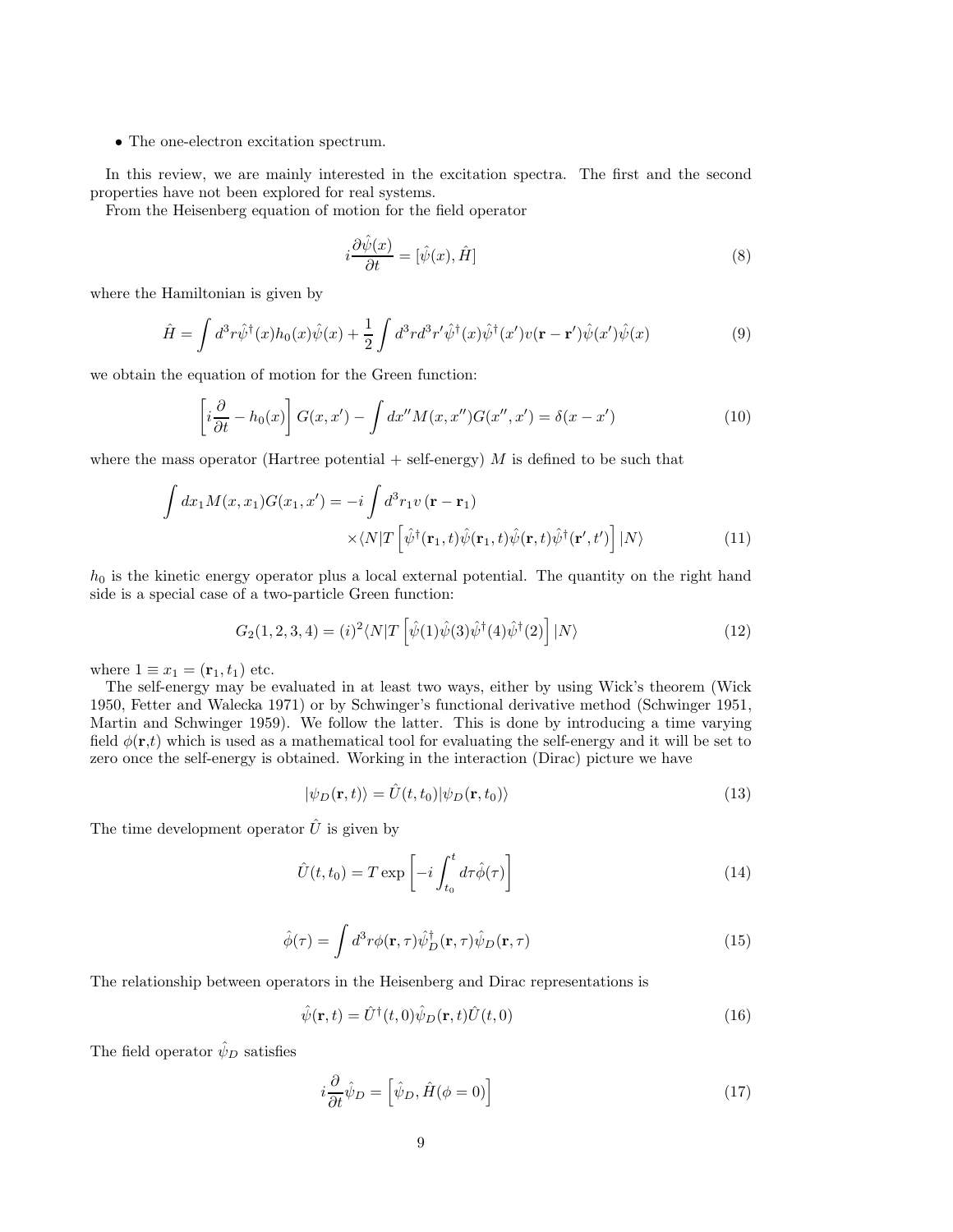<span id="page-9-0"></span>so it is the same as the unperturbed  $(\phi = 0)$  Heisenberg operator. The Green function can now be written as

$$
iG(1,2) = \frac{\langle N^0|T\left[\hat{U}(\infty, -\infty)\hat{\psi}_D(1)\hat{\psi}_D^\dagger(2)\right]|N^0\rangle}{\langle N^0|\hat{U}(\infty, -\infty)|N^0\rangle} \tag{18}
$$

By taking functional derivative of G with respect to  $\phi$  we get

$$
\frac{\delta G(1,2)}{\delta \phi(3)} = G(1,2)G(3,3^+) - G_2(1,2,3,3^+) \tag{19}
$$

Usingthe above result for  $G_2$  in the definition of M in equation ([11\)](#page-8-0) the term  $GG$  gives the Hartree potential  $V^H$  and we define

$$
\Sigma = M - V^H. \tag{20}
$$

The equation of motion for the Green function becomes

$$
\left[i\frac{\partial}{\partial t} - H_0(x)\right]G(x, x') - \int dx'' \Sigma(x, x'')G(x'', x') = \delta(x - x')
$$
\n(21)

where

$$
H_0 = h_0 + V^H + \phi \tag{22}
$$

Using the identity

$$
\frac{\delta}{\delta \phi} (G^{-1}G) = G^{-1} \frac{\delta G}{\delta \phi} + \frac{\delta G^{-1}}{\delta \phi} G = 0 \qquad \rightarrow \qquad \frac{\delta G}{\delta \phi} = -G \frac{\delta G^{-1}}{\delta \phi} G \tag{23}
$$

and evaluating  $\delta G^{-1}/\delta \phi$ , where from equation (21)

$$
G^{-1} = i\frac{\partial}{\partial t} - H_0 - \Sigma,
$$
\n(24)

we get

$$
\Sigma(1,2) = i \int d3d4G(1,3^+)W(1,4)\Lambda(3,2,4)
$$
\n(25)

W is the screened Coulomb potential

$$
W(1,2) = \int d3\epsilon^{-1}(1,3)v(3-2),\tag{26}
$$

$$
\epsilon^{-1}(1,2) = \frac{\delta V(1)}{\delta \phi(2)}\tag{27}
$$

where  ${\cal V}$  is the sum of the Hartree and the external potential:

$$
V = V^H + \phi \tag{28}
$$

 $\Lambda$  is the vertex function

$$
\Lambda(1,2,3) = -\frac{\delta G^{-1}(1,2)}{\delta V(3)}
$$
  
=  $\delta(1-2)\delta(2-3) + \frac{\delta \Sigma(1,2)}{\delta V(3)}$   
=  $\delta(1-2)\delta(2-3) + \int d(4567) \frac{\delta \Sigma(1,2)}{\delta G(4,5)} G(4,6)G(7,5)\Lambda(6,7,3)$  (29)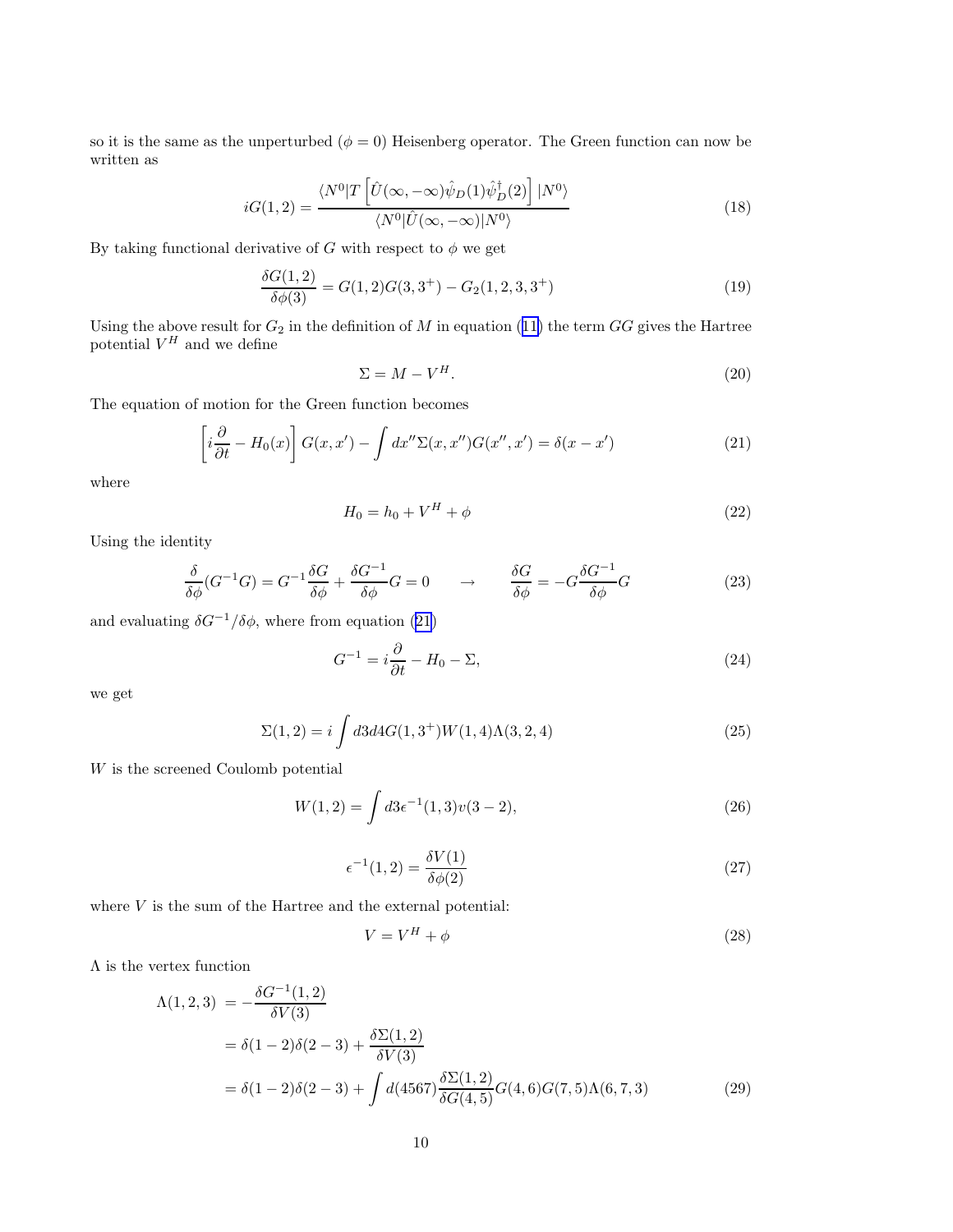<span id="page-10-0"></span>The second line is obtained from equation [\(24](#page-9-0)) and the last line by using the chain rule  $\delta \Sigma / \delta V =$  $(\delta \Sigma / \delta G)(\delta G/\delta V)$  and by using the identity in equation [\(23](#page-9-0)) and the definition of  $\Lambda$ .

Fourier transformation of equation [\(21](#page-9-0)) gives (with  $\phi$  now set to zero)

$$
\left[\omega - H_0(\mathbf{r})\right] G(\mathbf{r}, \mathbf{r}', \omega) - \int d^3 r'' \Sigma(\mathbf{r}, \mathbf{r}'', \omega) G(\mathbf{r}'', \mathbf{r}', \omega) = \delta(\mathbf{r} - \mathbf{r}')
$$
(30)

If  $G_0$  is the Green function corresponding to  $\Sigma = 0$ , then we have the Dyson equation

$$
G = G_0 + G_0 \Sigma G \tag{31}
$$

The first term  $G_0(1, 2)$  is a direct propagation from 1 to 2 without exchange-correlation interaction and  $\Sigma$  contains all possible exchange-correlation interactions with the system that an electron can have in its propagation from 1 to 2.

In practical application,  $G_0$  corresponds to  $H_0 = H^{\text{Hartree}} + V^{\text{xc}}$  where  $V^{\text{xc}}$  is some local and energy-independent exchange-correlation potential, e.g.  $V_{\text{LDA}}^{\text{xc}}$ . In this case, the Dyson equation becomes

$$
G = G_0 + G_0 \Delta \Sigma G \tag{32}
$$

where  $\Delta \Sigma = \Sigma - V^{\text{xc}}$ .

## B. The polarization and response function

The response function is an important quantity in the evaluation of the self-energy. It is related to the inverse dielectric function  $\epsilon^{-1}$  as follows:

$$
\epsilon^{-1} = \frac{\delta V}{\delta \phi}
$$
  
= 1 + v \frac{\delta \rho}{\delta \phi}  
= 1 + v \frac{\delta \rho}{\delta V} \frac{\delta V}{\delta \phi} (33)

The response function is defined as

$$
R(1,2) = \frac{\delta \rho(1)}{\delta \phi(2)}\tag{34}
$$

which gives the change in the charge density upon a change in the *external* field. We note that the above response function is a time-ordered one which is related to the physical (causal) response function  $\mathbb{R}^R$  by (Fetter and Walecka 1971)

$$
ReR(\omega) = ReR^{R}(\omega), ImR(\omega)sgn\omega = ImR^{R}(\omega)
$$
\n(35)

The polarization function is defined as

$$
P(1,2) = \frac{\delta \rho(1)}{\delta V(2)}\tag{36}
$$

which gives the change in the charge density upon a change in the *total* (external + induced) field. Noting that

$$
\rho(1) = -iG(1, 1^+) \tag{37}
$$

we can write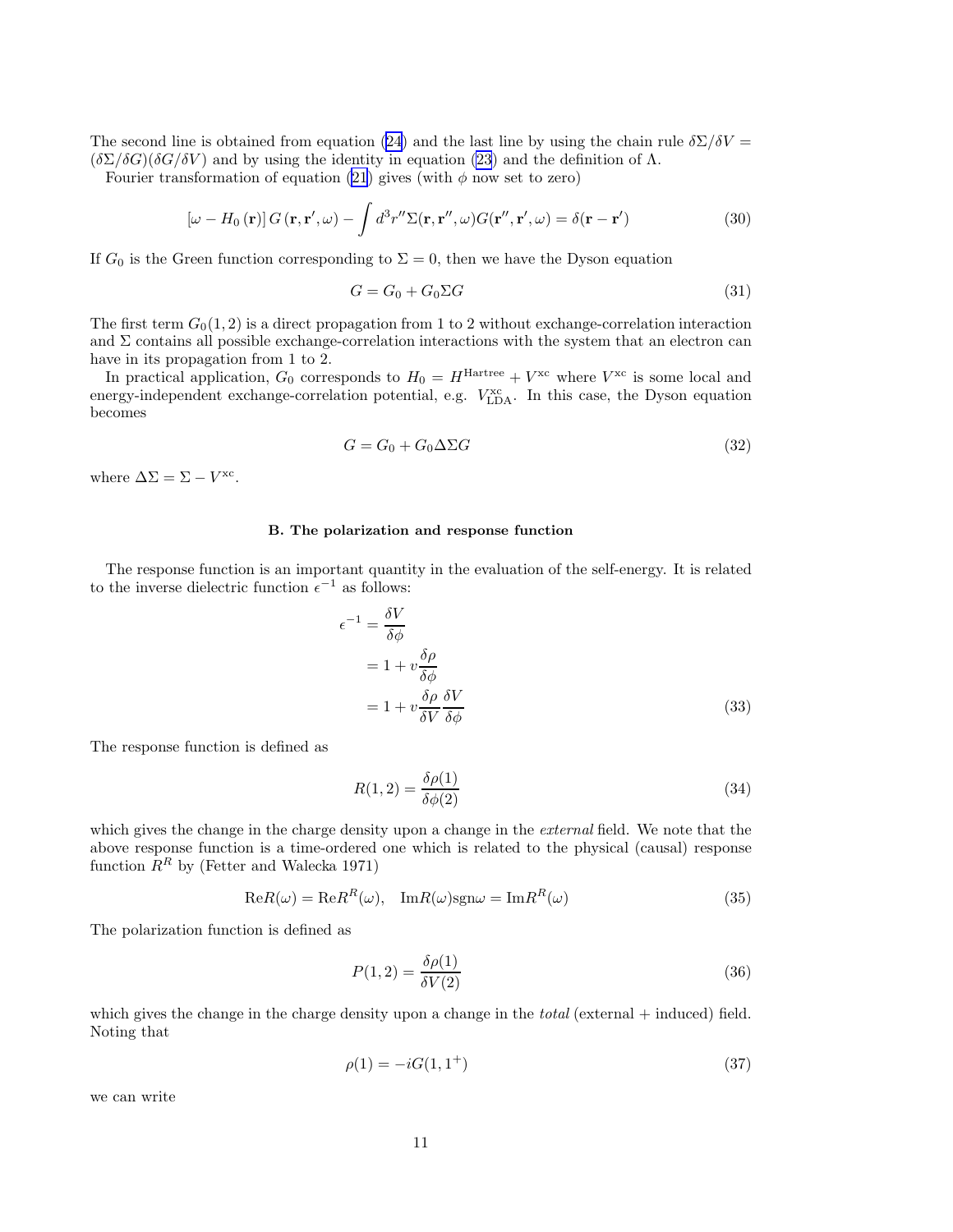$$
P(1,2) = -i \int d3d4G(1,3)\Lambda(3,4,2)G(4,1^+)
$$
\n(38)

<span id="page-11-0"></span>In summary we have

$$
\epsilon^{-1} = 1 + vR \tag{39}
$$

$$
\epsilon = 1 - vP \tag{40}
$$

$$
R = P + PvR \tag{41}
$$

$$
W = v + vPW
$$
  
= v + vRv (42)

## C. The Hedin equations

Summarizing the results in the previous sections, we arrive at the well-known set of coupled integral equations (Hedin 1965a, Hedin and Lundqvist 1969). From equations [\(25](#page-9-0)),([31\)](#page-10-0), [\(29](#page-9-0)), and (42) we have

$$
\Sigma(1,2) = i \int d(34)G(1,3^+)W(1,4)\Lambda(3,2,4)
$$
\n(43)

$$
G(1,2) = G_0(1,2) + \int d(34)G_0(1,3)\Sigma(3,4)G(4,2)
$$
\n(44)

$$
\Lambda(1,2,3) = \delta(1-2)\delta(2-3) + \int d(4567) \frac{\delta \Sigma(1,2)}{\delta G(4,5)} G(4,6) G(7,5) \Lambda(6,7,3)
$$
\n(45)

$$
W(1,2) = v(1,2) + \int d(34)v(1,3)P(3,4)W(4,2)
$$
\n(46)

where P is given in equation (38). Like G,  $\Lambda$  and W satisfy Dyson-like equations. Starting from a given approximation for  $\Sigma$  the above set of equations can be used to generate higher order approximations. Although the equations are exact, a straightforward expansion for the selfenergy in powers of the screened interaction may yield unphysical results such as negative spectral functions (Minnhagen 1974, Schindlmayr and Godby 1997). In fact, the expansion itself is only conditionally convergent due to the long-range nature of the Coulomb potential. So far there is no systematic way of choosing which diagrams to sum. The choice is usually dictated by physical intuition.

#### D. Quasiparticles

From the classical theory of Green functions the solution to equation([30\)](#page-10-0) can be written in a spectral representation:

$$
G(\mathbf{r}, \mathbf{r}', \omega) = \sum_{i} \frac{\Psi_i(\mathbf{r}, \omega) \Psi_i^{\dagger}(\mathbf{r}', \omega)}{\omega - E_i(\omega)}
$$
(47)

where  $\Psi_i$  are solutions to the quasiparticle equation:

$$
H_0(\mathbf{r})\,\Psi_i(\mathbf{r},\omega) + \int d^3r\,\Sigma(\mathbf{r},\mathbf{r}',\omega)\Psi_i(\mathbf{r}',\omega) = E_i(\omega)\Psi_i(\mathbf{r},\omega)
$$
\n(48)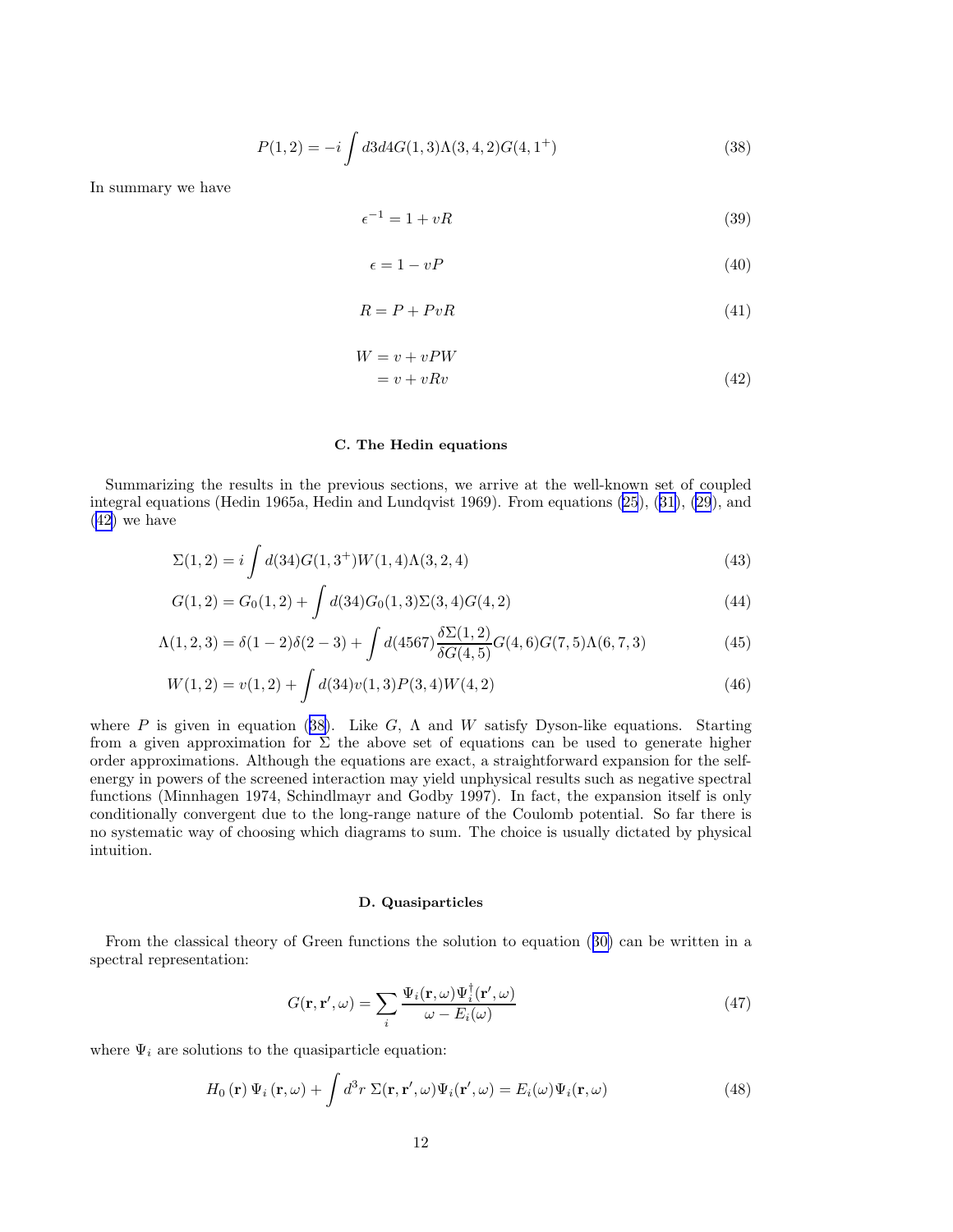<span id="page-12-0"></span>In a crystal, the index  $i$  may be associated with the Bloch wave vector and band index. The eigenvalues  $E_i$  are in general complex and the quasiparticle wavefunctions are not in general orthogonal because  $\Sigma$  is not Hermitian but both the real and imaginary part of  $\Sigma$  are symmetric. Suppose at some  $\omega = \omega_i$  we find that  $\omega_i = \text{Re}E_i(\omega_i)$ . If  $\text{Im}E_i(\omega_i)$  is small, then the imaginary part of G is expected to have a peak at this energy (quasiparticle peak) with a life-time given by  $1/\mathrm{Im}E_i(\omega_i)$ . It may happen that  $\omega - \mathrm{Re}E_i(\omega)$  is zero or close to zero at some other energies and if the corresponding  $\text{Im}E_i(\omega)$  are small, then we get satellites. For a non-interacting system,  $\Sigma$  is Hermitian and therefore  $E_i$  is real so that the quasiparticle has an infinite life-time.

The spectral representation can also be obtained directly from the definition of G by inserting a complete set of  $(N \pm 1)$ -electron states in between the field operators and performing Fourier transformation, keeping in mind that the field operators are in the Heisenberg representation, i.e.  $\hat{\psi}(t) = \exp(i\hat{H}t)\hat{\psi}(0) \exp(-i\hat{H}t).$ 

$$
G(\mathbf{r}, \mathbf{r}', \omega) = \int_{-\infty}^{\mu} d\omega' \frac{A(\mathbf{r}, \mathbf{r}', \omega')}{\omega - \omega' - i\delta} + \int_{\mu}^{\infty} d\omega' \frac{A(\mathbf{r}, \mathbf{r}', \omega')}{\omega - \omega' + i\delta}
$$
(49)

The spectral function or density of states A is given by

$$
A(\mathbf{r}, \mathbf{r}', \omega) = -\frac{1}{\pi} \text{Im } G(\mathbf{r}, \mathbf{r}', \omega) \text{sgn}(\omega - \mu)
$$
  
= 
$$
\sum_{i} h_i(\mathbf{r}) h_i^*(\mathbf{r}') \delta[\omega - \mu + e(N - 1, i)]
$$
 (50)

$$
+\sum_{i}p_i^*(\mathbf{r})p_i(\mathbf{r}')\delta[\omega-\mu-e(N+1,i)]\tag{51}
$$

where

$$
h_i(\mathbf{r}) = \langle N-1, i | \hat{\psi}(\mathbf{r}, 0) | N \rangle \tag{52}
$$

$$
p_i(\mathbf{r}) = \langle N+1, i | \hat{\psi}^\dagger(\mathbf{r}, 0) | N \rangle \tag{53}
$$

 $|N \pm 1, i\rangle$  is the *i*th eigenstate of the  $N \pm 1$  electrons with an excitation energy

$$
e(N \pm 1, i) = E(N \pm 1, i) - E(N \pm 1)
$$
\n(54)

which is positive and  $E(N \pm 1)$  is the ground-state energy of the  $N \pm 1$  electrons. The quantity  $\mu$ is the chemical potential

$$
\mu = E(N + 1) - E(N)
$$
  
= E(N) - E(N - 1) + O(1/N) (55)

The physical meaning of the poles of G is therefore the exact excitation energies of the  $N \pm 1$ electrons. Since the poles of G in equations  $(47)$  and  $(49)$  must be the same, it follows that the real part of  $E_i(\omega_i)$  are also the excitation energies of the  $N \pm 1$  electrons. For a very large system, the poles are usually so close together that it is meaningless to talk about the individual poles, and in an infinitely large system, the poles form a branch cut. In this case, it is more meaningful to interpret the excitation spectrum in terms of quasiparticles with energies  $\text{Re}E_i(\omega_i)$  and life-times  $1/\mathrm{Im}E_i(\omega_i)$ .

From equation  $(31)$ , the spectral function A is schematically given by

$$
A(\omega) = \frac{1}{\pi} \sum_{i} |\text{Im } G_i(\omega)|
$$
  
= 
$$
\frac{1}{\pi} \sum_{i} \frac{|\text{Im } \Sigma_i(\omega)|}{|\omega - \varepsilon_i - \text{Re } \Delta \Sigma_i(\omega)|^2 + |\text{Im } \Sigma_i(\omega)|^2}
$$
 (56)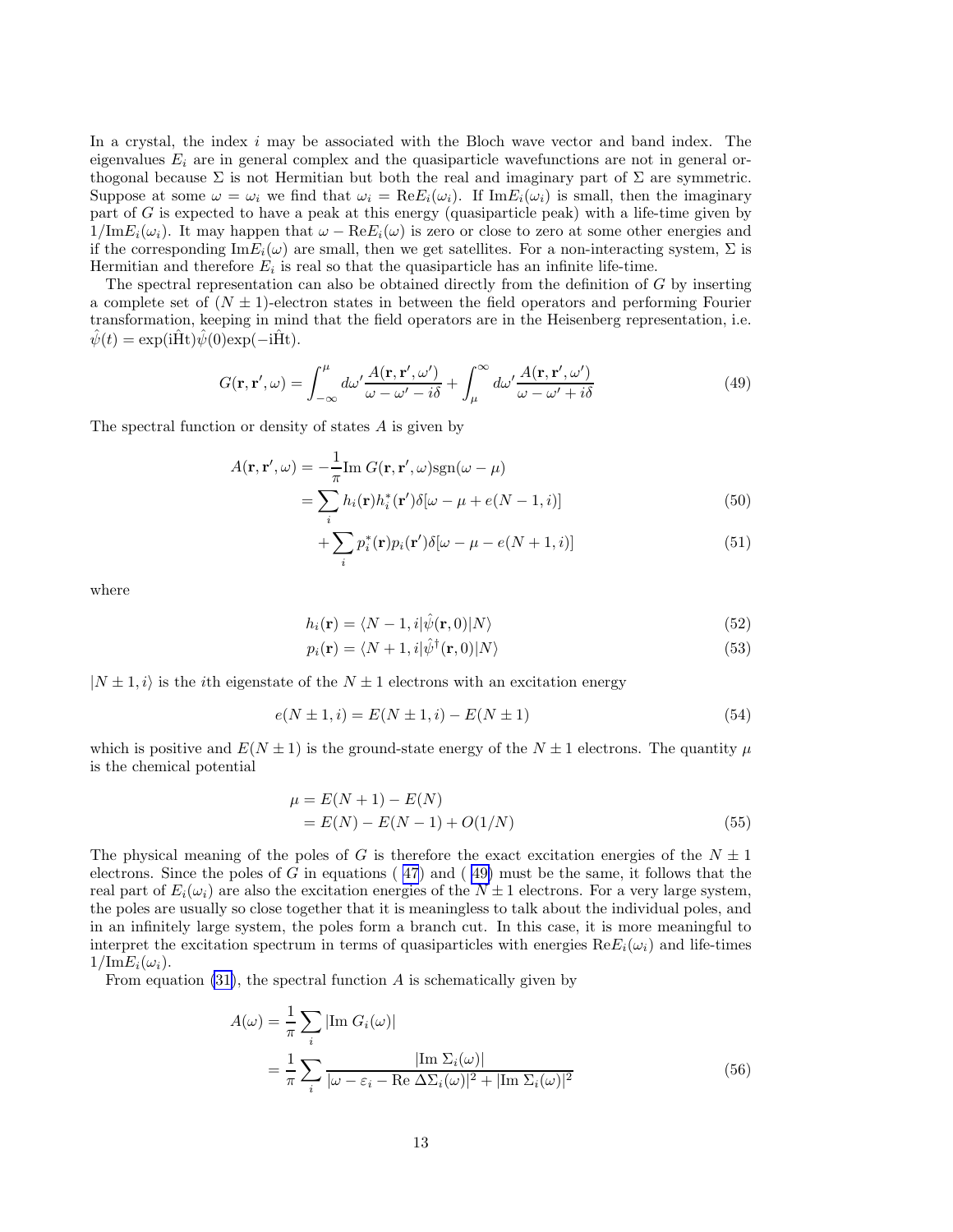<span id="page-13-0"></span>where  $G_i$  is the matrix element of G in an eigenstate  $\psi_i$  of the non-interacting system  $H_0$ . A is usually peaked at each energy  $E_i = \varepsilon_i + \text{Re}\Delta\Sigma_i(E_i)$  (quasiparticle peak) with a life-time given by  $1/|\text{Im }\Sigma_i(E_i)|$  and renormalization factor (weight of the Lorentzian)

$$
Z_i = \left[1 - \frac{\partial \text{Re }\Delta \Sigma_i(E_i)}{\partial \omega}\right]^{-1} < 1\tag{57}
$$

At some other energies  $\omega_p$ , the denominator may be small and  $A(\omega_p)$  could also show peaks or satellite structure which can be due to plasmon excitations or other collective phenomena.

If we start with a single-particle Hamiltonian which is in some sense close to the true interacting Hamiltonian, the quasiparticles of the former Hamiltonian are just a set of δ-functions centred at the single-particle eigenvalues. If the interaction is switched on, typically the delta functions become broadened since the single-particle states can now decay to other excitations and lose some weight which might appear as collective excitations or satellite structures. The term quasiparticle is arbitrary but we usually refer to quasiparticle as an excitation originating from a single-particle state and to satellite as an excitation not contained in the approximate non-interacting system.

The quasiparticle energy can also be calculated to first order in  $E_i - \varepsilon_i$  as follows:

$$
E_i = \varepsilon_i + \text{Re}\,\Delta\Sigma_i(E_i)
$$
  
=  $\varepsilon_i + \text{Re}\,\Delta\Sigma_i(\varepsilon_i) + (E_i - \varepsilon_i)\frac{\partial \text{Re}\,\Delta\Sigma_i(\varepsilon_i)}{\partial \omega}$   
=  $\varepsilon_i + Z_i \text{Re}\,\Delta\Sigma_i(\varepsilon_i)$  (58)

#### E. The GW approximation

The GWA may be regarded as a generalization of the Hartree-Fock approximation (HFA) but with a dynamically screened Coulomb interaction. The non-local exchange potential in the HFA is given by

$$
\Sigma^{x}(\mathbf{r}, \mathbf{r}') = -\sum_{\mathbf{k}n}^{\text{occ}} \psi_{\mathbf{k}n}(\mathbf{r}) \psi_{\mathbf{k}n}^{*}(\mathbf{r}') v(\mathbf{r} - \mathbf{r}')
$$
(59)

In the Green function theory, the exchange potential is written as

$$
\Sigma^{x}(\mathbf{r}, \mathbf{r}', t-t') = iG(\mathbf{r}, \mathbf{r}', t-t')v(\mathbf{r} - \mathbf{r}')\delta(t-t')
$$

which when Fourier transformed yields equation (59). The GWA corresponds to replacing the bare Coulomb interaction  $v$  by a screened interaction  $W$ :

$$
\Sigma(1,2) = iG(1,2)W(1,2) \tag{60}
$$

This is physically well motivated especially in metals where the HFA leads to unphysical results such as zero density of states at the Fermi level, due to the lack of screening. Formally, the GWA is obtained by neglecting the second term in the vertex function in equation([29\)](#page-9-0), i.e. setting  $\Lambda(1,2,3) = \delta(1-2)\delta(2-3)$ . Fourier transforming equation (60) we get

$$
\Sigma(\mathbf{r}, \mathbf{r}', \omega) = \frac{i}{2\pi} \int d\omega' G(\mathbf{r}, \mathbf{r}', \omega + \omega') W(\mathbf{r}, \mathbf{r}', \omega')
$$
(61)

For a non-interacting  $G_0$  the imaginary part of the correlation part of the self-energy can be evaluated explicitly:

Im 
$$
\Sigma^c(\mathbf{r}, \mathbf{r}', \omega \le \mu) = \pi \sum_{\mathbf{k}n}^{\text{occ}} \psi_{\mathbf{k}n}(\mathbf{r}) \psi_{\mathbf{k}n}^*(\mathbf{r}') \operatorname{Im} W^c(\mathbf{r}, \mathbf{r}', \varepsilon_{\mathbf{k}n} - \omega) \theta(\varepsilon_{\mathbf{k}n} - \omega)
$$
 (62)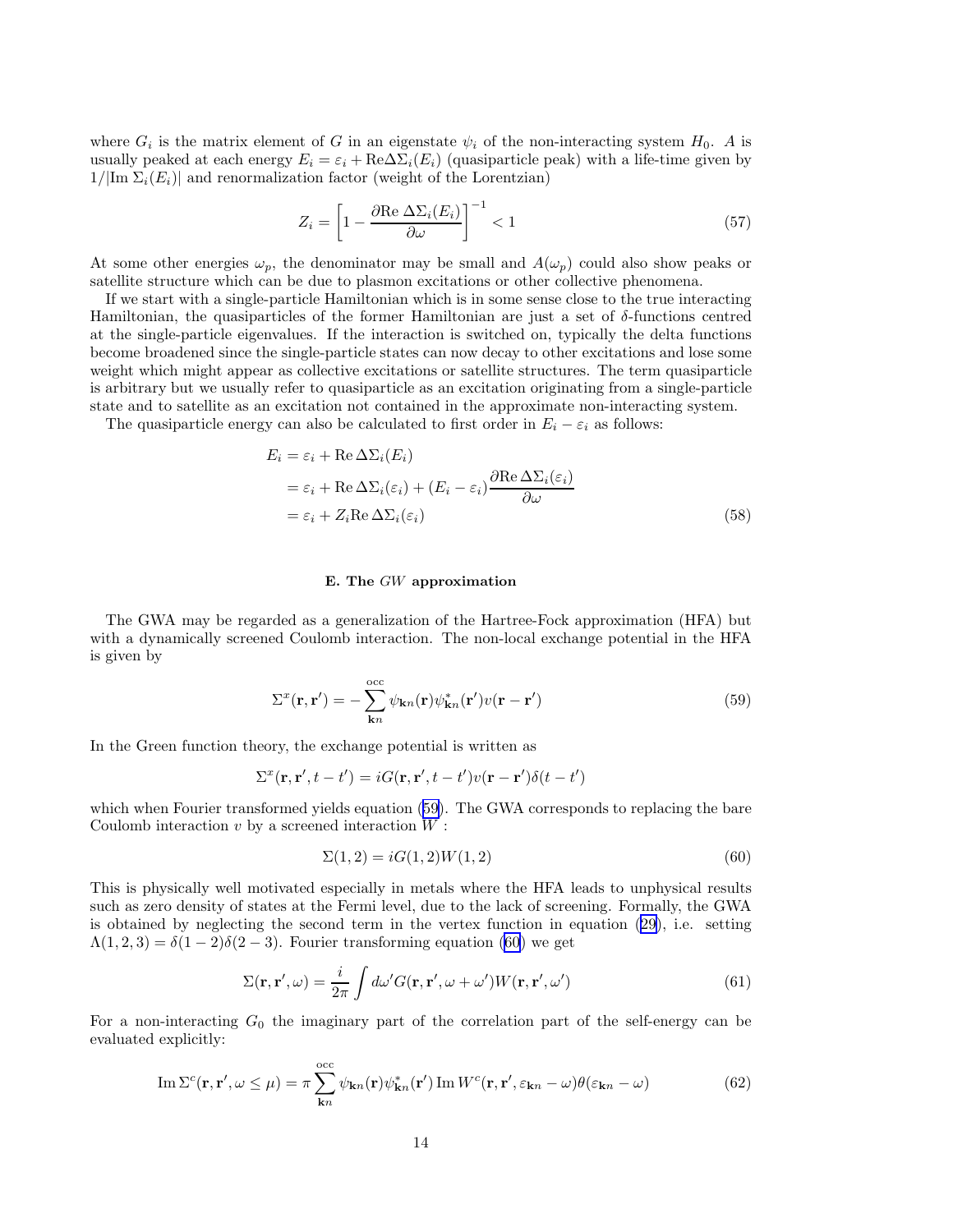<span id="page-14-0"></span>Im 
$$
\Sigma^c(\mathbf{r}, \mathbf{r}', \omega > \mu) = -\pi \sum_{\mathbf{k}n}^{\text{unocc}} \psi_{\mathbf{k}n}(\mathbf{r}) \psi_{\mathbf{k}n}^*(\mathbf{r}') \operatorname{Im} W^c(\mathbf{r}, \mathbf{r}', \omega - \varepsilon_{\mathbf{k}n}) \theta(\omega - \varepsilon_{\mathbf{k}n})
$$
 (63)

where

$$
W^c = W - v \tag{64}
$$

is the frequency-dependent part of W. The above results are obtained by expressing  $G$  and  $W^c$  in their spectral representations. The spectral representation of G is given in equation [\(49](#page-12-0)). For  $W^c$ it is given by

$$
W^{c}(\mathbf{r}, \mathbf{r}', \omega) = \int_{-\infty}^{0} d\omega' \, \frac{D(\mathbf{r}, \mathbf{r}', \omega')}{\omega - \omega' - i\delta} + \int_{0}^{\infty} d\omega' \, \frac{D(\mathbf{r}, \mathbf{r}', \omega')}{\omega - \omega' + i\delta}
$$
(65)

D is proportional to the imaginary part of W and defined to be anti-symmetric in  $\omega$ :

$$
D(\mathbf{r}, \mathbf{r}', \omega) = -\frac{1}{\pi} \text{Im } W^c(\mathbf{r}, \mathbf{r}', \omega) \text{sgn}(\omega)
$$
 (66)

$$
D(\mathbf{r}, \mathbf{r}', -\omega) = -D(\mathbf{r}, \mathbf{r}', \omega) \tag{67}
$$

The spectral representation of the correlation part of the self-energy is

$$
\Sigma^{c}(\mathbf{r}, \mathbf{r}', \omega) = \int_{-\infty}^{\mu} d\omega' \frac{\Gamma(\mathbf{r}, \mathbf{r}', \omega')}{\omega - \omega' - i\delta} + \int_{\mu}^{\infty} d\omega' \frac{\Gamma(\mathbf{r}, \mathbf{r}', \omega')}{\omega - \omega' + i\delta}
$$
(68)

where

$$
\Gamma(\mathbf{r}, \mathbf{r}', \omega) = -\frac{1}{\pi} \text{Im } \Sigma^{c}(\mathbf{r}, \mathbf{r}', \omega) \text{sgn}(\omega - \mu)
$$
\n(69)

The real part of  $\Sigma^c$  can be obtained by performing the principal value integration (Kramers-Kronig relation or Hilbert transform).

A physically appealing way of expressing the self-energy is by dividing it into a screened-exchange term  $\Sigma_{\rm{SEX}}$  and a Coulomb-hole term  $\Sigma_{\rm{COH}}$  (COHSEX) (Hedin 1965a, Hedin and Lundqvist 1969). It is straightforward to verify that the real part of the self-energy can be written as

$$
\text{Re}\Sigma_{\text{SEX}}\left(\mathbf{r}, \mathbf{r}', \omega\right) = -\sum_{i}^{\text{occ}} \psi_{i}(\mathbf{r}) \psi_{i}^{*}(\mathbf{r}') \text{Re}W\left(\mathbf{r}, \mathbf{r}', \omega - \varepsilon_{i}\right)
$$
(70)

$$
\text{Re}\Sigma_{\text{COH}}(\mathbf{r}, \mathbf{r}', \omega) = \sum_{i} \psi_{i}(\mathbf{r}) \psi_{i}^{*}(\mathbf{r}') \text{P} \int_{0}^{\infty} d\omega' \frac{D(\mathbf{r}, \mathbf{r}', \omega')}{\omega - \varepsilon_{i} - \omega'} \tag{71}
$$

The physical interpretation of  $\Sigma_{\text{COH}}$  becomes clear in the static approximation due to Hedin (1965a). If we are interested in a state with energy  $E$  close to the Fermi level, the matrix element  $\langle \psi | \text{Re}\Sigma_{\text{COH}}(E) | \psi \rangle$  picks up most of its weight from states with energies  $\varepsilon_i$  close to E in energy. We may then assume that  $E - \varepsilon_i$  is small compared to the main excitation energy of D, which is at the plasmon energy. If we set  $E - \varepsilon_i = 0$ , we get

$$
\text{Re}\Sigma_{\text{COH}}\left(\mathbf{r},\mathbf{r}'\right) = \frac{1}{2}\delta\left(\mathbf{r} - \mathbf{r}'\right)W^{c}\left(\mathbf{r},\mathbf{r}',0\right) \tag{72}
$$

This is simply the interaction energy of the quasiparticle with the induced potential due to the screening of the electrons around the quasiparticle. The factor of  $1/2$  arises from the adiabatic growth of the interaction. In this static COHSEX approximation,  $\Sigma_{\text{COH}}$  becomes local.

The polarization function needed to evaluate  $W$  is calculated within the random phase approximation (RPA) (Pines and Bohm 1952, Bohm and Pines 1953, Lindhard 1954, Pines 1961,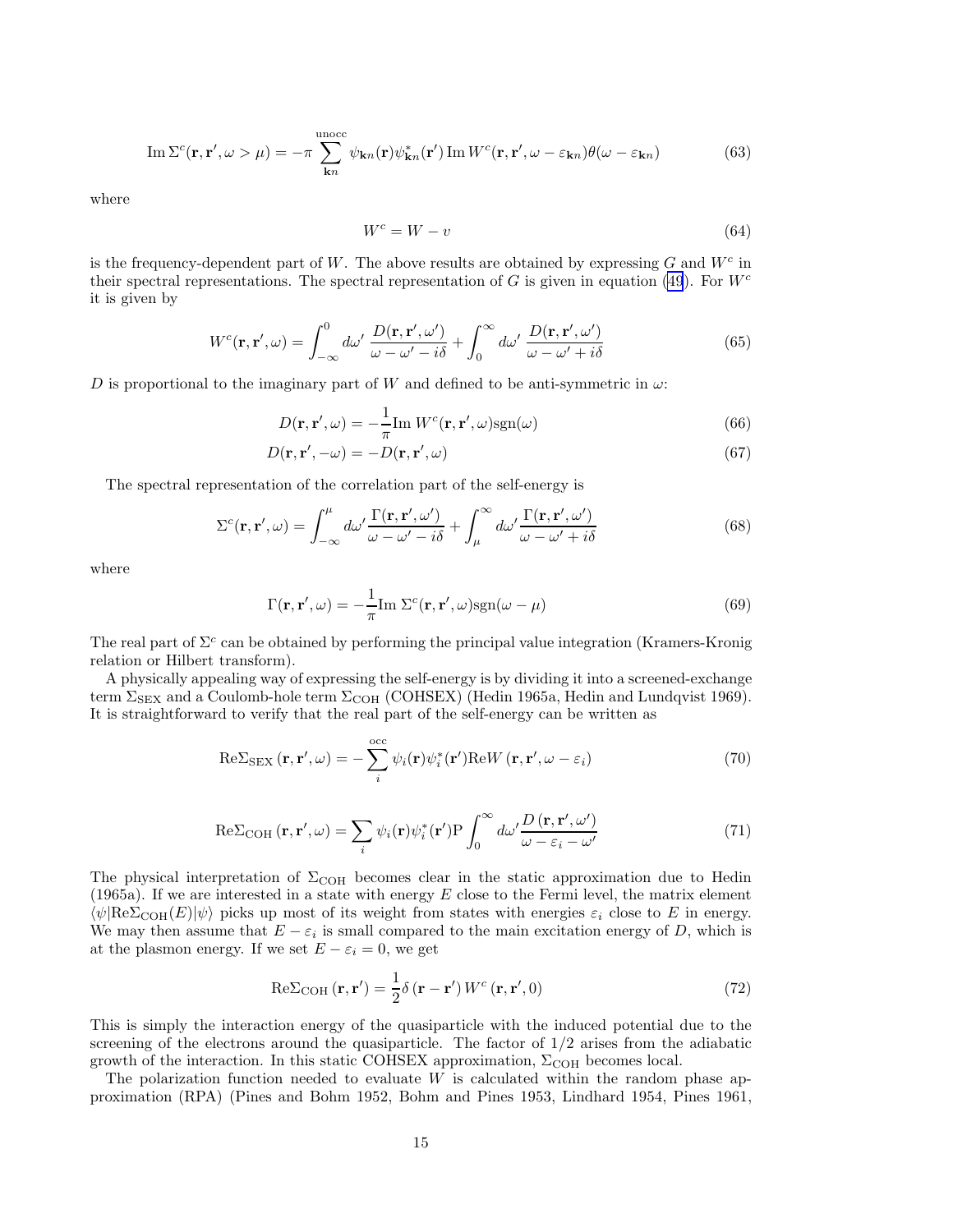<span id="page-15-0"></span>Gell-Mann and Brueckner 1957) which corresponds to neglecting the second term in the vertex function and using a non-interacting  $G_0$ :

$$
P(\mathbf{r}, \mathbf{r}', \omega) = \sum_{\text{spin}} \sum_{\mathbf{k}n} \sum_{\mathbf{k}'n'} \psi_{\mathbf{k}n}^*(\mathbf{r}) \psi_{\mathbf{k}'n'}(\mathbf{r}) \psi_{\mathbf{k}'n'}^*(\mathbf{r}') \psi_{\mathbf{k}n}(\mathbf{r}')
$$

$$
\times \left\{ \frac{1}{\omega - \varepsilon_{\mathbf{k}'n'} + \varepsilon_{\mathbf{k}n} + i\delta} - \frac{1}{\omega + \varepsilon_{\mathbf{k}'n'} - \varepsilon_{\mathbf{k}n} - i\delta} \right\}
$$
(73)

We have used the fact that for every  $\psi_{\mathbf{k}n}$  there is  $\psi^*_{-\mathbf{k}n}$  with the same eigenvalue due to the timereversal symmetry. The wavefunction  $\psi_{\mathbf{k}n}$  is normalized to unity in the entire space. The physical meaning of the RPA is that the electrons respond to the total field (external + induced field) as if they were non-interacting.

## III. NUMERICAL METHODS

One of the main computational problems is to calculate the polarization in equation (73). Since P can be long-ranged for crystals, the conventional method of calculating it is to use Bloch basis functions. Noting that  $P(\mathbf{r}+\mathbf{T}, \mathbf{r'}+\mathbf{T}) = P(\mathbf{r}, \mathbf{r'})$ , P can be expanded in general as follows

$$
P(\mathbf{r}, \mathbf{r}', \omega) = \sum_{\mathbf{q}ij} B_{\mathbf{q}i}(\mathbf{r}) P_{ij}(\mathbf{q}, \omega) B_{\mathbf{q}j}^*(\mathbf{r}')
$$
(74)

where  ${B_{qi}}$  is a set of Bloch basis functions large enough to describe P and the sum over q is restricted to the first Brillouin zone. The matrix elements of  $P$  in the basis are given by

$$
P_{ij}(\mathbf{q}, \omega) = \sum_{\text{spin}, \mathbf{k}} \sum_{n}^{\text{occ}} \sum_{n'}^{\text{unocc}} \langle B_{\mathbf{q}i} \psi_{\mathbf{k}n} | \psi_{\mathbf{k}+\mathbf{q}n'} \rangle \langle \psi_{\mathbf{k}+\mathbf{q}n'} | \psi_{\mathbf{k}n} B_{\mathbf{q}j} \rangle
$$

$$
\times \left\{ \frac{1}{\omega - \varepsilon_{\mathbf{k}+\mathbf{q}n'} + \varepsilon_{\mathbf{k}n} + i\delta} - \frac{1}{\omega + \varepsilon_{\mathbf{k}+\mathbf{q}n'} - \varepsilon_{\mathbf{k}n} - i\delta} \right\}
$$

Similarly, the Coulomb potential  $v$  can be expanded as in equation (74). The screened potential Wcan then be calculated from equation  $(42)$  $(42)$ .

The matrix element of the imaginary part of the self-energy in a state  $\psi_{\mathbf{q}n}$  is given by

$$
\mathrm{Im}\Sigma_{\mathbf{q}n}^{c}(\omega) = \pi \sum_{\mathbf{k}} \sum_{n' \leq \mu} \sum_{ij} \langle \psi_{\mathbf{q}n} \psi_{\mathbf{k} - \mathbf{q},n'} | B_{\mathbf{k}i} \rangle \mathrm{Im} W_{ij}^{c}(\mathbf{k}, \omega - \varepsilon_{\mathbf{k} - \mathbf{q},n'})
$$

$$
\times \langle B_{\mathbf{k}j} | \psi_{\mathbf{k} - \mathbf{q},n'} \psi_{\mathbf{q}n} \rangle \theta(\omega - \varepsilon_{\mathbf{k} - \mathbf{q},n'}) \qquad \text{for } \omega \leq \mu
$$
(75)

If we are only interested in quasiparticle energies, it is more favourable to perform the frequency integration in the expression for the self-energy in equation [\(61](#page-13-0)) along the imaginary axis (Godby, Schlüter, and Sham 1988). In this case,  $W$  must also be calculated along the imaginary axis which is advantageous since the pole structure along the real axis is avoided. For states away from the Fermi level, there is in addition a contribution to the self-energy from the poles of the Green function.

The choice of basis functions depends on the type of materials we are interested in. For sp systems, plane waves are appropriate especially when used in conjunction with pseudopotentials. For systems containing rather localized states such as the 3d and 4f systems, a large number of plane waves would be needed and therefore localized basis functions are more suitable.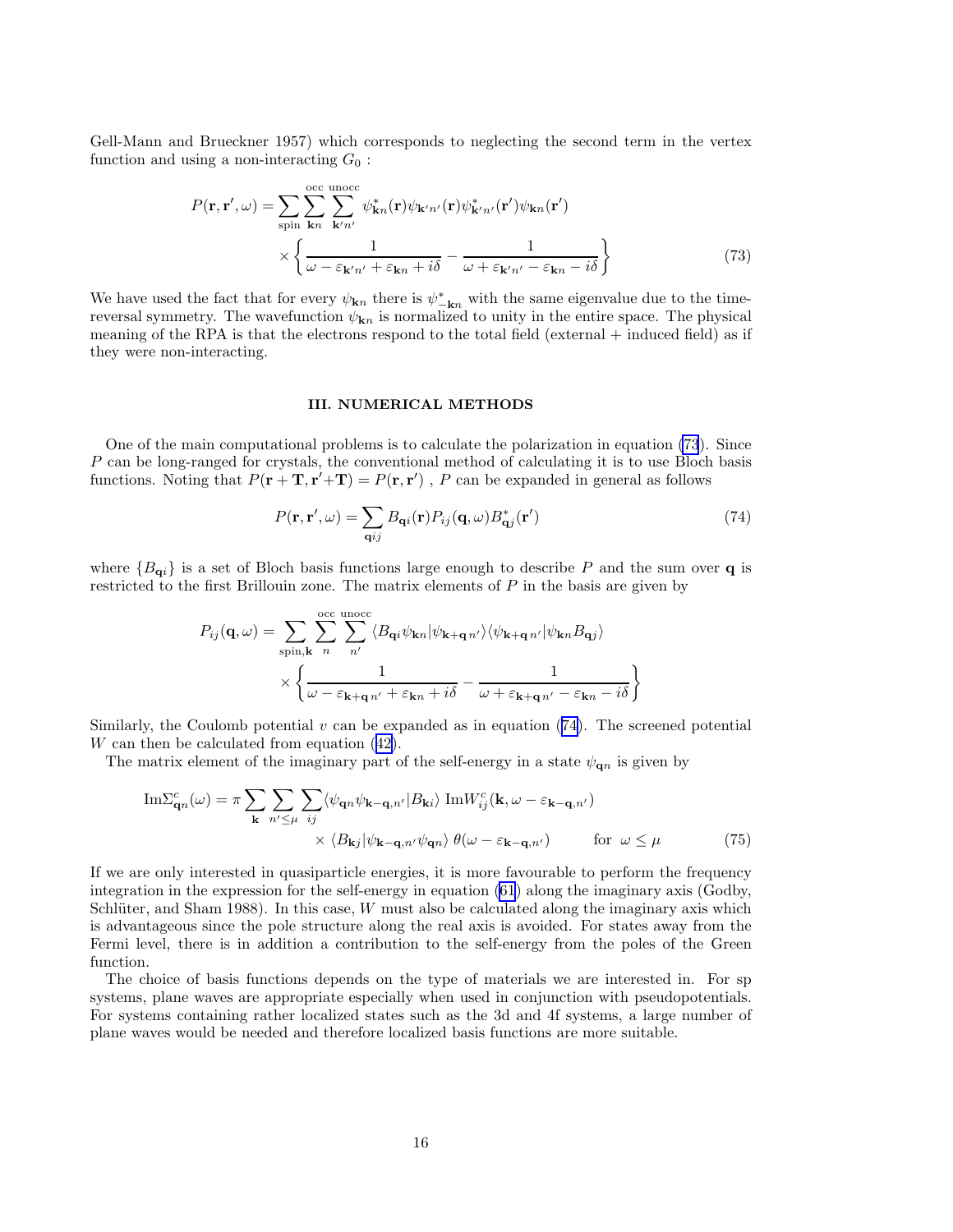#### A. Plane-wave basis

<span id="page-16-0"></span>In this case  $B_{kj} \to \exp[i(\mathbf{k}+\mathbf{G})\cdot\mathbf{r}]/\sqrt{\Omega}$  where the index j is represented by the reciprocal lattice vector **G** and  $\Omega$  is the unit cell volume. This is probably the simplest basis with the following advantages:

- Programming ease: The matrix elements can be calculated easily particularly when the wave-functions are also expanded in plane waves.
- The Coulomb potential is diagonal with matrix elements given by  $4\pi/|\mathbf{k} + \mathbf{G}|^2$ .
- Good control over convergence.

The disadvantages are:

- It is not feasible to do all-electron calculations. In many cases, it is essential to include core electrons. For example, the exchange of a 3d valence state with the 3s and 4p core states in the late 3d transition metals is overestimated by the LDA by as much as 1 eV which would lead to an error of the same order in the pseudopotential method.
- The size of the response matrix becomes prohibitively large for narrow-band systems due to a large number of plane waves.
- No direct physical interpretation.

## B. Localized basis

For systems containing 3d or 4f electrons, plane-wave basis becomes very costly. Methods based on the linear-muffin-tin-orbital (LMTO) basis or Gaussian basis are more appropriate. In the LMTO method (Andersen 1975), the wave functions are expanded as follows

$$
\psi_{\mathbf{k}n}(\mathbf{r}) = \sum_{\mathbf{R}L} \chi_{\mathbf{R}L}(\mathbf{r}, \mathbf{k}) b_{\mathbf{k}n}(\mathbf{R}L)
$$
\n(76)

where  $\chi$  is the LMTO basis which in the atomic sphere approximation (ASA) for **r** in the central cell is given by

$$
\chi_{\mathbf{R}L}(\mathbf{r}, \mathbf{k}) = \phi_{\mathbf{R}L}(\mathbf{r}) + \sum_{\mathbf{R}'L'} \dot{\phi}_{\mathbf{R}'L'}(\mathbf{r}) h_{\mathbf{R}'L', \mathbf{R}L}(\mathbf{k}) \tag{77}
$$

 $\phi_{\mathbf{R}L}(\mathbf{r}) = \varphi_{\mathbf{R}l}(r)Y_L(\Omega)$  is a solution to the Schrödinger equation inside a sphere centred on an atom at site **R** for a certain energy  $\epsilon_{\nu}$ , normally chosen at the centre of the band.  $\phi_{\mathbf{R}L}$  is the energy derivative of  $\phi_{\mathbf{R}L}$  at  $\epsilon_{\nu}$ . One advantage of the LMTO method is that  $\phi_{\mathbf{R}L}$  is independent ofk. When forming the polarization function in equation  $(73)$  $(73)$  we have products of wave functions for  $\mathbf{r}$  or  $\mathbf{r}'$  of the form

$$
\psi \psi = [\phi \phi + (\phi \phi + \phi \phi)h + \phi \phi h^2]b^2 \tag{78}
$$

It is then clear that the sets of products  $\phi\phi$ ,  $\phi$ ,  $\phi\phi$  form a complete basis for the polarization function and the response function (Aryasetiawan and Gunnarsson 1994a) since the latter can be written as

$$
R = P + PvP + PvPvP + \dots \tag{79}
$$

so that the basis for  $R$  is completely determined by that of  $P$ . Although this product basis is not complete for the Coulomb potential, it is of no consequence since  $v$  is always sandwiched between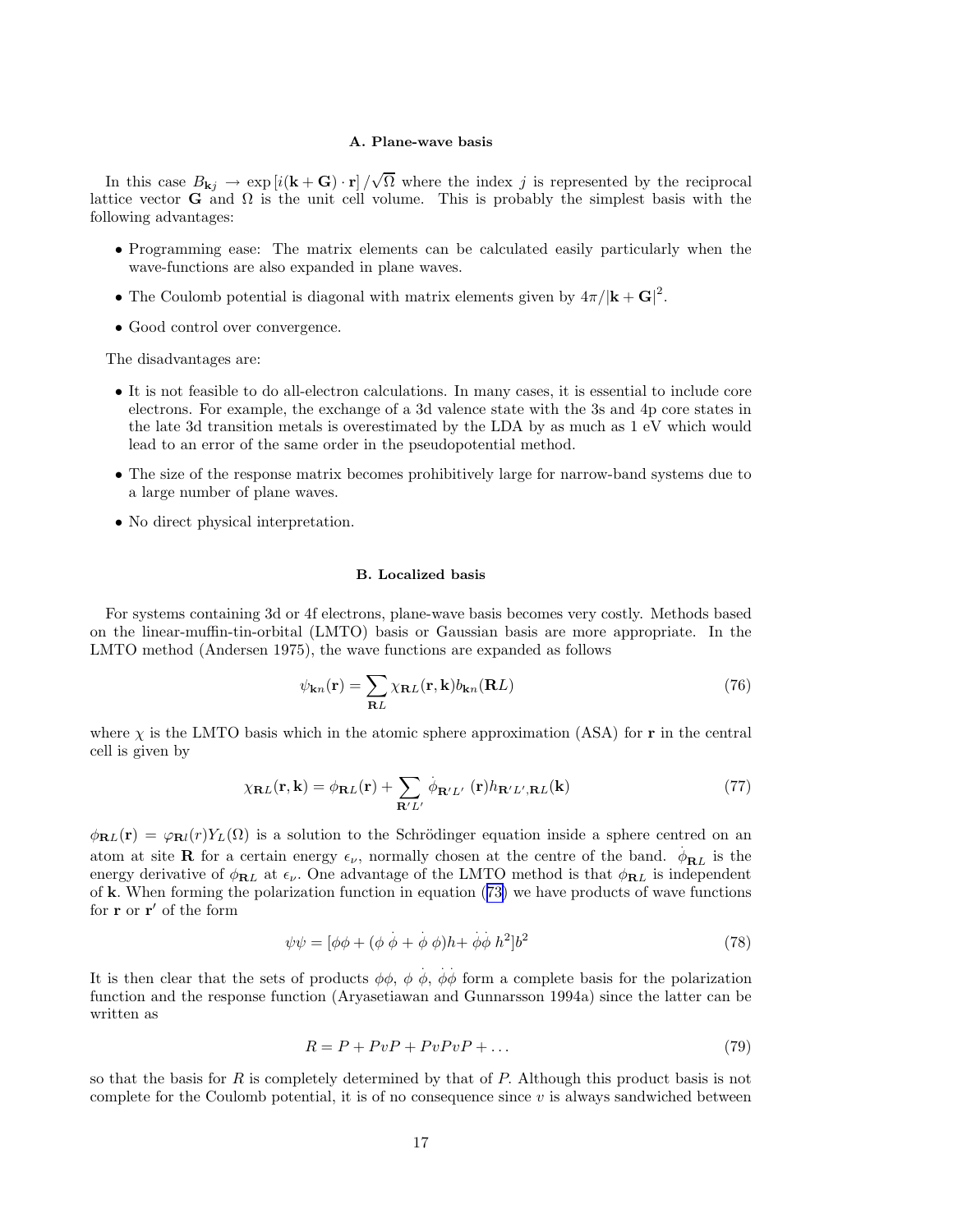<span id="page-17-0"></span>two P's. It can be easily shown that the product basis is also complete for the self-energy. Thus schematically

$$
\Sigma(\mathbf{k}n,\omega) = \langle \psi_{\mathbf{k}n} | iGW | \psi_{\mathbf{k}n} \rangle \n= \langle \psi_{\mathbf{k}n} \psi | v | \psi \psi_{\mathbf{k}n} \rangle + \langle \psi_{\mathbf{k}n} \psi | v R v | \psi \psi_{\mathbf{k}n} \rangle
$$
\n(80)

which shows that it is sufficient to expand  $v$  in the product basis and the latter is therefore a complete basis for the self-energy.



FIG. 1. The energy loss spectra of Ni for  $\mathbf{q} = (0.25, 0.0) 2\pi/a$ ,  $a = 6.654a_0$ . The large dots correspond to the experimental spectrum taken from Feldcamp, Stearns, and Shinozaki (1979). The solid line and small dots are respectively the loss spectra with and without local field corrections due to the inhomogeneity in the charge density. Both spectra are calculated with 4s, 4p, 3d, 4d, 4f, and 5g orbitals, including an empty sphere at  $(0.5, 0.5, 0.5)a$  and core excitations. After Aryasetiawan and Gunnarsson (1994).

The number of product functions is still large, with nine spd orbitals we have  $2[9(9 + 1)/2]$ products of  $\phi\phi$  and  $\dot{\phi}\dot{\phi}$  and 9 × 9 products of  $\dot{\phi}\dot{\phi}$  giving in total 161 product functions. With spdf orbitals the number of product functions is 528. It can be reduced considerably without too much . loss of accuracy by neglecting the  $\phi$  terms since they are small. Moreover, in the polarization function there are no products between conduction states. Therefore in sp and d systems products of  $\phi_d \phi_d$  and  $\phi_f \phi_f$  respectively can be neglected. After these eliminations, the remaining product functions turn out to have a significant number of linear dependencies, typically 30-50 %, which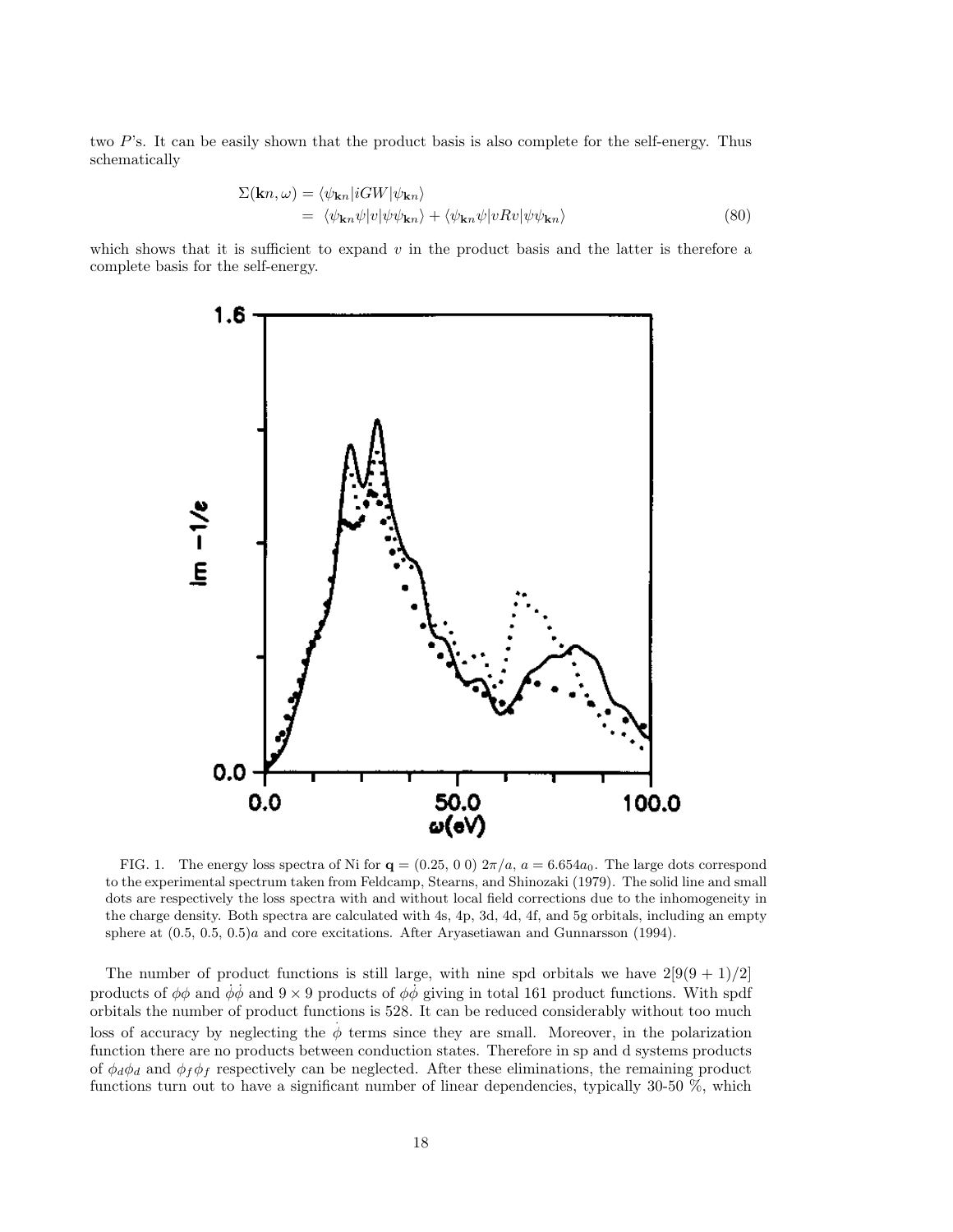<span id="page-18-0"></span>can be eliminated further giving ∼ 100 optimized product functions per atom for spdf orbitals. A product function is given by

$$
\widetilde{B}_{\alpha}(\mathbf{r}) = \phi_{\mathbf{R}L}(\mathbf{r})\phi_{\mathbf{R}L'}(\mathbf{r}) \n= \varphi_{\mathbf{R}l}(\mathbf{r})\varphi_{\mathbf{R}l'}(\mathbf{r})Y_L(\Omega)Y_{L'}(\Omega)
$$
\n(81)

where  $\alpha \equiv (\mathbf{R}, LL')$ . This function is non-zero only inside an atomic sphere centred on atom  $\mathbf{R}$ . There are no products between orbitals centred on different spheres. The optimization is performed by calculating the eigenvalues of the overlap matrix  $O_{\alpha\beta} = \langle B_{\alpha} | B_{\beta} \rangle$  and subsequently neglecting eigenvectors with eigenvalues less than a certain tolerance. The optimized product functions are then linear combinations

$$
B_{\alpha} = \sum_{\gamma} \widetilde{B}_{\gamma} z_{\gamma \alpha} \tag{82}
$$

where z are the eigenvectors of the overlap matrix:  $Oz = ez$ . Due to the localized property of the basis, the calculation of the dielectric matrix scales as  $N^3$ . This approach has been used with success to calculate loss spectra (Aryasetiawan and Gunnarsson 1994b) and self-energy for 3d systems (Aryasetiawan and Gunnarsson 1995). The loss spectra of Ni calculated using the product basis is shown in figure [1.](#page-17-0)

Another approach using a localized basis set is based on Gaussian functions (Rohlfing, Krüger, and Pollmann 1993). The wave functions and the dielectric matrix are expanded in this basis. For Si, for example, the number of Gaussian orbitals needed to perform *GW* calculation is 40-60 whereas 350 plane waves are needed in the conventional approach. This approach has been applied with success to a number of semiconductors and insulators and to semicore states in Si, Ge, and CdS as well as to the Si surface.

#### C. The plasmon-pole approximation

One of the major computational efforts in self-energy calculations is the calculation of the screened interaction W. The physical features of W are well known; the imaginary part of W is characterized by a strong peak corresponding to a plasmon excitation at the plasmon frequency. This is particularly evident in the case of the electron gas or the alkalis such as Na and Al. The plasmon-pole approximation assumes that all the weight in Im W resides in the plasmon excitation (Lundqvist 1967, Overhauser 1971, Hedin and Lundqvist 1969, Hybertsen and Louie 1986). In the case of the electron gas, this is strictly true in the limit of long wave length  $q \to 0$ . For finite q, the spectrum contains also particle-hole excitations at lower energies. The particle-hole spectrum eventually merges with the plasmon excitation as q gets larger. Thus, in the simplest form, the plasmon-pole approximation is given by (Lundqvist 1967, Hedin and Lundqvist 1969)  $\text{Im } \epsilon^{-1} (\mathbf{q}, \omega) = A_{\mathbf{q}} \delta (\omega - \omega_{\mathbf{q}}).$  The two parameters  $A_{\mathbf{q}}$  and  $\omega_{\mathbf{q}}$  are determined from the static- and *f*-sum rules. In the generalized plasmon-pole approximation due to Hybertsen and Louie (1986), each matrix component of the inverse dielectric function is written (for positive frequency)

$$
\operatorname{Im}\epsilon_{\mathbf{G}\mathbf{G}'}^{-1}\left(\mathbf{q},\omega\right) = A_{\mathbf{G}\mathbf{G}'}\left(\mathbf{q}\right)\delta\left(\omega - \omega_{\mathbf{G}\mathbf{G}'}\left(\mathbf{q}\right)\right) \tag{83}
$$

The corresponding real part is given by

$$
\operatorname{Re}\epsilon_{\mathbf{G}\mathbf{G}'}^{-1}\left(\mathbf{q},\omega\right) = \delta_{\mathbf{G}\mathbf{G}'} + \frac{\Omega_{\mathbf{G}\mathbf{G}'}^{2}\left(\mathbf{q}\right)}{\omega^{2} - \omega_{\mathbf{G}\mathbf{G}'}^{2}\left(\mathbf{q}\right)}
$$
(84)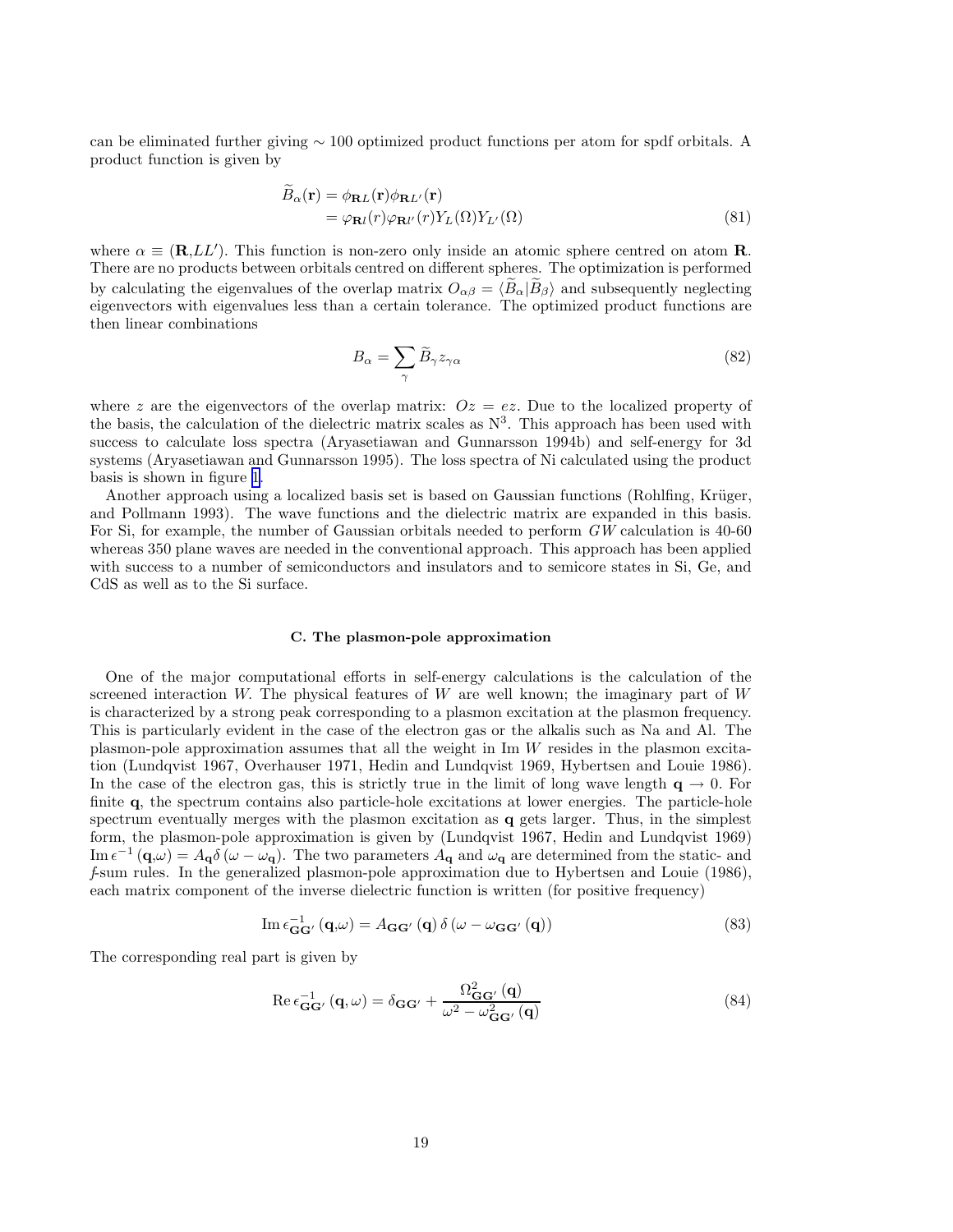<span id="page-19-0"></span>

FIG. 2. Comparison between the numerically calculated inverse dielectric function (Walter and Cohen 1972) and the corresponding plasmon-pole results for Si. After Hybertsen and Louie (1988a).

The effective bare plasma frequency  $\Omega_{GG'}$  is defined below. The unknown parameters  $A_{GG'}(q)$ and  $\omega_{\mathbf{G}\mathbf{G}'}\left(\mathbf{q}\right)$  are determined from the static limit of  $\epsilon^{-1}$ :

$$
\operatorname{Re}\epsilon_{\mathbf{G}\mathbf{G}'}^{-1}\left(\mathbf{q},0\right) = \delta_{\mathbf{G}\mathbf{G}'} + \frac{2}{\pi} \operatorname{P} \int_{0}^{\infty} d\omega \frac{1}{\omega} \operatorname{Im}\epsilon_{\mathbf{G}\mathbf{G}'}^{-1}\left(\mathbf{q},\omega\right)
$$
(85)

and the *f*-sum rule:

$$
\int_0^\infty d\omega \,\omega \operatorname{Im} \epsilon_{\mathbf{G}\mathbf{G}'}^{-1}(\mathbf{q}, \omega) = -\frac{\pi}{2} \omega_p^2 \frac{(\mathbf{q} + \mathbf{G}) \cdot (\mathbf{q} + \mathbf{G}')}{|\mathbf{q} + \mathbf{G}|^2} \frac{\rho(\mathbf{G} - \mathbf{G}')}{\rho(0)} \equiv -\frac{\pi}{2} \Omega_{\mathbf{G}\mathbf{G}'}^2 \tag{86}
$$

Thus, there are no adjustable parameters. The *f*-sum rule is true for the exact response function since it is obtained from the double commutator  $[[H, \hat{\rho}_{q+G}], \hat{\rho}_{q+G'}]$  which yields

$$
\frac{1}{2}\sum_{s}(E_{s}-E_{0})\left\{\langle 0|\hat{\rho}_{\mathbf{q}+\mathbf{G}}|s\rangle\langle s|\hat{\rho}_{\mathbf{q}+\mathbf{G}'}^{\dagger}|0\rangle + \text{c.c.}\right\} = (\mathbf{q}+\mathbf{G})\cdot(\mathbf{q}+\mathbf{G}')\,\rho\left(\mathbf{G}-\mathbf{G}'\right) \tag{87}
$$

The states  $|s\rangle$  are the exact many-body excited states and  $\rho(G)$  is the Fourier component of the electron density. It can also be shown from the definition of the linear response dielectric function in terms of the ground-state matrix element of the commutator of the density operators that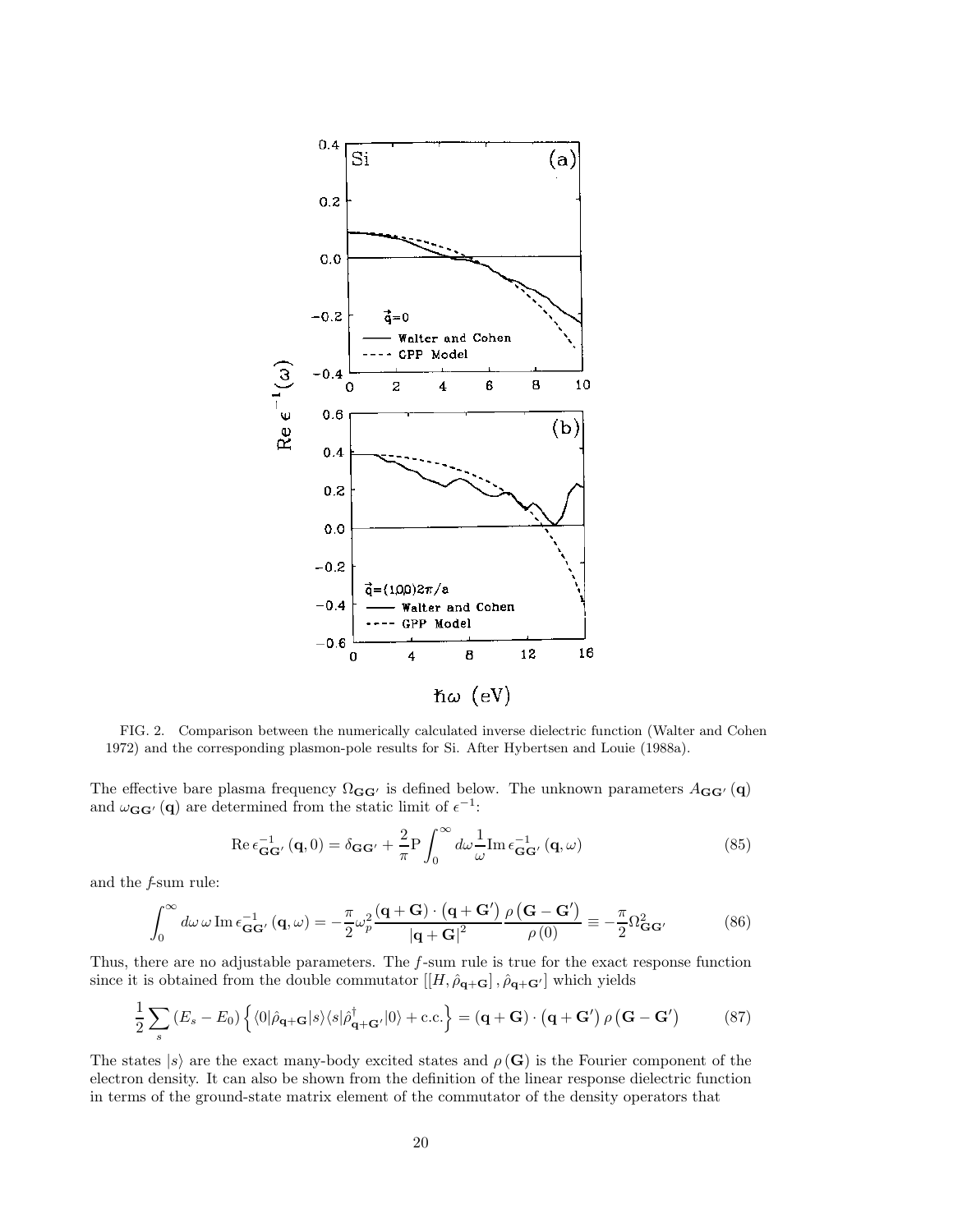$$
\int_0^\infty d\omega \,\omega \,\mathrm{Im}\,\epsilon_{\mathbf{G}\mathbf{G}'}^{-1}(\mathbf{q},\omega) = -\frac{\pi}{2}v(\mathbf{q}+\mathbf{G})
$$
\n
$$
\times \frac{1}{2} \sum_s (E_s - E_0) \left\{ \langle 0|\hat{\rho}_{\mathbf{q}+\mathbf{G}}|s\rangle \langle s|\hat{\rho}_{\mathbf{q}+\mathbf{G}'}^{\dagger}|0\rangle + \text{c.c.} \right\} \tag{88}
$$

The *f*-sum rule follows immediately from the last two equations (Hybertsen and Louie 1986) recalling that  $\omega_p = 4\pi \rho(0)$ . The quality of the plasmon-pole approximation is illustrated in figure [2.](#page-19-0)

One drawback of the Hybertsen and Louie model is that the plasmon frequency may become complex, which is somewhat unphysical. A different model proposed by von der Linden and Horsch (1988) circumvents this problem by using the dielectric-bandstructure approach. Here one defines a Hermitian dielectric matrix

$$
\epsilon_{\mathbf{G}\mathbf{G}'}\left(\mathbf{q},\omega\right) = \delta_{\mathbf{G}\mathbf{G}'} + \frac{4\pi}{|\mathbf{q} + \mathbf{G}| |\mathbf{q} + \mathbf{G}'|} \alpha_{\mathbf{G}\mathbf{G}'}^{0}\left(\mathbf{q},\omega\right)
$$
(89)

$$
\alpha_{\mathbf{G}\mathbf{G}'}^{0}\left(\mathbf{q},\omega\right) = \sum_{\text{spin}} \sum_{\mathbf{k}} \sum_{n} \sum_{m}^{occ \text{ unocc}} \frac{\langle \mathbf{k}, n | e^{i(\mathbf{q} + \mathbf{G}) \cdot \mathbf{r}} | \mathbf{k} + \mathbf{q}, m \rangle \langle \mathbf{k} + \mathbf{q}, m | e^{-i(\mathbf{q} + \mathbf{G}') \cdot \mathbf{r}} | \mathbf{k}, n \rangle}{\omega - \varepsilon_{\mathbf{k}n} + \varepsilon_{\mathbf{k} + \mathbf{q}, m}}
$$
(90)

The inverse static dielectric matrix is expressed in its eigen representation

$$
\epsilon_{\mathbf{G}\mathbf{G}'}^{-1}(\mathbf{q},0) = \delta_{\mathbf{G}\mathbf{G}'} + \sum_{i=1}^{\infty} U_{\mathbf{q},i}(\mathbf{G}) \left[ d_i^{-1}(\mathbf{q}) - 1 \right] U_{\mathbf{q},i}^*(\mathbf{G}') \tag{91}
$$

The matrix  $U$  is formed by the eigenvectors of the inverse dielectric matrix. The plasmon-pole approximation is then obtained by introducing the frequency dependence in the *eigenvalues*:

$$
d_i^{-1}(\mathbf{q},\omega) - 1 = \frac{z_i(\mathbf{q})}{\omega^2 - [\omega_i(\mathbf{q}) - i\delta]^2}
$$
(92)

The eigenfunctions for  $\omega \neq 0$  are approximated by the static eigenfunctions (von der Linden and Horsch 1988). As in the Hybertsen and Louie approach, the unknown quantities  $z_i$  and  $\omega_i$  are determined from the static limit of  $\epsilon^{-1}$  and the *f*-sum rule. These give

$$
z_i(\mathbf{q}) = \frac{\omega_p^2}{\rho(0)} \sum_{\mathbf{G}\mathbf{G}'} U_{\mathbf{q},i}^*(\mathbf{G}) \frac{(\mathbf{q} + \mathbf{G}) \cdot (\mathbf{q} + \mathbf{G}')}{|\mathbf{q} + \mathbf{G}| |\mathbf{q} + \mathbf{G}'|} \rho(\mathbf{G} - \mathbf{G}') U_{\mathbf{q},i}(\mathbf{G}')
$$
(93)

and

$$
\omega_i^2(\mathbf{q}) = \frac{z_i(\mathbf{q})}{1 - d_i^{-1}(\mathbf{q})}
$$
\n(94)

It can be shown that the pole strength  $z_i$  can be expressed in terms of the real-space eigenpotentials

$$
z_i(\mathbf{q}) = \frac{\omega_p^2}{\rho(0)} \int d^3r \rho(\mathbf{r}) \left| \nabla \Psi_{\mathbf{q}i}(\mathbf{r}) \right|^2 \tag{95}
$$

where

$$
\Psi_{\mathbf{q}i}(\mathbf{r}) = \sum_{\mathbf{G}} \frac{U_{\mathbf{q}i}(\mathbf{G})e^{-i(\mathbf{q}+\mathbf{G})\cdot\mathbf{r}}}{|\mathbf{q}+\mathbf{G}|}
$$
(96)

so that the pole strength is positive definite. The eigenvalues  $d_i^{-1}$  of the static dielectric matrix lies between (0,1) which implies that the plasmon frequencies  $\omega_i$  are all real (von der Linden and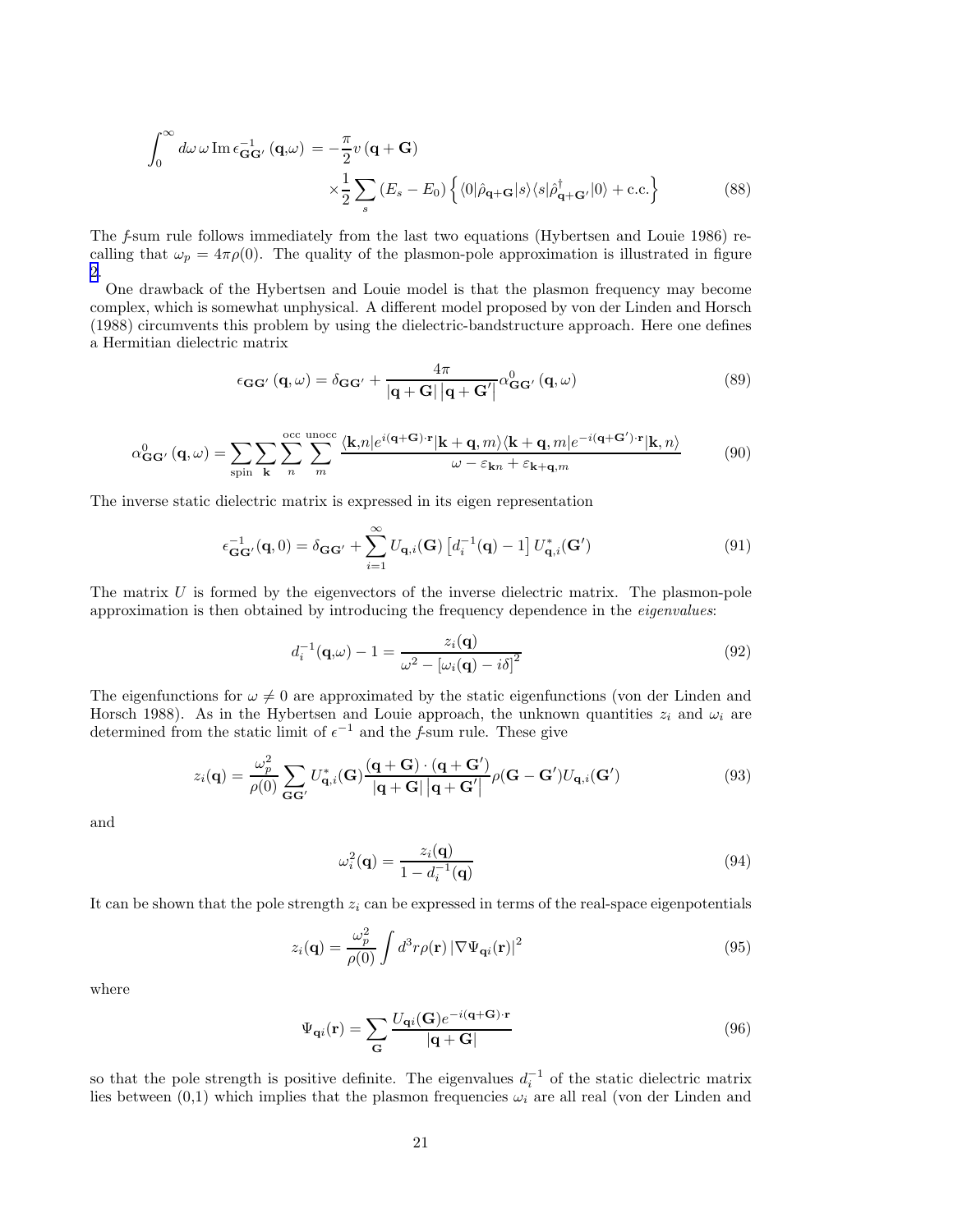<span id="page-21-0"></span>Horsch 1988). A generalization of the plasmon-pole model has been proposed by Engel *et al* (1991) and Engel and Farid (1992, 1993).

One drawback of the plasmon-pole approximation is that the imaginary part of the self-energy is zero except at the plasmon-poles. As a consequence, the life-time of the quasiparticles cannot be calculated. Another drawback is its limited applicability to other than sp systems. For more complex systems where the plasmon excitations merge with the particle-hole excitations, it is not clear anymore if the plasmon-pole approximation is appropriate.

#### D. The space-time method

Conventional ways of performing self-energy calculations express all quantities in frequency and reciprocal space. This is natural because in solids the Bloch momentum is a good quantum number and by working in reciprocal space, one takes advantage of the lattice translational symmetry. In the extreme case of the electron gas, the self-energy becomes diagonal in k. In fact, it has been found numerically that in the Bloch-state representation, the self-energy is almost diagonal even in systems that bear little resemblance to the electron gas (Hybertsen and Louie 1986, Aryasetiawan 1992a). The reason for this has been clarified recently by Hedin (1995). The frequency representation is also natural because most experiments generally focus on energy-dependent measurements. For example, photoemission spectra are measured as functions of momentum and energy. Theoretically, however, the self-energy becomes a multidimensional convolution when expressed in momentum-energy space which is computationally very expensive as may be seen in equation [\(75](#page-15-0)). In space-time representation, on the other hand, the self-energy in the GWA takes a simple multiplicative form

$$
\Sigma(\mathbf{r}, \mathbf{r}', t) = iG(\mathbf{r}, \mathbf{r}', t) W(\mathbf{r}, \mathbf{r}', t)
$$
\n(97)

The response function also has a simple form

$$
P^{0}\left(\mathbf{r},\mathbf{r}',t\right) = -iG^{0}\left(\mathbf{r},\mathbf{r}',t\right)G^{0}\left(\mathbf{r}',\mathbf{r},-t\right)
$$
\n(98)

and the non-interacting Green function  $G^0$  is given by

$$
G^{0}(\mathbf{r}, \mathbf{r}', t) = \begin{cases} i \sum_{\mathbf{k}n}^{\text{occ}} \psi_{\mathbf{k}n}(\mathbf{r}) \psi_{\mathbf{k}n}^{*}(\mathbf{r}') e^{i\varepsilon_{\mathbf{k}n}t}, & t < 0, \\ -i \sum_{\mathbf{k}n}^{\text{unocc}} \psi_{\mathbf{k}n}(\mathbf{r}) \psi_{\mathbf{k}n}^{*}(\mathbf{r}') e^{-i\varepsilon_{\mathbf{k}n}t}, & t > 0 \end{cases}
$$
(99)

Evaluation of  $G^0$  in real time is not advantageous due to the oscillatory exponential term. In imaginary time this exponential term decays rapidly and the summation can be performed easily.  $G^0$  becomes (Rojas, Godby, and Needs 1995)

$$
G^{0}(\mathbf{r}, \mathbf{r}', i\tau) = \begin{cases} i \sum_{\mathbf{k}n}^{\text{occ}} \psi_{\mathbf{k}n}(\mathbf{r}) \psi_{\mathbf{k}n}^{*}(\mathbf{r}') e^{-\varepsilon_{\mathbf{k}n}\tau}, & \tau < 0, \\ -i \sum_{\mathbf{k}n}^{\text{unocc}} \psi_{\mathbf{k}n}(\mathbf{r}) \psi_{\mathbf{k}n}^{*}(\mathbf{r}') e^{-\varepsilon_{\mathbf{k}n}\tau}, & \tau > 0 \end{cases}
$$
(100)

This is obtained by analytically continuing the expression for  $G^0$  in equation [\(49](#page-12-0)) from real to imaginary energy and taking Fourier transform from imaginary energy to imaginary time. From translational and lattice symmetry, **r** can be restricted to lie in the irreducible wedge but **r'** must run over all grid points which are located inside a large sphere of radius  $R_{\text{max}}$  centred on r. The method was tested for jellium and Si and typical values for the grids are  $\Delta r = 0.5$  a.u.,  $\Delta \tau = 0.3$ a.u.,  $R_{\text{max}} = 18$  a.u., and  $\tau_{\text{max}} = 10$  a.u., which give convergence in the quasiparticle energy differences to 0.05 eV and absolute values to 0.1 eV (Rojas, Godby, and Needs 1995).

Although the polarization function  $P^0$  takes a particularly simple form in space-time representation, calculating  $\epsilon^{-1}$  in real space is still computationally prohibitive because of the large size of matrices in inverting the dielectric function. In practice, one performs six-dimensional fast Fourier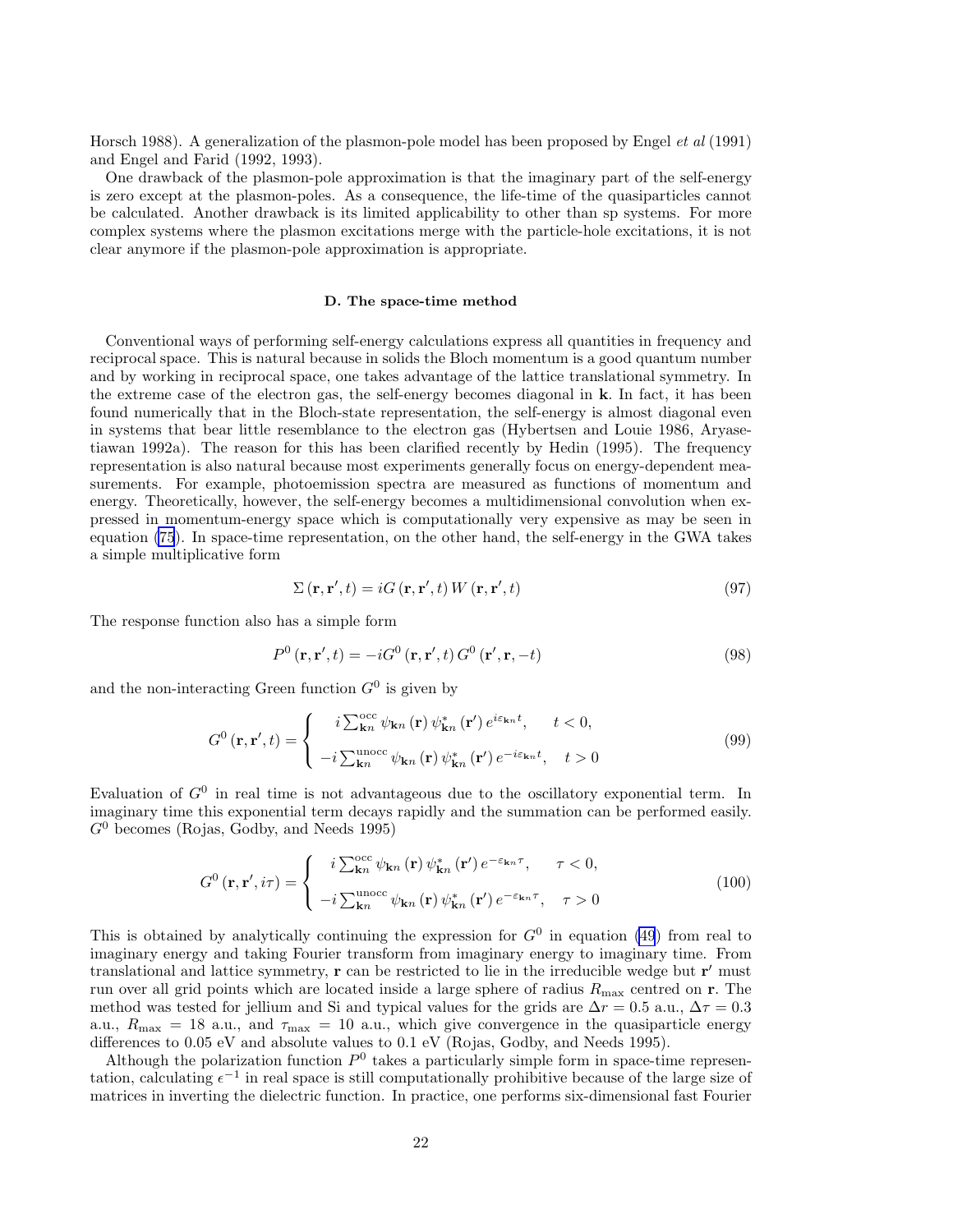transform from  $(\mathbf{r}, \mathbf{r}')$  to  $(\mathbf{k}, \mathbf{G}, \mathbf{G}')$  and one-dimensional Fourier transform from imaginary time to imaginary energy and solves for  $\epsilon^{-1}$  as a matrix equation in  $\mathbf{G}, \mathbf{G}'$  for each k and  $i\omega$ . After forming  $W_{\mathbf{G}\mathbf{G}'}(\mathbf{k}, \tilde{\omega})$  one Fourier transforms back to real space and to imaginary time representation. The advantages of this method are that the computational effort is much reduced compared to the conventional techniques since the double summation over k points and bands are avoided and there is no need for a plasmon-pole approximation.

For comparison with experiment, the self-energy has to be calculated at real frequencies. This is achieved by first calculating the self-energy and the matrix element of the self-energy correction directly in real space  $\langle \psi_{\mathbf{k}n} | \Sigma (i\tau) - V^{\text{xc}} | \psi_{\mathbf{k}n} \rangle$  and then Fourier transforming the result from imaginary time to imaginary energy. The imaginary energy representation can then be analytically continued to real energies by fitting the self-energy to the multipole form

$$
a_0 + \sum_{i=1}^{n} \frac{a_i}{\omega - b_i} \tag{101}
$$

where the parameters  $a_i$  and  $b_i$  are in general complex. A good fit is obtained with only  $n = 2$ with an RMS error of 0.2 %. An example is shown in Fig. 3. The advantage of calculating the self-energy along the imaginary axis is that one avoids the sharp pole structures in both  $G$  and  $W$ . For quantities which require frequency integration, it is then useful to perform the integration along the imaginary axis whenever possible. However, when the detailed structure of the self-energy is required along the real axis, knowledge of it at a few points along the imaginary axis is not likely to be sufficient.



FIG. 3. The real part of the matrix elements of the self-energy operator of Si continued onto the real axis for the first 8 bands at  $\mathbf{k} = 0$ . Inset: The matrix elements calculated along the imaginary axis for band 4 (the valence band maximum) together with the fitted form (with two poles). After Rojas, Godby, and Needs (1995).

One important aspect of the space-time method is its scaling with respect to the system size (Rojas, Godby, and Needs 1995). It is found numerically that the range of W and  $\Sigma$  is rather material independent so that the parameters  $R_{\text{max}}$  and  $\Delta r$  do not change with system size. This means that the information stored as well as the computational time for the non-interacting response function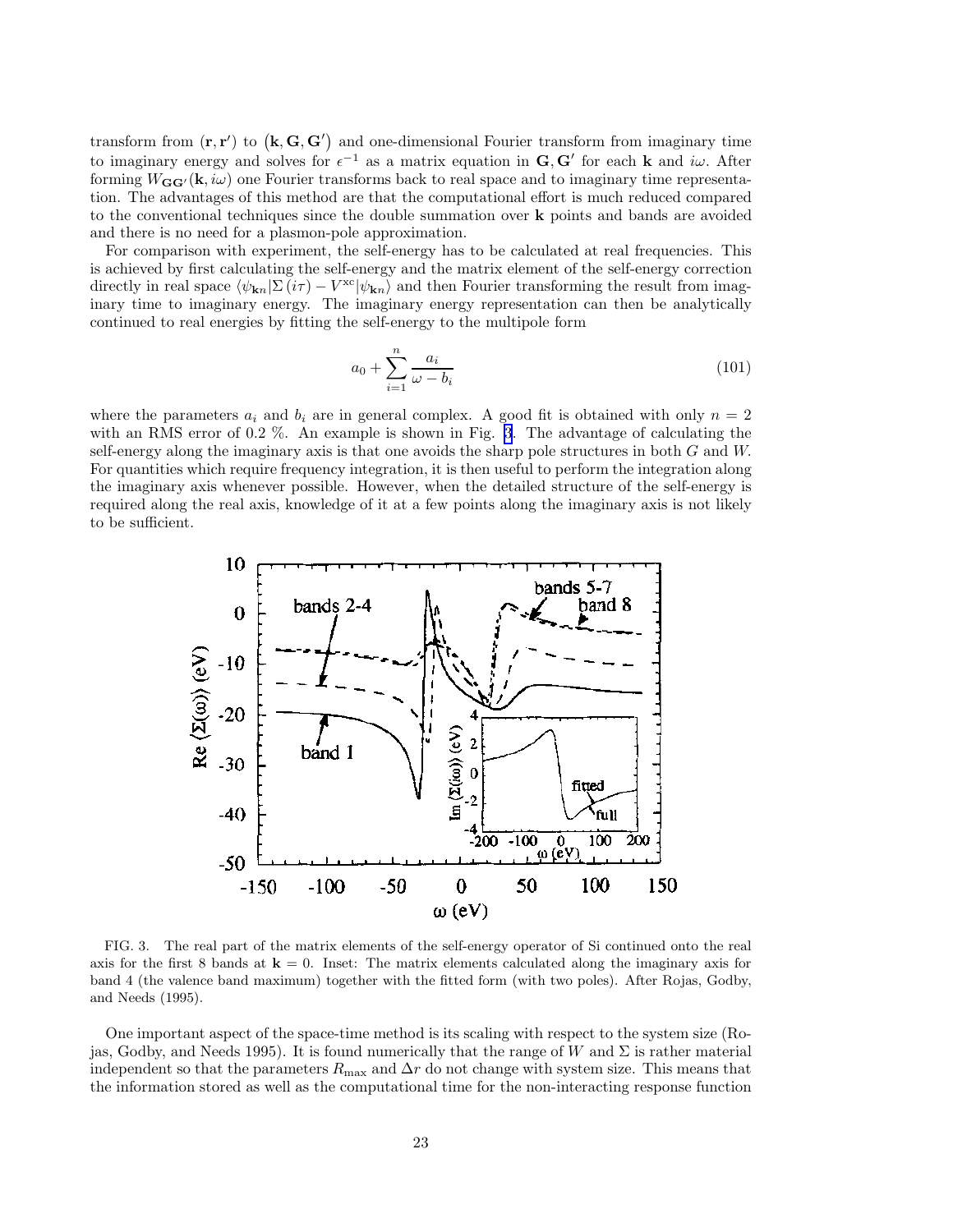<span id="page-23-0"></span>should scale linearly with the system size. However, the calculation of the dielectric function involves matrix inversions which scale as  $N^3$ . It is still favourable compared with the conventional plane-wave basis approach which scales as  $N<sup>4</sup>$  but comparable to the localized basis approach which also scales as  $N^3$  (Aryasetiawan and Gunnarsson 1994b).

An interesting mixed-space approach for calculating the polarization function was recently proposed by Blase *et al* (1995). The polarization function is written as

$$
P(\mathbf{r}, \mathbf{r}', \omega) = \sum_{\mathbf{q}} \exp[i\mathbf{q} \cdot (\mathbf{r} - \mathbf{r}')] P_{\mathbf{q}}(\mathbf{r}, \mathbf{r}', \omega)
$$
(102)

where

$$
P_{\mathbf{q}}(\mathbf{r}, \mathbf{r}', \omega) = \sum_{\text{spin}} \sum_{\mathbf{k}n} \sum_{n'} \sum_{n'} u_{\mathbf{k}n}^*(\mathbf{r}) u_{\mathbf{k}+\mathbf{q}n'}(\mathbf{r}) u_{\mathbf{k}+\mathbf{q}n'}^*(\mathbf{r}') u_{\mathbf{k}n}(\mathbf{r}')
$$

$$
\times \left\{ \frac{1}{\omega - \varepsilon_{\mathbf{k}+\mathbf{q}n'} + \varepsilon_{\mathbf{k}n} + i\delta} - \frac{1}{\omega + \varepsilon_{\mathbf{k}+\mathbf{q}n'} - \varepsilon_{\mathbf{k}n} - i\delta} \right\}
$$
(103)

The function  $P_{\bf q}({\bf r},{\bf r}',\omega)$  is periodic in **r** and **r'** separately and it need be calculated within a unit cell only which distinguishes this approach from the direct real-space method where one of the position variables is not restricted to the central cell. The former approach scales as  $N^3$ , similar to localized-basis methods. It was found that the crossover between the mixed-space and reciprocal-space methods occurs for unit cells as small as that of Si.

The real-space or the mixed-space approach is suitable for systems with large unit cells and a large variation in the electron density, or open systems.

## IV. SIMPLIFIED GW

*GW* calculations are computationally expensive and therefore it is desirable to find simplifications which reduce the numerical effort but still maintain the accuracy of the full calculations. So far there is no simplified *GW* theory that is applicable to all systems. Most simplified theories are for semiconductors and insulators. Although some success has been achieved, none of these models is very reliable. While band gaps can be reasonably well reproduced by these models, details of bandstructures are not satisfactorily described. It is a major challenge to construct a good approximation for the self-energy which includes both non-locality and energy dependence but which is simple enough to be applicable to complex systems without significant loss of accuracy.

### A. The static Coulomb-hole and screened-exchange (COHSEX) approximation

One of the earliest attempts to simplify *GW* self-energy is the static COHSEX approximation (Hedin 1965a). It is obtained formally by setting  $E - \varepsilon_{kn} = 0$  in equations [\(70](#page-14-0)) and [\(71](#page-14-0)) yielding

$$
\Sigma_{\text{SEX}}(\mathbf{r}, \mathbf{r}') = -\sum_{\mathbf{k}n}^{\text{occ}} \phi_{\mathbf{k}n}(\mathbf{r}) \phi_{\mathbf{k}n}^*(\mathbf{r}') W(\mathbf{r}, \mathbf{r}', \omega = 0)
$$
(104)

$$
\Sigma_{\text{COH}}(\mathbf{r}, \mathbf{r}') = \frac{1}{2}\delta(\mathbf{r} - \mathbf{r}') \left[ W(\mathbf{r}, \mathbf{r}', \omega = 0) - v(\mathbf{r} - \mathbf{r}') \right]
$$
(105)

The first term is the exchange self-energy but with a statically screened interaction. The second term is the Coulomb-hole term which is the interaction energy between the quasiparticle and the potential due the Coulomb hole around the quasiparticle, as a result of the rearrangement of the electrons (screening). Both the screened-exchange and the Coulomb-hole terms in equations [\(70](#page-14-0))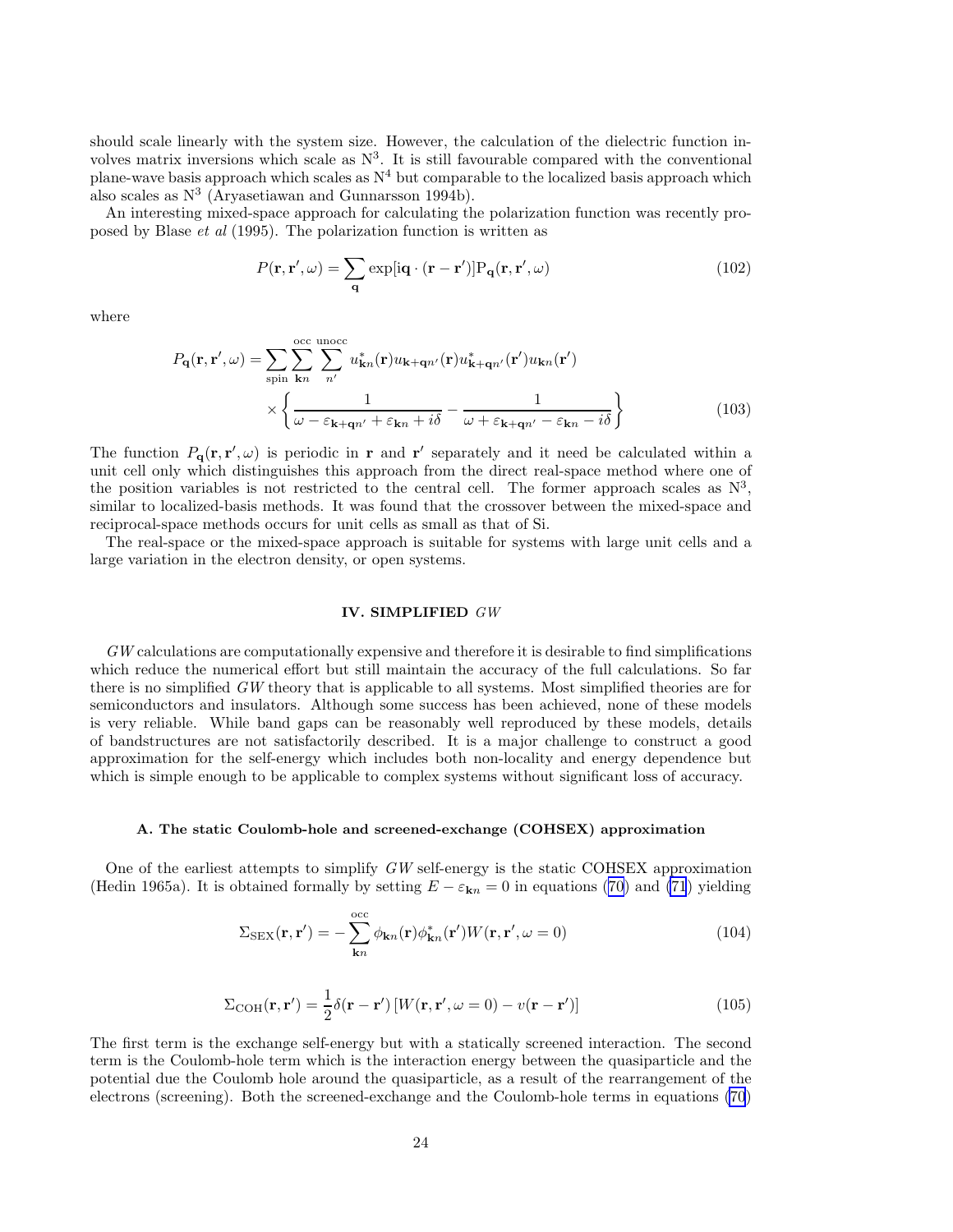<span id="page-24-0"></span>and [\(71](#page-14-0)) are energy dependent and non-local respectively but in the static COHSEX approximation they are energy independent and the Coulomb-hole term is local. The validity of the COHSEX approximation relies on whether  $E - \varepsilon_{kn}$  is small compared to the energy of the main excitation in the screened interaction which is essentially the plasmon energy. Comparison to the results of the full calculations shows that the COHSEX approximation consistently overestimates the magnitude of the self-energy, by about 20 % in Si, resulting in larger band gaps in semiconductors (Hybertsen and Louie 1986). For E corresponding to an occupied state, most of the error resides in the Coulomb-hole term. The approximation  $E - \varepsilon_{kn} = 0$  is more severe for the Coulomb-hole term than for the screened-exchange term because the Coulomb-hole term involves a sum over unoccupied states as well as over occupied states whereas the screened-exchange term involves a sum over occupied states only.

Another source of error comes from the neglect of dynamical renormalization or Z-factor in equation([57\)](#page-13-0). When taking the matrix element  $\langle \phi_{\mathbf{k}n}|\Sigma|\phi_{\mathbf{k}n}\rangle$  and setting  $E - \varepsilon_{\mathbf{k}n} = 0$ , this approximately corresponds to calculating the self-energy at  $E = \varepsilon_{kn}$  but the true self-energy should be calculated at the quasiparticle energy, leading to the formula in equation([58\)](#page-13-0). Indeed, a significant improvement can be obtained if the Z-factor is taken into account when the self-energy itself is calculated within the COHSEX approximation.

#### B. Improving the COHSEX approximation

An attempt to include dynamical renormalization into a simplified *GW* scheme was made by Bechstedt *et al* (1992). In this scheme, the energy dependent part of the self-energy is expanded to linear order around the LDA eigenvalue. A proper calculation of the self-energy derivative, or equivalently the Z-factor, requires unfortunately a full frequency dependent response function. It is not sufficient to calculate the static response function and its energy derivative at  $\omega = 0$ . For the screened-exchange term, on the other hand, knowledge of the first energy derivative of the response function at  $\omega = 0$  is sufficient to expand  $\Sigma_{\text{SEX}}$  to first order around the LDA eigenvalue.

To take into account the energy dependence of the self-energy, the screened interaction *W* is calculated within the plasmon-pole model. The static dielectric function is modelled by (Bechstedt *et al* 1992)

$$
\epsilon(\mathbf{q}, \rho) = 1 + \left[ (\epsilon_0 - 1)^{-1} + \alpha \left( \frac{q}{q_{TF}} \right)^2 + \frac{3}{4} \left( \frac{q^2}{k_F q_{TF}} \right)^2 \right]^{-1}
$$
(106)

where  $k_F$  and  $q_{TF}$  are the Fermi and Thomas-Fermi wave vectors respectively which depend on the average electron density  $\rho$ . This model for  $\epsilon$  interpolates between the free-electron gas result  $1 + (2\omega_p/q^2)^2$  at high q,  $1 + \alpha(q_{TF}/q)^2$  at small q (Thomas-Fermi theory) and the  $q = 0$  value  $\epsilon_0$  for the semiconductor. It allows analytical calculation of the screened Coulomb interaction. The coefficient  $\alpha$  is obtained by fitting the model dielectric function to a full RPA calculation for  $\omega = 0$ . The values of  $\alpha$  turn out to be material independent for those semiconductors considered (Si, GaAs, AlAs, and ZnSe).

To take into account local field effects due to the inhomogeneity in the charge density, an LDA ansatz is used (Hybertsen and Louie 1988a)

$$
W(\mathbf{r}, \mathbf{r}', \omega = 0) = \frac{1}{2} \left[ W^h(\mathbf{r} - \mathbf{r}', \rho(\mathbf{r})) + W^h(\mathbf{r} - \mathbf{r}', \rho(\mathbf{r}')) \right]
$$
(107)

where  $W<sup>h</sup>$  is the screened interaction for the electron gas. The sum rule, that the total induced charge around a test charge is  $-1 + 1/\epsilon_0$ , is fulfilled but the induced charge density is allowed to vary according to the local density. Using this model, the static Coulomb-hole term can be calculated analytically (Bechstedt *et al* 1992)

$$
V_{\text{COH}}(\mathbf{r}) = -\left(1 - \frac{1}{\epsilon_0}\right)^{\frac{1}{2}} \frac{q_{TF}(\mathbf{r})}{\sqrt{\alpha}} \left[1 + \frac{q_{TF}(\mathbf{r})}{\alpha k_F(\mathbf{r})} \sqrt{\frac{3\epsilon_0}{\epsilon_0 - 1}}\right]^{-\frac{1}{2}}
$$
(108)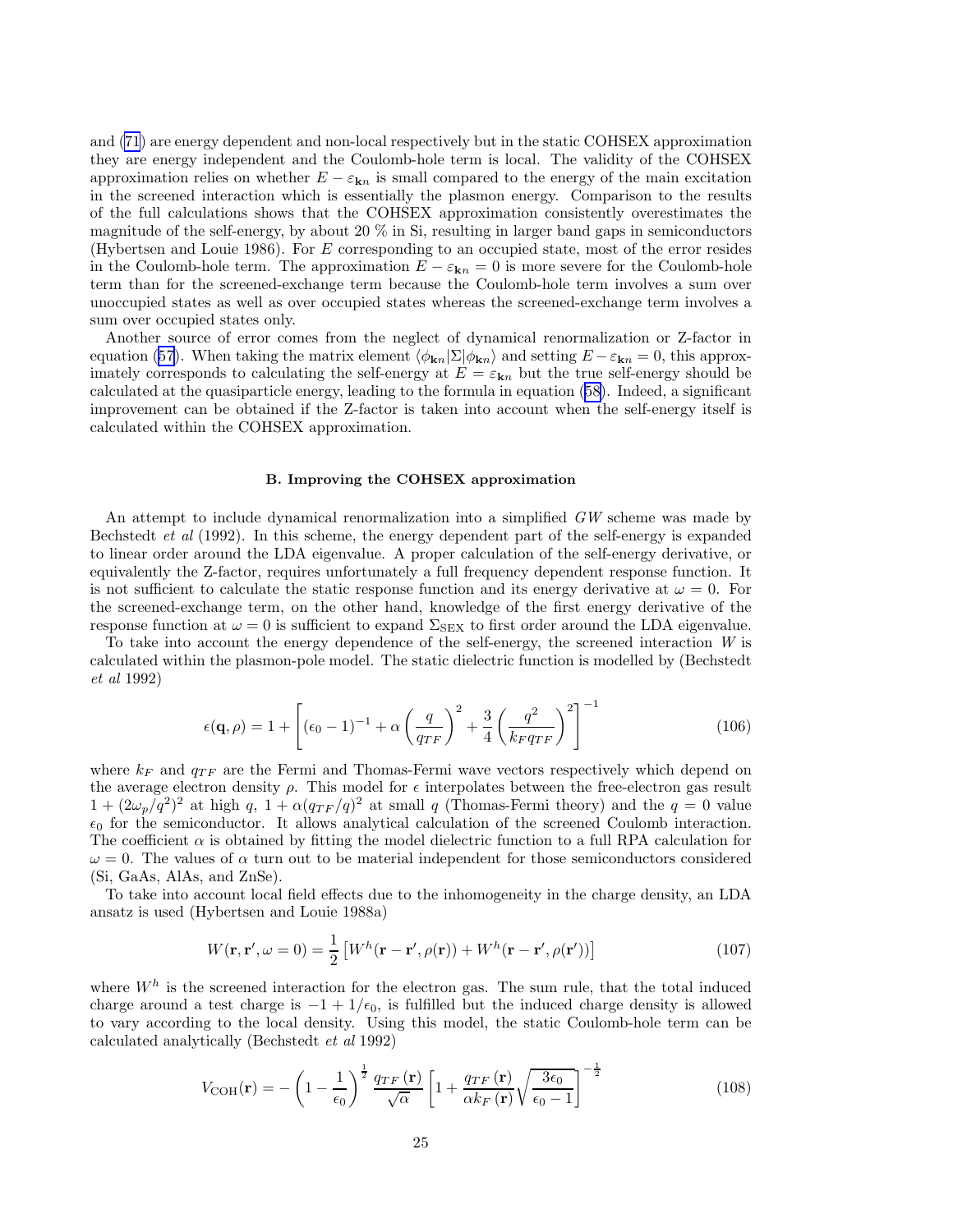<span id="page-25-0"></span>It is interesting to observe that the matrix element of  $\Sigma^{dyn} = \Sigma - \Sigma_{\text{COHSEX}}$  and its energy derivative can be shown to be independent of the state if local field effects are neglected. The state dependence thus comes from the local field effects and it is found to be rather weak. We note also the dependence on  $q_{TF} \sim \rho^{1/3}$  as in the LDA.  $\Sigma^{dyn}$  gives an upward shift of ~1.4 eV for all the materials mentioned above. This means that good values for the band gaps are obtained by using  $\Sigma = \Sigma_{\text{COMSEX}}$  but taking into account the dynamical renormalization factor Z. The results for Si, GaAs, AlAs, and ZnSe show agreement with the full *GW* calculations to within 0.2 eV for most of the states considered. Application was also made to GaN recently (Palummo *et al* 1995). This scheme reduces the computational effort by two orders of magnitude. Further tests on a wide range of semiconductors and insulators are desirable to evaluate the validity of the number of approximations used in the model.

#### C. Extreme tight-binding models

One of the major problems in *GW* calculations is the calculation of the response function. In electron-gas-like materials such as the alkalis, it is reasonable to model the dielectric function with a single plasmon and to neglect off-diagonal elements. In semiconductors, however, local field effects, which are described by the off-diagonal elements of the dielectric matrix, are important. The local field is dominant at distances on the interatomic scale so that high Fourier components are needed to describe it in plane wave basis resulting in a large matrix. It is therefore advantageous to calculate the dielectric matrix and its inverse directly in real space. Real-space approach is also useful for systems with low symmetry. Ortuno and Inkson (1978) proposed an extreme tightbinding model where the valence and conduction bands were assumed to be flat so that the band gap  $E_q$  is the only parameter entering the model. Due to its simplicity, the model allows analytic evaluation of the dielectric function to a certain degree.

The wavefunctions are expanded in localized Wannier functions

$$
\psi_{\mathbf{k}n}(\mathbf{r}) = \frac{1}{\sqrt{N}} \sum_{\nu \mathbf{T}} e^{i\mathbf{k} \cdot \mathbf{T}} \phi_{n\nu}(\mathbf{r} - \mathbf{T}) c_{n\nu}(\mathbf{k}) \tag{109}
$$

where  $\phi_{n\nu}$  is a Wannier function localized in bond  $\nu$  and **T** is a lattice translational vector. In the two-flat-band model, the coefficients  $c_{n\nu}$  are equal to one. Since  $\phi_{n\nu}$  is localized in each cell and in each bond, we have

$$
\int d^3r \, \phi_{n\nu} (\mathbf{r} - \mathbf{T}) \phi_{n\mu} (\mathbf{r} - \mathbf{T}') \propto \delta_{\nu\mu} \delta_{\mathbf{T}\mathbf{T}'} \tag{110}
$$

Using this expansion in the expression for the polarization function and using the flat-band approximation,  $\varepsilon_{\mathbf{k}'n'} - \varepsilon_{\mathbf{k}n} = E_q$ , one arrives at a simple expression for the dielectric function:

$$
\epsilon(\mathbf{r}, \mathbf{r}', \omega) = \delta(\mathbf{r} - \mathbf{r}') - N(\omega) \sum_{\nu \mathbf{T}} \int d^3 r'' v(\mathbf{r} - \mathbf{r}'') A_{\nu}(\mathbf{r}'' - \mathbf{T}) A_{\nu}^* (\mathbf{r}' - \mathbf{T})
$$
(111)

where

$$
N(\omega) = \frac{4E_g}{\omega^2 - (E_g - i\delta)^2}
$$
\n(112)

$$
A_{\nu}(\mathbf{r} - \mathbf{T}) = \phi_{\text{cond},\nu}(\mathbf{r} - \mathbf{T}) \phi_{\text{val},\nu}^*(\mathbf{r} - \mathbf{T})
$$
\n(113)

This has the form of a separable matrix  $\epsilon = 1 - BC$  (Hayashi and Shimizu 1969, Sinha 1969) whose inverse is given by  $\epsilon^{-1} = 1 + \mathbf{B} (1 - \mathbf{CB})^{-1} \mathbf{C}$ . Under certain approximations, the matrix  $\epsilon$ can be inverted giving a screened interaction (Ortuno and Inkson 1979)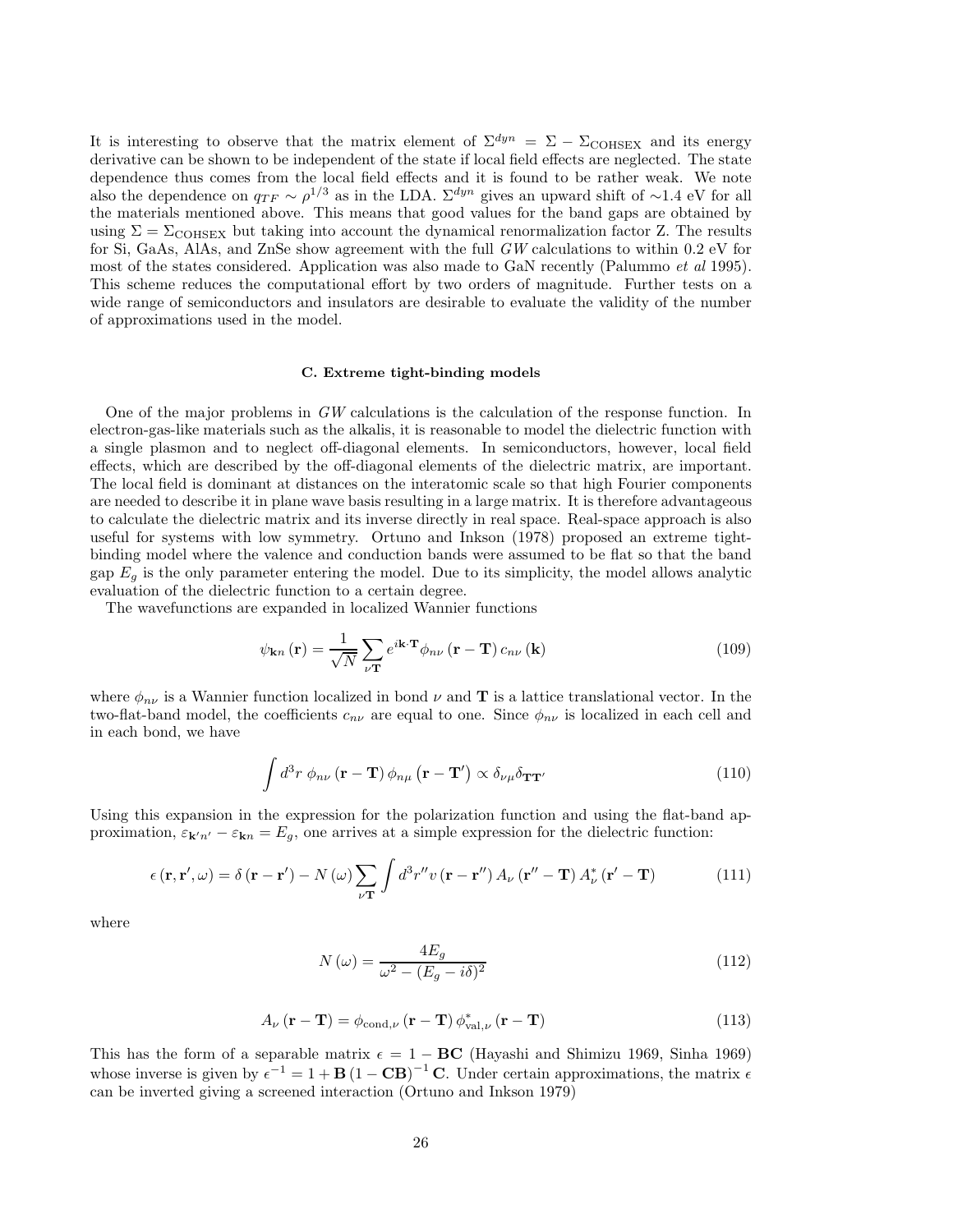$$
W(\mathbf{r}, \mathbf{r}', \omega) = \int d^3 r'' \epsilon^{-1} (\mathbf{r}, \mathbf{r}'', \omega) v (\mathbf{r}'' - \mathbf{r}')
$$
  
=  $v(\mathbf{r} - \mathbf{r}') - \frac{4E_g}{E_g^2 + \omega_p^2 - \omega^2} \sum_{\nu \mathbf{T}} D_{\nu} (\mathbf{r} - \mathbf{T}) D_{\nu}^* (\mathbf{r}' - \mathbf{T})$  (114)

where

$$
D_{\nu}(\mathbf{r} - \mathbf{T}) = \int d^3 r' v(\mathbf{r} - \mathbf{r}') A_{\nu}(\mathbf{r}' - \mathbf{T})
$$
\n(115)

and  $\omega_p$  is the plasmon energy. The approximation is good in the limit  $E_g \gg \omega_p$ . The screened potential is effective at  $\omega = E_g$  and approaches a bare value at  $\omega = \omega_p$ . The quantity  $D_\nu$  (**r** − **T**) represents a dipole moment at  $\bf{r}$  due to bond  $\nu$  in cell  $\bf{T}$ . The physical interpretation of the second term in equation (114) is that an electron on a site interacts with other electrons through the Coulomb interaction, inducing dipole moments on the other sites. These dipoles in turn produce a potential which is screened by other induced dipoles by the frequency-dependent factor arising from the inversion of the dielectric function (Sterne and Inkson 1984).

Using the above screened interaction, the self-energy can be evaluated analytically. Defining a state-dependent local potential

$$
\int d^3 r' \Sigma(\mathbf{r}, \mathbf{r}', \omega = E_n) \psi_{\mathbf{k}n}(\mathbf{r}') = V_n^{\text{xc}} \psi_{\mathbf{k}n}(\mathbf{r})
$$
\n(116)

gives two potentials for the valence and conduction states respectively (Sterne and Inkson 1984)

$$
V_{\text{COHSEX}}^{\text{val}}\left(\mathbf{r}\right) = -\rho^{1/3}\left(\mathbf{r}\right)\frac{\gamma}{2}\left[\frac{2\pi}{3}\right]^{1/3}\left[1 + \frac{1}{\epsilon_0}\right] - \frac{C}{2}\left[\frac{\epsilon_0 - 1}{\epsilon_0 + \sqrt{\epsilon_0}}\right]
$$
(117)

$$
V_{\text{COHSEX}}^{\text{cond}}\left(\mathbf{r}\right) = -\rho^{1/3}\left(\mathbf{r}\right)\frac{\gamma}{2}\left[\frac{2\pi}{3}\right]^{1/3}\left[1 - \frac{1}{\epsilon_0}\right] - \frac{C}{2}\left[\frac{\epsilon_0 - 1}{\epsilon_0 - \sqrt{\epsilon_0}}\right]
$$
(118)

where

$$
C = \int d^3r d^3r' A^*_{\nu} (\mathbf{r} - \mathbf{T}) v (\mathbf{r} - \mathbf{r}') A_{\nu'} (\mathbf{r}' - \mathbf{T})
$$
(119)

is an on-site exchange interaction and

$$
\epsilon_0 \cong \frac{E_g^2 + \omega_p^2}{E_g^2} \tag{120}
$$

Comparison with the LDA exchange-only potential,  $V_x^{\text{LDA}} = -[3/\pi]^{1/3} \rho^{1/3}$ , gives a value for  $\gamma = 2 \left[ 9 / (2 \pi^2) \right]^{1/3}$ . It is interesting to observe that although the potentials have been derived from extreme tight-binding picture, one arrives at a formula similar to that obtained from the electron gas (Sterne and Inkson 1984).

ǫ0

The method has been applied to C, Si, GaAs, Ge, and ZnSe (Jenkins, Srivastava, and Inkson 1993). Good agreement with the full GW calculations are obtained for Si and GaAs but not for the other two materials. Perhaps this is not surprising in view of the flat extremal bands in Si and GaAs, making them ideal for the present approach. Moreover, the pseudopotentials used in the LDA calculations are better for the first two materials than for the last two so that the eigenfunctions used to calculate the matrix elements of the self-energy are correspondingly better. The LDA exchange only gap is 0.41 eV whereas the calculated value is 1.25 eV (experimentally 1.17 eV). The direct gap at the Γ point is also improved from 2.49 eV to 3.32 eV (experimentally 3.35 eV). In the case of Ge the improvement is not as good as in the case of Si but while the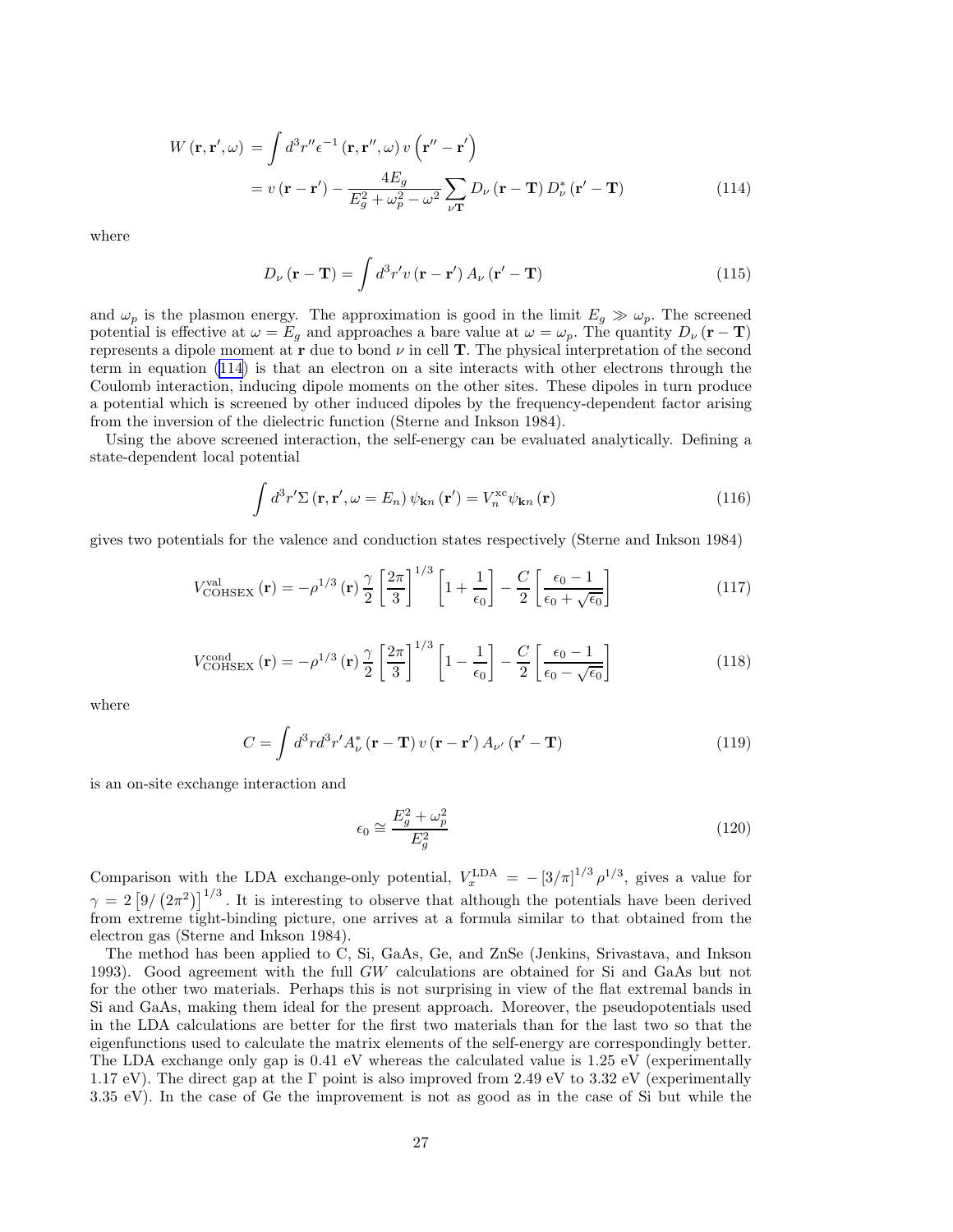<span id="page-27-0"></span>LDA predicts Ge to be a metal with a negative band gap of  $-0.19 \text{ eV}$ , the method gives a gap of 0.34 eV albeit too low compared to experiment  $(0.89 \text{ eV})$ . In diamond, the method improves the gap at the  $\Gamma$  point from 5.46 eV in the LDA (exchange only) to 7.87 eV (experimentally 7.4 eV). Similar improvement is also obtained across the Brillouin zone. Finally, the results for ZnSe are rather poor. The band gap is overestimated by  $\sim 1$  eV (3.77 eV vs 2.82 eV). The problem could be related to the difficulties of treating  $3d$  states within the pseudopotential approach resulting in relatively poor wavefunctions.

A similar tight-binding approach was also proposed by Hanke and Sham (1988) and Bechstedt and Del Sole (1988). They derived an analytical model for  $\Sigma$ ,  $V^{\text{xc}}$ , and the gap correction in insulators. They arrived at a similar  $\rho^{1/3}$  formula for the exchange-correlation potential but they also included a term corresponding to the bare conduction-band exchange which is neglected in the Sterne and Inkson model. The method was applied to Si, diamond, and LiCl and the results are within a few percent of the more elaborate calculations. A more recent work uses orthogonalized linear combination of atomic orbitals with applications to diamond, Si, Ge, GaAs, GaP, and ZnSe. The gaps are generally within 10 % of the experimental values (Gu and Ching 1994).

## D. Quasiparticle local density approximation (QPLDA)

This approximation is based on the work of Sham and Kohn (Sham and Kohn 1966) who showed that for a system with a slowly varying density the self-energy is short range in  $|\mathbf{r} - \mathbf{r}'|$ although for larger energies the self-energy is expected to be long range since screening is not very effective at large energies. Numerical calculations by Hedin (1965a) show that the self-energy of the homogeneous electron gas quickly vanishes beyond  $|\mathbf{r} - \mathbf{r}'| = 2r_s$  for  $\omega \approx E_F$  and it depends therefore on the density in the vicinity of  $(\mathbf{r} + \mathbf{r}')/2$  which suggests the following approximation (Sham and Kohn 1965)

$$
\Sigma(\mathbf{r}, \mathbf{r}', \omega) \approx \Sigma_h(\mathbf{r} - \mathbf{r}', \omega - \Delta \mu(\overline{n}); \overline{n})
$$
\n(121)

where  $\Sigma_h$  (**r** – **r**', *E*; *n*) is the self-energy operator of the homogeneous electron gas with density *n*,  $\overline{n} = n [(\mathbf{r} + \mathbf{r}')/2]$ , and  $\Delta \mu = \mu - \mu_h (\overline{n})$  is the difference between the true chemical potential and that of the homogeneous electron gas of density  $\overline{n}$ . The local density approximation for the selfenergy is obtained by assuming the quasiparticle wavefunction in equation([48\)](#page-11-0) as a superposition of locally plane-wave-like functions (Sham and Kohn 1965)

$$
\Psi(\mathbf{r},\omega) \approx A(\mathbf{r})e^{i\mathbf{k}(\mathbf{r},\omega)\cdot\mathbf{r}} \tag{122}
$$

which when inserted into the quasiparticle equation gives the solution  $\omega(E) = E$  if k satisfies the local-density condition  $k = k_{LD}$  with

$$
- E + \frac{1}{2} k_{LD}^{2} + V^{H}(\mathbf{r}) + \Sigma (k_{LD}, E - \Delta \mu (n); n) = 0
$$
\n(123)

In obtaining the above equation, the **r** dependence of A and **k** has been neglected. For a slowly varying density, the local change in the chemical potential from its homogeneous value is simply given by the electrostatic potential (Thomas-Fermi) :

$$
V^{H}(\mathbf{r}) = \Delta \mu \left[ n \left( \mathbf{r} \right) \right] \tag{124}
$$

and by definition

$$
\mu_h(n) = \frac{1}{2} k_F^2(n) + \mu^{xc}(n)
$$
  
= 
$$
\frac{1}{2} k_F^2(n) + \Sigma(k_F, \mu_h(n), n)
$$
 (125)

Using the last two expressions, the condition for the local-density wave vector becomes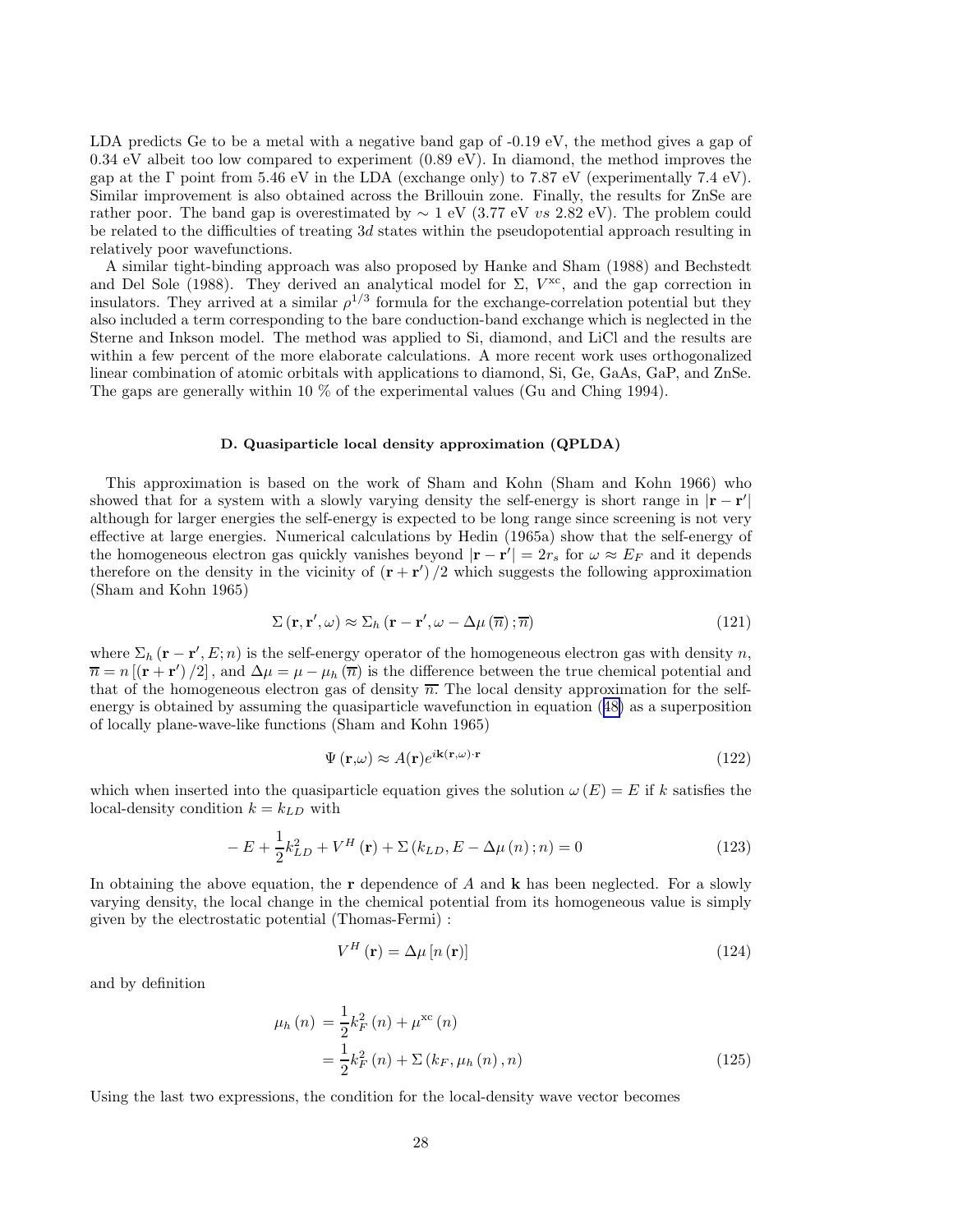$$
\frac{1}{2}\left(k_{LD}^{2}-k_{F}^{2}\right)=(E-\mu)-[\Sigma_{h}\left(k_{LD},E-\Delta\mu\left(n\right);n\right)-\Sigma_{h}\left(k_{F},\mu_{h}\left(n\right);n\right)]\tag{126}
$$

When operating on the locally plane-wave function, the effect of the non-local operator  $\Sigma_h(\mathbf{r}-\mathbf{r}',E)$  can be reproduced exactly by a local operator  $\Sigma_h(k_{LD},E;n)\delta(\mathbf{r}-\mathbf{r}')$ . The local density approximation for the self-energy operator consists of using this local operator when operating on the actual wave function at energy  $E$ . It may happen that for some values of  $E$ equation (126) has no solution for positive  $k_{LD}^2$ . In this case, one should analytically continue the self-energy operator into complex momentum. An early work of approximating the self-energy by a local potential using information from the local density is given by Hedin and Lundqvist (1971).

Instead of calculating the full self-energy  $\Sigma_h (k, E; n)$  it is useful to write (Wang and Pickett 1983, Pickett and Wang 1984)

$$
\Sigma_h(k, E; n) = \mu^{\text{xc}}(n) + \Sigma_h(k, E; n) - \Sigma_h(k, \mu_h; n)
$$
  
= 
$$
\mu^{\text{xc}}(n) + \Delta(k, E; n)
$$
 (127)

since  $\mu^{xc}$  has been calculated rather accurately for the electron gas. The GWA is then used to calculate the relatively small quantity  $\Delta$ . Hedin and Lundqvist (1971) calculated  $\Delta(k_{\text{LDA}})$  and for metals, the self-energy corrections in the local-density approximation turn out to be very small.  $\Delta$  is of the order of a few  $\times 10^{-2}$  eV. For Ni, for example, the corrections are smaller than 0.1 eV (Watson *et al* 1976). The main reason for such small corrections is probably due to the weak energy dependence of the electron-gas self-energy. Furthermore, most of the effect of the self-energy is already accounted for by the local term  $\mu^{xc}$ . The QPLDA self-energy is dominated by a constant contribution and the assumption of slowly varying density is probably not good enough in many cases.

Above, the homogeneous electron gas was used to obtain an approximate self-energy for inhomogeneous systems. For semiconductors and insulators one can also use a homogeneous insulator model for this purpose which turns out to give a significant improvement. The presence of an energy gap in these systems brings in new physics not presence in the electron gas. The response function needed to calculate the screened interaction is obtained from a model semiconducting homogeneous electron gas. One simply introduces a gap in the otherwise metallic spectrum of the electron gas, that is to say (Penn 1962, Levine and Louie 1982)

$$
\epsilon_{2}\left(k,\omega\right) = \begin{cases} 0, & |\omega| < \lambda E_{F} \\ \epsilon_{2}^{\text{RPA}}\left(k,\omega_{-}\right), |\omega| > \lambda E_{F} \end{cases}
$$
\n(128)

where  $\omega = \sqrt{\omega^2 - \lambda^2 E_F^2}$  sgn  $\omega$ . This function satisfies the *f*-sum rule. The dielectric gap  $\lambda E_F$ , which is in general larger than the minimum direct gap, is determined from the experimental value of the static, long-wavelength dielectric constant  $\epsilon_0$ ,

$$
\lambda E_F = \frac{\omega_p}{\sqrt{\epsilon_0 - 1}}\tag{129}
$$

where  $\omega_p = \sqrt{4\pi n}$  is the plasmon frequency. The single-particle spectrum has a gap  $E_g$ 

$$
E(\mathbf{k}) = \frac{1}{2}k^2 + \frac{1}{2}E_g \text{sgn}(k - k_F)
$$
\n(130)

The gap  $E<sub>g</sub>$  is taken to be the average value across the Brillouin zone of the direct gap and it is numerically different from  $\lambda E_F$ . It can be shown that the valence bands are lowered and the conduction bands are raised by the self-energy corrections, independently of the density sampled by the wave functions. This means, the QPLDA will always lead to an increase in the gap over the LDA value (Wang and Pickett 1983, Pickett and Wang 1984).

The QPLDA was applied to Si and diamond with considerable success. For Si, the zone-boundary transitions  $X_4 \to X_1, L'_3 \to L_3$ , and  $L'_3 \to L_1$  are well reproduced by the QPLDA. The zone-centre transition  $\Gamma_{25'} \to \Gamma_{15}$  is underestimated by 0.25 eV, which is the worst case but the transition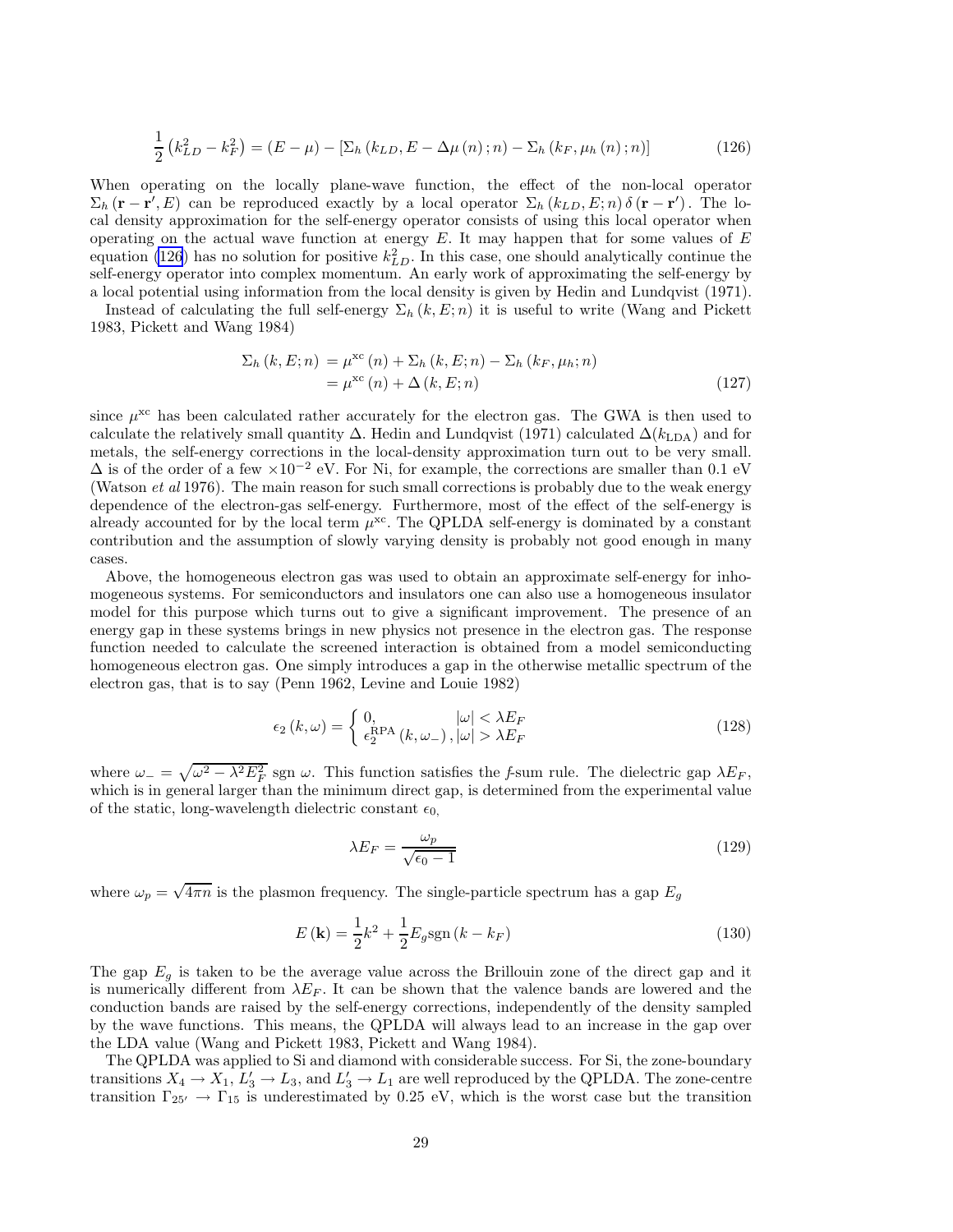<span id="page-29-0"></span> $\Gamma_{25'} \rightarrow \Gamma_{15}$  is reproduced well. The calculated indirect gap of 0.93 eV still underestimates the experimental value by 0.24 eV. The QPLDA gives a valence-band width of 12.5 eV, in good agreement with the experimental data 12.4  $\pm$  0.6 eV (Grobman and Eastman 1972) and 12.6  $\pm$ 0.6 eV (Ley *et al.* 1972). For diamond, the QPLDA gives an indirect gap of 5.74 eV, which is a slight overestimate compared to the experimental value of 5.47 eV. The LDA value is 4.05 eV. The  $\Gamma_{25'} \to \Gamma_{15}$  gap is experimentally about 7.3 eV and the QPLDA gives 7.36 eV (compared to the LDA value of 5.51 eV). The valence-band width is  $23.4 \text{ eV}$ , in good agreement with the experimental data of McFeely *et al.*  $(24.2 \pm 1.0 \text{ eV})$  (McFeely *et al.* 1974) but in disagreement with the data of Himpsel *et al* (21 eV) (Himpsel, van der Veen, and Eastman 1980). The LDA band width is 20.4 eV.

## E. LDA +  $\delta \Sigma$ COHSEX

In metals, the screened interaction W decreases rapidly for  $|\mathbf{r} - \mathbf{r}'| > k_{TF}^{-1}$  but in insulators and semiconductors, it decreases as  $1/\epsilon_0 |\mathbf{r} - \mathbf{r}'|$  for large  $|\mathbf{r} - \mathbf{r}'|$  since the screening is not complete. Accordingly, one writes (Gygi and Baldereschi 1989)

$$
W\left(\mathbf{r}, \mathbf{r}', \omega\right) = W^{IEG}\left(\mathbf{r}, \mathbf{r}', \omega\right) + \delta W\left(\mathbf{r}, \mathbf{r}', \omega\right) \tag{131}
$$

where  $W^{IEG}$  is the short-range interaction potential of a metallic inhomogeneous electron gas and  $\delta W$  has the same long-range behaviour as W. The self-energy arising from the first term in W has been shown by Sham and Kohn (1966) to be short ranged and depends only on the density in the vicinity of **r** and **r'**, and is therefore approximated by a local potential:

$$
\Sigma_{GW}(\mathbf{r}, \mathbf{r}', \omega) = \mu^{\text{xc}}(\mathbf{r}, \omega) \,\delta(\mathbf{r} - \mathbf{r}') + \frac{i}{2\pi} \int d\omega' G(\mathbf{r}, \mathbf{r}', \omega + \omega') \,\delta W(\mathbf{r}, \mathbf{r}', \omega') \tag{132}
$$

Pickett and Wang (1984) found that the inclusion of energy dependence in the local exchangecorrelation potential had very little effects on the eigenvalues obtained with an energy-independent LDA potential. It is then assumed that for states close to the Fermi level,  $\mu^{xc}$  takes its value at the Fermi level  $\mu_{\text{LDA}}^{xc}(\mathbf{r})$ . Furthermore, it is assumed that  $\delta W$  depends only on  $|\mathbf{r} - \mathbf{r}'|$ , which is strictly valid only when  $|\mathbf{r} - \mathbf{r}'| \to \infty$ , but it has been found numerically that in non-metals the local field effects become negligible as  $|\mathbf{r} - \mathbf{r}'|$  exceeds the interatomic distance (Hybertsen and Louie 1986, Godby, Schlüter, and Sham 1988). One now makes the COHSEX approximation on  $\delta\Sigma$ , rather than on the full self-energy:

$$
\delta \Sigma (\mathbf{r}, \mathbf{r}') = -\rho (\mathbf{r}, \mathbf{r}') \, \delta W (\mathbf{r} - \mathbf{r}') + \delta \Sigma_{\text{COH}} \tag{133}
$$

where the first term is the screened exchange contribution and

$$
\delta \Sigma_{\text{COH}} = \frac{\Omega}{2 \left(2\pi\right)^3} \int d^3 q \delta W \left(\mathbf{q}\right) \tag{134}
$$

is the Coulomb hole contribution which is a constant, shifting all eigenvalues by the same amount. The Fourier transform of  $\delta W$  is given by

$$
\delta W(q) = \frac{4\pi}{\Omega q^2} \left[ \epsilon_{SC}^{-1} \left( \mathbf{q}, \mathbf{q}, \omega = 0 \right) - \epsilon_M^{-1} \left( \mathbf{q}, \omega = 0 \right) \right]
$$
 (135)

where  $\epsilon_{SC}^{-1}(\mathbf{q}, \mathbf{q}, 0)$  is the diagonal part of the inverse dielectric matrix for the semiconductor calculated in the RPA and  $\epsilon_M^{-1}(q,0)$  is the inverse of the static Lindhard dielectric function (Lindhard 1954) of a homogeneous electron gas.

Applications to diamond, Si, Ge, GaAs, AlAs, and GaP give in general agreement to within 0.2 eV with the results of the full calculations. Larger deviations (0.3-0.4 eV) occur for the  $X_{4v} \to X_{1c}$ gap in diamond and the  $\Gamma_{25'v} \to \Gamma_{2'c}$  gaps in Ge. The Coulomb-hole contribution  $\delta E_{\text{COH}}$  is positive and cancels approximately the effect of the screened exchange term in the valence bands. As a result, the net effect of the self-energy correction is to shift the conduction band upwards and leave the valence bands essentially unchanged. This is also in agreement with the full calculations.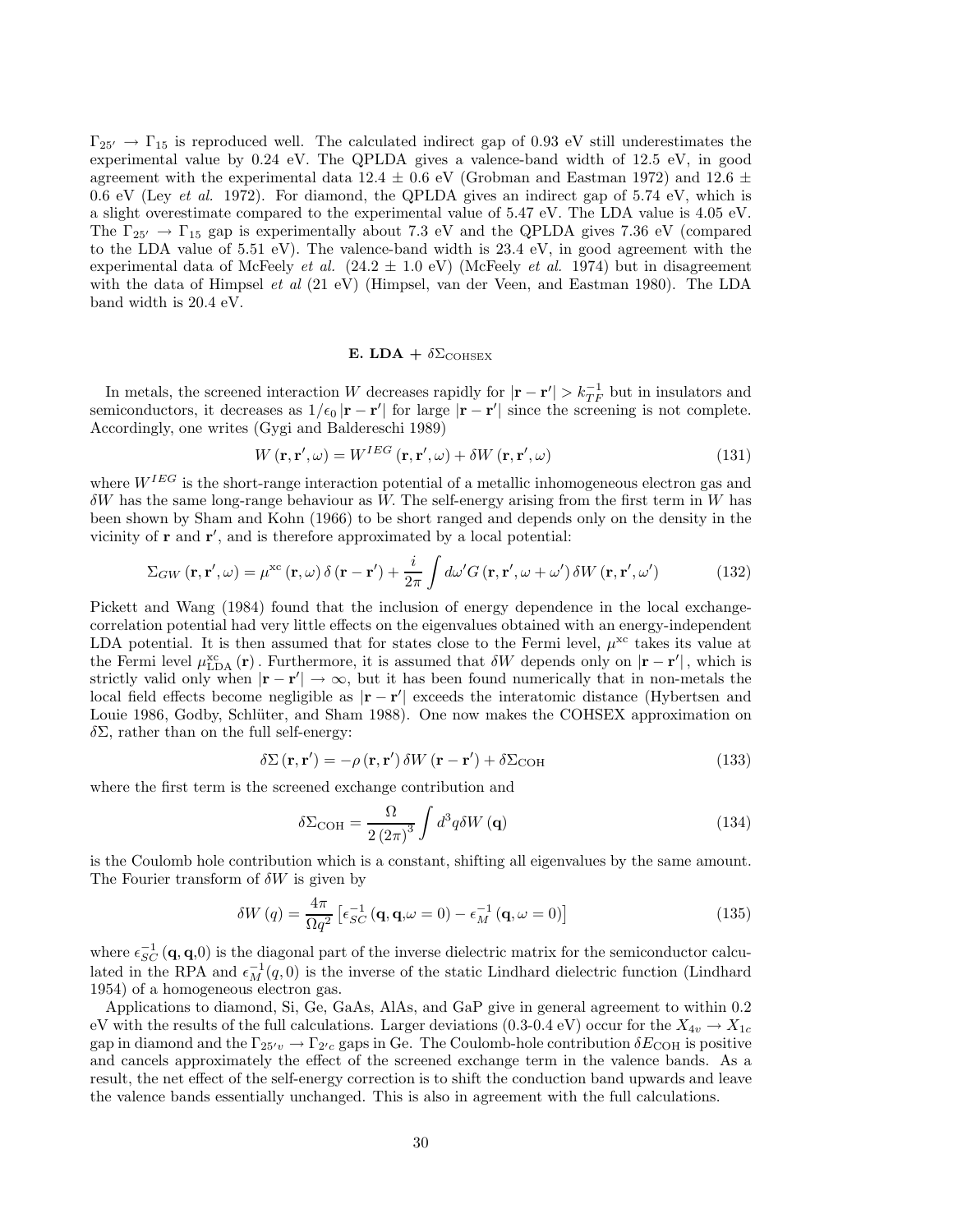#### V. APPLICATIONS

## A. Alkali metals

<span id="page-30-0"></span>The early calculations in the GWA were performed for the electron gas, because of its simplicity. (For a review see Hedin and Lundqvist 1969). The alkali metals are therefore of particular interest, being the systems which are the closest approximation to the electron gas. For these systems the correlation effects are only moderately strong, and the GWA could therefore be expected to be relatively accurate. It therefore created a lot of interest when the first high-resolution angular resolved photoemission experiments for the alkali metals appeared (Jensen and Plummer 1985, Lyo and Plummer 1988, Itchkawitz *et al* 1990). Two unexpected observations were made. First the band width was smaller than expected. For Na the occupied part of the band was found to be 2.65 eV broad (Lyo and Plummer 1988). This is consistent with an old angular-integrated measurement by Kowalczyk *et al* (1973). This band width is substantially smaller than the width 3.2 eV predicted by nearly free electron (NFE) theory. Figure [4](#page-31-0) shows the experimental peak position (crosses) as a function of the photon energy together with the prediction of NFE theory (dashed line). The band narrowing is about a factor of two larger than the narrowing (0.27 eV) predicted by GW calculations for the electron gas of the appropriate density (Hedin 1965a). Although this error is not very large in absolute terms, it raised questions about the accuracy of the GWA for these systems. In addition a set of essentially dispersionless states were observed close to the Fermi energy, which was completely unexpected according to the NFE band structure. This raised the interesting issue that the alkali metals may have charge density waves (Overhauser 1985).

A GW calculation was performed by Northrup *et al* (1987, 1989) for Na metal and by Surh *et al* (1988) for K, using a generalized plasmon pole approximation. These calculations gave essentially the same band narrowing  $(0.31 \text{ eV})$  for Na as a GW calculation for the electron gas. A much better agreement with experiment was, however, obtained by using an improved dielectric function (Northrup *et al* 1987, 1989)

$$
\epsilon^{-1} = 1 + v[1 - P(v + K^{xc})]^{-1}P,
$$
\n(136)

where P is the independent particle polarizability and  $K^{xc} = \delta V^{xc}/\delta \rho$  with  $V^{xc}$  the (LDA) exchange-correlation potential and  $\rho$  the density. Equation (136) gives the appropriate dielectric function within the density functional formalism. Using this  $\epsilon$  instead of the RPA  $\epsilon$ , the band width narrowing increased from 0.31 eV to 0.57 eV. Finally, a calculation was performed using a Green function with a certain self-consistency, namely with the LDA eigenvalues replaced by the quasi-particle energies. This led to a further increase of band width narrowing to 0.71 eV. Lyo and Plummer (1988) also observed large effects of including the corrections to the dielectric function in equation (136).

The theoretical justification for including such corrections without simultaneously adding vertex corrections is, however, weak. We notice that the total energy of the system can be expressed in terms of the dielectric function. The quasi-particle energies can then be obtained by differentiating with respect to the occupation numbers (Rice 1965). If the dielectric function has the form of equation (136), it was shown that there is also a vertex correction of the type (Rice 1965, Ting 1975, Mahan 1994)

$$
\Gamma = \frac{1}{1 - PK^{\text{xc}}}.\tag{137}
$$

Mahan and Sernelius (1989) have extensively tested various corrections to the dielectric function, including the corresponding vertex corrections when calculating the self-energy. They found that for the electron gas the vertex corrections cancel most of the effects of the corrections of the dielectric function, and the final results are rather close to the original GWA. Del Sole, Reining, and Godby (1994) obtained similar conclusions for Si. The results for the electron gas suggest that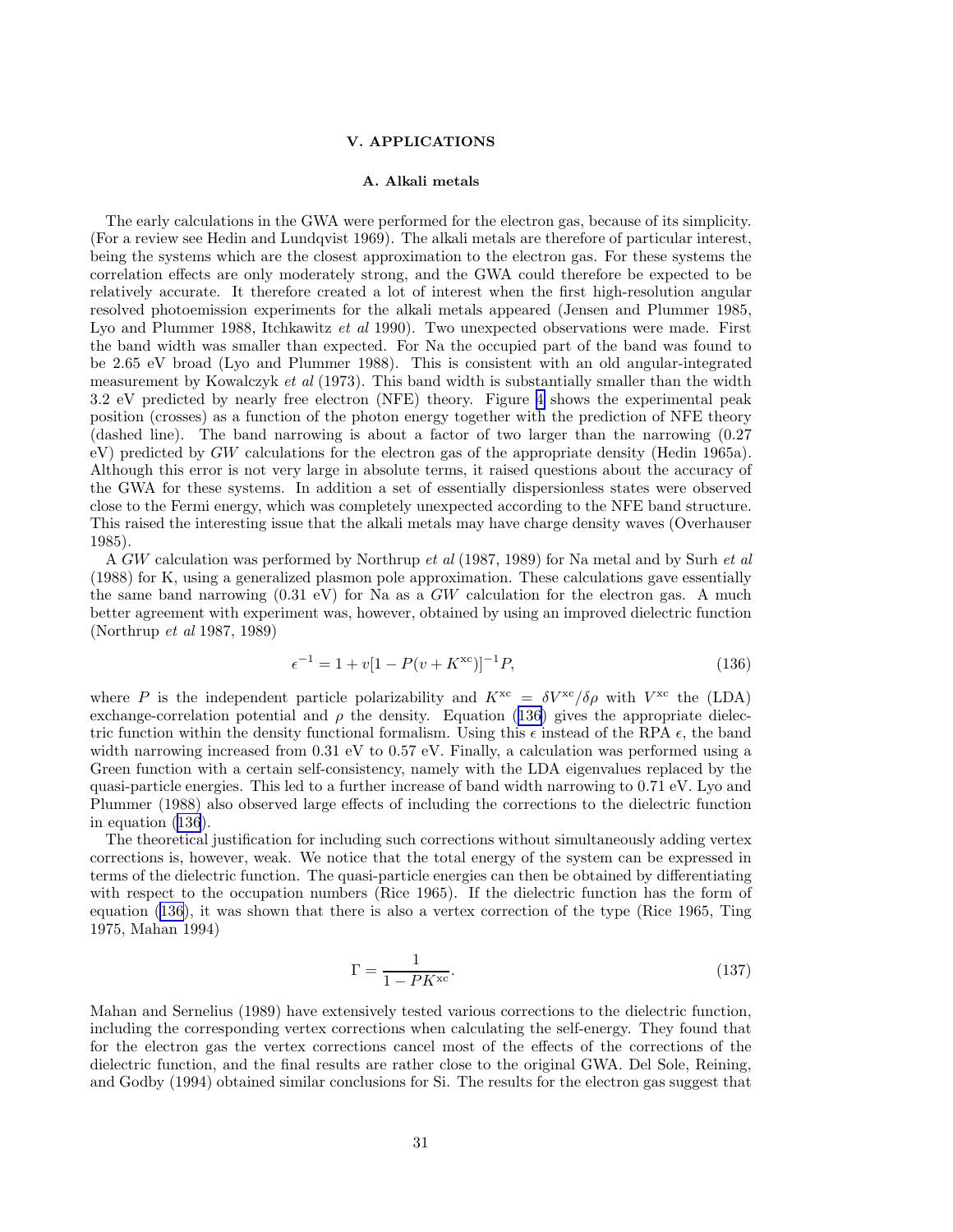<span id="page-31-0"></span>there are discrepancies between appropriate self-energy calculations and the peak positions in the photoemission experiments.



FIG. 4. Peak position as a function of photon energy for photoemission at normal angle from the Na (110) surface. The crosses show experimental results (Jansen and Plummer 1985), the filled circles show the photoemission calculations of Shung and Mahan (1987), the full line the quasi-particle energies and the dashed lines the NFE theory. (After Shung and Mahan 1987).

The relation between the peak position in photoemission and the quasiparticle energies was studied by Mahan and coworkers in a series of papers, focussing on surface and quasiparticle life-time effects (Shung and Mahan 1986, 1988, Shung *et al* 1987). They studied a model which includes the rapidly varying potential in the surface region as well as lattice potential in the bulk. The effects of these potentials on the photoemission process were included, while the lattice part of the potential was neglected when calculating the states. The self-energy was calculated using the Rayleigh-Schrödinger perturbation theory, which gives results that differ slightly from the traditional GW results. For instance, the Na band width is reduced by 0.37 eV due to this self-energy. Mahan and coworkers furthermore included the effects of the imaginary part of the self-energy of the emitted electron, by using wave function  $\phi$  for these electrons which decayed exponentially inside the surface. Finally, the self-energy of the initial state was included as well. Due to the exponential decay of  $\phi^>$ , the electron momentum perpendicular to the surface is not conserved, and there are nonvertical (non  $k_{\perp}$ -conserving) transitions.

Mahan and coworkers found that the broadening of the initial state and the instrumental resolution as well as the interference between bulk and surface photoemission shift the apparent peak positions towards lower binding energies relative to the quasiparticle energies by about 0.2-0.4 eV (Shung and Mahan 1988). Including these effects as well as the quasiparticle self-energy shifts leads to the filled circles in figure 4. There is a substantial band narrowing relative to the quasiparticle energies (full line) and the agreement with experiment is generally quite good. This suggests that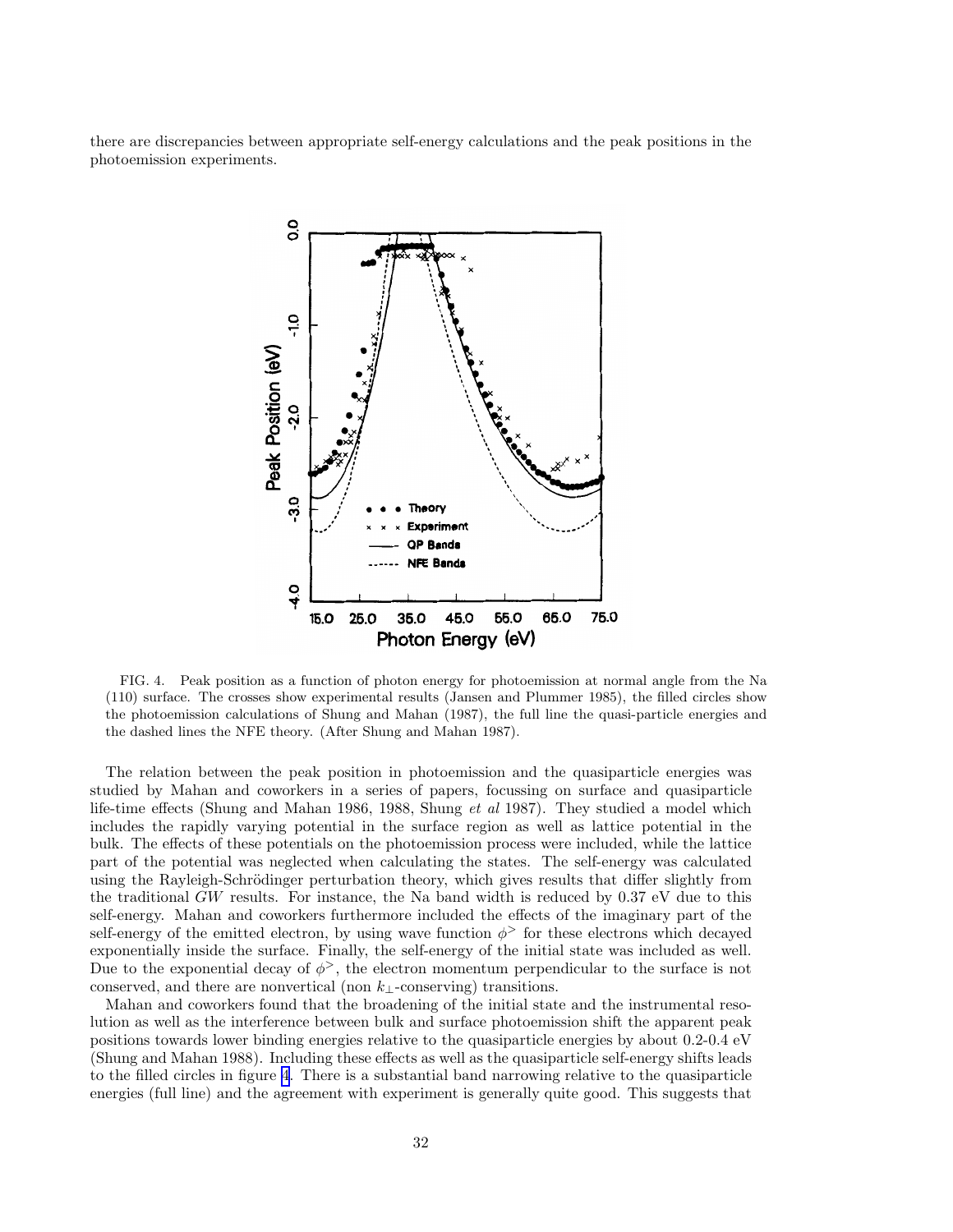<span id="page-32-0"></span>the GWA gives good quasiparticle energies for Na, and that the main reason for the discrepancy between these energies and the photoemission peak positions can be explained by considering the details of the photoemission process.

Mahan and coworkers also gave an explanation for the unexpected features close to the Fermi energy (see the essentially dispersionless structure in figure [4\)](#page-31-0). These features occur for photon energies for which there are now vertical, energy-conserving transitions available. Due to the exponential decay of  $\phi^>$ , nonvertical but energy-conserving transitions are available. It was shown that interference between surface and bulk emission puts most of the weight of these transitions close to the Fermi energy (Shung and Mahan 1986). figure [4](#page-31-0) illustrates that the theory can almost completely explain the experimental features, with just a few experimental points at larger photon energy unexplained. Thus there seems to be no need to assume a charge-density wave to explain this structure.

#### B. Semiconductors and Insulators: sp systems

The LDA systematically underestimates the band gaps in semiconductors and insulators. In table [I](#page-37-0) the calculated LDA band gaps of some materials are compared with the experimental gaps. The discrepancies range from 30-100 % and for Ge the LDA conduction and valence bands in fact overlap when relativistic corrections are included. Also, individual bands away from the Fermi level can be in error up to 50 %. It is natural to ask if the band-gap problem originates from the error in the LDA. Exchange-correlation potentials  $V^{xc}$  calculated from *GW* self-energies turn out to be similar to the LDA  $V^{\text{xc}}$  (Godby, Schlüter, and Sham 1988) which indicates that even the exact  $V^{\text{xc}}$  probably does not give the correct gap but this is still an open question. The  $V^{\text{xc}}$  may be a non-analytic function of the particle number (Almbladh and von Barth 1985b, Perdew and Levy 1983, Sham and Schlüter 1983). That is to say,  $V^{\text{xc}}$  with an extra electron,  $V_{N+1}^{\text{xc}}$ , may have an additional constant compared to  $V_N^{\text{xc}}$  and this constant may be large. Moreover, experience with empirical potentials shows that a local potential cannot in general give both the correct band structure and the ground-state electron density (Kane 1971).

In table [I](#page-37-0) the band gaps of some materials calculated within the GWA are shown. The agreement with experiment is very good, in most cases to within 0.1 eV. Although it is not strictly true, the self-energy correction is approximately an upward rigid shift of the conduction band relative to the valence band, the so called scissor operator, i.e. cutting the band structure along the band gap and shifting the conduction band rigidly upwards. The scissor operator is accurate to 0.1, 0.2, 0.2, and 0.4 eV in Si, GaAs, AlAs, and diamond respectively (Godby, Schlüter, and Sham 1988). The validity of the scissor operator in Si is somewhat fortuitous, due to an almost complete cancellation between the strong energy dependence and non-locality.

The experimental values are obtained from optical measurements or photoemission and inverse photoemission experiments. The latter corresponds closer to the theoretical values whereas the former may contain excitonic binding energy which should be subtracted off but unfortunately it is unknown. In optical experiments, the excited electron does not leave the system and may therefore form an exciton with the corresponding hole.

To discuss in more details the features in the self-energy which are important for the quasiparticle energies, we consider Si as a prototype since it has been studied extensively. The main features are energy dependence and non-locality. We first consider non-locality within the COH-SEX approximation. A measure of non-locality in the self-energy is its range, the distance  $|\mathbf{r} - \mathbf{r}'|$ beyond which the self-energy is approximately zero. This range  $r<sub>h</sub>$  is approximately given by the corresponding value for a jellium with the average density of Si  $(r_s = 2)$  and  $r_h \sim 2r_s$ . In Si more than 99 % of the matrix element of the self-energy in a state  $\psi$ ,  $\langle \psi | \Sigma | \psi \rangle$ , originates from  $|\mathbf{r} - \mathbf{r}'| < r_h$ . One expects non-locality to be important when  $r_h$  is comparable to or greater than the extent or wavelength of the wavefunction which is the case in Si. The matrix element in a non-local potential can be very sensitive to the nodal structure of  $\psi$ . This is contrary to the case when  $\Sigma$  is local such as  $V^{\text{xc}}$  since it is then  $|\psi|^2$  that enters into the integral. In Si, non-locality has the effect of widening the gap. This can be understood as follows. The top of the valence band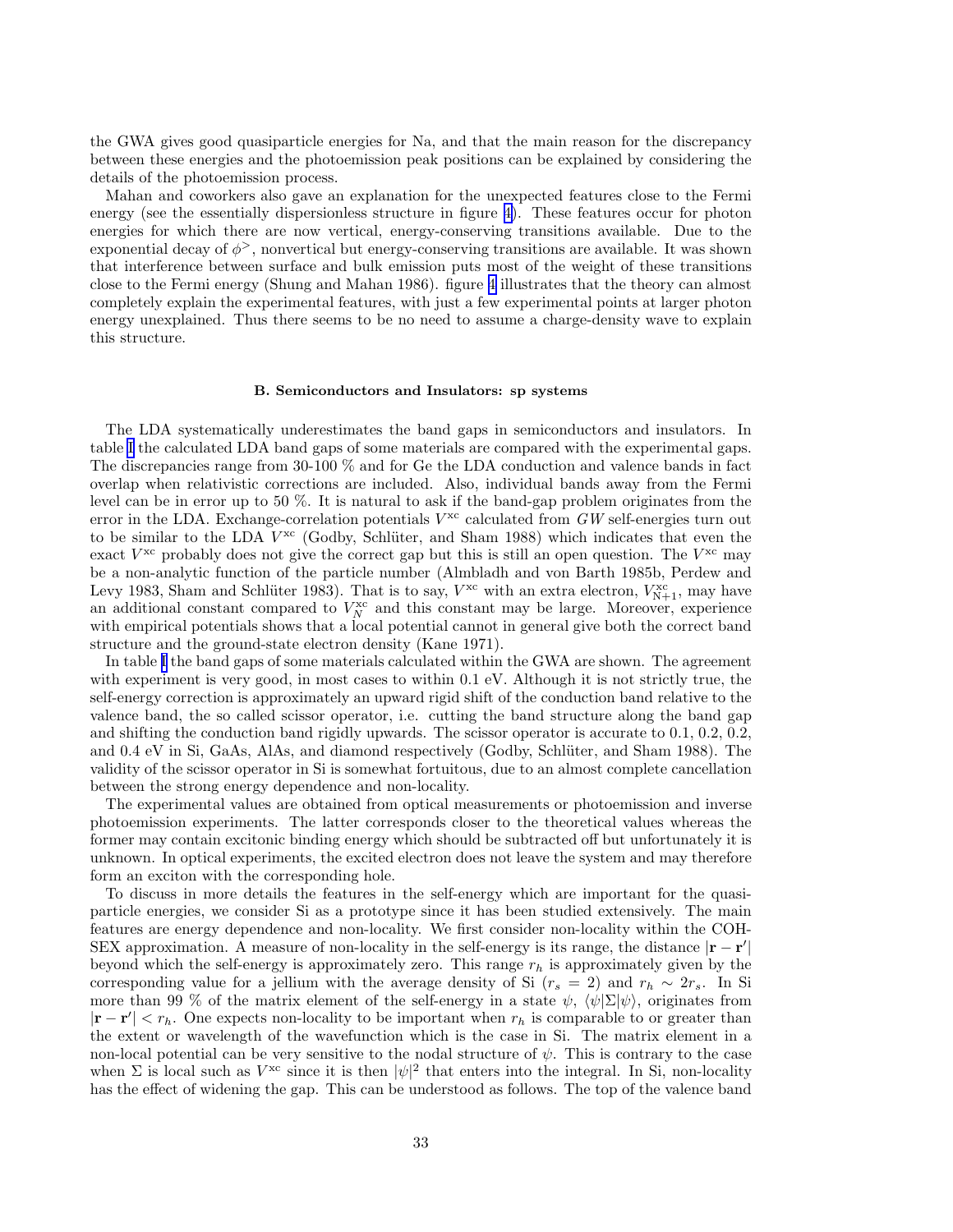<span id="page-33-0"></span>is bonding p whereas the bottom of the conduction band is antibonding p. Therefore non-locality has a larger effect on the conduction band than on the valence band since the antibonding state has an extra node which means a smaller wavelength than that of the bonding state. The presence of an extra node in the antibonding state reduces the matrix element  $\langle \psi | \Sigma | \psi \rangle$  relative to  $\langle \psi | V^{\text{xc}} | \psi \rangle$ and therefore the conduction band is pushed upwards. Non-locality has a smaller effect on the valence state so the net effect is a widening of the gap (Godby, Schlüter, and Sham 1988).



FIG. 5. (a) and (c) show the screening potential in response to a single electron at  $\mathbf{r}'$  (indicated by  $+)$ in the  $(1\bar{1}0)$  plane of Si in units of Ry. (b) and (d) show the contribution from local fields only. The bond chain is indicated by a straight line. After Hybertsen and Louie (1986).

The non-locality arises from the density matrix (exchange charge)

$$
\rho_x(\mathbf{r}, \mathbf{r}') = \sum_{i}^{\text{occ}} \psi_i(\mathbf{r}) \psi_i^*(\mathbf{r}')
$$
\n(138)

and the screened potential  $W(\mathbf{r}, \mathbf{r}', \omega)$ . In semiconductors, the screening is not complete because due to the gap, a finite energy is required to excite a particle-hole pair. The range of the screened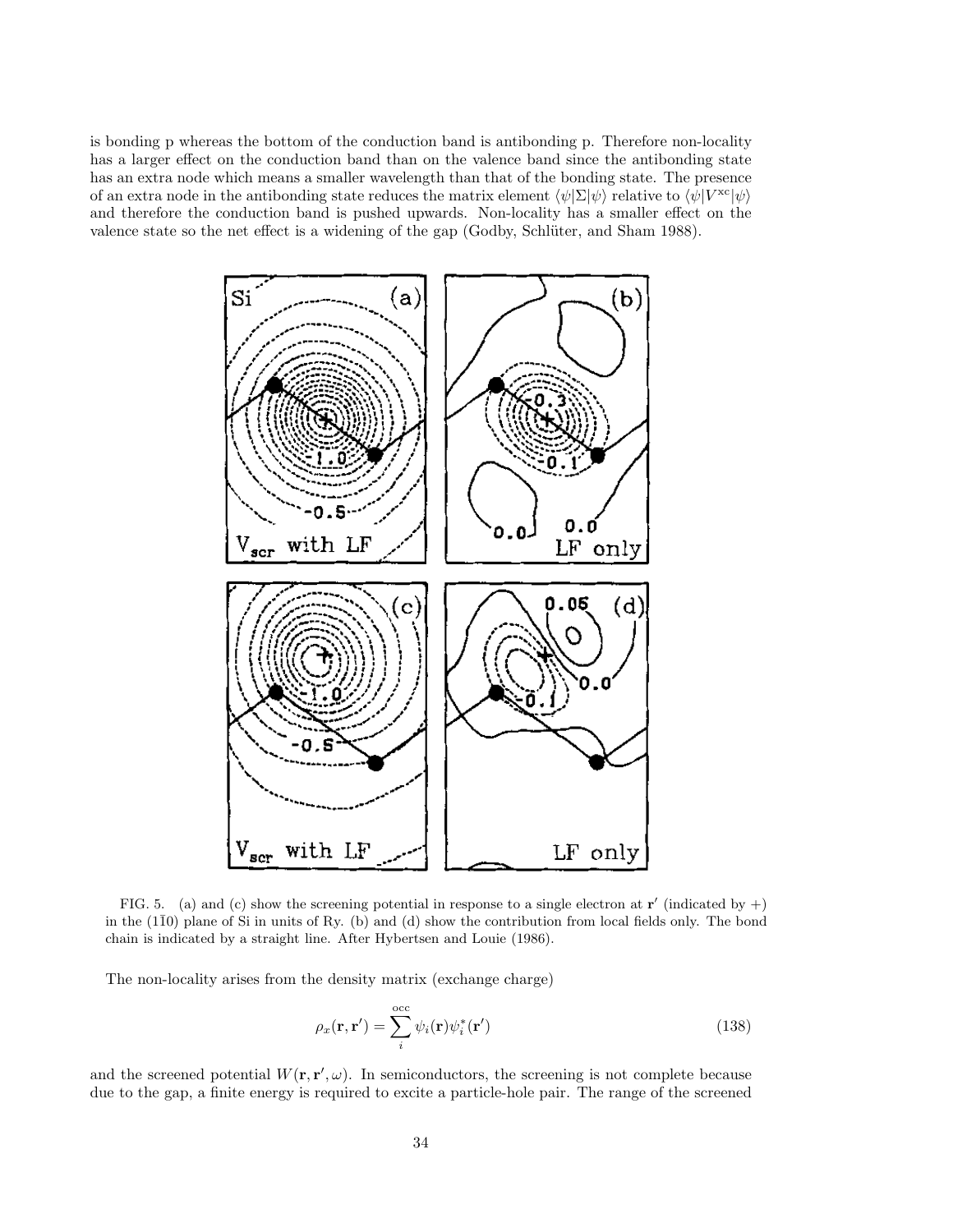<span id="page-34-0"></span>interaction and its nodal structure are then determined by  $\rho_x$ . Apart from non-locality, anisotropy also plays an important role. In a homogeneous system,  $\rho_x$  and W only depend on  $|\mathbf{r} - \mathbf{r}'|$ . In an inhomogeneous system, the screening potential  $W - v$  as a function of r' may strongly depend on the location r of the test charge. In Si, for example, there is a large accumulation of charge in the bonding region as opposed to the antibonding region. It is to be expected that the screening potential of a test charge located in the bonding and antibonding regions will be very different, as shown in figure [5.](#page-33-0) This local field effect , which is entirely missing in the homogeneous case, is very important in covalent materials. Local fields are crucial in determining the strength of the screening hole but not its shape and they contribute directly to the differing strengths of  $\Sigma$  at different points in the unit cell and therefore to the band-gap correction figure [5](#page-33-0) (Hybertsen and Louie 1986). In Si local fields account for more than one-third of the screening potential in the region around the bond as can be seen in figure [5.](#page-33-0)



FIG. 6. Contour plots of the self-energy  $\Sigma(\mathbf{r}, \mathbf{r}', \omega = \text{midgap})$  in eV a.u.<sup>-3</sup> for **r** fixed at the bond centre and  $\mathbf{r}'$  shown in the (110) plane for (a) Si, (b)GaAs, (c) AlAs, and (d) diamond. For Si the corresponding plots with r fixed at the tetrahedral interstitial site is also shown (e). For comparison, the self-energy operator of jellium with  $r_s = 2.0$  (the average electron density of Si) is shown in (f) (from Hedin (1965a)). After Godby, Schlüter, and Sham (1988).

The local fields shift the centre of the screening potential and increase it in the bonding region and reduce it in the interstitial. The local field effect is one important feature in Si which distinguishes covalent-bond semiconductors from the alkalis. The screening potential in these materials is therefore considerably more complex than in the alkalis. Calculations for Si show that the local field effect in W is confined to a region near  $\bf{r}$  as shown in figure [5](#page-33-0). This is not surprising since the long-range part of the potential is contained in the diagonal element  $W(q)$  corresponding to small q. In the plane-wave basis, the local fields are described by the off-diagonal elements of the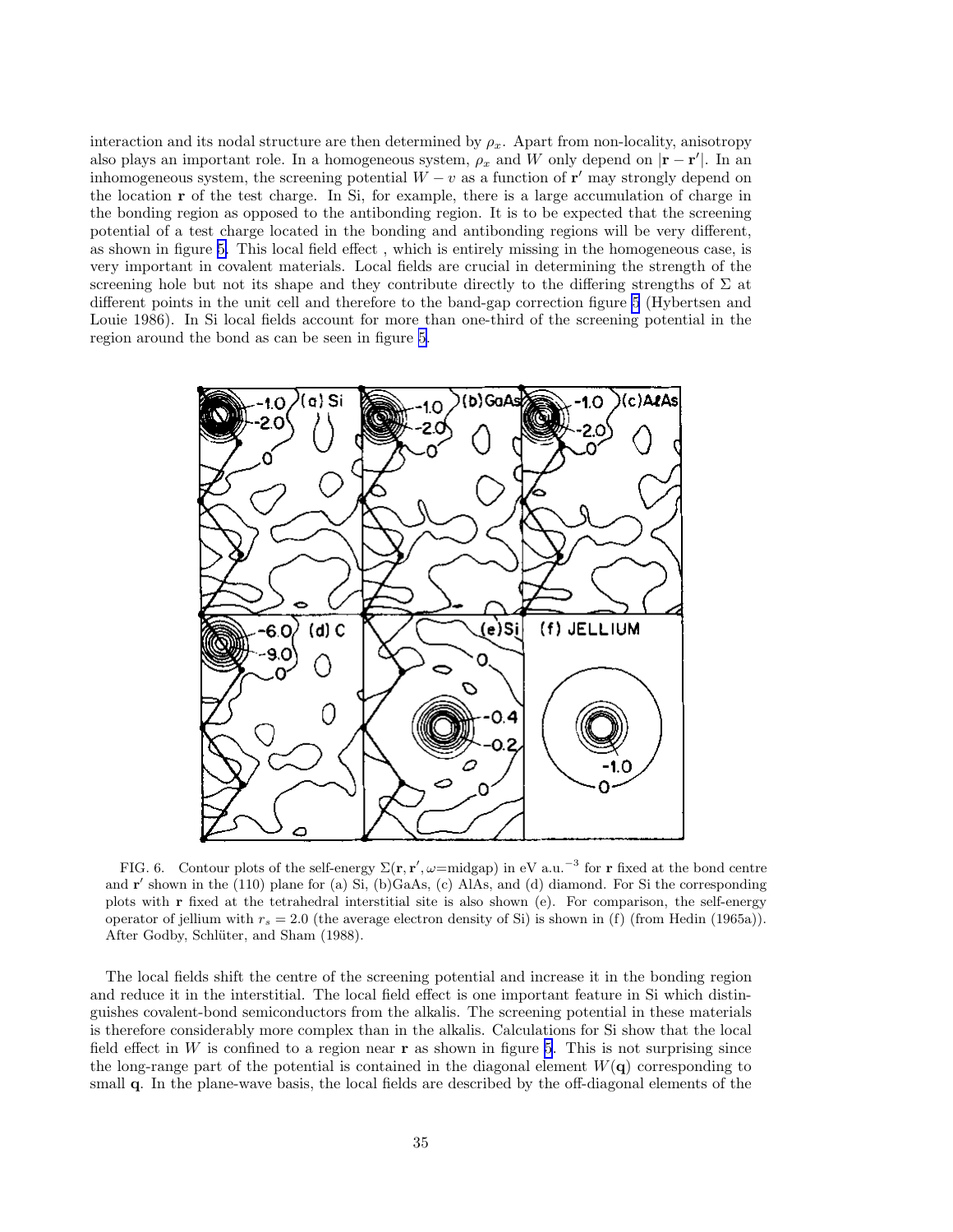dielectric matrix. Nevertheless,  $\Sigma(\mathbf{r}, \mathbf{r}', \omega = 0)$  is almost spherical as a function of  $\mathbf{r}'$  for a fixed r and it is reasonably well reproduced by jellium  $\Sigma$  with the same average density as that of Si. This is illustrated in figure [6.](#page-34-0) However, the interaction of the wavefunction with the non-locality in  $\Sigma$  is not contained within the jellium model.

The local field effect has a large influence on  $\Sigma_{\text{COH}}$ . In fact, in a homogeneous system  $\Sigma_{\text{COH}}$ is a constant within the COHSEX approximation (equation [\(105](#page-23-0))). Thus, if local field effect is neglected,  $\Sigma_{\text{COH}}$  has no effects on the band dispersion.  $\Sigma_{\text{COH}}$  is deeper in the bonding region and shallower in the antibonding region as shown in figure 7. Since the valence state is concentrated in the bonding region and the conduction state in the antibonding region,  $\Sigma_{\text{COH}}$  makes a large contribution to the gap.  $\Sigma_{\text{COH}}$  is, however, a local potential within the COHSEX approximation, a feature which is common to  $V^{xc}$  as opposed to  $\Sigma_{\text{SEX}}$  which is non-local. This mechanism of gap opening by  $\Sigma_{\text{COH}}$  could in principle be accounted for by  $V^{xc}$ . The local field effect on  $\Sigma_{\text{SEX}}$ , on the other hand, is small, since the local field effect is rather localized and  $\Sigma_{\rm SEX}$  is dominated by the large bare Coulomb interaction for small  $|\mathbf{r} - \mathbf{r}'|$ . The local field contribution to  $\Sigma_{\text{SEX}}$  is about 25 % of that to  $\Sigma_{\text{COH}}$  but of opposite sign (Hybertsen and Louie 1986). Non-locality is essential in determining the correct quasiparticle energies and in particular the band gap.



FIG. 7. The local potential corresponding to the Coulomb hole part of the electron self-energy in the COHSEX approximation in the  $(1\bar{1}0)$  plane of Si in units of Ry. After Hybertsen and Louie (1986).

The COHSEX approximation is a static approximation to the self-energy. Strictly speaking, the quasiparticle energy should be obtained from the position of the peak in the spectral function. This procedure requires knowledge of the energy dependence of the self-energy at least around the quasiparticle energy. The degree of the energy dependence is related to the renormalization factor Z (weight of the quasiparticle, equation([57\)](#page-13-0)): the smaller Z, the stronger the energy dependence. The value of Z for semiconductors is 0.7-0.8 (Hybertsen and Louie 1986). The slope of the real part of the self-energy around the chemical potential is negative and the renormalization factor Z reduces the self-energy correction, as shown in equation([58\)](#page-13-0). Thus, if the energy dependence of the self-energy is neglected, that is if the self-energy were calculated at the LDA instead of quasiparticle energy, the band-gap correction would be overestimated. This is in agreement with the results of the COHSEX approximation which approximately corresponds to neglecting the renormalization factor Z. A similar conclusion is reached if the self-energy is approximated by its value at  $\omega = 0$ . In this case the self-energy correction for the valence state would be underestimated whereas for the conduction state overestimated, leading again to an overestimated band gap. A much better agreement is obtained if the self-energy correction  $(\Sigma_{\text{COHSEX}} - V^{\text{xc}})$  is simply multiplied by Z. We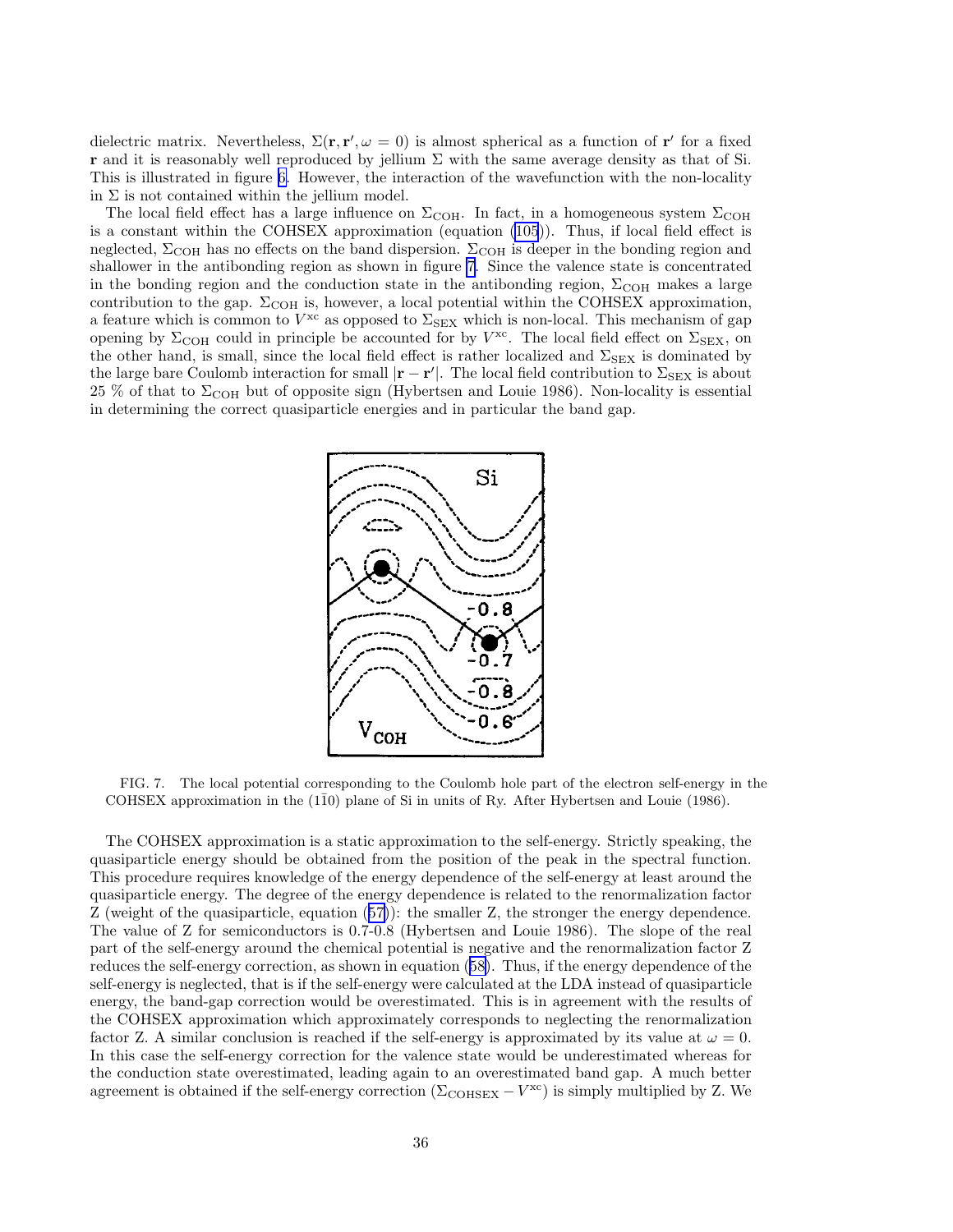note that the COHSEX approximation without local field effect generally gives a gap in better agreement with experiment, although not for Si. This means that local field effect, or in a certain sense non-locality, tends to cancel energy dependence. The importance of energy dependence is illustrated by plotting  $\langle \psi_{\mathbf{k}n} | \Sigma(E_{\mathbf{k}n}) - V^{\text{xc}} | \psi_{\mathbf{k}n} \rangle$  and  $\langle \psi_{\mathbf{k}n} | \Sigma(0) - V^{\text{xc}} | \psi_{\mathbf{k}n} \rangle$  as a function of  $E_{\mathbf{k}n}$ . The first quantity is very much like a step function (scissor operator) while the second quantity shows a strong energy dependence (Figure 5b and 6b of Godby, Schlüter, and Sham 1988). The effect of energy dependence is therefore to alter greatly the dispersion of the individual bands.

In general, the energy dependence of  $\Sigma$  leads to a strongly state-dependent self-energy correction  $\Delta\Sigma = \Sigma - V^{\text{xc}}$  within each band as well as across the gap. The weak state dependence of  $\Delta\Sigma$ for Si within a band, resulting in a scissor operator, is therefore a coincidence. In diamond, for instance, the scissor operator approximation is not as good as in Si.



FIG. 8. (a) and (c): The exchange charge in the  $(1\bar{1}0)$  plane of Si with r' fixed (indicated by +) in units of electrons/cell. (b) and (d): The screened-exchange part of the self-energy  $\times |\mathbf{r} - \mathbf{r}'|$  in the COHSEX approximation in units of a.u. Ry./cell and the contours increase in powers of 2. After Hybertsen and Louie (1986).

The highest occupied state in the exact DFT gives the exact ionization energy (Almbladh and von Barth 1985a). Assuming that the LDA  $V^{xc}$  is close to the exact one, we expect the self-energy correction to shift the conduction band but not the top of the valence band. If the RPA is used to obtain the electron gas data (von Barth-Hedin potential 1972), it is indeed found that the the top of the valence band is almost the same within the LDA and the GWA (Godby, Schlüter, and Sham 1988). More accurate electron gas data obtained from *GW* calculations (Lundqvist and Samathiyakanit 1969) or Quantum Monte Carlo simulations (Ceperley and Alder 1980), however, shift the top of the valence band upward by about 0,5 eV. Thus, vertex corrections (corrections beyond the GWA) may shift the *GW* bandstructure by 0.5 eV upwards (Godby, Schlüter, and Sham 1988) or the LDA may not be sufficiently accurate.

Other authors have also repeated GW calculations for Si band structure with similar results (Hamada, Hwang, and Freeman 1990, Rohlfing, Krüger, and Pollman 1993). Calculations of the quasiparticle bandstructure and the band gap of many semiconductors and insulators have been performed by a number of authors. Quasiparticle band structures of six II-VI compounds ZnS,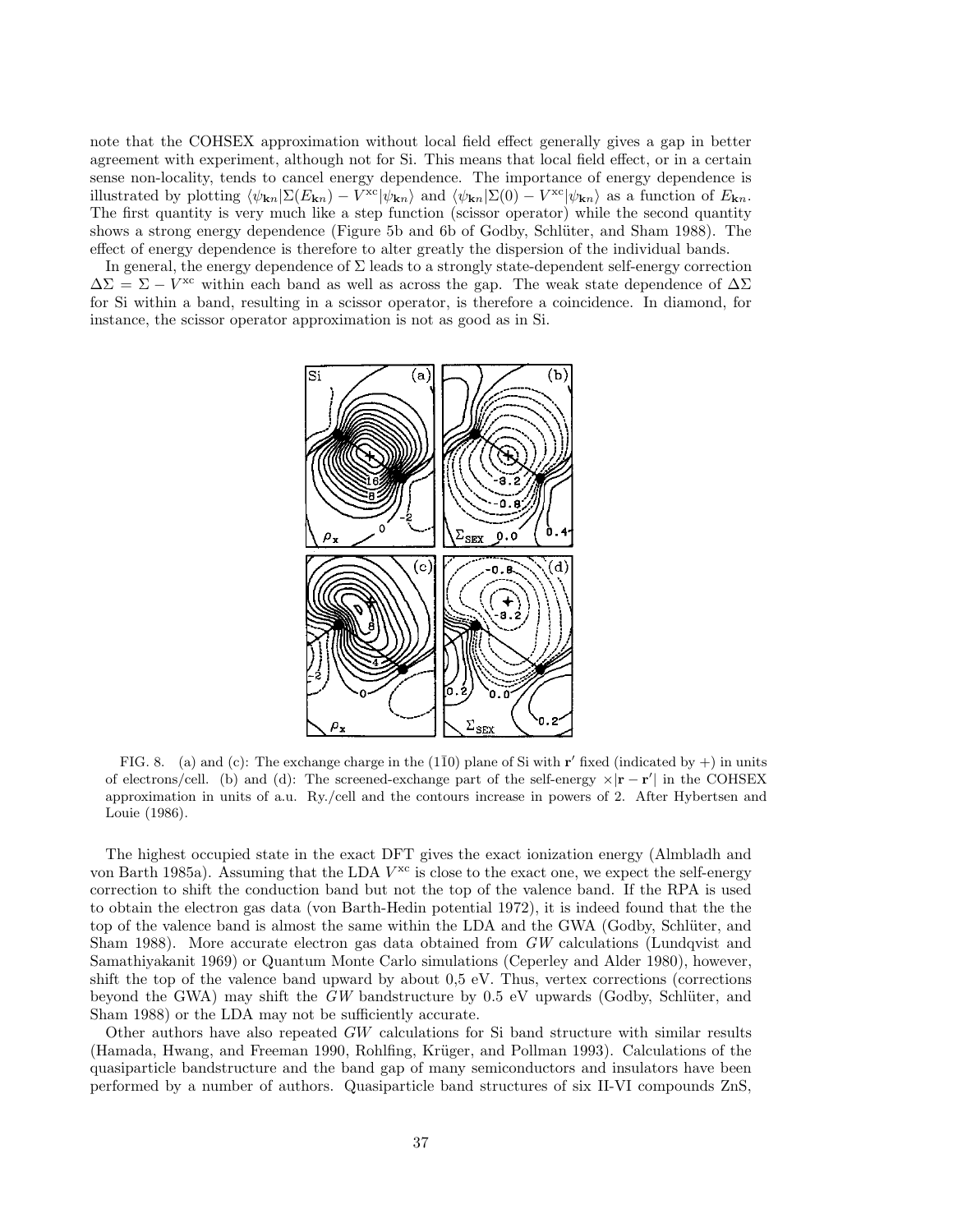ZnSe, ZnTe, CdS, CdSe, and CdTe have been calculated by Zakharov *et al* (1994). We list in table I the results of these calculations. Quasiparticle energies for the F-center defect in LiCl have also been calculated by Surh, Chacham, and Louie (1995) and self-energy calculations of carrierinduced band-gap narrowing in Si may be found in the work of Oschlies, Godby, and Needs (1992, 1995). Berggren and Sernelius (1981) also studied the band-gap narrowing in doped Si and Ge as a function of impurity concentration. Application of the GWA to metal-insulator transition of Si in the diamond structure (Godby and Needs 1989) suggests that the metalization occurs at a much smaller volume than in the LDA which in turn indicates that the the Fermi surface obtained from the Kohn-Sham DFT is not necessarily the same as that of the real system as shown by Schönhammer and Gunnarsson (1988) for model systems. Recently, application to a two-dimensional crystal found good agreement between the quasiparticle energies in the GWA and Quantum Monte Carlo results (Engel, Kwon, and Martin 1995).

|                                                 | <b>LDA</b>          | <b>GWA</b>                     | Expt.                          |
|-------------------------------------------------|---------------------|--------------------------------|--------------------------------|
|                                                 |                     |                                |                                |
| AlAs                                            | 1.37                | $2.18^{b}$                     | $2.32^\alpha$                  |
| $\mathrm{Al}_{0.5}\mathrm{Ga}_{0.5}\mathrm{As}$ | 1.12                | $2.06^e$                       | $2.09^{\alpha}$                |
| AlN (wurtzite)                                  | $3.9\,$             | $5.8^d$                        | $6.2^\alpha$                   |
| AlN (zinc-blende)                               | $3.2\,$             | 4.9 <sup>d</sup>               |                                |
| AlP                                             | 1.52                | $2.59^e$                       | $2.50^{\alpha}$                |
| AlSb                                            | 0.99                | $1.64^e$                       | $1.68^{\alpha}$                |
| CdS (zinc-blende)                               | $1.37^i$ , $0.83^g$ | $2.83^i$ , $2.45^g$            | $2.55^{\eta,\alpha}$           |
| CdS (wurtzite)                                  | $1.36\,$            | $2.79^{i}$                     | $2.59^{\alpha}$                |
| CdSe (zinc-blende)                              | 0.76                | $2.01^i$                       | $1.90^\alpha$                  |
| CdSe (wurtzite)                                 | 0.75                | 1.91 <sup>i</sup>              | $1.97^\alpha$                  |
| CdTe (zinc-blende)                              | $0.80\,$            | $1.76^{i}$                     | $1.92^{\alpha}$                |
| CdTe (wurtzite)                                 | 0.85                | $1.80^{i}$                     | $1.60^{\alpha}$                |
| Diamond                                         | 3.90                | $5.6^a$ , $5.33^b$ , $5.67^c$  | $5.48^{\alpha}$                |
| GaAs                                            | $0.67\,$            | $1.58^b$ , $1.32^c$ , $1.22^e$ | $1.52^{\alpha}, 1.63^{\gamma}$ |
| GaN (wurtzite)                                  | $2.3\,$             | $3.5^d$                        | $3.5^{\alpha}$                 |
| GaN (zinc-blende)                               | 2.1                 | 3.1 <sup>d</sup>               | $3.2^{\delta}, 3.3^{\epsilon}$ |
| GaP                                             | 1.82                | $2.55^e$                       | $2.39^{\alpha}$                |
| GaSb                                            | $-0.10$             | $0.62^e$                       | $0.80^\alpha$                  |
| Ge                                              | < 0                 | $0.75^a, 0.65^c$               | $0.744^{\alpha}$               |
| InAs                                            | $-0.39$             | $0.40^{e}$                     | $0.41^{\alpha}$                |
| $In_{0.53}Ga_{0.47}As$                          | $\rm 0.02$          | $0.80^e$                       | $0.81^{\alpha}$                |
| InP                                             | $0.57\,$            | $1.44^e$                       | $1.42^{\alpha}$                |
| InSb                                            | $-0.51$             | $0.18^e$                       | $0.23^\alpha$                  |
| LiCl                                            | 6.0                 | 9.1 <sup>a</sup>               | $9.4^{\alpha}$                 |
| Li <sub>2</sub> O                               | $5.3\,$             | $7.4^h$                        | $6.6^{\theta}$                 |
| MgO                                             | $5.0\,$             | $7.7^{f}$                      | 7.83 <sup>6</sup>              |
| Si                                              | $0.52\,$            | $1.29^a$ , $1.24^b$ , $1.25^c$ | $1.17^{\beta}$                 |
| $\operatorname{SiC}(\beta)$                     | $1.31\,$            | 2.34 <sup>c</sup>              | $2.39^{\alpha}$                |
| ZnS (zinc-blende)                               | $2.37\,$            | $3.98^i$                       | $3.80^\alpha$                  |
| ZnS (wurtzite)                                  | 2.45                | $4.03^{i}$                     | $3.92^{\alpha}$                |
| ZnSe (zinc-blende)                              | 1.45                | $2.84^{i}$                     | $2.96^{\alpha}$                |
| ZnSe (wurtzite)                                 | $1.43\,$            | $2.75^{i}$                     | $2.87^\alpha$                  |
| ZnTe (zinc-blende)                              | $1.33\,$            | $2.57^{i}$                     | $2.71^{\alpha}$                |
| ZnTe (wurtzite)                                 | 1.48                | $2.67^{i}$                     |                                |

TABLE I. Minimum band gaps of semiconductors and insulators which have been calculated within the GWA. The energy is in eV.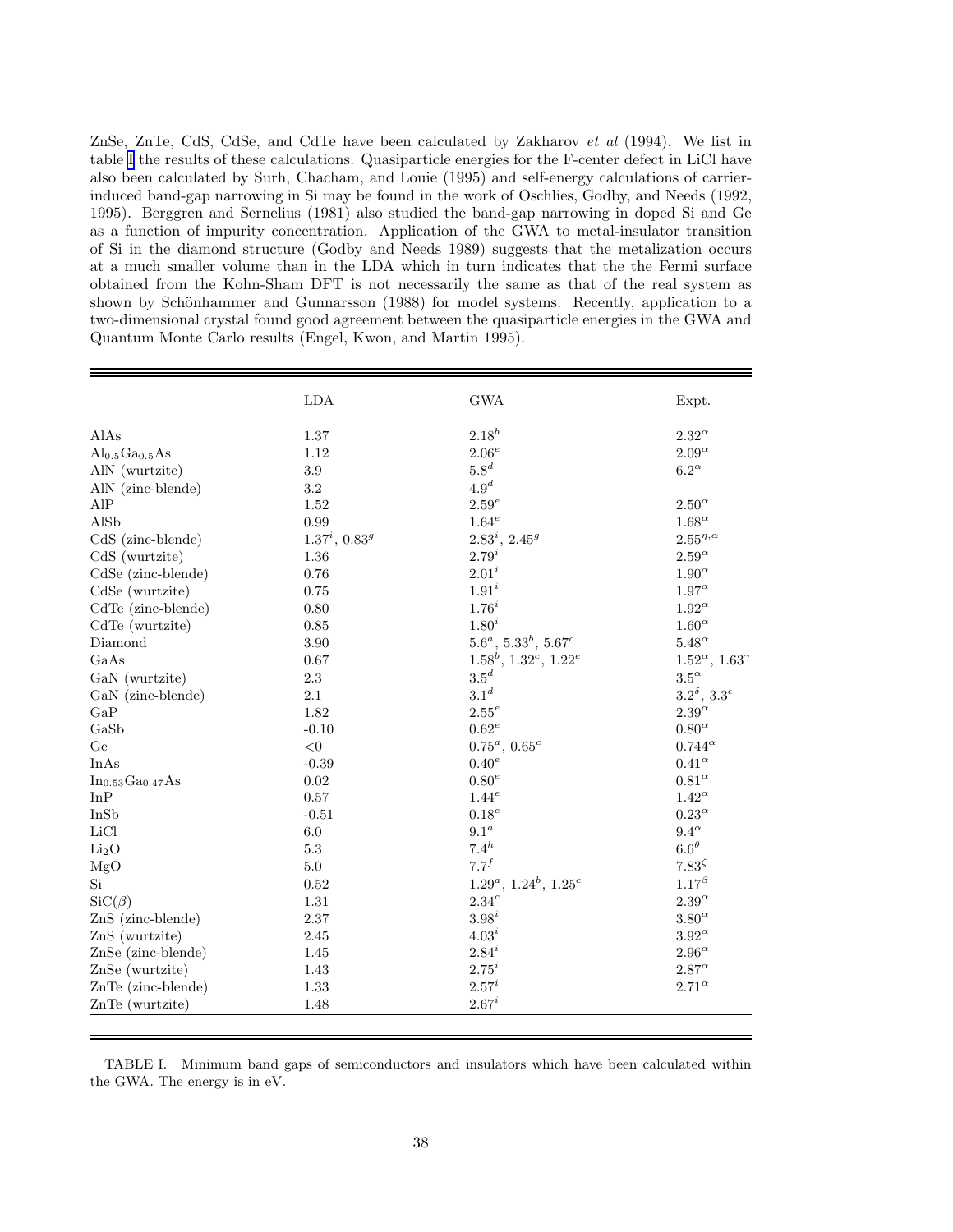<sup>α</sup>*Numerical Data and Functional Relationships in Science and Technology* 1982  $^\beta$ Baldini and Bosacchi 1970  $^{\gamma}$ Aspnes 1976 <sup>δ</sup>Lei *et al* 1992a,b, Eddy *et al* 1993 <sup>ǫ</sup>Paisley *et al* 1989, Sitar *et al* 1992 <sup>ζ</sup>Whited, Flaten and Walker 1973  $<sup>η</sup>Cardona$ , Weinstein, and Wolff 1965</sup>  $\theta$ Rauch 1940  $^a$ Hybertsen and Louie 1986  $b_{\text{Godby, Schlüter, and Sham 1988}}$ <sup>c</sup>Rohlfing, Krüger, and Pollman 1993 <sup>d</sup>Rubio *et al* 1993 <sup>e</sup>Zhu and Louie 1991 (The number in the bracket corresponds to a calculation using a model dielectric matrix)  $f$ Schönberger and Aryasetiawan 1995  ${}^{g}$ Rohlfing, Krüger, and Pollmann 1995a  $<sup>h</sup>$ Albrecht, Onida, and Reining 1997</sup> <sup>i</sup>Zakharov *et al* 1994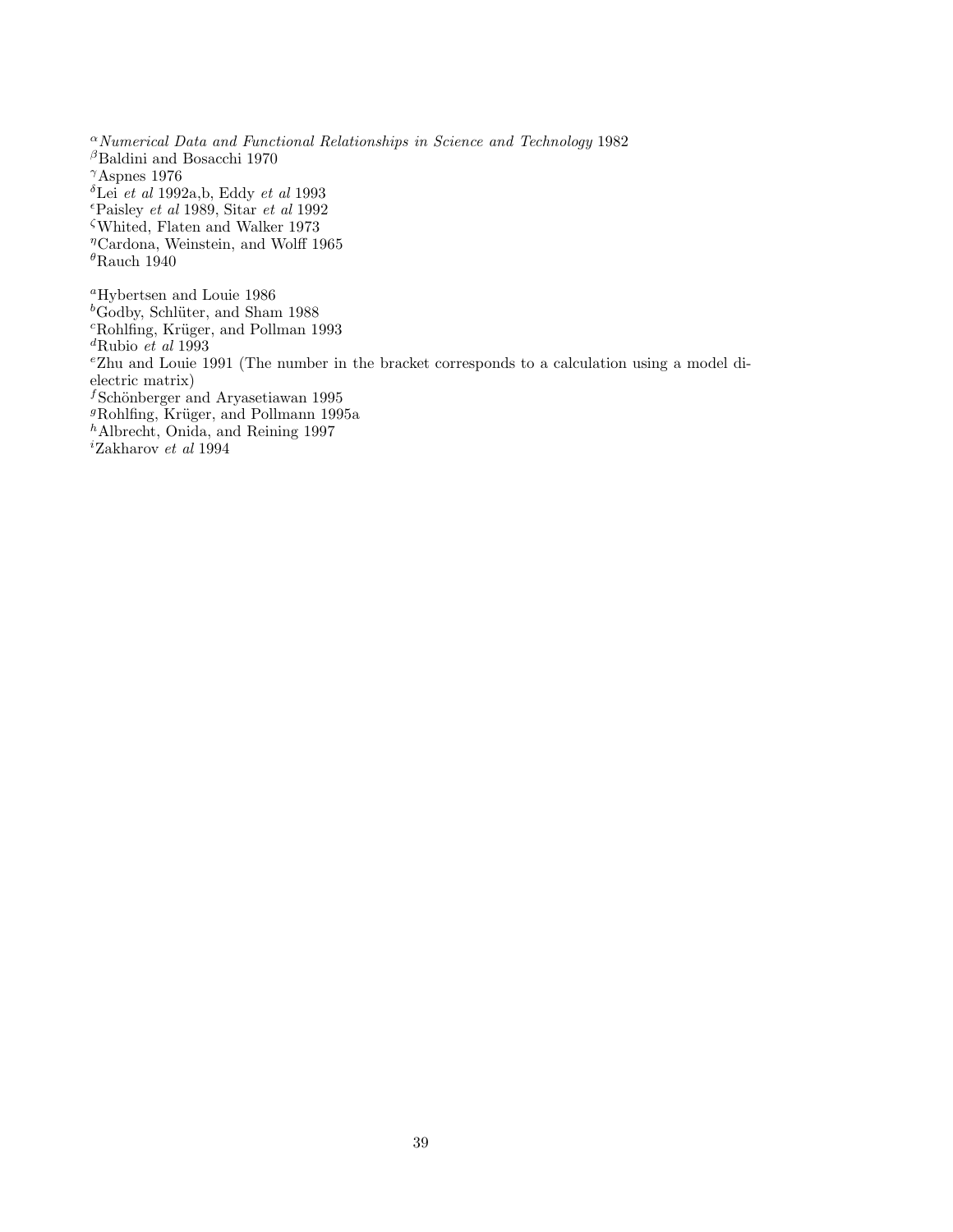## 1. Core polarization

A disadvantage of using pseudopotentials is a difficulty of including the core states in the calculation of the exchange potential as well as the polarization. Within a pseudopotential scheme, it is inevitable that core electrons are treated in an approximate manner. The core electron charge densities are frozen at their atomic values in the reference configuration used for constructing the pseudopotential. The core electrons and their potential are then eliminated so that there is no possibility for them to relax. Core relaxation gives rise to crystal field distortion and strong mixing between 3d and 3p states. These single-particle effects are small and can be included *a posteriori* by comparison with all-electron calculations. It is, however, important to take into account manybody effects arising from core relaxation since they can be large. In atoms with easily polarizable core the inclusion of core relaxation leads to an increase in the ionization energies, a contraction of the valence shell, a reduction of polarizabilities and oscillator strengths of the valence electrons.

The self-energy may be broken up into three terms (Hedin 1965b, Hedin and Lundqvist 1969):

$$
\Sigma = iG_c W + iG_v W_v + iG_v v R_c v \tag{139}
$$

where  $W = W_v + vR_c v$ . The first term is the core-valence and core-core (screened) exchange which is essentially the same as the bare exchange since screening is ineffective for small distance. The second term is the self-energy of the valence electron and the last term is the screened polarization potential due to the core electrons acting on the valence electrons. In pseudopotential calculations, the first and last term together are approximated by the LDA. The absolute contribution from these terms is estimated to be ∼1 eV for atomic Na (Hedin and Lundqvist 1969) and solid Al (Arbman and von Barth 1975) but the difference  $\Sigma - V^{\text{xc}}$ , which is a more relevant quantity, is much smaller. For s-p semiconductors, this difference can be significantly larger. As a result, the calculated direct gaps and also the orderings and splittings of the conduction bands in Ge and GaAs, materials of technological interest, are in disagreement with experiment. It is important to get the orderings of the conduction band right since they affect the transport properties and life-time of thermally excited carriers. Atomic calculations in Ge estimate the error for the 4s and 4p states to be 0.3 and 0.04 eV respectively (Hybertsen and Louie 1986). If this error is taken into account, the result for the band gap becomes even better. In transition metals it is crucial to include the core electrons in the calculations of the bare exchange since the error can be as large as  $\sim$ 1 eV.

While the core-valence exchange can be treated straightforwardly in the Hartree-Fock theory, core-valence correlation is more complicated. A good approximation for taking into account core polarization is provided by the core polarization potential (CPP) method used in quantum chemistry (Müller, Flesch, and Meyer 1984). The physical idea behind this method is that core polarization functions are characterized by sharp high-frequency excitations and rather insensitive to the valence environment. This allows evaluation of the core polarization function for isolated atoms and neglect of frequency dependence. Consider a valence electron in the presence of a core. The electron polarizes the core resulting in polarization  $\mathbf{p} = \alpha_c \nabla (1/r)$  where r is the position of the electron with respect to the core. From classical theory of electrostatic, the electric field arising from this polarization at **r'** is given by

$$
\mathbf{E}\left(\mathbf{r}'\right) = \frac{3\left(\mathbf{p}\cdot\mathbf{r}'\right)\mathbf{r}' - r'^2\mathbf{p}}{r'^5}
$$
\n(140)

The potential experienced by another electron at  $r'$  due to core polarization is then

$$
V_{e-e}(\mathbf{r}, \mathbf{r}') = -\alpha_c \frac{\mathbf{r} \cdot \mathbf{r}'}{\left(r r'\right)^3} \tag{141}
$$

assuming that both  $r$  and  $r'$  are large. For a set of cores and many valence electrons, the core polarization potential is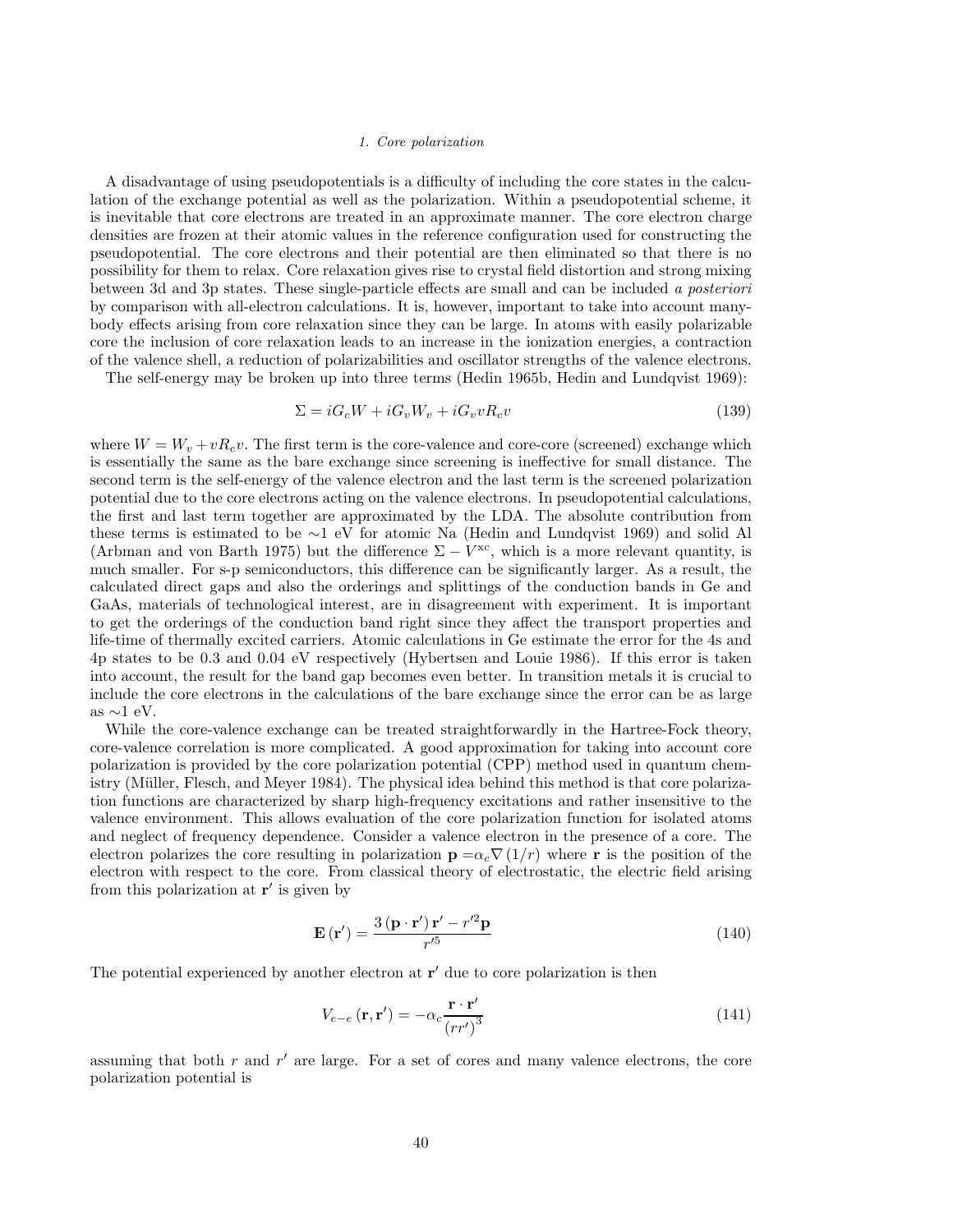$$
V_{CPP} = -\frac{1}{2} \sum_{c} \alpha_c \mathbf{f}_c \cdot \mathbf{f}_c \tag{142}
$$

where  $f_c$  is the electric field acting on core c due to the valence charges at i and all other cores.

$$
\mathbf{f}_c = \sum_i \frac{\mathbf{r}_{ci}}{r_{ci}^3} C(r_{ci}) - \sum_{c' \neq c} \frac{\mathbf{R}_{cc'}}{R_{cc'}^3} Z_{c'}
$$
(143)

where C is a cut-off function,  $Z_{c'}$  is the net charge of core  $c'$  and  $\mathbf{R}_{cc'} = \mathbf{R}_{c'} - \mathbf{R}_{c}$ . Inserting  $\mathbf{f}_c$ into equation (142) yields (Müller, Flesch, and Meyer 1984)

$$
V_{CPP} = -\frac{1}{2} \sum_{c} \alpha_{c} \left\{ \sum_{i} \frac{1}{r_{ci}^{4}} C^{2} (r_{ci}) + \sum_{i \neq j} \frac{\mathbf{r}_{ci} \cdot \mathbf{r}_{cj}}{r_{ci}^{3} r_{cj}^{3}} C (r_{ci}) C (r_{cj}) - 2 \sum_{i} \sum_{c' \neq c} \frac{\mathbf{r}_{ci} \cdot \mathbf{R}_{cc'}}{r_{ci}^{3} R_{cc'}^{3}} Z_{c'} C (r_{ci}) + \sum_{c', c'' \neq c} \frac{\mathbf{R}_{cc'} \cdot \mathbf{R}_{cc''}}{R_{cc'}^{3} R_{cc''}^{3}} Z_{c'} Z_{c''} \right\}
$$
(144)

The first term is the CPP in atoms with a single valence electron. Without the cut-off function, it would diverge at small  $r$ . The cut-off function  $C$  is semi-empirical with a parameter related to the size of the core (Biermann 1943, Biermann and Lübeck 1948, Bates 1947). The first term is a one-particle operator which is added to the pseudopotential. The second term is the two-electron interaction which was qualitatively discussed above. The third term is an indirect interaction of a valence electron with another core. This term is repulsive and cancels the attractive potentials from the first and last term. The latter is a core-core interaction and, together with the third term, essential to make sure vanishing long-range interaction with a neutral atom.

The effective interaction among the *valence* electrons is given by (Hedin and Lundqvist 1969)

$$
W_C = v + v \sum_{c} R_c v + v \sum_{c} R_c v \sum_{c' \neq c} R_{c'} v + \dots
$$
\n(145)

 $R_c$  is the full or self-consistent response function of core c given by

$$
vR_c v = V_{e-e} \tag{146}
$$

Thus, the screened interaction becomes

$$
W = \epsilon^{-1} v
$$
  
=  $\left[1 - W_C P^0\right]^{-1} W_C$  (147)

where  $P<sup>0</sup>$  is the valence RPA polarization function. Using this CPP formalism, various transition energies for Si, Ge, AlAs, and GaAs were calculated by Shirley, Zhu, and Louie (1992). The results for the fundamental bandgaps of Si, Ge, AlAs, and GaAs shown in table [II](#page-41-0) are in systematically better agreement with experiment compared with previous calculations where core relaxation effects were taken into account within the LDA only. The correction can be as large as 0.4 eV for the fundamental gap in GaAs. Notable also (not shown in the table) is the correct  $L - \Gamma - X$ ordering of conduction-band states in Ge obtained in the CPP approach.  $X - L$  and  $X_{6c} - X_{7c}$ splittings in GaAs are also improved (Shirley, Zhu, and Louie 1992).

The CPP formalism is relatively easy to implement in many-body valence calculations without increasing computational cost significantly. Apart from its use within the pseudopotential approach, it can also be used in all-electron calculations with frozen core.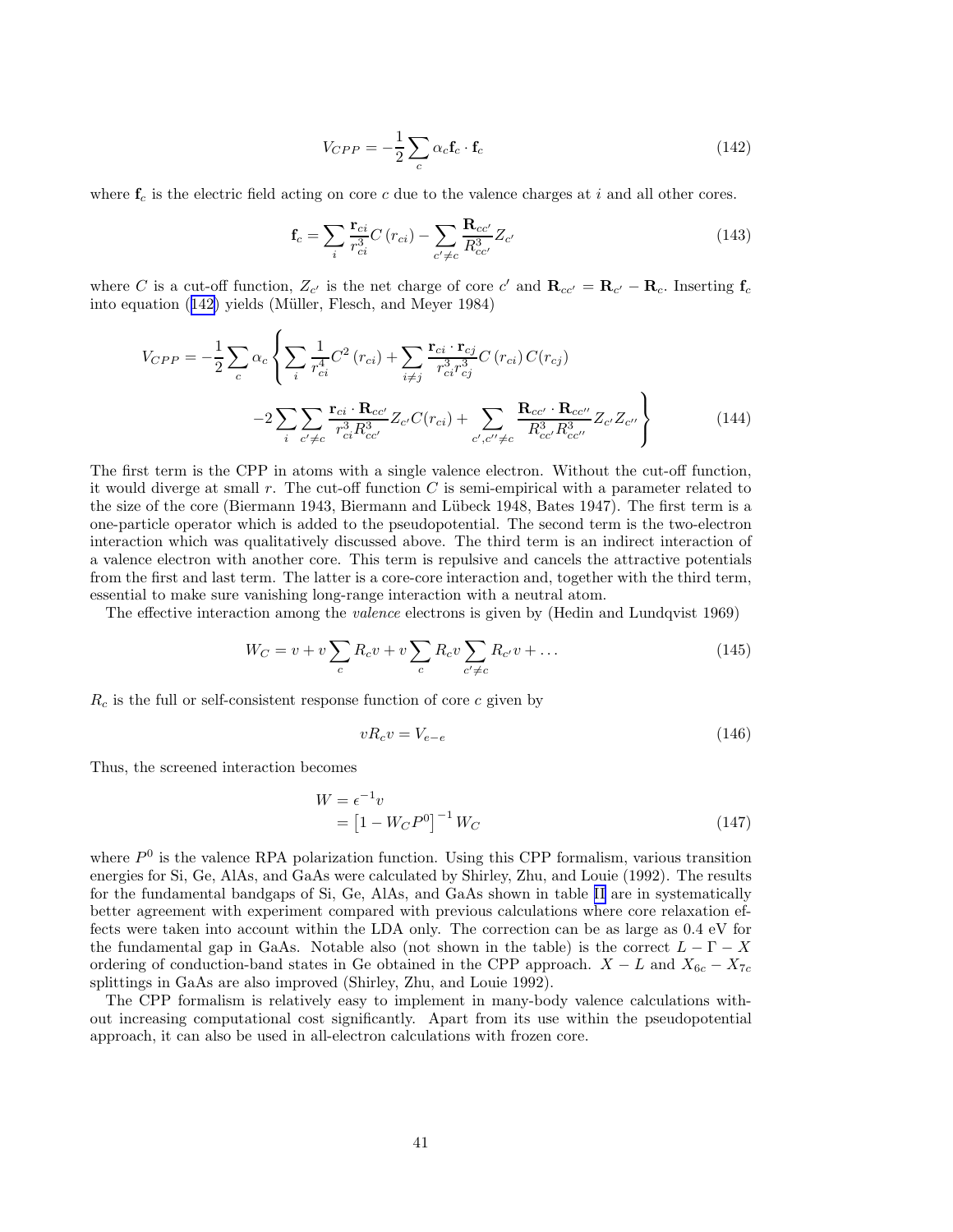<span id="page-41-0"></span>

|                                       | <b>LDA</b> | <b>CPP</b> | Expt. |
|---------------------------------------|------------|------------|-------|
| Si                                    |            |            |       |
| $\Gamma_{8v} \rightarrow 0.85 X_{5c}$ | 1.29       | 1.16       | 1.17  |
| Ge                                    |            |            |       |
| $\Gamma_{8v}\rightarrow \Gamma_{7c}$  | 0.53       | 0.85       | 0.89  |
| $\Gamma_{8v} \rightarrow L_{6c}$      | 0.58       | 0.73       | 0.744 |
| AlAs                                  |            |            |       |
| $\Gamma_{8v} \rightarrow X_{6c}$      | 2.09       | 2.01       | 2.24  |
| GaAs                                  |            |            |       |
| $\Gamma_{8v} \rightarrow X_{6c}$      | 1.02       | 1.42       | 1.52  |

TABLE II. Fundamental bandgaps of Si, Ge, AlAs, and GaAs calculated within the LDA and the GWA including core polarization within the CPP formalism (Shirley, Zhu, and Louie 1992) compared with experiment (Madelung O 1984). Energies are in eV.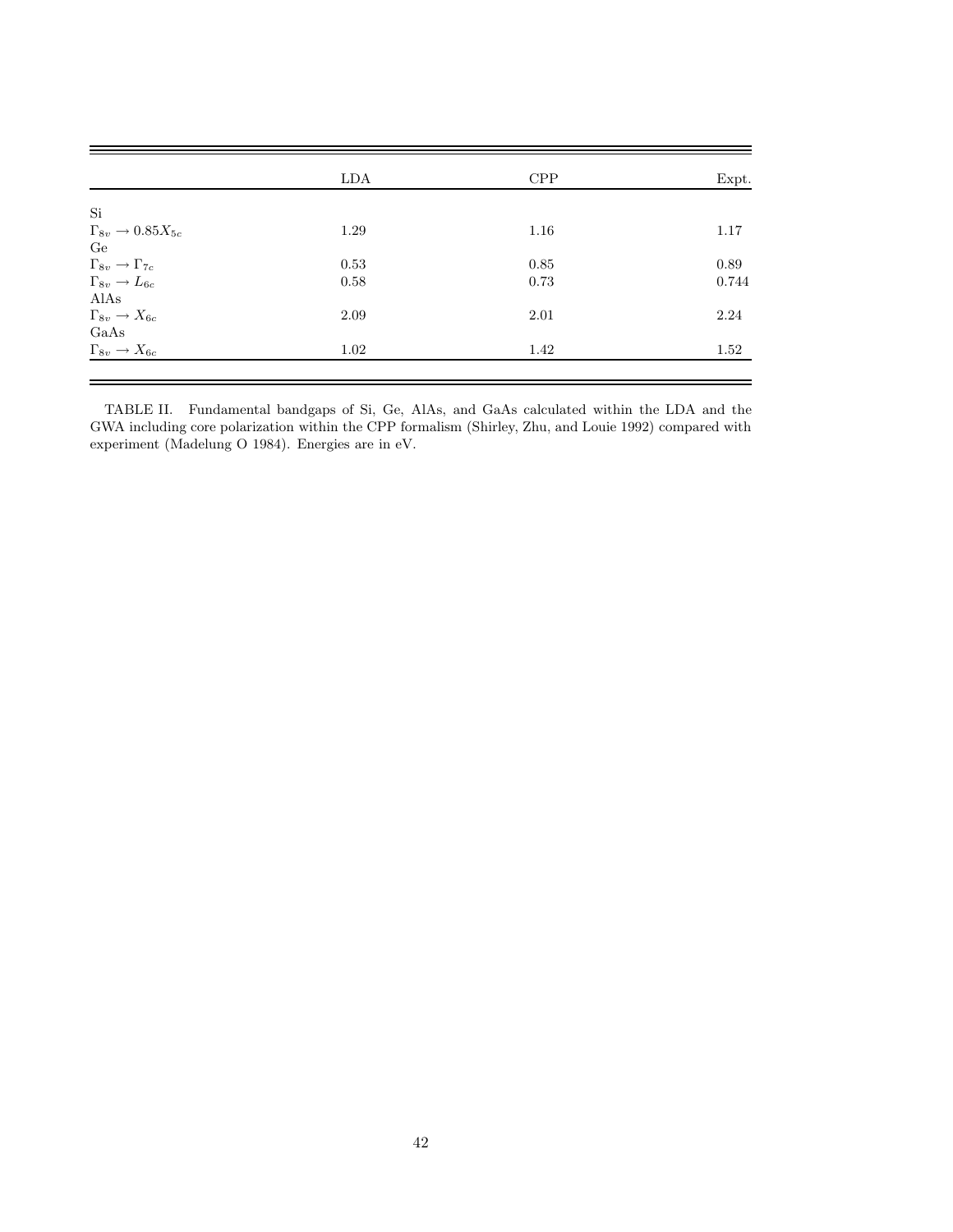## C. Transition metals

The success of the GWA in semiconductors has encouraged applications to more complicated systems of transition metals and their compounds. From numerical point of view, transition metals require a new approach for calculating the response function and the self-energy. The conventional plane-wave basis is not suitable in this case because the localized nature of the 3d states results in a prohibitively large number of plane waves. From theoretical point of view, it has been argued that the localized nature of the 3d states makes atomic approach as more suitable for explaining the characteristic properties of transition metals. The presence of a Fermi surface as shown by de Haas-van Alphen measurements, on the other hand, strongly suggests that the itinerant character of the 3d electrons should be taken into account. Moreover, the band widths in transition metals are not too small and the ratio between the Hubbard  $U$  and the band width is of order one. This is crucial when we consider screening of a photoemission hole where 3d electrons from neighbouring cells can take part in the screening whereas such possibility is absent in the atomic case. It seems then that RPA-type of approach such as the GWA is meaningful for these systems. *GW* calculations for transition metals have not been extensively performed. We concentrate therefore on two materials Ni (Aryasetiawan 1992a, Aryasetiawan and von Barth 1992b) and NiO (Aryasetiawan and Gunnarsson 1995) for which full *GW* calculations have been done in some details and on MnO for which a model *GW* calculation has been performed (Massidda *et al* 1995a).

## 1. Nickel

Among the transition elements, Ni is the most anomalous case in many respects. The LDA bandstructure deviates significantly from angle-resolved photoemission data. The occupied 3d-band width is 30 % smaller than that of the LDA (3.3 eV *vs* 4.5 eV) (Hüfner *et al* 1972, Himpsel, Knapp, and Eastman 1979) and the experimental exchange splitting is half the LDA value (0.25-0.30 eV *vs* 0.6 eV) (Eberhardt and Plummer 1980). Furthermore there is the famous 6 eV satellite below the Fermi level (Hüfner *et al* 1972, Hüfner and Wertheim 1973, Kemeny and Shevchik 1975) which is entirely missing in the LDA or in any single-particle theory. These discrepancies are related to excited-state properties. An indication that single-particle theories would have difficulties in describing quasiparticle properties in Ni is the fact that the two lowest atomic configurations  $3d^94s$ and  $3d^84s^2$  are almost degenerate, differing by only 0.025 eV (Moore 1958). Another indication of many-body effects in Ni is the unusually large quasiparticle widths (Eberhardt and Plummer 1980) - up to 2 eV at the bottom of the 3d band - which implies strong interaction between the quasiparticles and the rest of the system resulting in short life-times. The photoemission process introduces an additional 3d hole to an already existing one, causing on-site many-body correlations not amenable to a single-particle treatment. This is in contrast to Cu where there is only one 3d hole after photoemission and where the LDA bandstructure is good, apart from a somewhat too high position  $(0.4 \text{ eV})$  of the 3d band relative to the 4s band (see e.g. Jones and Gunnarsson 1989). Ground-state properties such as equilibrium lattice constant, bulk modulus, and magnetic moment are well reproduced by the LDA with the exception of the cohesive energy where the LDA value is about 1 eV too small (Moruzzi, Janak, and Williams 1978).

The *GW* results for Ni may be summarized as follows (Aryasetiawan 1992a, Aryasetiawan and von Barth 1992b): The LDA bandstructure is much improved, in particular the 3d-band width is narrowed by almost 1 eV, as shown in figure [9](#page-44-0). The quasiparticle life-times are also given rather well by the GWA but the exchange splittings remain essentially unchanged from their LDA values and the 6 eV satellite is not reproduced.

The self-energies show a number of interesting features. As an illustration, the self-energy as a function of frequency for the  $\Gamma'_{25}$  state is shown in figure [10](#page-45-0). The imaginary part of the self-energy is significantly more complicated compared with those of the alkalis or semiconductors. The latter are typically characterized by a large peak associated with a plasmon excitation but they otherwise show no other distinct structures. The frequency structure of the imaginary part of the self-energy is determined essentially by the imaginary part of the screened interaction  $W$ , as may be seen in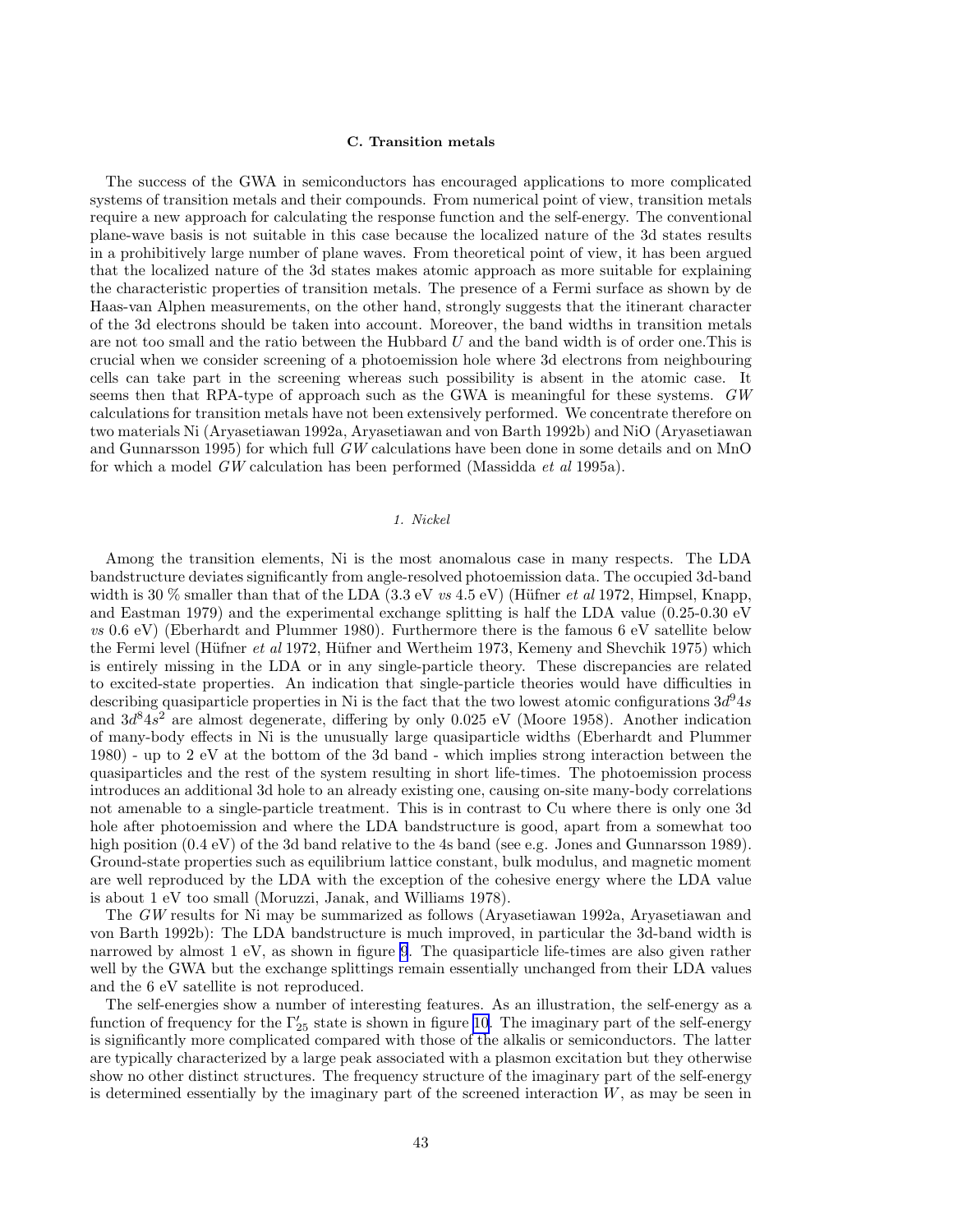equation [\(62](#page-13-0)). In alkalis or  $s - p$  semiconductors Im W is dominated by a plasmon peak which is then mirrored in Im  $\Sigma^c$ . Similarly in Ni, there is a strong similarity between Im W (figure [1\)](#page-17-0) and Im  $\Sigma^c$ . In transition metals, there is no well-defined plasmon excitation, rather it merges with the single-particle excitations forming a broad spectrum. There is a two-peak structure at about 20 and 30 eV which is probably due to plasmon excitation. An estimate based on the electron gas formula gives a plasmon energy of 30.8 eV when the 3d electrons are included in the density. This coincides rather well with the second large peak in the two-peak structure. A smaller structure at around 5-6 eV originates from transitions from the occupied valence band to states just above the Fermi level which constitute a large density of states. Interesting to observe is the behaviour of Im  $\Sigma^c$  at large frequencies. The hole and particle parts show similar behaviour and they therefore tend to cancel each other when one performs a Hilbert transform to obtain the real part of the self-energy. This justifies the use of energy cut-off in the calculation of the response function. It also agrees with our physical intuition that the main contribution to the self-energy should come from energies up to the plasmon energy. For states lying a few eV below the Fermi level, the hole part (negative energy) of Im  $\Sigma^c$  has larger weight than the particle part (positive energy). This simply reflects the fact that the hole (occupied) states have larger overlap and correlation with other occupied states resulting in larger correlated part of the self-energy for the hole part. As we go towards the Fermi level, the hole and particle parts become of almost equal weight. This is the reason why the self-energy correction for states at the bottom of the band is larger than for those at the top of the band, resulting in band narrowing. Im  $\Sigma^c$  around the Fermi level shows a quadratic Fermi liquid behaviour but it becomes linear rather quickly.

The real part of the self-energy is obtained by Hilbert transforming the imaginary part. A notable feature is a large derivative at around the Fermi level which implies large renormalization of the quasiparticle weights. Typical values for the renormalization factor is 0.5 for the 3d states (Aryasetiawan 1992a). This is significantly smaller than in the electron gas (0.7) (Hedin and Lundqvist 1969) or semiconductors (0.8) (Hybertsen and Louie 1986) which reflects a larger loss of single-particle character of the quasiparticles. The s states on the other hand have renormalization factor ∼ 0.7, comparable to those in the alkalis and semiconductors. It is in agreement with our physical picture that the 3d states are more correlated than the 4s-4p states.

In comparison with semiconductors, the self-energy corrections in Ni is considerably more complicated. While in semiconductors the self-energy correction is approximately a scissor operator which increases the band gap by shifting the conduction band upwards and leaving the valence band unchanged, the self-energy correction in Ni shows a rather strong state and energy dependence. The self-energy correction can be positive or negative depending on the state and its magnitude varies throughout the Brillouin zone. For example, at the X-point the bottom of the 3d band experiences a self-energy correction of 0.8 eV while the top of the band is almost unchanged. The correction to the state  $\Gamma'_{25}$  is positive whereas at  $L'_{2}$  state it is negative. The state dependence of the self-energy correction is demonstrated clearly in figure [9](#page-44-0) by the lowest valence band which is of 4s character at the bottom and a mixture between s and d at the top. The self-energy correction is approximately zero at the bottom of the band and positive at the band edges. The free-electronlike s states are well described by the LDA but the description of the more localized d states is less satisfactory.

As can be seen in figure [9](#page-44-0), the 3d band width is reduced by almost 1 eV. The exchange splittings on the other hand remain essentially unchanged from their LDA values. The discrepancy between the LDA exchange splitting and the experiment is rather small, 0.3 eV, which is slightly larger than the numerical accuracy (0.1-0.2 eV) but the results seem to indicate inadequacy in the GWA itself. *GW* calculations on transition metal atoms also show that strong correlations among 3d electrons of opposite spin are not well accounted for by the GWA (Shirley and Martin 1993). The quasiparticle widths or the inverse life-times are in reasonable agreement with available experimental data (Aryasetiawan 1992a). The large width at the bottom of the 3d band indicates a strong interaction between the quasiparticles and the rest of the system.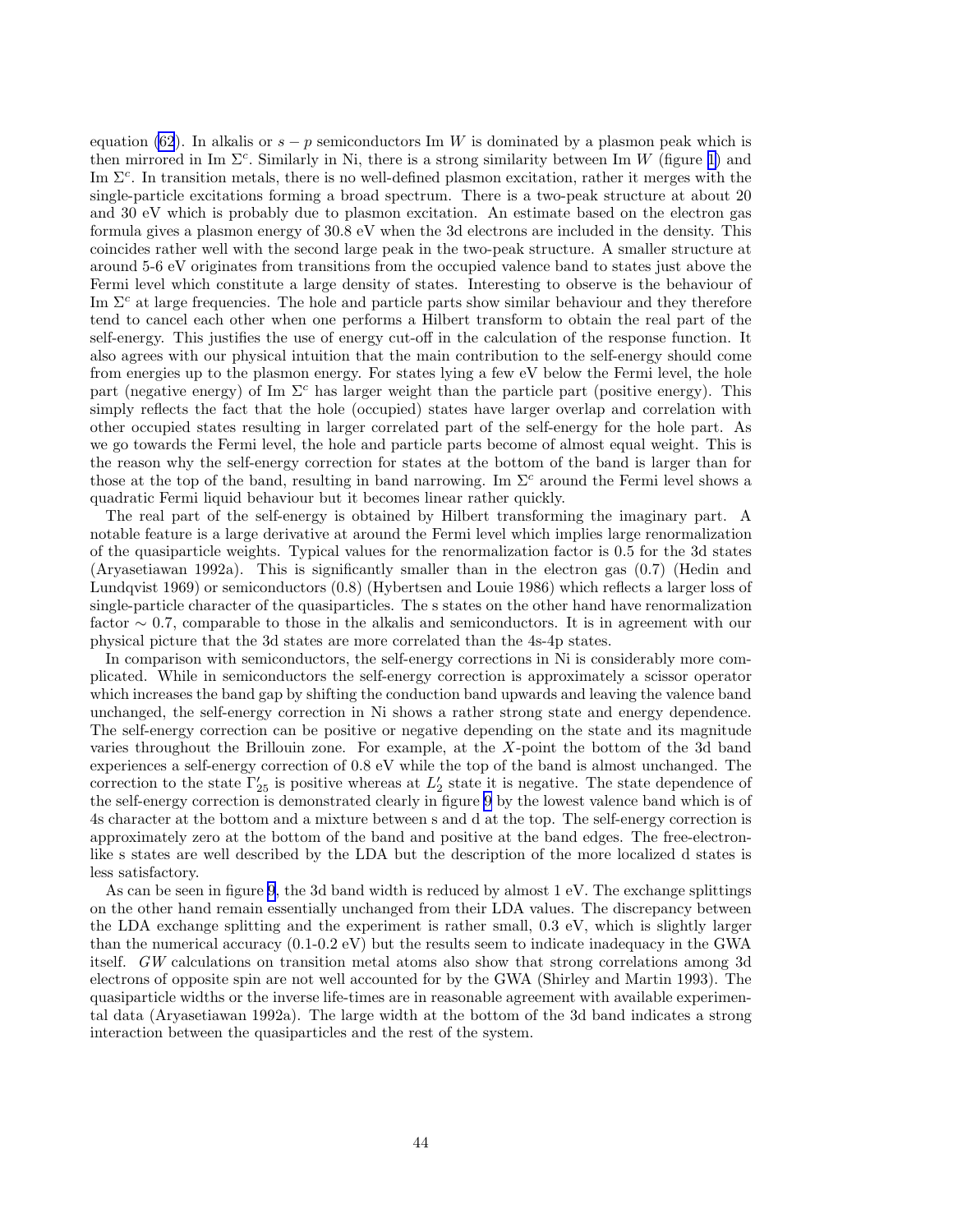<span id="page-44-0"></span>

FIG. 9. The band structure of Ni along  $\Gamma = (0, 0, 0)$  and  $X = (1, 0, 0)$  and along  $\Gamma$  and  $L = (0.5, 0.5, 0.5)$ . The solid curves are the experiment and the dotted curves are the LDA (from Mårtensson and Nilsson 1984). The filled circles are the quasiparticle energies in the GWA. After Aryasetiawan (1992a) and Aryasetiawan and von Barth (1992b).

As mentioned before, the 6 eV satellite is not reproduced in the GWA. That the 6 eV satellite is missing in the GWA can be seen directly in the imaginary part of the self-energy. For the existence of a satellite, there should be a strong peak at around 5-6 eV reflecting the presence of a stable excitation. But as can be seen in figure [10,](#page-45-0) such peak is missing.

3p-resonance photoemission measurements at 67 eV photon energy corresponding to the binding energy of the 3p core exhibit an asymmetric (Fano) resonant enhancement of the satellite and the main 3d line shows a strong antiresonance (Guillot *et al* 1977). This is explained as an Auger process where a 3p core electron is excited to fill the empty 3d states followed by a super Coster-Kronig decay

$$
3p^63d^94s + \hbar\omega \to 3p^53d^{10}4s \to 3p^63d^84s + e \tag{148}
$$

Although there is some indication that the 6 eV structure might arise from single-particle states (Kanski, Nilsson, and Larsson 1980) the 3p resonance photoemission provides a strong evidence of the many-body character of the 6 eV satellite. The standard explanation for the presence of the satellite (Penn 1979, Liebsch 1979, 1981) is that a 3d hole created in a photoemission experiment introduces a strong perturbation due to its localized nature, causing another 3d electron to be excited to an empty state just above the Fermi level. In atomic picture, the state with two 3d holes correspond to the configuration  $3d^7 4s^2$  which is separated from the main line configuration  $3d^84s$  by more than 6 eV but which is reduced considerably by metallic screening. The two holes scatter each other repeatedly forming a "bound state" at 6 eV. In a simple picture, the photon energy is used to emit a d electron and to excite another into an empty d state so that the emitted electron appears to have a lower binding energy (satellite). The excited electrons mainly come from the bottom of the d band since they have the largest mixing with the s-p states and therefore,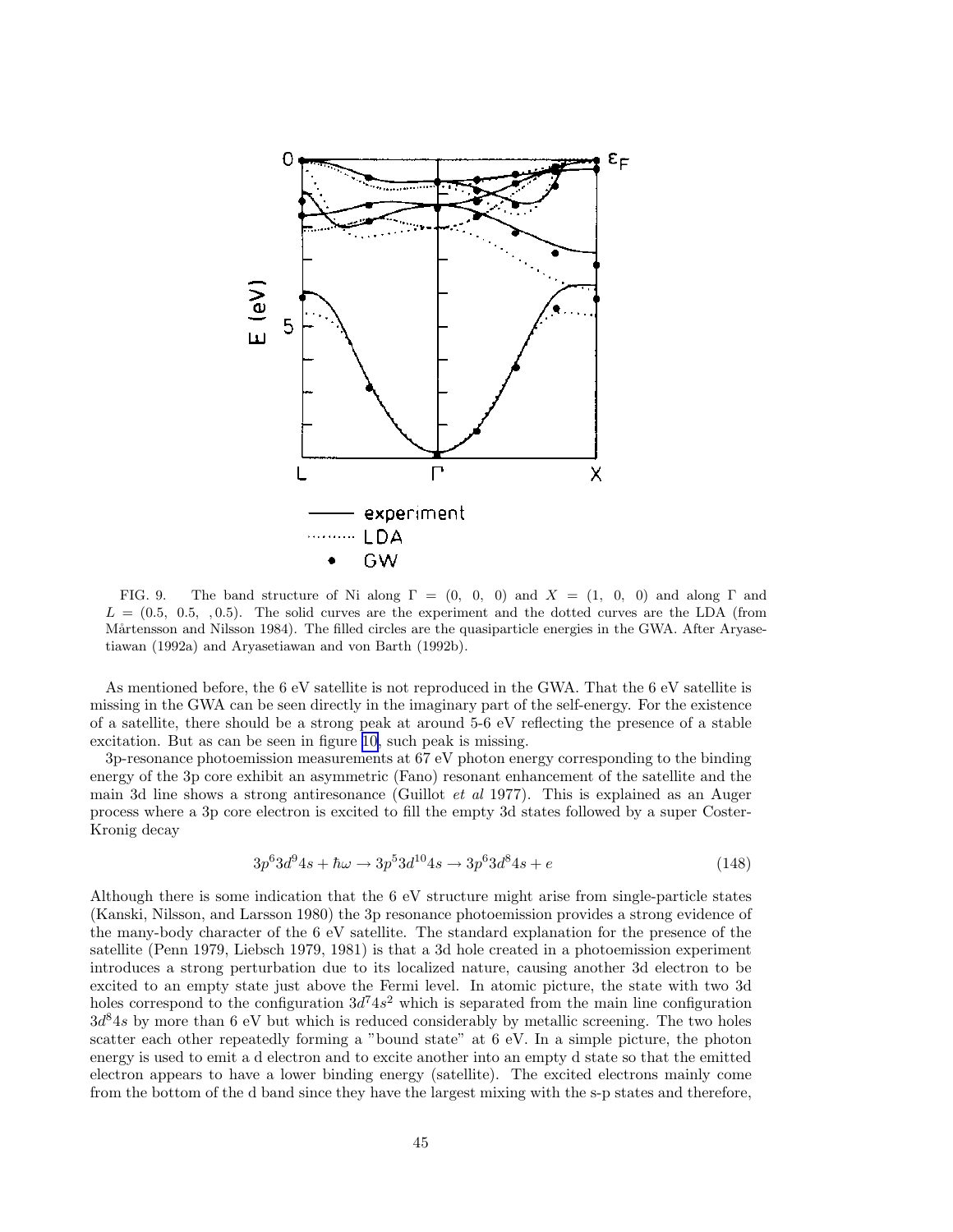<span id="page-45-0"></span>according to the dipole selection rule, a large transition to the empty d states. This then has been argued as the source of band narrowing. The *GW* calculations, however, show that the largest contribution to band narrowing comes mainly from screening rather than two-hole interactions.



FIG. 10. The real and imaginary parts of the correlation part of the self-energy for the minority and majority spin state  $\Gamma'_{25}$  (The lowest 3d state at the  $\Gamma$  point). The units are in a.u. (Hartree=27.2 eV). After Aryasetiawan (1992a).

The reduction in the exchange splittings is related to the satellite. For simplicity we consider a two-level model with fully occupied majority channel and one occupied minority channel. A photoemission hole in the majority channel can induce another hole in the minority channel but not vice versa since the majority channel has no empty states. Thus, the effects of two-hole interactions are larger for the majority than for the minority channel resulting in a reduction in the exchange splitting. Calculations based on the Hubbard model within the t-matrix approach (Kanamori 1963) confirm this picture (Liebsch 1979, 1981, Penn 1979). These model calculations also assign the reduction in the band width as originating from the two-hole interactions which is not in complete agreement with the *GW* calculations. These results may be reconciled as follows. In the t-matrix calculations, it was found that there was no value of U that gave the correct satellite position and the band width. To get the correct band width, the value of U was such that the satellite energy became too large (Liebsch 1981). If we assume that the t-matrix theory gives the correct physical description for the satellite, the appropriate value of U would not give a large reduction in the band width, but this is taken care of by the GWA. Thus one concludes that self-energy calculations which include the diagrams of the GWA and t-matrix theory may give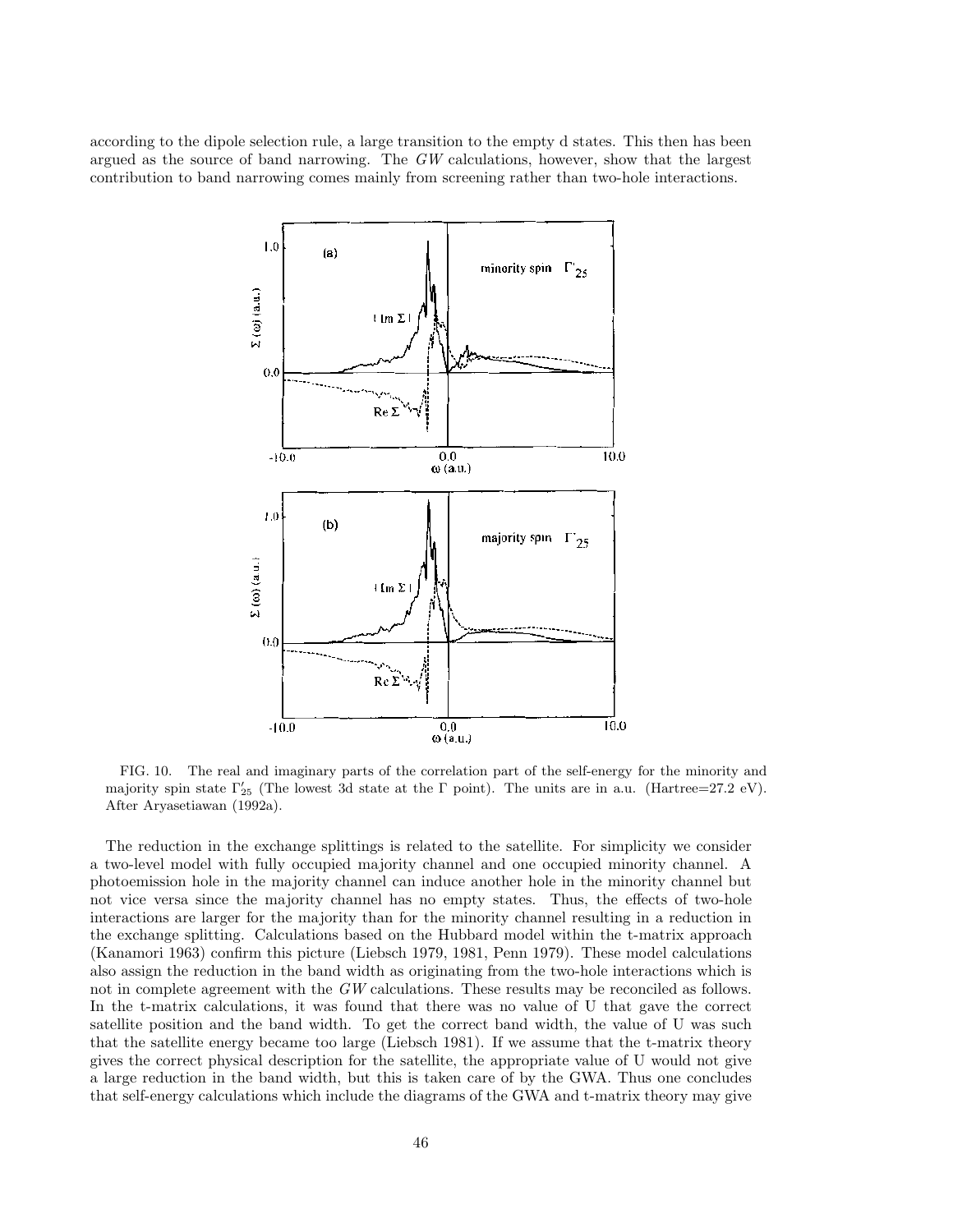both the correct band width and the satellite structure. Diagrammatic comparison between the GWA and the t-matrix theory reveals that hole-hole interactions described by the t-matrix are not included in the GWA except to second order only. Direct comparison between *GW* calculations on real systems and Hubbard model calculations is, however, difficult if not impossible. This is because the Hubbard U cannot be easily related to the screened interaction in the*GW* calculations.

An extension of the t-matrix theory including Fadeev's three-body interaction (Fadeev 1963) was made by Igarashi (1983, 1985) and by Calandra and Manghi (1992, 1994). The theory has been applied to Ni (Igarashi *et al* 1994, Manghi, Bellini, and Arcangeli 1997) and NiO (Manghi and Calandra 1994).

# 2. Nickel Oxide

NiO is a prototype of the Mott-Hubbard insulators. It was pointed out by Mott in the late forties that a system with an on-site Coulomb energy larger than the single-particle bandwidth tends to become an insulator and that single-particle theory is bound to give a wrong prediction for the state of the system (Mott 1949). Indeed, the LDA predicts NiO to be a metal when the calculation is performed in a paramagnetic state (Mattheiss 1972a,b). Slater (1974) suggested that a gap could be opened by an interplay between antiferromagnetism and crystal-field splittings. A detailed work along this direction can be found in a paper by Terakura *et al* (Terakura *et al* 1984). The LDA does produce a gap in an antiferromagnetic state but of only 0.2 eV in contrast to the experimental gap of 4.0 eV (Powell and Spicer 1970, Hüfner *et al* 1984, Sawatzky and Allen 1984). As expected, the free-electron like O p band is well described by the LDA but the magnetic moment is too small (1.0  $\mu_{\rm B}$ ) compared to experiment (1.7-1.9  $\mu_{\rm B}$ ) (Alperin 1962, Fender *et al* 1968, Cheetham and Hope 1983). Clearly there is something seriously wrong with the LDA. A more convincing evidence is provided by CoO, where the number of electrons in the paramagnetic structure is odd, making it impossible for any single-particle theory to predict CoO as an insulator without doubling the unit cell. Experimentally, CoO is an antiferromagnetic insulator so that one might argue like Slater that single-particle theory could still give the correct prediction if the calculation is performed in an antiferromagnetic structure. One realizes, however, that the difference in magnetic energy distinguishing the paramagnetic and antiferromagnetic states is only a fraction of an eV, which is much smaller than the band gap. This means that the result of a theoretical calculation for the band gap should not depend on whether the calculation is performed in a paramagnetic or an antiferromagnetic structure.

The basic physics of the Mott-Hubbard insulators was explained by Mott several decades ago (Mott 1949). From the tight-binding limit, switching on hopping matrix elements causes the formation of a band of width w centred around the atomic eigenvalue. The possibility of occupying states with lower energy favours electron hopping but it costs a Coulomb energy U for an electron to hop from one site to the neighbouring site. If  $U$  is larger than  $w$ , the gain in kinetic energy is overwhelmed by the loss in Coulomb energy and the system prefers to be an insulator with a gap approximately given by  $U$ , splitting the lower and upper Hubbard bands. While the Mott picture is essentially correct, there are a number of experimental data which cannot be explained. The value of U, for instance, is estimated to be  $8-10$  eV which is much larger than the experimental gap. More recent studies initiated by Fujimori, Minami, and Sugano (Fujimori *et al* 1984) and Sawatzky and Allen (Sawatzky and Allen 1984) based on the cluster approach and Anderson impurity model show that the gap in NiO is a charge-transfer gap. If an electron is removed from a Ni site the number of holes increases leading to a state with high energy due to an increase in the Coulomb interaction among the holes. The hole created on the Ni site may be filled by the transfer of an electron from an O site. Although it costs some energy transfer this leads to a state with a small binding energy . The states at the top of the valence band therefore have a large O p character. The lowest conduction state is of d character as in the Mott picture and the gap is therefore formed between the valence O p and conduction Ni d states. Much of the Ni d weight goes into a satellite located below the O p, opposite to the Mott and the Slater pictures. This model is able to explain experimental data which would otherwise be difficult to explain by the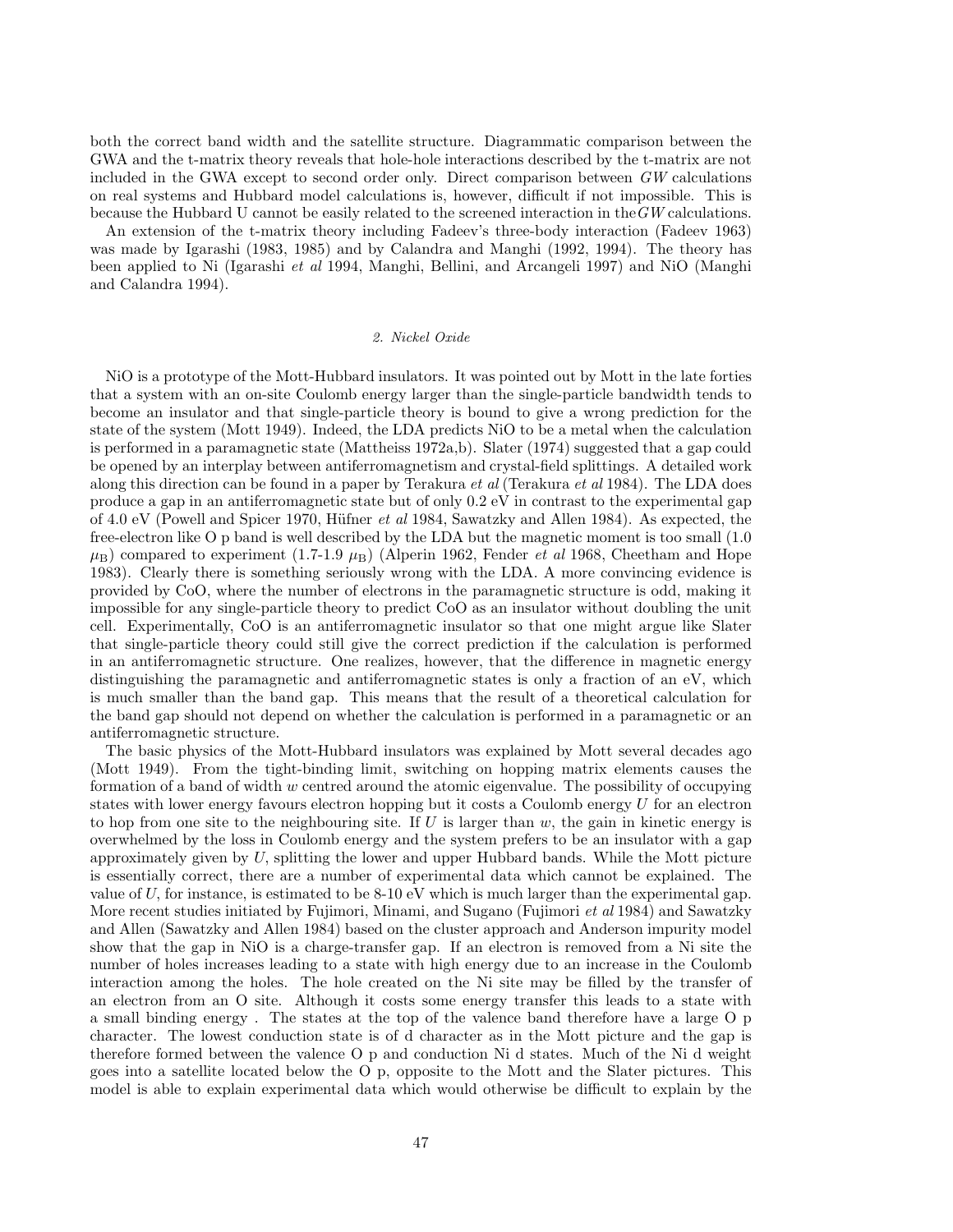Mott and Slater pictures. The most convincing evidence supporting the charge-transfer picture is the 2p resonant photoemission experiment in CuO (Tjeng *et al* 1991) which has a similar electronic structure as that of NiO. In this experiment, a 2p core electron is excited and the remaining hole is subsequently filled by a valence electron. Since dipole transition matrix element is largest between p and d states, resonance in the valence energy region can be identified as the position of d states which turns out to be below the O p band, rather than above as in the Mott and Slater pictures.



FIG. 11. (a) Comparison between the LDA (solid line) and the experimental band structure of Antiferromagnetic II NiO. From Shen et al (1990, 1991a, 1991b). (b) Comparison between the LDA band structure (solid line) and the quasiparticle band structure in the GWA (filled circles) for NiO. After Aryasetiawan and Gunnarsson (1995).

The LDA antiferromagnetic bandstructure is shown in figure 11. The highest valence state is formed by the majority  $e_g$  and minority  $t_{2g}$  Ni states and the lowest conduction band is formed by the minority e<sup>g</sup> state. *GW* calculation for NiO gives a gap of ∼5.5 eV (Aryasetiawan and Gunnarsson 1995). Starting from the LDA antiferromagnetic bandstructure with a gap of 0.2 eV, a *GW* calculation shifts the Ni  $e_g$  conduction upwards, increasing the gap to ∼1 eV. This upward shift of the  $e_q$  conduction band leads to a substantial change of the character of the wavefunctions, reducing the amount of minority  $e_g$  character in the occupied states. To include a limited self-consistency, we introduce a new non-interacting Hamiltonian  $H^0$  with a non-local potential  $\Delta |e_g\rangle\langle e_g|$  where  $\Delta$  is chosen so that the band gap obtained from  $H^0$  agrees with the gap obtained from the previous  $GW$  calculation. This  $H^0$  is then used to generate a new  $G^0$ and a new self-energy in the GWA. This procedure is iterated to self-consistency. The non-local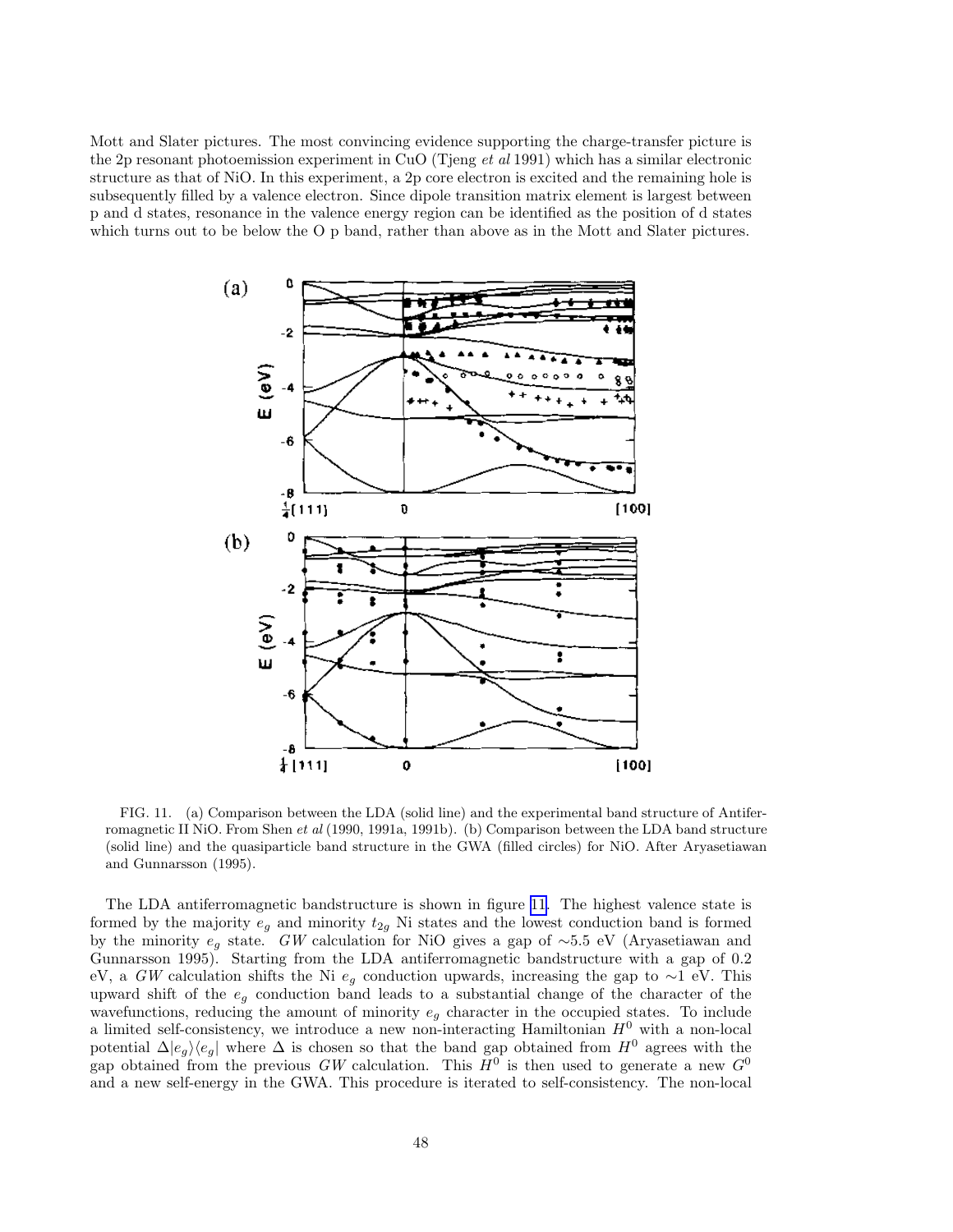potential modifies the eigenvalues as well as the wave functions used to construct the zeroth order Green function  $G^0$ . The raising of the unoccupied majority  $e_g$  band by the self-energy correction reduces the hybridization with the O p band and has the effects of raising the bottom of the O p band and pushing down the top of the O p band at the Γ -point resulting in better agreement with photoemission data. In addition, the width of the unoccupied  $e_q$  band is reduced. The reduction in hybridization also reduces the magnitude of the exchange interaction of the  $e_q$  band with the occupied states which has the consequence of widening the gap. Thus, it is important that the wave functions are also modified in the self-consistent procedure. The final position of the unoccupied  $e_q$  band is just below the Ni 4s. As a check, the calculation has also been performed in the ferromagnetic state. A gap of  $\sim$  5.2 eV was obtained, close to the antiferromagnetic value. In contrast to the Slater model, the gap does not depend on the antiferromagnetic ordering and the results correctly predict that NiO remains an insulator above the Néel temperature. The *GW* calculation clearly improves the LDA gap markedly and it is in reasonable agreement with the experimental value of 4.0 eV. An estimate of the magnetic moment yields a value of 1.6  $\mu_B$ (Aryasetiawan and Gunnarsson 1995) in good agreement with the experimental value of 1.7-1.9  $\mu_B$ .



FIG. 12. The spectral function of antiferromagnetic NiO at  $\mathbf{k} = \frac{2}{3}(1\ 0\ 0)2\pi/a$  within the GWA projected on the O p orbitals (solid line) and the Ni d orbitals (The dotted line corresponds to the majority spin and the dashed line the minority spin). After Aryasetiawan and Gunnarsson (1995).

To study the character of the states at the top of the valence band, the spectral function has been calculated. Projection of the spectrum into the Ni 3d and O p orbitals shows that there is an increase of the O p character at the top of the valence band but the main character is primarily Ni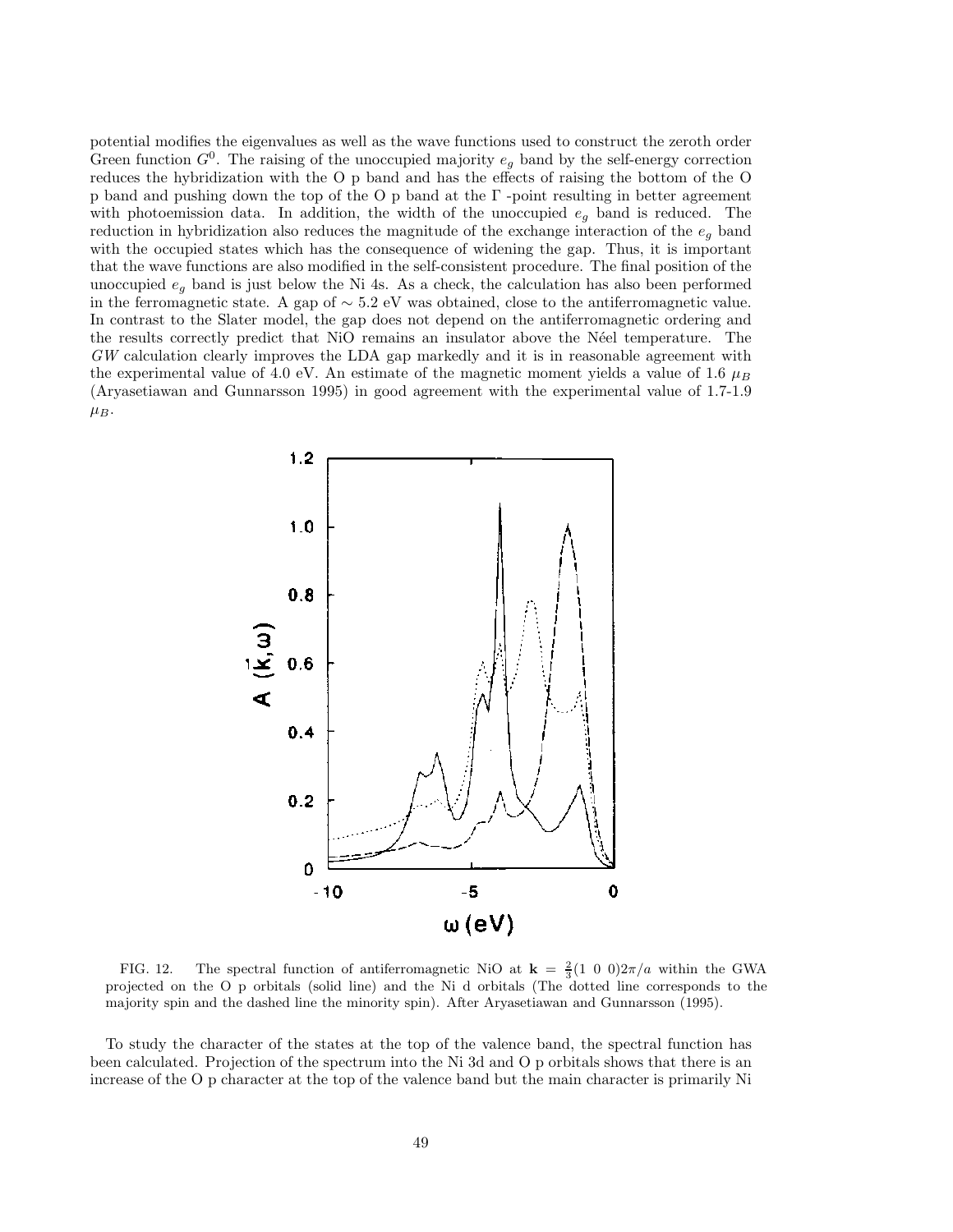3d. The satellite at -8 eV (Shen *et al* 1990, Shen *et al* 1991a, Shen *et al* 1991b) is not reproduced at the final self-consistent spectrum but a more detailed study of the satellite structure reveals that it is rather sensitive to the starting Hamiltonian (Aryasetiawan and Karlsson 1996). Starting from the LDA Hamiltonian in fact gives a satellite at about -10 eV but this satellite diminishes in intensity as the gap opens up. The origin of this behaviour can be traced back to the presence of a plasmon-like peak at low energy which is related to the incorrect LDA bandstructure. As the gap opens up, this peak structure becomes broadened and consequently the satellite structure diminishes. As in the case of Ni, it appears that the satellite structure is due to short-ranged correlations which are not properly taken into account by the RPA. T-matrix approach could be appropriate and might remove some Ni d weight from the top of the valence band to the satellite region but it is not clear how this could increase the charge transfer from the O p.

#### 3. Manganese Oxide

A calculation on MnO based on a simplified *GW* scheme described in section 4 has been performed by Massidda *et al* (1995a). The electronic structure of MnO is the simplest among the transition metal oxides and in some respects similar to NiO. As in the case of NiO, the LDA gives a too small band gap of 1.0 eV compared with the experimental value of 3.8-4.2 eV. The magnetic moment is also somewhat too small (LDA 4.3  $\mu$ B, experiment 4.6-4.8  $\mu$ B) although the relative discrepancy is not as large as in NiO. The larger LDA band gap is due to the fact that in MnO the majority spin is fully occupied and the minority spin is empty resulting in a large magnetic moment so that the exchange splitting is also large and dominates the ligand-field splitting and band broadening due to intersublattice coupling. In NiO the magnetic moment is smaller and the exchange splitting is comparable to the ligand-field splitting and band broadening.

The semiempirical model *GW* calculation gives a gap of 4.2 eV which compares well with the experimental value of  $3.8-4.2 \text{ eV}$ . The LDA magnetic moment is also improved to  $4.52 \mu_B$ . There is an increase of O p character and a decrease of Ni 3d character at the top of the valence band, which are percentagewise large but small in absolute term, so that the main character is still primarily Ni 3d. The results are qualitatively similar to the full *GW* calculations on NiO described above. Calculation on CaCuO<sup>2</sup> using the model GW scheme was also done recently (Massidda *et al* 1997).

# 4. 3d semicore states

It is well-known that the LDA eigenvalues for localized states are usually too high compared to experiment. The discrepancies can be several eV. For example, the Zn semicore 3d states in ZnSe are too high by 2.5 eV, the Ga semicore 3d states in GaAs by 4 eV and the Ge 3d semicore states by as much as 5 eV. In free atoms these deviations are even larger and in, for instance, a free Zn atom the 3d eigenvalue is about 6.5 eV too high. This raises interesting questions about whether or not GWA can describe these shallow core levels and why the LDA eigenvalues are substantially worse for free atoms than for solids, although the semicore states are almost completely localized.

For *deep* core levels, an important contribution to the GWA self-energy comes from the polarization (relaxation) of the more weakly bound electrons (Hedin and Lundqvist 1969, Lundqvist 1969). This relaxation is a classical electrostatic effect, which can be described in ∆SCF calculations, performing ground-state calculations with and without the core hole. Explicit ∆SCF calculations for free atoms were performed by Hedin and Johansson (1969), who obtained quite accurate results. This suggests that GWA may be rather accurate for such deep core levels, since it includes similar physics as the ∆SCF calculations.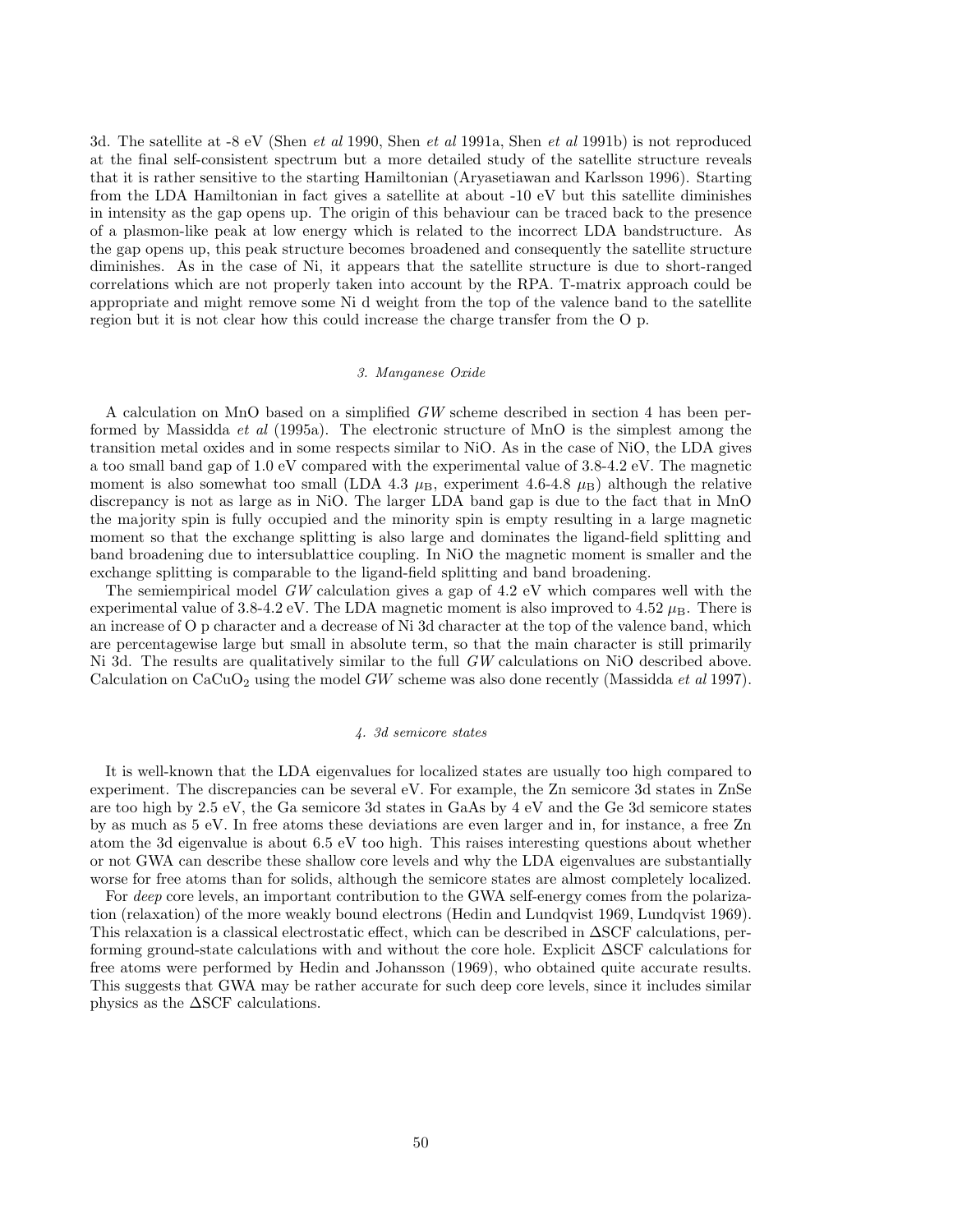

FIG. 13. Partial densities of spin-up states of antiferromagnetic MnO. Top panel: the total O 2p projection into the O spheres. Second and third panels: d projection into the two inequivalent Mn spheres. Solid (dashed) lines correspond to the model GW (spin polarized LDA) calculations. Bottom panel, upper curves: Inverse photoemission spectrum (from van Elp et al 1991) and the difference between the on- and off-resonance photoemission spectra (from Lad and Henrich 1988), representing the Mn contribution. Lower curves: GW d-projected density of states into both Mn spheres. Dotted lines illustrate the integrated-intensity background. After Massidda et al.

It is not a priori clear that GWA can describe semicore states. Unlike the deep core states, the *shallow* core states are screened by states which are almost degenerate with the hole, which may introduce new effects. Calculations for semicore states in ZnSe, GaAs and Ge (Aryasetiawan and Gunnarsson 1996) showed, however, that GWA improves the LDA eigenvalues significantly also for these core states, leaving a discrepancy of only 0.5-1.0 eV to experiment (too small binding energy).

The errors in the LDA eigenvalues are to a large extent due the unphysical interaction of an electron with itself. This interaction is only incompletely cancelled by the exchange correlation potential (Gunnarsson, Lundqvist, and Wilkins 1974). This leads to an ionization energy which is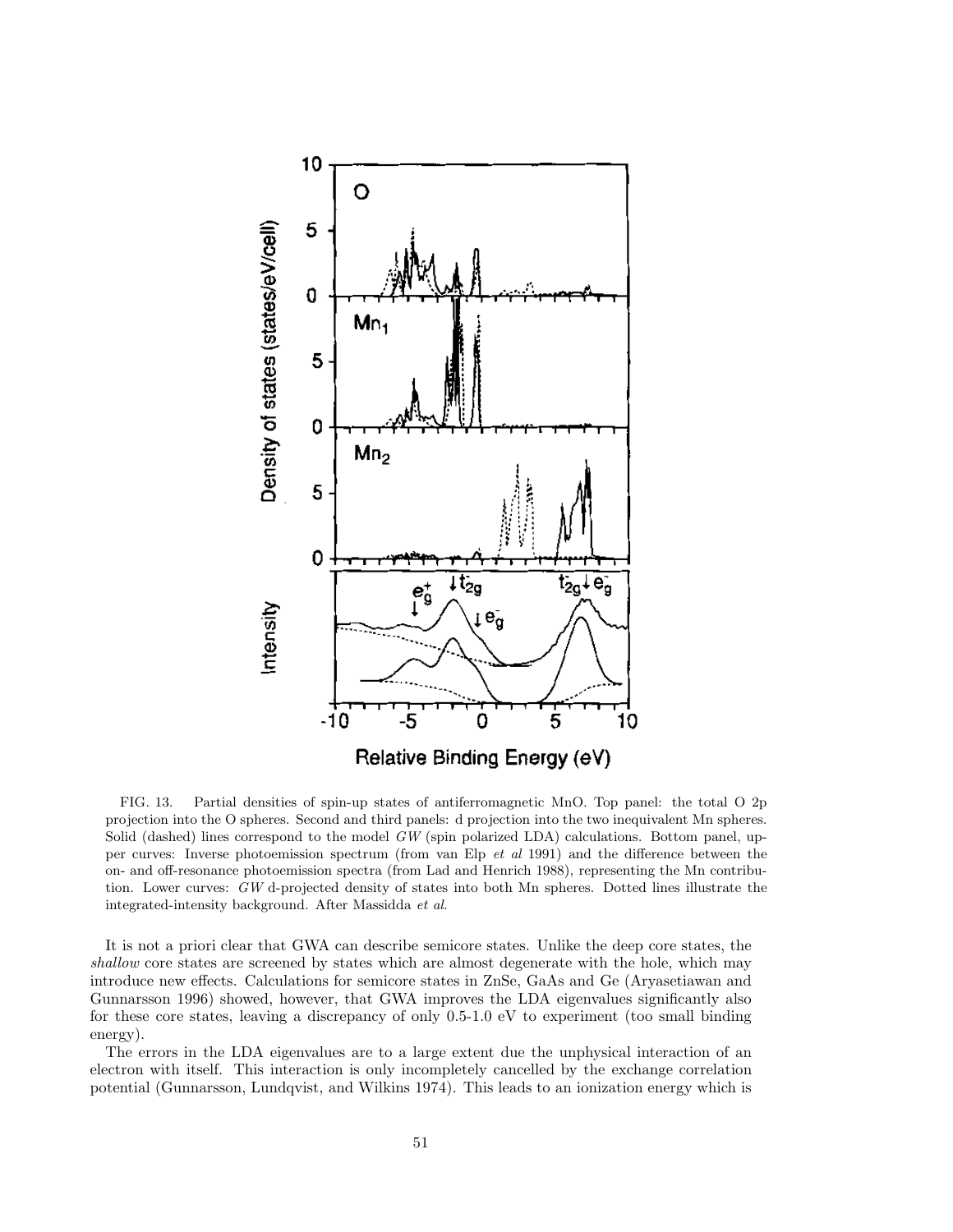too small. In addition relaxation effects are neglected, which tends to overestimate the ionization energy and therefore partly cancels the error from the self-interaction. As discussed above, essential relaxation effects are included in ∆SCF calculations. In addition, the LDA total energies are rather accurate and the self-interaction errors are rather small. This is due to an exact sum-rule satisfied by the LDA (Gunnarsson and Lundqvist, 1976). While this sum-rule is very important for total energy calculations, it does not necessarily imply a good exchange-correlation potential or accurate eigenvalues. It is therefore crucial that ∆SCF calculations involve total energy differences rather than eigenvalues.

To understand the different accuracy of the LDA eigenvalues for a solid and a free atom, Aryasetiawan and Gunnarsson (1996) performed transition state calculations in the Slater transition state approach (Slater 1974). These calculations showed that in the solid the creation of a core hole leads to a substantial charge transfer to the site where the hole was created (Lang and Williams 1977, Zunger and Lindefelt 1983). Due to this charge transfer the relaxation energy is larger than for a free atom. The cancellation of the error in the eigenvalues due to the self-interaction and the error due to the neglect of relaxation effects therefore becomes more complete in the solid than in a free atom. This explains why the errors in the eigenvalues are much smaller in the solid (Aryasetiawan and Gunnarsson 1996).

The ∆SCF gave ionization energies for the 3d semicore states which were about 1 eV too large. The discrepancy between ∆SCF and GWA may be due to an error in the LDA, which tends to overestimate the exchange-correlation energy between a 3d electron and the 3s-3p core (Gunnarsson and Jones 1980) which is about 1 eV in the series K-Cu (Harris and Jones 1978). It could also be due to the difference in the RPA screening and the static LDA screening. Transition state calculations for a number of Zn compounds have also been performed by Zhang, Wei, and Zunger (1995). We observe, however, that the Slater transition state approach requires that the semicore states are sufficiently localized to form a bound state in the transition state calculations. The bound state has no dispersion, in contrast to the *GW* results which show the full band structure. Thus, if a bound state is not formed in the transition state calculation, the result would be identical to that of the LDA. The problem can be illustrated for Cu metal where the 3d band is 0.5 eV too high. The transition state would give a single number rather than a band assuming that a bound state is formed in the first place. A *GW* calculation on the other hand lowers the position of the band by 0.2-0.3 eV while maintaining the LDA band structure (Aryasetiawan and Gunnarsson 1997).

A model *GW* calculation for ZnO by Massidda *et al* (1995b) also improved the LDA result from -5.4 eV to -6.4 eV but a significant error remains when compared to experimental results -8.6 eV and -7.5 eV.

#### D. Surfaces

#### 1. Jellium surface

*GW* calculations for a model jellium-vacuum interface have been done in some details. The problem of interest here is how the surface barrier looks like. According to classical electrostatic, the image potential seen by an electron in the vacuum far from the surface behaves like

$$
V_{image} = -\frac{1}{4(z - z_0)}
$$
\n(149)

where z is the coordinate normal to the surface and  $z_0$  is the position of the effective image plane. In the LDA, the image potential is known to decay exponentially (Lang and Kohn 1973). This unphysical behaviour is due to the fact that in the LDA the exchange-correlation hole is determined by the local density and it does not feel the surface directly. The exchange-correlation hole obeys a sum-rule that it must integrate to one but since the density is small outside the surface it means that the hole becomes very extended. In fact about half the hole resides far inside the surface.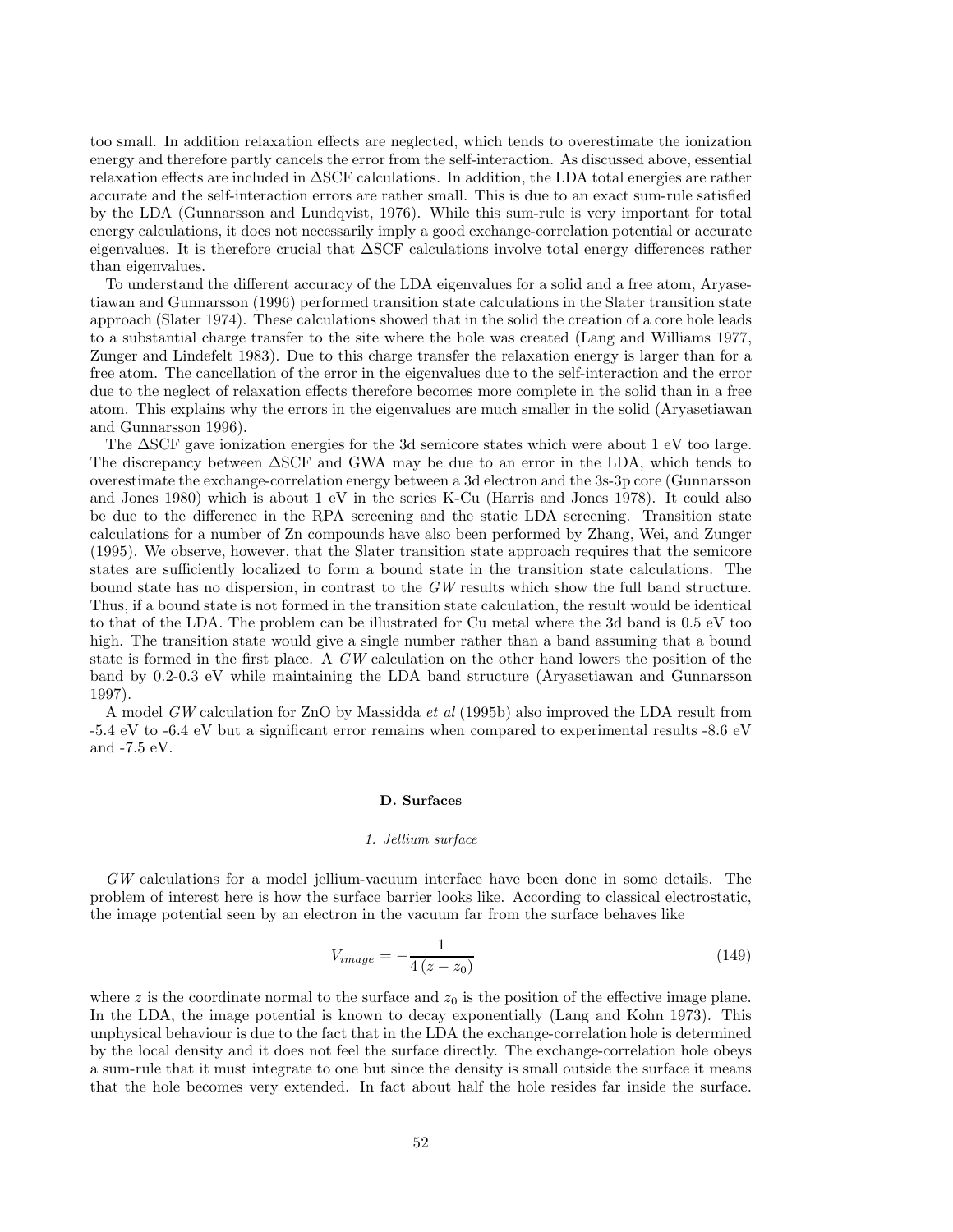<span id="page-52-0"></span>Due to the very extended structure of the hole, the resulting  $V^{xc}$  decays exponentially outside the surface. The situation is similar to the atomic case where the LDA  $V^{xc}$  decays exponentially instead of decaying as  $1/r$  as in the exact  $V^{\text{xc}}$ . (Almbladh and von Barth 1985a). Similarly, the exact DFT exchange-correlation potential should be capable of reproducing the correct behaviour of the image potential which is important in many applications. For example, the LDA potential cannot produce the Rydberg series of image states. Binding energies and life-time of surface states bound by image potential depend crucially on the  $1/z$  dependence as do tunneling currents in the scanning-tunneling microscope and positions of alkali ions adsorbed on metal substrates. Interpretation of inverse photoemission data relies on the existence of the image tail of the surface barrier.

By calculating the self-energy for the surface, a  $V^{\text{xc}}$  can be derived simply by taking the trace of the following Dyson equation (Sham and Schl¨uter 1983,1985, van Leeuwen 1996)

$$
G = G^{DF} + G^{DF} \left( \Sigma - V^{\text{xc}} \right) G \tag{150}
$$

and noting that the exact density is equal to the exact DF density (i.e. the trace of  $G$  is equal to the trace of  $G^{DF}$ ). This yields

$$
\int d^{3}r_{1}V^{\text{xc}}(\mathbf{r}_{1}) \int d\omega G^{DF}(\mathbf{r}, \mathbf{r}_{1}, \omega) G(\mathbf{r}_{1}, \mathbf{r}, \omega)
$$
\n
$$
= \int d^{3}r_{1} \int d^{3}r_{2} \int d\omega G^{DF}(\mathbf{r}, \mathbf{r}_{1}, \omega) \Sigma(\mathbf{r}_{1}, \mathbf{r}_{2}, \omega) G(\mathbf{r}_{2}, \mathbf{r}, \omega) \tag{151}
$$

The exchange-correlation potential obtained from the above equation using the *GW* self-energy exhibits the correct asymptotic behaviour as can be seen in figure [14.](#page-53-0) It can also be seen from the figure that it is the correlation potential originating from the Coulomb correlation that determines the asymptotic behaviour of the image potential. The exchange potential, on the other hand, is numerically found to decay as  $v^x \sim -a/z^2$  and to contribute significantly to the determination of  $z_0$ . The position of the effective image plane  $z_0$  deduced from  $V^{xc}$  is therefore different from the one for a classical test charge. Thus, for  $r_s = 2.07$  the value of  $z_0$  deduced from the image tail of  $V^{\text{xc}}$  is  $z_0 = 0.72 \pm 0.1$  a.u. measured from the jellium edge while the value obtained from a linear response calculation is  $z_0 = 1.49$  a.u. (Eguiluz *et al* 1992).

The Kohn-Sham eigenvalues calculated from the  $V^{xc}$  deduced from  $\Sigma_{GW}$  turn out to very close to the quasiparticle energies obtained from the Dyson equation (Deisz, Eguiluz, and Hanke 1993). The difference  $E_{QP} - E_{KS} = 0.02$  eV for  $q_{\parallel} = 0$  which is much smaller than the binding energy of the state - about 0.5 eV. Furthermore, the Kohn-Sham and quasiparticle eigenfunctions are practically identical (the overlap is  $> 0.999$ ). This does not, however, imply that the physics of the self-energy at the surface can be completely described by a local potential. The imaginary part of the self-energy associated with damping is intrinsically non-local and energy dependent. It cannot be mimicked by a local complex potential. As the electron moves away from the surface, the maximum of Im  $\Sigma$  remains at the surface, reflecting a high degree of non-locality. The range of this non-locality is comparable with the decay length of the electron density in the vacuum (Deisz, Eguiluz, and Hanke 1993). It was also found that Im  $\Sigma$  deviates from the quadratic behaviour  $\simeq (E-E_F)^2$  when the electron is in the vacuum outside the surface and the departures grow as the electron-surface separation increases. The effect is attributed to the suppression of one-electron decay channels near the Fermi level (Deisz and Eguiluz 1997).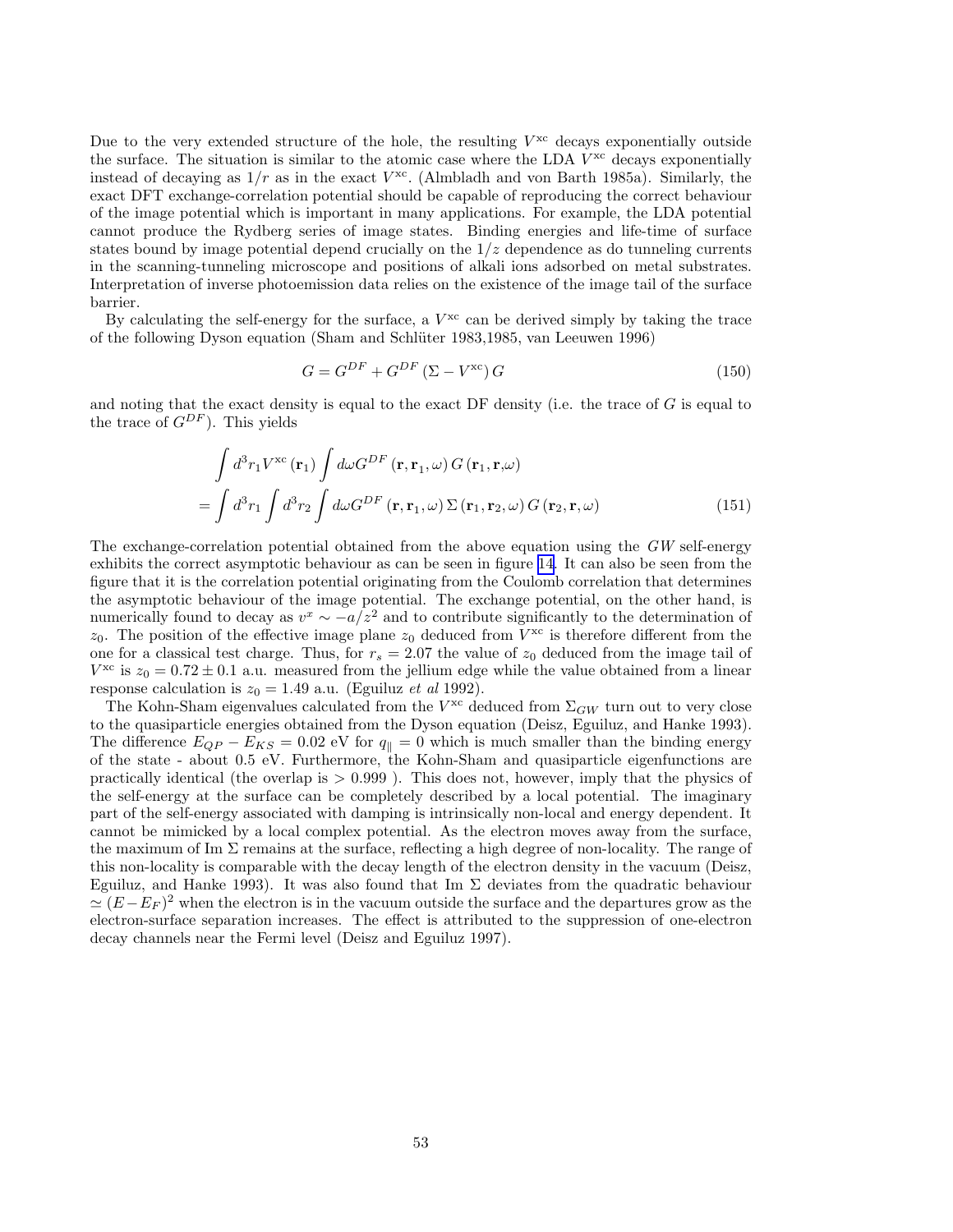<span id="page-53-0"></span>

FIG. 14.  $V^{xc}(z)$  at a jellium surface for  $r_s = 3.93$  ( $\lambda_F = 12.9$  a.u.). The solid curve is the solution to equation [\(151\)](#page-52-0) using the GWA for  $\Sigma$ , and the dotted curve is the corresponding LDA potential. The dashed curve is the image potential  $V^{im}(z) = -1/4(z - z_0)$ . After Equiluz *et al* (1992).

# 2. Si(1 0 0) surface

There have also been studies for more detailed microscopic models of surfaces. In particular, the Si(100) surface has been extensively studied experimentally and theoretically, because of the technological importance of Si. At room temperature there is a  $2 \times 1$  reconstruction which at low temperatures goes over in a  $c(4 \times 2)$  reconstruction (see, e.g., Johansson *et al.* for references to experiment). The surface atoms are believed to form buckled dimers, where one atom moves out of the surface and the other into the surface. The room temperature photoemission spectrum has been measured by Johansson *et al.* (1990).

The electronic structure has been calculated in the GWA by Northrup (1993)  $(c(4 \times 2))$ , by Kress, Fiedler, and Bechstedt 1994  $(2 \times 1)$  and by Rohlfing *et al.* (1995b) $(2 \times 1)$ . In figure [15](#page-54-0) we show the results of Rohlfing *et al.* (1995b). These calculations were performed using a Gaussian basis set and a super cell containing eight Si layers. The figure shows the LDA bulk bands (dashed) and GW surface states. The GW surface band agrees rather well with an experimental band, while another experimental band has no correspondence in the theoretical calculation. It is interesting that the calculation of Northrup, using the low temperature structure, produced two bands in close agreement with experiment. Actually, the experimental samples may have some domains with this  $c(4 \times 2)$  structure (Johansson *et. al* 1990). The GW calculation shifts the conduction band by about +0.50-+0.65 eV relative to the valence band (Rohlfing *et al.* 1995b). According to optical experiments, the bottom of the valence band at  $\Gamma$  is 1.1 eV above the top of the valence band in good agreement with the theoretical result 0.95 eV. For the indirect band gap there are experimental estimates in the range 0.44 eV to 0.9 eV compared with the theoretical result 0.7 eV (Rohlfing *et al.* 1995b).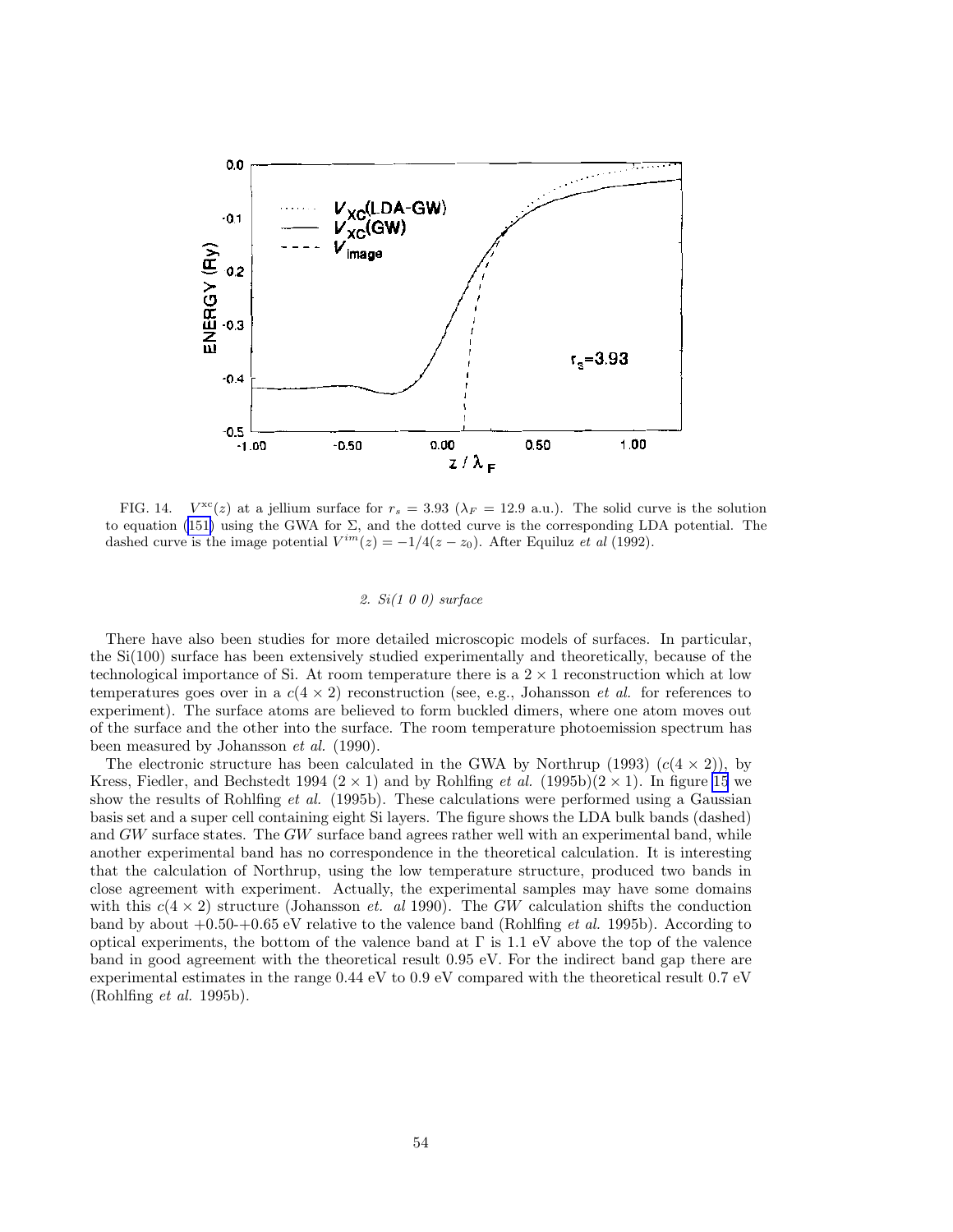<span id="page-54-0"></span>

FIG. 15. Calculated dangling-bond bands. Solid lines, GWA energies, dashed lines LDA energies. The experimental results are shown by diamonds (Uhrberg et al 1981) and circles (filled and open) (Johansson et al. 1990). (After Rohlfing et al. 1995b).

In this context we also mention that there has been work within the GWA for interfaces, e.g., for calculating Schottky barriers. This work will not be discussed further here, but we refer the reader to Charlesworth *et al.* (1993) and Godby and Sham (1994) for an example of such work and further references. For other work on semiconductor surfaces we refer to Hybertsen and Louie  $(1988b)$  and Bechstedt and Del Sole  $(1990)$ . Rohlfing, Krüger, and Pollmann  $(1996)$  performed calculations on clean, H and S terminated Ge(001) surface and Zhang *et al* (1988) have calculated the valence band off-set of AlAs-GaAs(001).

## E. Clusters

Electronic excitations and optical spectra in clusters have been studied mainly within the configuration interaction approach (Bonacic-Koutecky *et al* 1992, Bonacic-Koutecky, Fantucci, and Koutecky 1990a,b). While it gives accurate results, its applications are limited to systems containing a small number of electrons, typically less than 10. GWA provides an alternative for calculating excitation properties in clusters with relatively large number of electrons which cannot be handled by the CI method.

*GW* calculations have been performed for a jellium-sphere model for alkali metals (Saito *et al* 1989) and more recently for the real cluster Na<sup>4</sup> (Onida *et al* 1995). In alkali-metal clusters, it is known that the ionization energies calculated within the LDA are too low compared to experiment (Ishii, Ohnishi, and Sugano 1986, Saito and Cohen 1988) and the discrepancy becomes worse the smaller the cluster. The size dependence of the ionization energy in the LDA is too weak. This discrepancy is attributed to self-interaction which is not taken into account properly in LDA eigenvalues. That the discrepancy gets worse for smaller clusters is intuitively clear since the larger the clusters the more they resemble electron gas on which the LDA is based. On the other hand, the LDA gives the correct sequence of eigenvalues for the valences states in the jellium-sphere model which is 1s, 1p, 1d, 2s, 1f, 2p, etc. (Saito *et al* 1989).

In the jellium-sphere model, the ionic charges are smeared to form a sphere of a uniform positive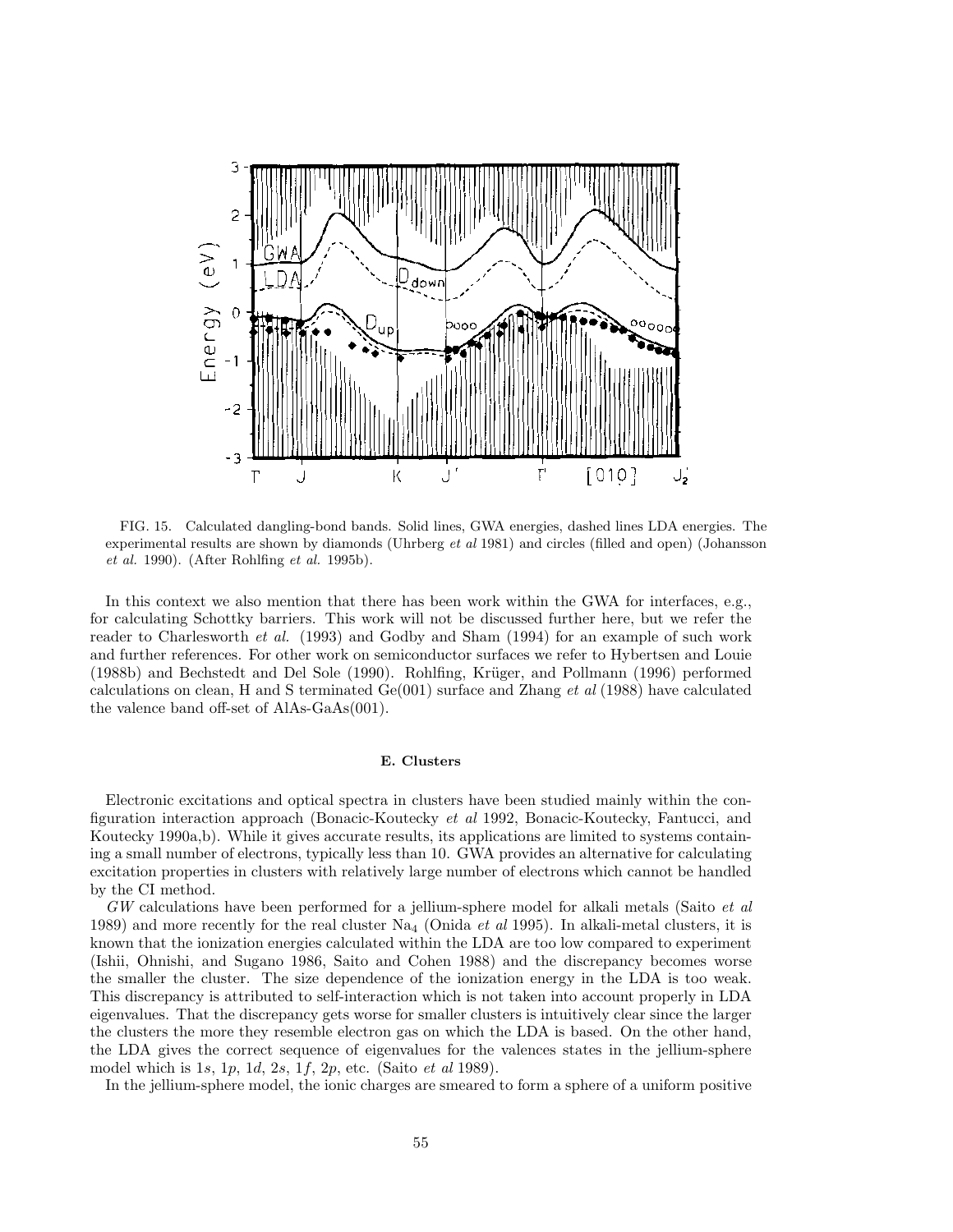background. *GW* calculation for this model corresponding to  $\text{Na}_{20}$  lowers the occupied LDA eigenvalues and increases the unoccupied ones, thus increasing the energy gap similar to the results for bulk semiconductors and insulators. The ionization energy as a function of cluster size is also in better agreement with experiment although the absolute values are somewhat too large (Saito *et al* 1989). This could be due to the absence of core polarization in the jellium-sphere model which gives a positive contribution to the self-energy. The GW results are actually rather close to the HF results, the reason being that screening due to long-range correlations is much less important in a small finite system than in a solid (Saito *et al* 1989).

*GW* calculation for real Na<sup>4</sup> yields similar results (Onida *et al* 1995). The unoccupied states are raised by between 0.75 and 0.90 eV while the highest occupied molecular orbital (HOMO) and the lowest occupied molecular orbital (LUMO) state are lowered by 1.55 and 1.40 eV respectively giving a HOMO-LUMO gap of 3.0 eV compared with the LDA value of 0.55 eV. Again the GW result is close to the HF value of 3.4 eV for the reason discussed above. Indeed calculation of the static dielectric function for this cluster shows a metallic behaviour for small distances but it drops to less than unity starting at about 6 a.u.. For comparison, the value of the dielectric function for metallic sodium at 5 a.u. is about 50 whereas in the cluster it is 1.2. This phenomenon of antiscreening is typical of a small system. If a positive test charge is introduced at the centre of the cluster, say, electrons will surround the test charge and the surface of the cluster will therefore be positively charged. Thus as the distance from the centre increases, the screening quickly vanishes and becomes negative (Onida *et al* 1995). A similar behaviour is also observed in the  $C_{60}$  molecules (Gunnarsson, Rainer, and Zwicknagl 1992).



FIG. 16. Calculated absorption spectra of Na<sup>4</sup> including self-energy and excitonic effects (dotted line) in arbitrary units and using a Gaussian broadening of 0.06 eV. The solid line is the experimental photodepletion cross sections from Wang et al (1990). The vertical bars show the unbroadened spectrum and the inset shows the LDA results. After Onida et al (1995).

#### F. Fullerenes

Solid  $C_{60}$  (fullerite) is a molecular solid, where the orbitals of a free  $C_{60}$  molecule essentially keep their character and the hopping between the molecules only leads to a small broadening of the discrete molecular states. The band structure of  $C_{60}$  is shown in figure [17.](#page-56-0) In undoped  $C_{60}$ the  $H_u$  band is occupied and the  $T_{1u}$  band is empty. The LDA (left part of the figure) band gap is about 1 eV (Erwin and Pickett 1991, Troullier and Martins 1992, Satpathy *et al.* 1992),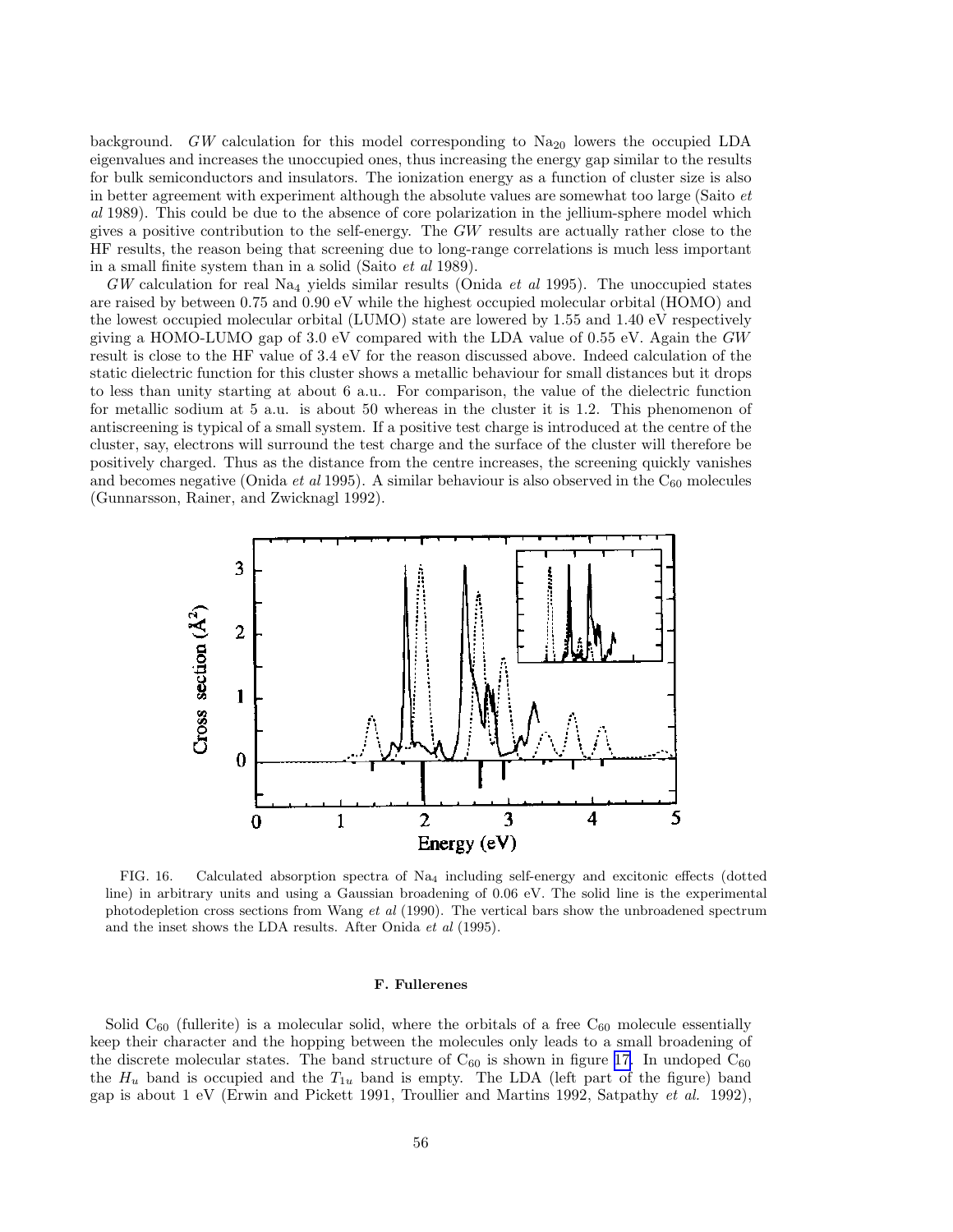<span id="page-56-0"></span>which is substantially smaller than the experimental value, 2.3 eV (Lof *et al.* 1992), obtained from photoemission and inverse photoemission.



FIG. 17. LDA (a) and GW (b) band structures for solid  $C_{60}$  in the  $Fm\overline{3}$  structure (After Shirley and Louie 1993).

Shirley and Louie (1993) have performed a  $GW$  calculation for solid  $C_{60}$  on a fcc lattice with all molecules having the same orientation ( $Fm\overline{3}$  structure). This differs somewhat from the experimental  $T = 0$  structure Pa3, where the molecules take four different orientations. This difference should not be important for the present discussion. Shirley and Louie (1993) used the Levine and Louie (1982) model for the static dielectric function together with a plasmon pole approximation. Their results are shown in figure 17. The band gap is increased to 2.15 eV in good agreement with the experimental results. The band widths were also increased by about 30 %. There are no reliable experimental results for the dispersional band widths. It was concluded that undoped solid  $C_{60}$  is a standard band insulator with dispersive bands.

The calculation by Shirley and Louie was performed for the undoped  $C_{60}$  solid. In  $A_3C_{60}$  (A= K, Rb) the  $T_{1u}$  band is half-filled. The Hubbard  $U \sim 1.5$  eV (Lof *et al.* 1992), describing the interaction between two electrons on the same molecule, is large compared with the width ( $W \sim 0.6$ ) eV) of the partly filled  $T_{1u}$  band. One may therefore expect strong correlation effects for these systems. Although it is not clear if the GWA can describe such strong correlation effects, it is interesting to perform such a calculation.

To screen the Hubbard U, Gunnarsson (1997) considered a model dielectric function

$$
\epsilon(\mathbf{q}, \omega) = \epsilon_0 - \frac{\omega_{0p}^2}{m^* \omega^2},\tag{152}
$$

which describes the coupling to a plasmon at  $\omega = \omega_{0p}/\sqrt{m^*\epsilon_0}$ . This plasmon is due to the oscillations of the three electrons donated by the alkali atoms to the  $T_{1u}$  band. The model (152) is therefore complimentary to the calculation of Shirley and Louie (1993), since this  $T_{1u}$  plasmon does not exist for the undoped system, while the physics considered by Shirley and Louie is neglected in Eq. (152). This model of the dielectric function was combined with a tight-binding (TB) model (Satpathy *et al.* 1992) for the band structure, which reproduces the LDA  $T_{1u}$  band well.

First a Hartree-Fock (HF) calculation was performed for this model. It was found that in HF the width of the  $T_{1u}$  band is increased by about 75 %. Next a GW calculation was performed. Including the coupling to the  $T_{1u}$  plasmons was found to reduce the  $T_{1u}$  width to a value 35 % smaller than the original TB width. Actually for a model of this type one can show under rather general assumptions that the band width is always reduced if there are no other bands above or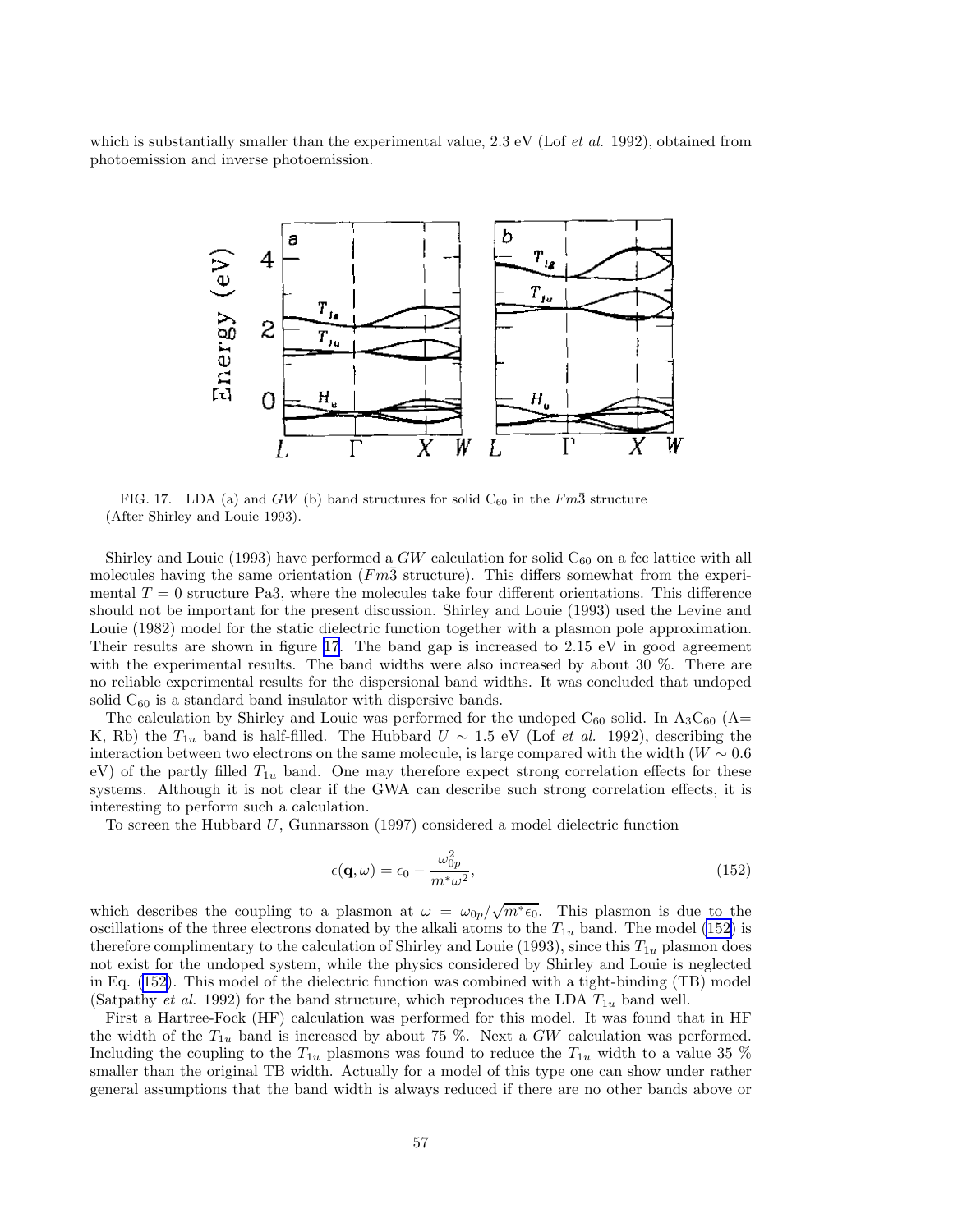below the band considered (Gunnarsson 1997). The density of the  $T_{1u}$  electrons is very small and corresponds to the electron gas parameter  $r_s \sim 7$ . Thus the density is substantially smaller than for the free-electron like metals. It is then not too surprising that the quasi-particle weight  $Z \sim 0.4 - 0.5$  is also smaller than for these metals. This means that much of the spectral weight appears in satellites. If the narrowing of the  $T_{1u}$  band due to the coupling to the  $T_{1u}$  plasmon is combined with the broadening found by Shirley and Louie due to other couplings, the net result is a small change of the band width.

## VI. SELF-CONSISTENCY

The set of Hedin's equations [\(43](#page-11-0),[44,45,46\)](#page-11-0), in the original formulation of the self-energy expansion in powers of the screened interaction W constitutes a self-consistent cycle (Hedin 1965a, Hedin and Lundqvist 1969). Within the GWA, starting from a (usually) non-interacting Green function  $G_0$ one calculates the polarization function  $P_0 = -iG_0G_0$  and the corresponding screened interaction W<sub>0</sub>. The self-energy is then obtained from  $\Sigma_0 = iG_0W_0$ . In most GW calculations that have been performed so far,  $\Sigma_0$  is taken to be the final self-energy. The interacting Green function G obtained from the Dyson equation  $G = G_0 + G_0 \Sigma_0 G$  is, however, not necessarily the same as  $G_0$ . To achieve self-consistency, the Green function obtained from the Dyson equation should be used to form a new polarization function  $P = -iGG$ , a new screened interaction W, and a new self-energy  $\Sigma$  which in turns yields a new Green function through the Dyson equation. This process is continued until  $G$  obtained from the Dyson equation is the same as  $G$  used to calculate the self-energy. Self-consistency is evidently an important issue since it guarantees that the final results are independent of the starting Green function. Moreover, according to the Baym-Kadanoff theory (1961), a self-consistent GW scheme ensures conservation of particle number and energy when the system is subjected to an external perturbation. Conservation of particle number means that the continuity equation

$$
-\partial_t n(\mathbf{r},t) = \nabla \cdot \mathbf{j}(\mathbf{r},t)
$$
\n(153)

is satisfied. Conservation of energy means that the energy change when an external potential is applied to the system is equal to the work done by the system against the external potential when calculated using the self-consistent G (Baym and Kadanoff 1961, Baym 1962). Moreover, self-consistency ensures that

$$
N = \frac{1}{\pi} \operatorname{tr} \int_{-\infty}^{\mu} d\omega \operatorname{Im} G(\omega) \tag{154}
$$

gives the correct total number of particles. when n and j is obtained from the self-consistent Green function. The first self-consistent GW calculation was probably by de Groot, Bobbert, and van Haeringen (1995) for a model quasi-one dimensional semiconducting wire. The relevance of this model to real solids is, however, unclear.

Five aspects may be distinguished in relation to self-consistency (von Barth and Holm 1996):

- 1. Modification of quasiparticle wavefunctions.
- 2. Shift of quasiparticle energies.
- 3. Modification of quasiparticle weights (Z factors).
- 4. Modification of quasiparticle life-times.
- 5. Modification of the screening properties of the system.

These aspects were recently studied in detail by von Barth and Holm (1996) and by Shirley (1996) for the electron gas. Naturally, the first aspect cannot be addressed for the electron gas since the quasiparticle wavefunctions remain plane waves. The results of these studies are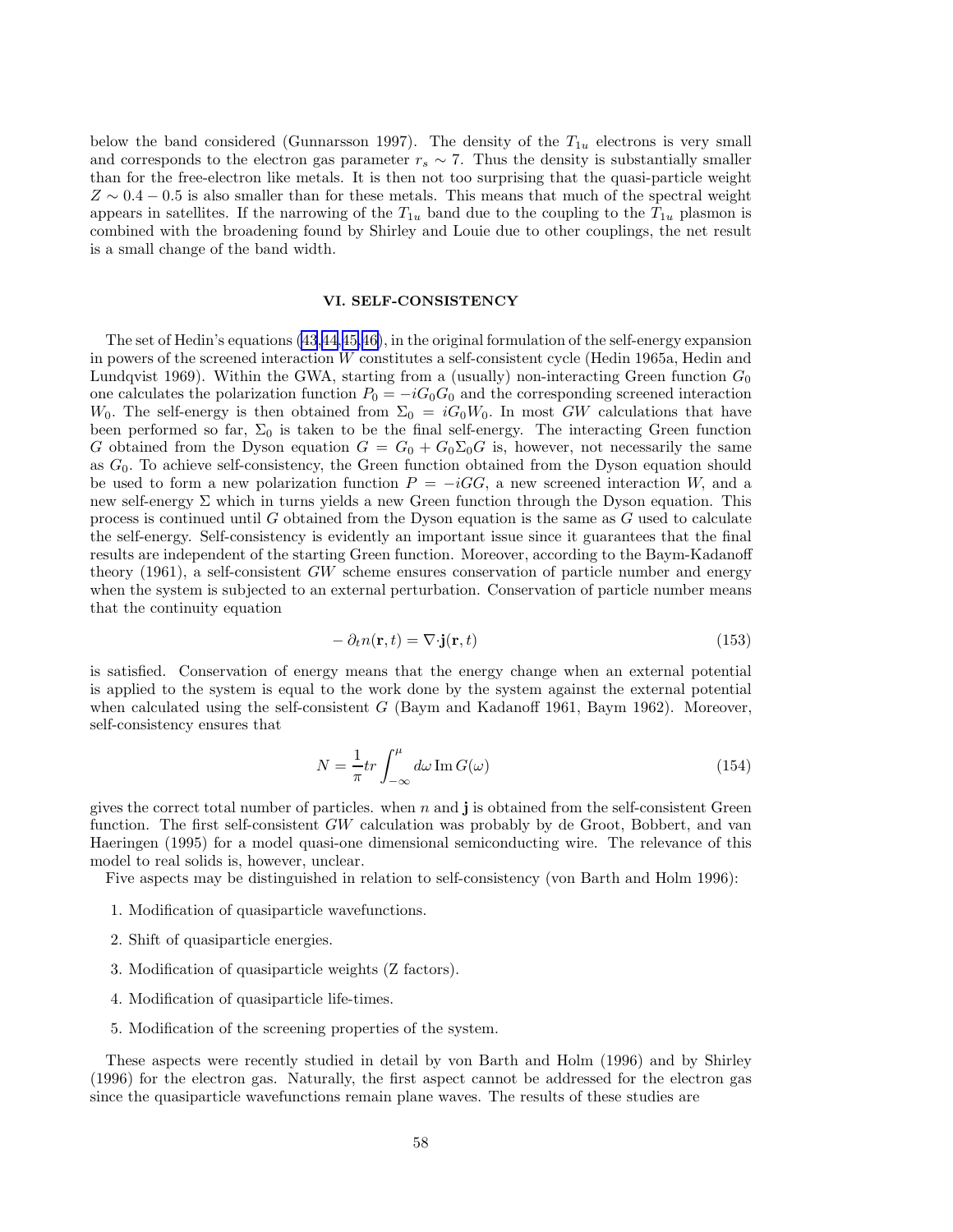- The band width is increased from its non-self-consistent value, worsening the agreement with experiment.
- The weight of the quasiparticles is increased, reducing the weight in the plasmon satellite.
- The quasiparticles are narrowed, increasing their life-time.
- The plasmon satellite is broadened and shifted towards the Fermi level. In fact, it almost disappears at full self-consistency.



FIG. 18. The quasiparticle dispersion for the electron gas for  $r_s = 2$  and 4 from partial self-consistent  $GW_0$  calculations ( $W_0$  is held fixed at the RPA whereas G is allowed to vary to self-consistency) compared with the free-electron dispersion. The largest change in the band width occurs for  $r_s = 4$ . After von Barth and Holm (1996).

As discussed below, the main effects of self-consistency are caused by allowing the quasiparticle weight to vary (von Barth and Holm 1996). These results are true for the case when the screened interaction W is fixed at the RPA level (calculated using the non-interacting  $G_0$ ) and only the Green function is allowed to vary to self-consistency and also for the case when both  $G$  and  $W$  are allowed to vary (full self-consistency case). The increase in the band width is disturbing and can be understood as follows. Let us consider the first case with fixed  $W = W_0$  for simplicity. First we note that the GW result for the band width after one iteration is close to the free electron one. This means that there is almost a complete cancellation between exchange and correlation. After one iteration the quasiparticle weight is reduced to typically 0.7 and the rest of the weight goes to the plasmon satellite. Correspondingly, when the new G is used to calculate a new Im  $\Sigma^c$ , its weight is transferred away from low energy to high energy, due to the sum rule (von Barth and Holm 1996)

$$
\int_{-\infty}^{\infty} d\omega |\mathrm{Im}\Sigma^{c}(\mathbf{k},\omega)| = \sum_{\mathbf{q}} \int_{0}^{\infty} d\omega |\mathrm{Im}W_{0}(\mathbf{q},\omega)| \tag{155}
$$

which shows that the left-hand-side is a constant depending only on the prechosen  $W_0$  but independent of k and self-consistency. For a state at the Fermi level, this has little effect since Im  $\Sigma^c$ has almost equal weights for the hole ( $\omega \leq \mu$ ) and the particle part ( $\omega > \mu$ ) which cancel each otherwhen calculating  $\text{Re }\Sigma^c$ , as can be seen in equation ([68\)](#page-14-0). But for the state at the bottom of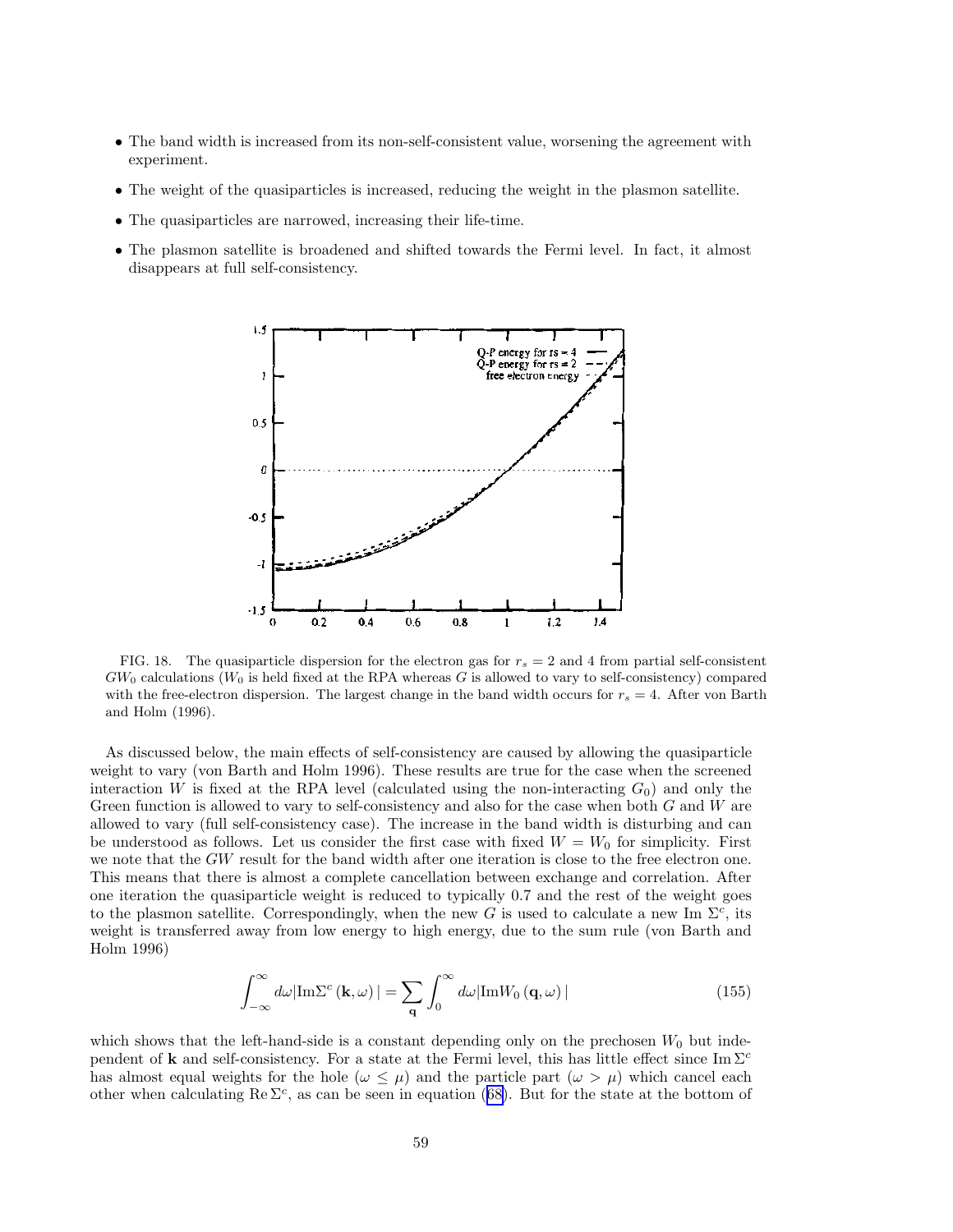the valence band, Im  $\Sigma^c$  has most of its weight in the hole part so that the shifting of the weight in Im  $\Sigma^c$  to higher energy causes Re  $\Sigma^c$  to be less positive than its non-self-consistent value. A similar effect is found for the exchange part which becomes less negative but because the bare Coulomb interaction has no frequency dependence, the renormalization factor has a smaller effect on  $\Sigma^x$  so that the reduction in  $\Sigma^x$  is less than the reduction in  $\Sigma^c$ . The net effect is then an increase in the band width. The shifting of the weight in  $\text{Im}\Sigma^c$  to higher energy has immediate consequences of increasing the life-time and the renormalization weight Z (through a decrease in  $\partial \text{Re}\Sigma^c/\partial \omega$ ) of the quasiparticles and of broadening the plasmon satellite, compared to the results of one iteration (von Barth and Holm 1996).

When  $W$  is allowed to vary (full self-consistency) the results become even worse: the band width becomes even wider and the plasmon satellite becomes broad and featureless, in contradiction to experiment. The quasiparticle weight is increased further. These results can be explained by the disappearance of a well-defined plasmon excitation in W. The quantity  $P = -iGG$  no longer has a physical meaning of a response function, rather it is an auxiliary quantity needed to construct W. Indeed, it does not satisfy the usual f – sum rule. The equations  $\text{Re}(\mathbf{q}, \omega_p) = \text{Im}(\mathbf{q}, \omega_p) = 0$ determining the plasmon energy are not satisfied any more since the Green function now always has weight around  $\omega = \omega_p$ . This has the effect of transferring even more weight in Im  $\Sigma^c$  to higher energy with the consequences discussed in the previous paragraph. Shirley (1996) included the second order self-energy diagram (vertex correction) and found that it cancelled the effects of self-consistency to some degree.



FIG. 19. The spectral function from a partial self-consistent  $GW_0$  calculation (see previous figure) compared to that of the first iteration for  $k = 0.5k_F$  and  $r_s = 4$ . The self-consistent quasiparticle energy is lowered (band broadening) compared to the non-self-consistent one whereas the satellite position is somewhat improved. After von Barth and Holm (1996).

A very interesting outcome of the full self-consistent calculation (Holm and von Barth 1997) is that the total energy calculated with the Galitskii-Migdal formula (1958) turns out to be strikingly close to the total energy calculated from a much more elaborate quantum Monte Carlo technique (Ceperley and Alder 1980). For  $r_s = 2$  and 4 quantum Monte-Carlo gives 0.004 and -0.155 Rydberg respectively while the self-consistent GW gives 0.005 and -0.156 Rydberg. This unexpected result may be related to the fact that the self-consistent GW scheme is energy conserving and it is partly explained by consideration of the Luttinger-Ward energy functional (1960) which is variational with respect to  $G$  and its minimum is equal to the value obtained from the Galitskii-Migdal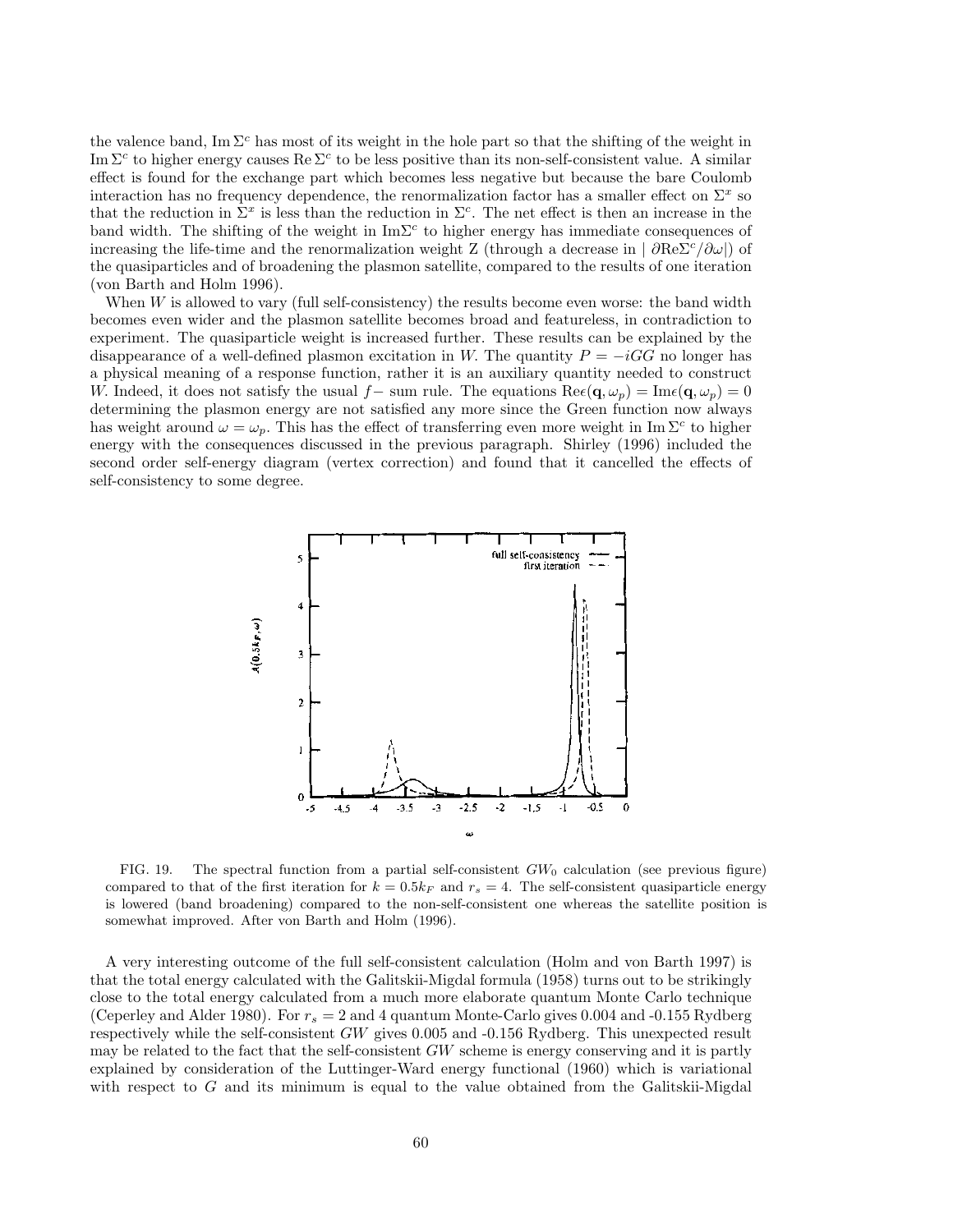formula. What is not clear is why the first order energy diagram (giving the GW self-energy upon taking functional derivative with respect to  $G$ ) appears to represent a very good energy functional. Furthermore, the chemical potential calculated from  $\mu = \partial E/\partial N$  is in agreement with the value obtained from  $\mu = k_F^2/2 + \Sigma(k_F, \mu)$  and the particle density  $n = 2 \sum_{\mathbf{k}} \int_{-\infty}^{\mu} d\omega A(\mathbf{k}, \omega)$ yields  $n = k_F^3/(3\pi^2)$ , i.e. particle number is conserved, as proven by Baym (1962). It has also been proven that with a fixed  $W = W_0$  particle number is also conserved (Holm and von Barth 1997).

The conclusion is that it is not a good idea to perform fully self-consistent GW calculations for quasiparticle energies. If full self-consistency is not introduced, an important question is how to choose  $H_0$  determining  $G_0$ . Farid (1997) argued that  $H_0$  should be chosen so that its ground-state density is the same as the one resulting from the GW calculation. It could be more favourable to perform partially self-consistent calculations by, for instance, fixing W at the RPA level and modifying the quasiparticle energies in  $G_0$ , or by choosing a single-particle Hamiltonian such that the resulting quasiparticle energies obtained from a GW calculation are the same as the those of the single-particle Hamiltonian. In any case, efforts should be directed towards finding vertex corrections (beyond GW ).

## VII. VERTEX CORRECTIONS

By vertex corrections we mean corrections to the self-energy beyond the GW-RPA approximation and corrections to the response function beyond the RPA. Vertex corrections to the RPA response function naturally involve interaction between screening electrons not taken into account in the RPA. This interaction must include the effect of exchange and correlation, which makes the interaction depend upon the relative spin states of the electrons. Vertex corrections to the self-energy on the other hand involve interaction of the hole with its surroundings not taken into account in the GWA. A consistent treatment should include vertex corrections in both the response function and the self-energy (Ward 1950). This preserves conservation laws and is a natural outcome of the perturbation expansion of the self-energy in the functional derivative technique of Baym and Kadanoff (1961) and Baym (1962). For example, calculations of the optical spectra of Si indicate a cancellation between vertex corrections in the response function and the renormalization of the quasiparticle energies (Bechstedt *et al* 1997, Del Sole and Girlanda 1996). Mahan and Sernelius (1989) found a similar effect in the calculations of band widths of the electron gas. Conserving approximations including vertex corrections with exchange effects only have been considered by Hong and Mahan (1994) for the electron gas.

In the GWA, the screened interaction is calculated within the RPA which takes into account primarily long-range correlation which gives rise to collective excitations (plasmons). The photoemission hole is coupled to one plasmon only in the GWA. Vertex corrections may be loosely divided into the short-range and long-range parts. Short-range vertex corrections improve the description of the quasiparticles and low-energy satellites whereas long-range vertex corrections improve description of high-energy satellites (plasmons).

The RPA pair distribution function, which is the probability of finding another electron at a certain distance from a given electron, is negative for small distances, which is unphysical (Pines 1961). Exchange and correlations should therefore increase the probability of finding another electron at small distances. The same applies to holes. For a test charge, the screening becomes more effective when the effects of exchange and correlations are taken into account. But for an electron, the RPA screening is *reduced* when the effects of exchange and correlations between the screened electron and the surrounding electrons are taken into account. The physical interpretation of vertex corrections is as follows: an electron pushes away other electrons in its vicinity creating a screening hole around the electron. Taking into account exchange and correlations of the screening holes increases the screening since the probability of the holes getting closer together is increased leading to more screening holes. If we now take into account the effects of exchange and correlations between the screened electron and the other electrons, then screening will be reduced because the probability of finding electrons at small distances to the screened electron is increased, leading to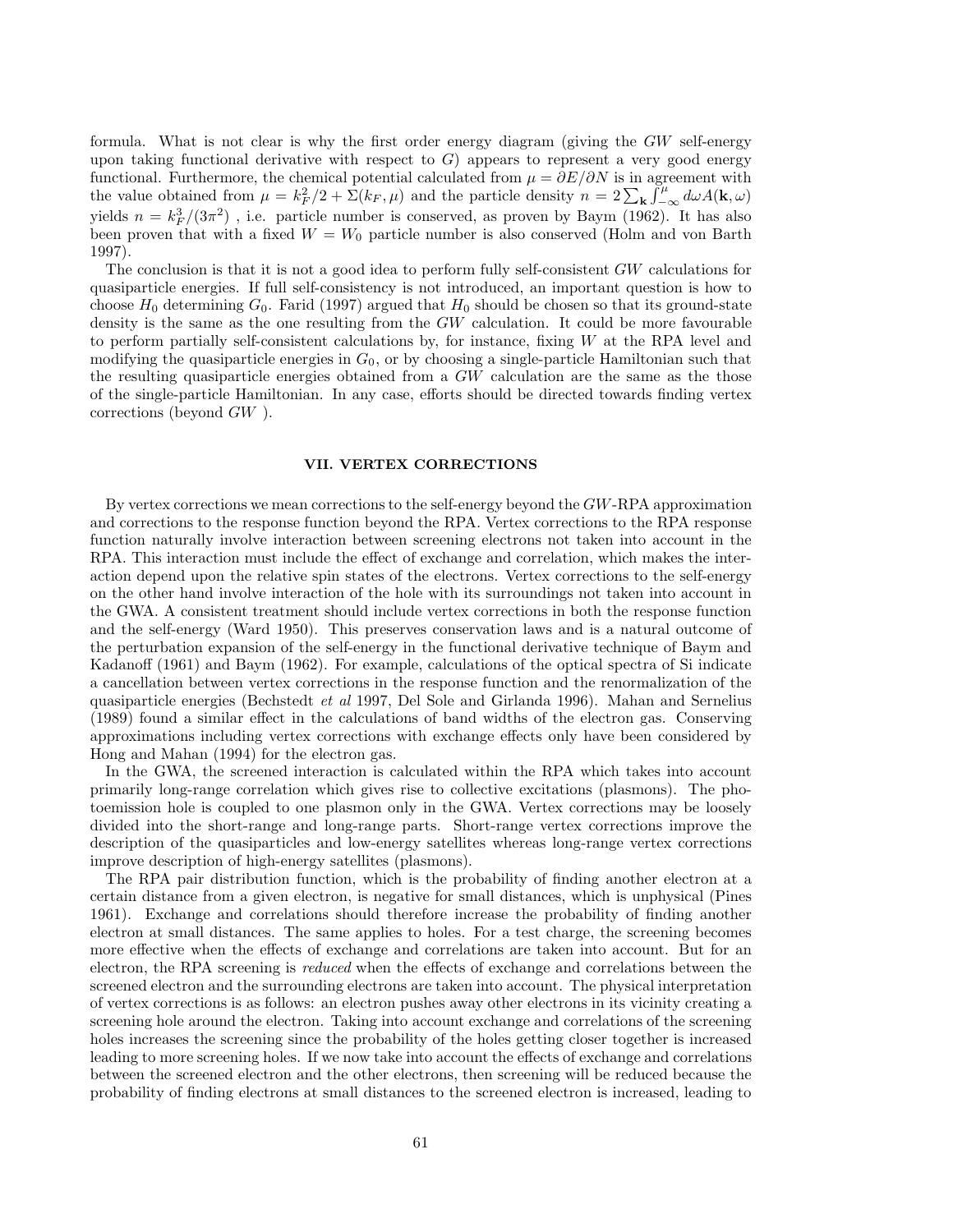stronger effective interactions between the electrons. The net effect is that the RPA screening is reduced. Thus, vertex corrections for electrons will in general reduce screening. Vertex corrections in the response function can also take the form of interaction between electrons and holes in electron-hole pairs created by the perturbation in the system due to the presence of a photoemission hole. This interaction may actually create an additional bound state (exciton) much lower in energy, of the order of a few eV, than the plasmon energy.

Vertex corrections to the self-energy are particularly important for systems with localized states, such as those containing 3d and 4f orbitals. This is because the electron-hole pairs created in the screening process can be rather localized and therefore interact strongly with the localized photoemission hole. This interaction can significantly modify the quasihole energy and its weight as well as creating new collective excitations appearing as low energy satellites. This type of vertex corrections is short range in nature. Long-range vertex corrections modify the structure of the plasmon satellites and may create multiple plasmons as observed in the alkalis. In the GWA, the photoemission hole only couples to one plasmon, resulting in one-plasmon satellite. The hole, however, can in general interact with several plasmons during its propagation, producing multiple plasmon satellites.

### A. Direct evaluation of the second-order self-energy

Formally, the GWA is the first-order term in the expansion of the self-energy in the screened interaction *W*. It is then thought that the simplest vertex correction is the second-order self-energy. This procedure, however, warrants some precautions. First, the physical meaning of the secondorder term is not clear. Second, this second-order term when evaluated with a frequency-dependent interaction can give a self-energy with wrong analytic properties which result in a negative density of states, as shown in the electron-gas case (Minnhagen 1974).

This type of vertex correction was calculated for the band gap of Si both with a bare and a screened interaction (Daling and van Haeringen 1989, Daling *et al* 1991, Bobbert and van Haeringen 1994). The second-order self-energy with the bare Coulomb interaction was found to be factors 18 and 37 smaller than the first-order self-energy for  $\Gamma_{15}$  and  $\Gamma'_{25}$  states, which correspond to a correction of ∼1 % with respect to the Hartree-Fock direct gap. A calculation using a screened interaction yields a correction to the gap of the order of ∼4 %. Since this calculation was performed for the gap states only, it is not clear if the density of states became negative for some energies. Both calculation indicate in any case that the second-order term is small. This is encouraging since it suggests that higher-order terms are probably small too since the GWA already gives results in agreement with experiment. An interesting result is that the second-order vertex correction does not shift the absolute position of the LDA valence-band maximum which in the approximation used is too low by 0.5 eV. It is speculated that higher order vertex corrections could account for the required shift (Bobbert and van Haeringen 1994).

#### B. Vertex corrections based on the LDA exchange-correlation potential

The set of equations [\(43,44](#page-11-0),[45](#page-11-0),[46\)](#page-11-0) derived by Hedin provides a systematic way of developing a perturbation series for the self-energy in powers of the screened interaction *W*. In the original derivation, the zeroth-order Green function is taken to be the Hartree one. However, the band structure and wavefunctions in the Hartree theory are less accurate compared with those of the LDA, making Hartree Green function a poor starting point. In practical calculations, one uses a Green function constructed from the LDA band structure. The response function is also calculated using the LDA Green function.

Consistent vertex corrections were derived by Rice (1965) in relation to the dielectric function as discussed in the alkali section. A similar approach was also made Ting, Lee, and Quinn (1975) and Mahan (1994). Alternatively, consistent vertex corrections can also be derived from the the setof equations ([43, 44, 45, 46\)](#page-11-0) where one regards  $V_{\text{LDA}}^{\text{xc}}$  as a self-energy correction to the Hartree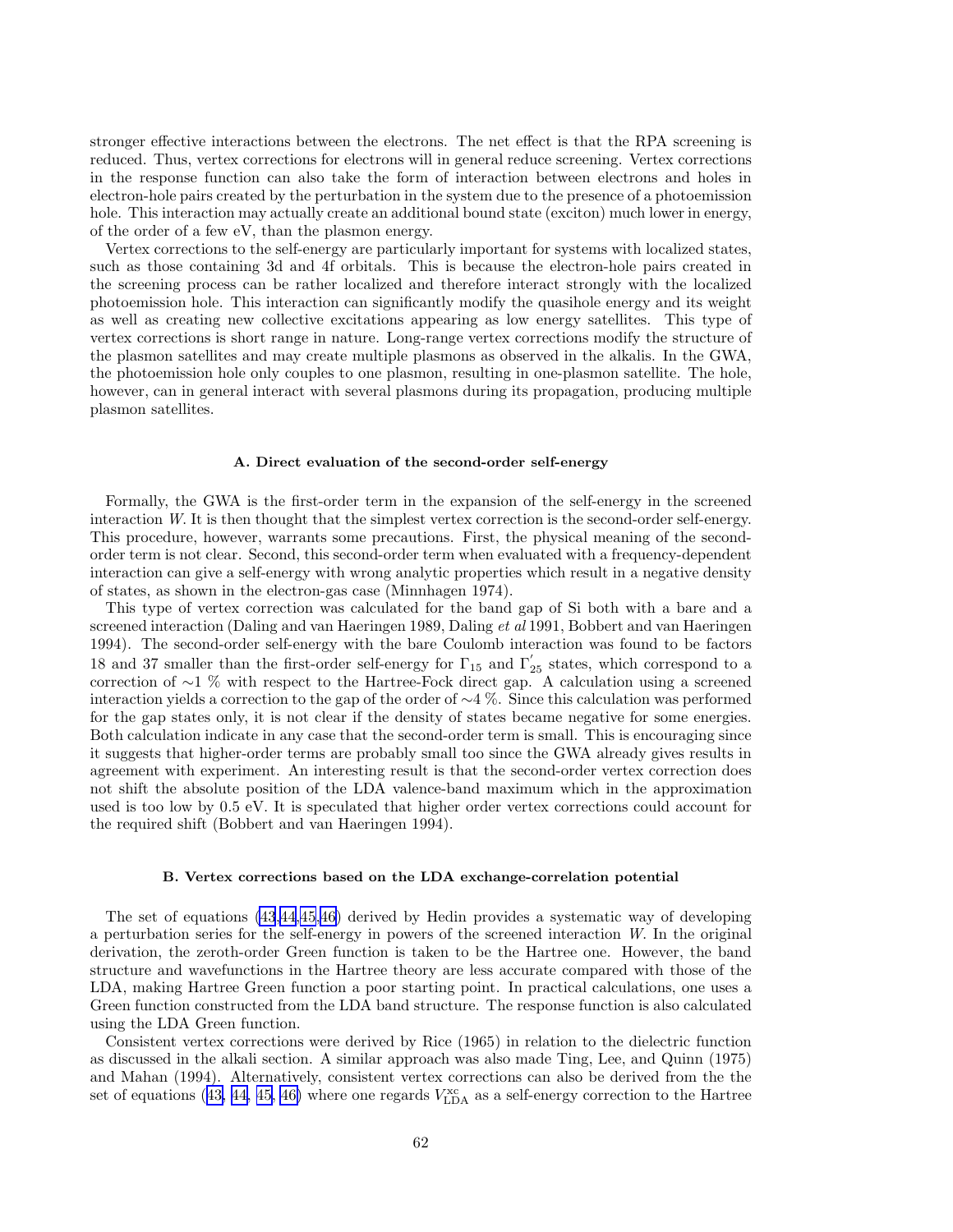approximation, albeit an *ad hoc* one (not based on a systematic diagrammatic expansion). Based on this starting point, the vertex function  $\Lambda$  can be easily evaluated yielding (Hybertsen and Louie 1986, Del Sole, Reining, and Godby 1994)

$$
\Lambda(1,2,3) = \delta(1,2)\delta(1,3) - i \int d(5,6,7) K^{xc}(1,5) G(5,6) G(7,5) \Lambda(6,7,3)
$$
 (156)

where

$$
K^{\rm xc}\left(1,5\right) = \frac{\delta V^{\rm xc}\left(1\right)}{\delta \rho\left(5\right)}\tag{157}
$$

remembering that  $\rho(1) = -iG(1, 1^+)$ . The new self-energy with vertex corrections has the form of the GWA but with a new screened potential

$$
\widetilde{W} = v \left[ 1 - P^0 \left( v + K^{\text{xc}} \right) \right]^{-1} \tag{158}
$$

corresponding to a dielectric function

$$
\tilde{\epsilon} = 1 - P^0 \left( v + K^{\text{xc}} \right) \tag{159}
$$

The same result was already discussed in section V.A where the self-energy was expressed as a corrected dielectric function  $\epsilon$  (equation [\(136\)](#page-30-0)) and a vertex correction  $\Gamma$  (equation [\(137](#page-30-0))). The product  $\epsilon^{-1}\Gamma$  is equal to  $\tilde{\epsilon}^{-1}$  with  $\tilde{\epsilon}$  given above. This dielectric function may also be derived straightforwardly from time-dependent LDA and may therefore be interpreted as the dielectric function that screens the external potential felt by an electron, as opposed to a test charge (Hybertsen and Louie 1986). This distinguishes itself from the RPA (time-dependent Hartree) dielectric function in that the induced charge does not only generate the Hartree potential but also an exchange-correlation potential. It is clear that one could start with a different local zeroth-order self-energy other than  $V_{\text{LDA}}^{\text{xc}}$  and arrive at a similar formula. Note that in the formula for the self-energyin equation ([43\)](#page-11-0), the vertex function  $\Lambda$  enters both *W* (through *P*) and Σ. A problem with starting with a local zeroth-order self-energy is that the self-energy with the vertex corrections becomes asymmetric in **r** and **r'**.

Application of such scheme to the electron gas gives small changes compared with the original GWA (Mahan and Sernelius 1989). Similarly, for Si it yields practically the same gap (0.70 eV) and valence band width (11.4 eV) as those of the standard *GW* calculation (Del Sole, Reining, and Godby 1994). However, the absolute position of the top of the valence band is shifted 10 meV upwards by the *GW*+vertex corrections and 400 meV downwards by the standard *GW* calculation. This could improve the calculations of band off-sets at interfaces. A calculation with the vertex corrections in the response function *R* only but not in  $\Sigma$ , that is with

$$
W = v \left[ 1 + v \left[ 1 - P^0 \left( v + K^{\text{xc}} \right) \right]^{-1} P^0 \right]
$$
 (160)

$$
R = \left[1 - P^0 \left(v + K^{\text{xc}}\right)\right]^{-1} P^0,\tag{161}
$$

gives a smaller gap (0.57 eV) and a smaller band width (10.9 eV) (Del Sole, Reining, and Godby 1994). The latter result is similar to the case of the alkalis (Northrup, Hybertsen, and Louie 1987, Surh, Northrup, and Louie 1988). The top of the valence band is shifted downward by 0.4 eV like in the standard GWA. The result for the band width should be taken with caution because the plasmon-pole approximation used in the calculations. The worse results obtained by including vertex corrections in *R* only, is consistent with the violation of conservation laws.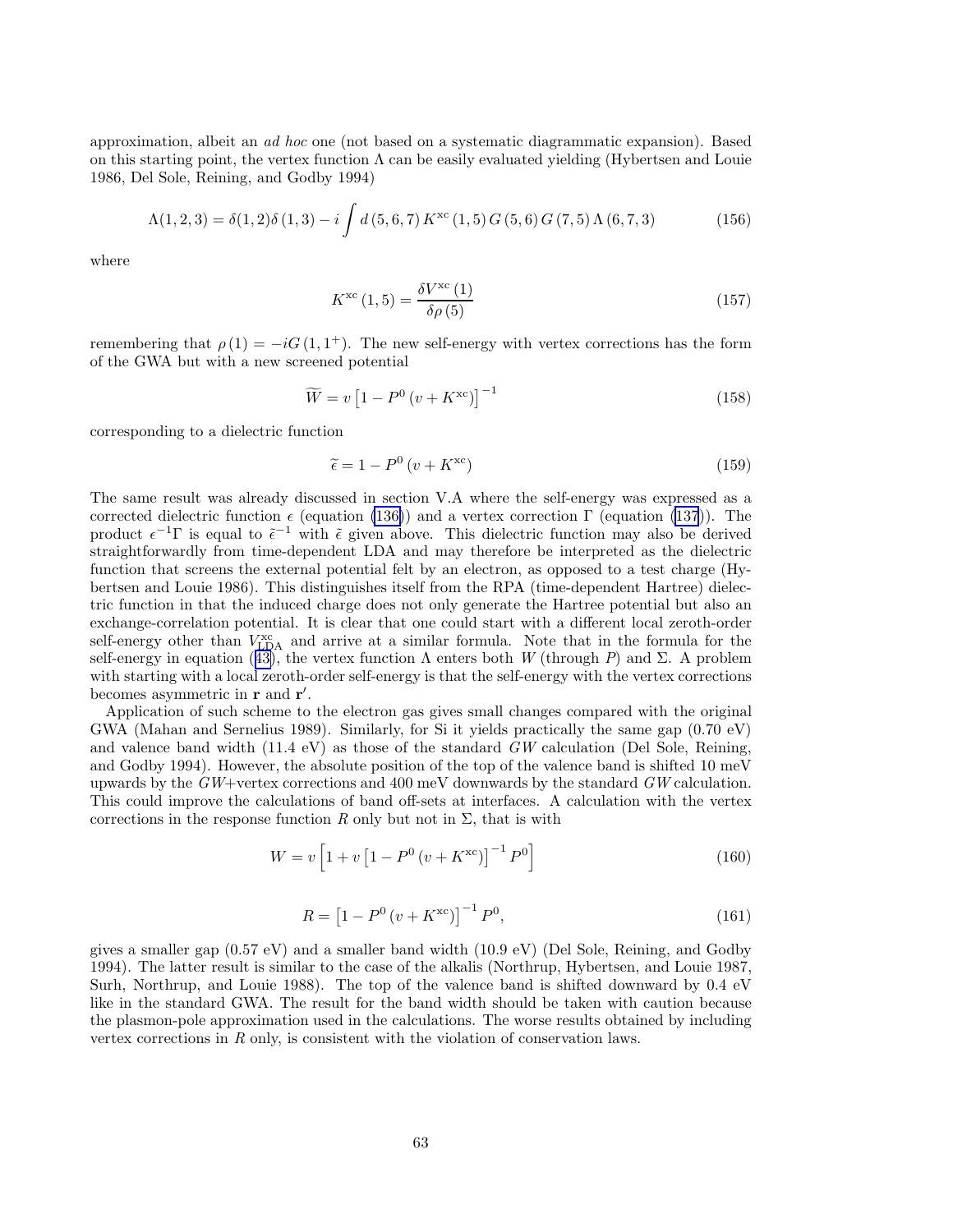## C. The cumulant expansion

<span id="page-63-0"></span>A diagrammatic approach for including vertex corrections is provided by the cumulant expansion method. One of the first applications of the cumulant expansion method was in studying the X-ray spectra of core-electrons in metals (Nozières and de Dominicis 1969, Langreth 1970). Later on the method was extended to valence states by Bergersen, Kus, and Blomberg (1973) and Hedin (1980). The core-electron problem is modelled by a Hamiltonian consisting of a core electron interacting with a set of plasmons:

$$
H = \varepsilon c^{\dagger} c + \sum_{\mathbf{q}} \omega_{\mathbf{q}} b_{\mathbf{q}}^{\dagger} b_{\mathbf{q}} + \sum_{\mathbf{q}} c c^{\dagger} g_{\mathbf{q}} \left( b_{\mathbf{q}} + b_{\mathbf{q}}^{\dagger} \right)
$$
 (162)

where c is the annihilation operator for the core electron with energy  $\varepsilon$ ,  $b_{\mathbf{q}}^{\dagger}$  is the creation operator for a plasmon of wave vector q and energy  $\omega_{q}$  and the last term is the coupling of the core electron to the plasmon field. The Hamiltonian can be solved exactly and it can be shown that the cumulant expansion also gives the exact solution (Langreth 1970):

$$
A_{\pm}(\omega) = \sum_{n=0}^{\infty} \frac{e^{-a}a^n}{n!} \delta(\omega - \varepsilon - \Delta \varepsilon \mp n\omega_p)
$$
 (163)

where + refers to absorption spectrum and – to emission spectrum.  $a = \sum_{\mathbf{q}} g_{\mathbf{q}}^2 / \omega_p^2$  and  $\Delta \varepsilon = a \omega_p$ is the shift in core energy due to the interaction with the plasmon field. It is assumed that the plasmon excitations have no dispersion although this assumption is not necessary. The spectra consist therefore of the main quasiparticle peak at  $\omega = \varepsilon + \Delta \varepsilon$  and a series of plasmon excitations at multiples of the plasmon energy below the quasiparticle peak which is in accordance with experiment. This is in contrast to the *GW* spectra which only has one plasmon excitation located at too high energy, typically 1.5  $\omega_p$  below the quasiparticle peak (Hedin, Lundqvist, and Lundqvist 1970). More recently the cumulant expansion method was applied to a model Hamiltonian with electron-boson interaction and the cumulant was calculated to higher order (Gunnarsson, Meden, and Schönhammer 1994).

In the cumulant expansion approach, the Green function for the hole  $(t < 0)$  is written as (Langreth 1970, Bergersen, Kus, and Blomberg 1973, Hedin 1980)

$$
G(k, t < 0) = i\theta (-t) \langle N|\hat{c}_k^{\dagger}(0)\hat{c}_k(t)|N\rangle
$$
  
=  $i\theta (-t) e^{-i\varepsilon_k t + C^h(k, t)}$  (164)

and the hole spectral function is

$$
A(k,\omega \le \mu) = \frac{1}{\pi} \text{Im} G(k,\omega \le \mu)
$$
  
= 
$$
\frac{1}{2\pi} \int_{-\infty}^{\infty} dt e^{i\omega t} \langle N|\hat{c}_k^{\dagger}(0)\hat{c}_k(t)|N\rangle
$$
  
= 
$$
\frac{1}{\pi} \text{Im} i \int_{-\infty}^{0} dt e^{i\omega t} e^{-i\varepsilon_k t + C^h(k,t)}
$$
(165)

where k denotes all possible quantum labels and  $C<sup>h</sup>(k,t)$  is defined to be the cumulant. Expanding the exponential in powers of the cumulant we get

$$
G(k,t) = G_0(k,t) \left[ 1 + C^h(k,t) + \frac{1}{2} [C^h(k,t)]^2 + \dots \right]
$$
 (166)

where  $G_0(k, t) = i \exp(-i \varepsilon_k t)$ . In terms of the self-energy, the Green function for the hole can be expanded as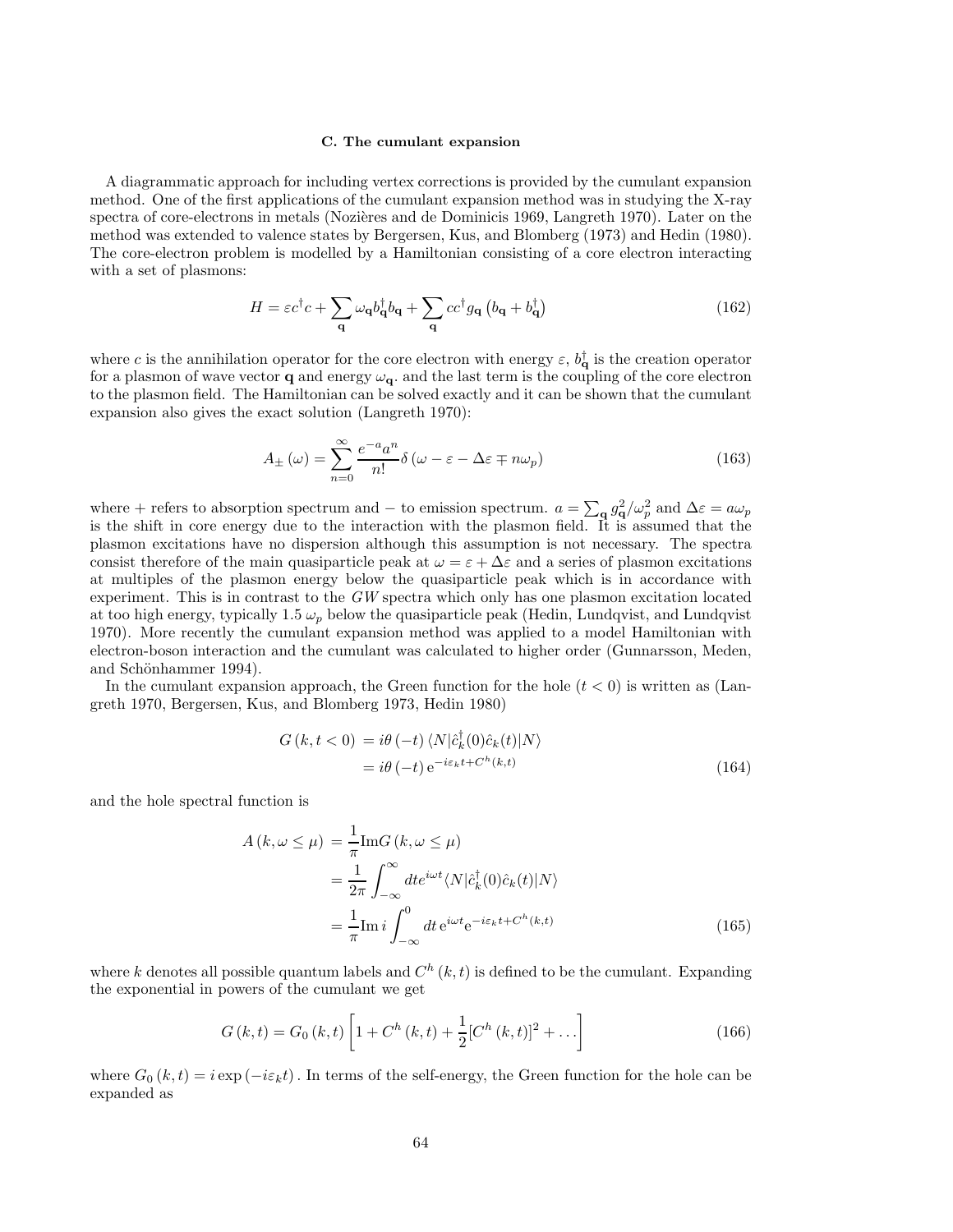$$
G = G_0 + G_0 \Sigma G_0 + G_0 \Sigma G_0 \Sigma G_0 + \dots \tag{167}
$$

<span id="page-64-0"></span>To lowest order in the screened interaction  $W$ , the cumulant is obtained by equating

$$
G_0 C^h = G_0 \Sigma G_0 \tag{168}
$$

where  $\Sigma = \Sigma_{GW} = iG_0W$ . If  $G_0$  corresponds to, e.g.  $G_{\text{LDA}}$ , then  $\Sigma = \Sigma_{GW} - V^{\text{xc}}$ . The first-order cumulant is therefore (Hedin 1980, Almbladh and Hedin 1983, Aryasetiawan, Hedin, and Karlsson 1996)

$$
C^{h}(k,t) = i \int_{t}^{\infty} dt' \int_{t'}^{\infty} d\tau \ e^{i\varepsilon_{k}\tau} \Sigma(k,\tau)
$$
 (169)

The cumulant may be conveniently divided into a quasiparticle part and a satellite part:  $C<sup>h</sup>$  =  $C_{QP}^h + C_S^h$  where

$$
C_{QP}^h(k,t) = (i\alpha_k + \gamma_k) + (-i\Delta\varepsilon_k t + \eta_k)t
$$
\n(170)

$$
C_S^h(k,t) = \int_{-\infty}^{\mu} d\omega \frac{e^{i(\varepsilon_k - \omega - i\delta)t}}{(\varepsilon_k - \omega - i\delta)^2} \Gamma(k,\omega)
$$
 (171)

with

$$
i\alpha_k + \gamma_k = \left. \frac{\partial \Sigma(k,\omega)}{\partial \omega} \right|_{\omega = \varepsilon_k} \tag{172}
$$

$$
\Delta \varepsilon_k = \mathcal{P} \int_{-\infty}^{\infty} d\omega \frac{\Gamma(k, \omega)}{\varepsilon_k - \omega}, \quad \eta_k = \pi \Gamma(k, \varepsilon_k) = |\text{Im}\Sigma(\mathbf{k}, \varepsilon_{\mathbf{k}})| \tag{173}
$$

 $\eta_k$  is the inverse life-time of the quasiparticle and  $\Gamma(k,\omega)$  is the spectral function of the self-energy which is proportional to  $Im\Sigma(k,\omega)$ . A similar derivation can be carried out for the particle Green function

$$
G(k, t > 0) = -i\theta(t) e^{-i\varepsilon_k t + C^p(k, t)}
$$
\n(174)

The result is

$$
C^{p}(k,t) = -i\Delta\varepsilon_{k}t - \eta_{k}t + \left.\frac{\partial\Sigma(k,\omega)}{\partial\omega}\right|_{\omega=\varepsilon_{k}} + \int_{\mu}^{\infty} d\omega \frac{e^{i(\varepsilon_{k}-\omega+i\delta)t}}{\left(\varepsilon_{k}-\omega+i\delta\right)^{2}}\Gamma(k,\omega)
$$
(175)

It is physically appealing to extract the quasiparticle part from the Green function:

$$
G_{QP}^{h}\left(k,t\right) = i\theta\left(-t\right)e^{i\alpha_{k}+\gamma_{k}}e^{\left(-iE_{k}+\eta_{k}\right)t}, \quad E_{k} = \varepsilon_{k} + \Delta\varepsilon_{k} \tag{176}
$$

The spectral function for this quasiparticle can be calculated analytically (Almbladh and Hedin 1983):

$$
A_{QP}(k, \omega < \mu) = \frac{e^{-\gamma_k}}{\pi} \frac{\eta_k \cos \alpha_k - (\omega - E_k) \sin \alpha_k}{(\omega - E_k)^2 + \eta_k^2}
$$
(177)

Fromequation ([165\)](#page-63-0) we have  $\langle N|\hat{c}_k^{\dagger}(0)\hat{c}_k(t)|N\rangle = e^{-i\varepsilon_k t + C^h(k,t)}$  for  $t < 0$ . By analytically continuing to  $t > 0$  the spectral function in equation [\(165](#page-63-0)) can be rewritten as

$$
A(k, w) = \frac{1}{2\pi} \int_{-\infty}^{\infty} dt \,\mathrm{e}^{i\omega t} \mathrm{e}^{-i\varepsilon_k t + C^h(k, t)}
$$
\n(178)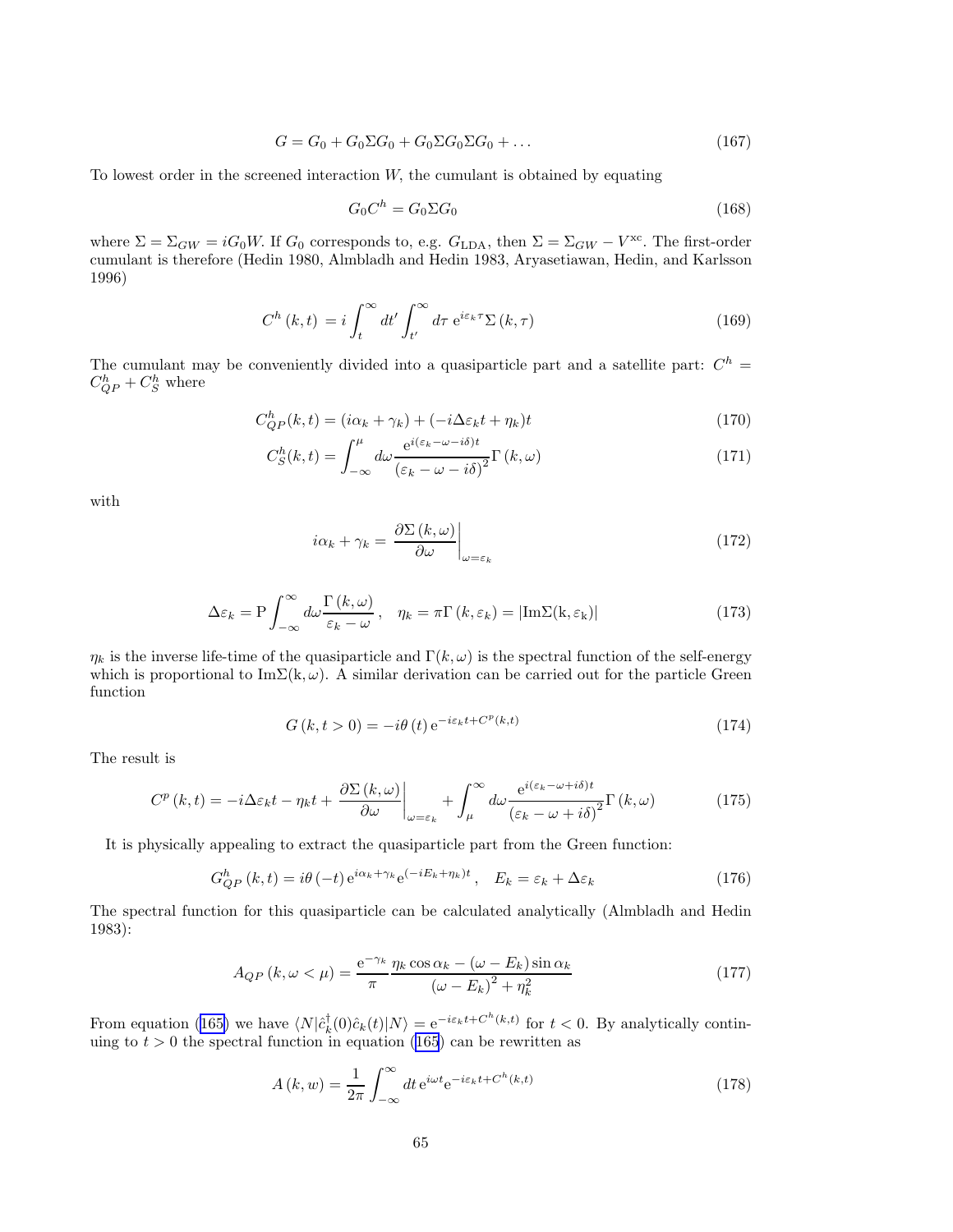<span id="page-65-0"></span>where for  $t > 0$  we have  $C^h(k, t) = C^{h*}(k, -t)$ . The total spectra can be written as a sum of  $A_{QF}$ and a convolution between the quasiparticle and the satellite part:

$$
A(k,\omega) = A_{QP}(k,\omega) + \frac{1}{2\pi} \int_{-\infty}^{\infty} dt e^{i\omega t} e^{(-iE_k + \eta_k + C^h(k,0))t} \left[ e^{C_S^h(k,t)} - 1 \right]
$$

$$
= A_{QP}(k,\omega) + A_{QP}(k,\omega) * A_S(k,\omega)
$$
(179)

where

$$
A_{S}(k,\omega) = \frac{1}{2\pi} \int dt \, e^{i\omega t} \left\{ e^{C_{S}^{h}(k,t)} - 1 \right\}
$$
  
= 
$$
\frac{1}{2\pi} \int dt \, e^{i\omega t} \left\{ C_{S}^{h}(k,t) + \frac{1}{2!} \left[ C_{S}^{h}(k,t) \right]^{2} + \dots \right\}
$$
 (180)

The second term  $A_{QP} * A_S$  is responsible for the satellite structure. The Fourier transform of  $C_S^h$ can be done analytically (Aryasetiawan, Hedin, and Karlsson 1996)

$$
C_{S}^{h}(k, \omega < 0) = \frac{\Gamma(k, \varepsilon_{k} + \omega) - \Gamma(k, \varepsilon_{k}) - \omega \Gamma'(k, \varepsilon_{k})}{\omega^{2}}
$$
(181)

As follows from equations [\(177](#page-64-0)) and (179), the quasiparticle energy in the cumulant expansion is essentially determined by  $E_k$ , which is the quasiparticle energy in the GWA.



FIG. 20. Diagrammatic expansion for the Green function to second order in the GWA and the cumulant expansion respectively. The solid lines represent non-interacting Green functions G0, and the wiggly lines represent the screened interaction W.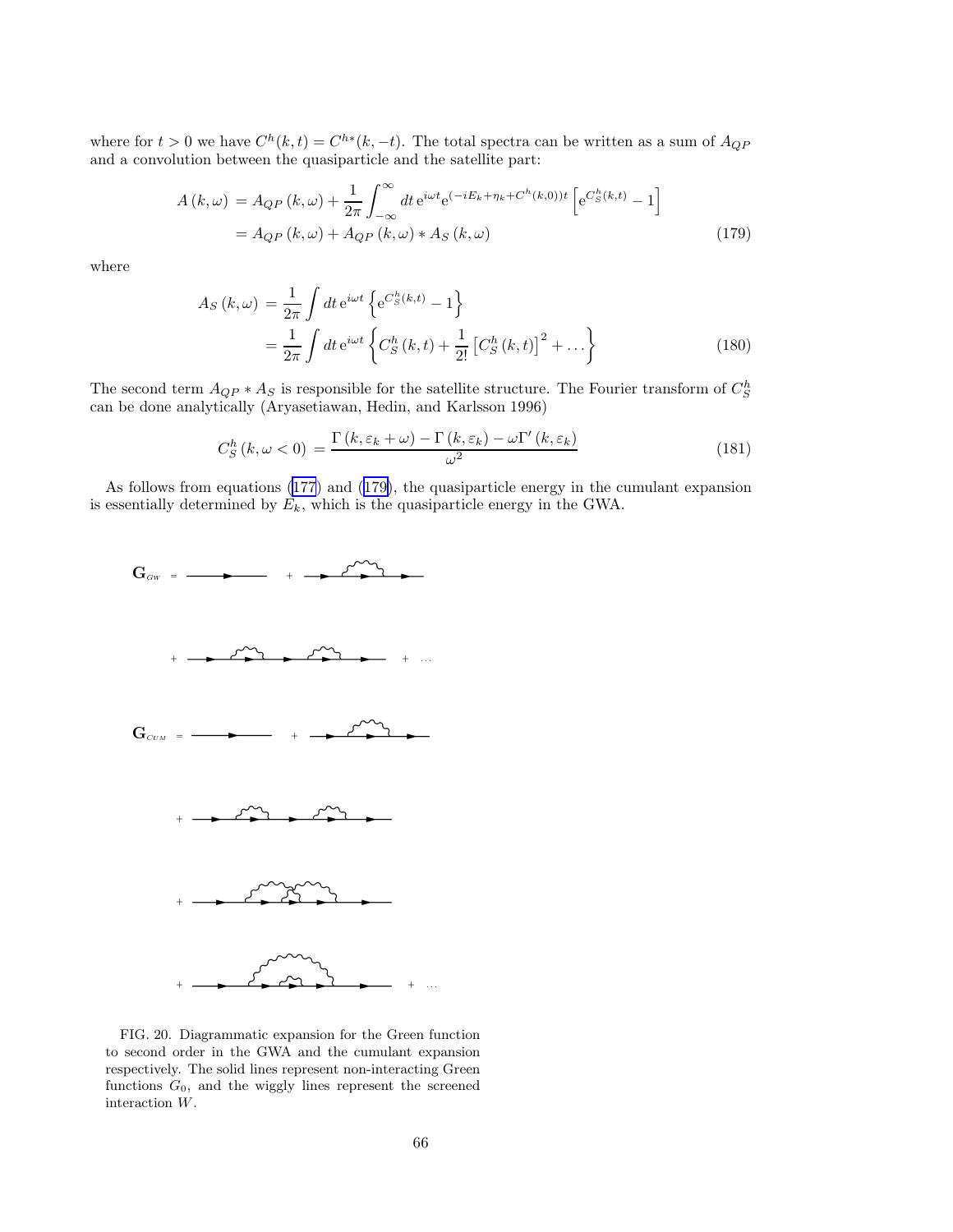

FIG. 21. (a) The experimental spectral function of Na (dots). The solid line is a synthetic spectrum obtained by convoluting the density of states from a band structure calculation and the experimental core level spectrum. BG is the estimated background contribution. From Steiner, Höchst, and Hüfner (1979). (b) The calculated total spectral function of Na for the occupied states. The solid and dashed lines correspond to the cumulant expansion and the GWA, respectively. After Aryasetiawan, Hedin, and Karlsson (1996).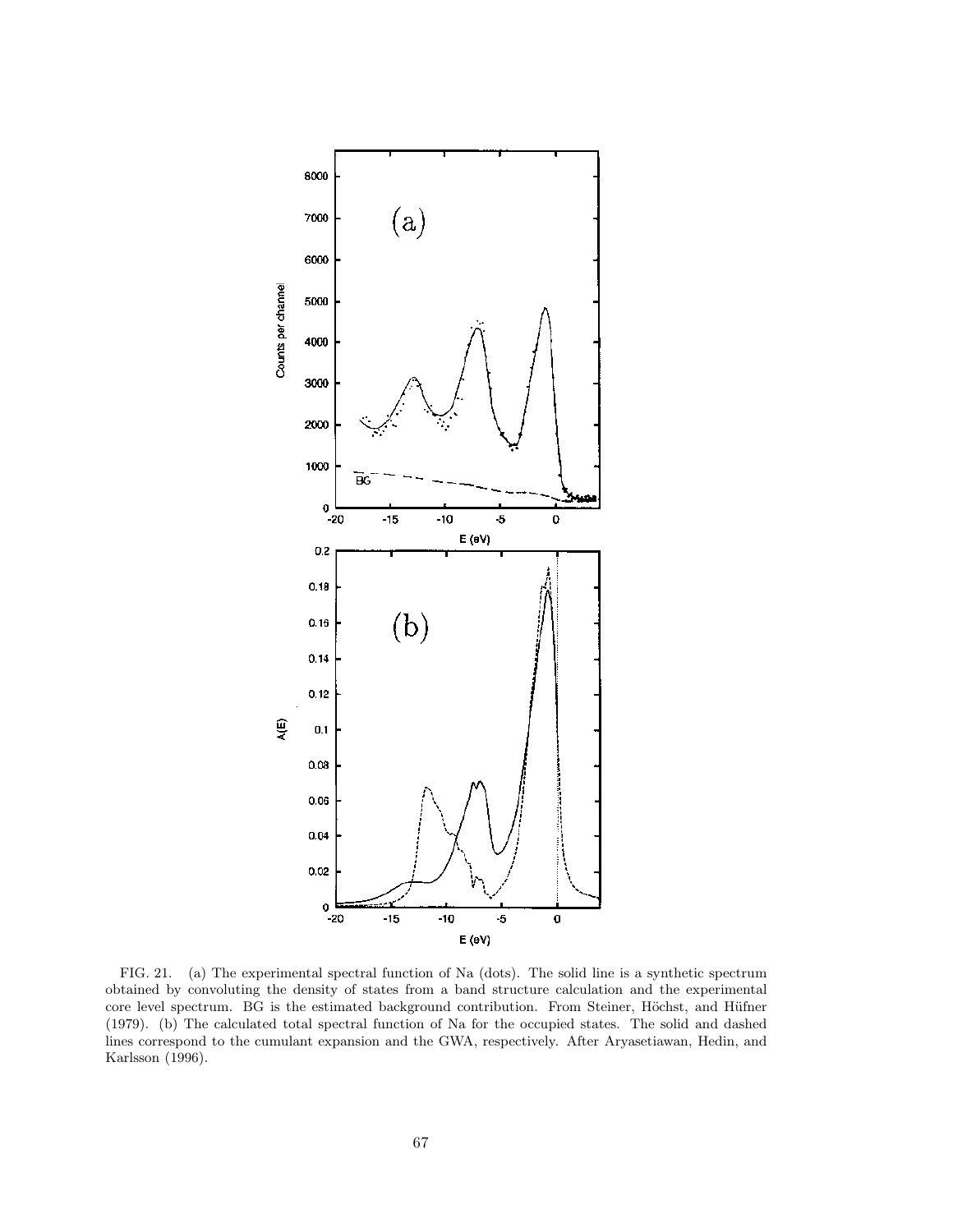By comparing the diagrammatic expansions in the GWA and the cumulant expansion we can get some idea about the vertex corrections. In figure [20](#page-65-0) the Green function diagrams are shown to second order in the screened interaction, which should be sufficient for our purpose. The cumulant expansion diagrams are obtained by considering the three possible time-orderings of the integrationtime variables t' in  $C^{h^2}(k,t)$  with  $C^h(k,t)$  given by equation ([169](#page-64-0)). The cumulant expansion contains second-order diagrams which are not included in the GWA. It is these additional diagrams that give rise to the second plasmon satellite and they are quite distinct from the secondorder diagram common to both approximations. The interpretation of the latter diagram is that a hole emits a plasmon which is reabsorbed at a later time and the hole returns to its original state before plasmon emission. This process is repeated once at a later time. Thus there is only one plasmon coupled to the hole at one time. In contrast, the other two diagrams, not contained in the GWA, describe an additional plasmon emission before the first one is reabsorbed, giving two plasmons coupled to the hole simultaneously. Similar consideration can be extended to the higherorder diagrams. If self-consistency is taken into account then the second second-order diagram is also included in the GWA.

The cumulant expansion contains only boson-type diagrams describing emission and reabsorbtion of plasmons but it does not contain diagrams corresponding to interaction between a hole and particle-hole pairs. For this reason, the cumulant expansion primarily corrects the satellite description whereas the quasiparticle energies are to a large extent determined by the GWA as mentioned before. Interaction between hole-hole and particle-hole is described by the ladder diagrams which in a Hubbard model study were found to improve the low-energy satellite (Verdozzi, Godby, and Holloway 1995).

The cumulant expansion was applied recently to calculate the photoemission spectra in Na and Al (Aryasetiawan, Hedin, and Karlsson 1996). The experimental spectra consist of a quasiparticle peak with a set of plasmon satellites separated from the quasiparticle by multiples of the plasmon energy. The spectra in the GWA shows only one plasmon satellite located at a too high energy, approximately 1.5  $\omega_p$  below the quasiparticle which is similar to the core electron case. The cumulant expansion method remedies this problem and yields spectra in good agreement with experiment regarding the position of the satellites. The relative intensities of the satellites with respect to that of the quasiparticle are still in discrepancy. This is likely due to extrinsic effects corresponding to the interaction of the photoemitted electron with the bulk and the surface on its way out of the solid resulting in energy loss. These are not taken into account in the sudden approximation.

When applied to valence electrons with band dispersions the cumulant expansion does not yield the exact result anymore as in the core electron case. Surprisingly, the numerical results show that the cumulant expansion works well even in Al with a band width of ∼11 eV. Considering its simplicity, it is a promising approach for describing plasmon satellites.

# VIII. SUMMARY AND CONCLUSIONS

The GWA has been applied by now to a large number of systems, ranging from atoms, simple metals, semiconductors, transition metals, clusters, and surfaces and interfaces. In practically all of these systems, the GWA improves the quasiparticle energies relative to the LDA eigenvalues. The reason for the success of the GWA may be understood qualitatively by the fact that it is correct in some limiting cases as described in the introduction. The GWA includes an important physical ingredient in extended systems, namely screening or polarization of the medium which is absent in the HFA. It is well known that the neglect of screening leads to unphysical results in metals such as zero density of states at the Fermi level and in semiconductors and insulators to too large band gaps. Even in atoms, the inclusion of polarization effects lead to a significant improvement on the HF eigenvalues. Since screening is a common feature in all electronic systems, it is perhaps not surprising that the GWA works in a wide variety of materials. It is also known empirically that second order perturbation theory often takes into account most of the physical effects, in particular the shifting of quasiparticle energies.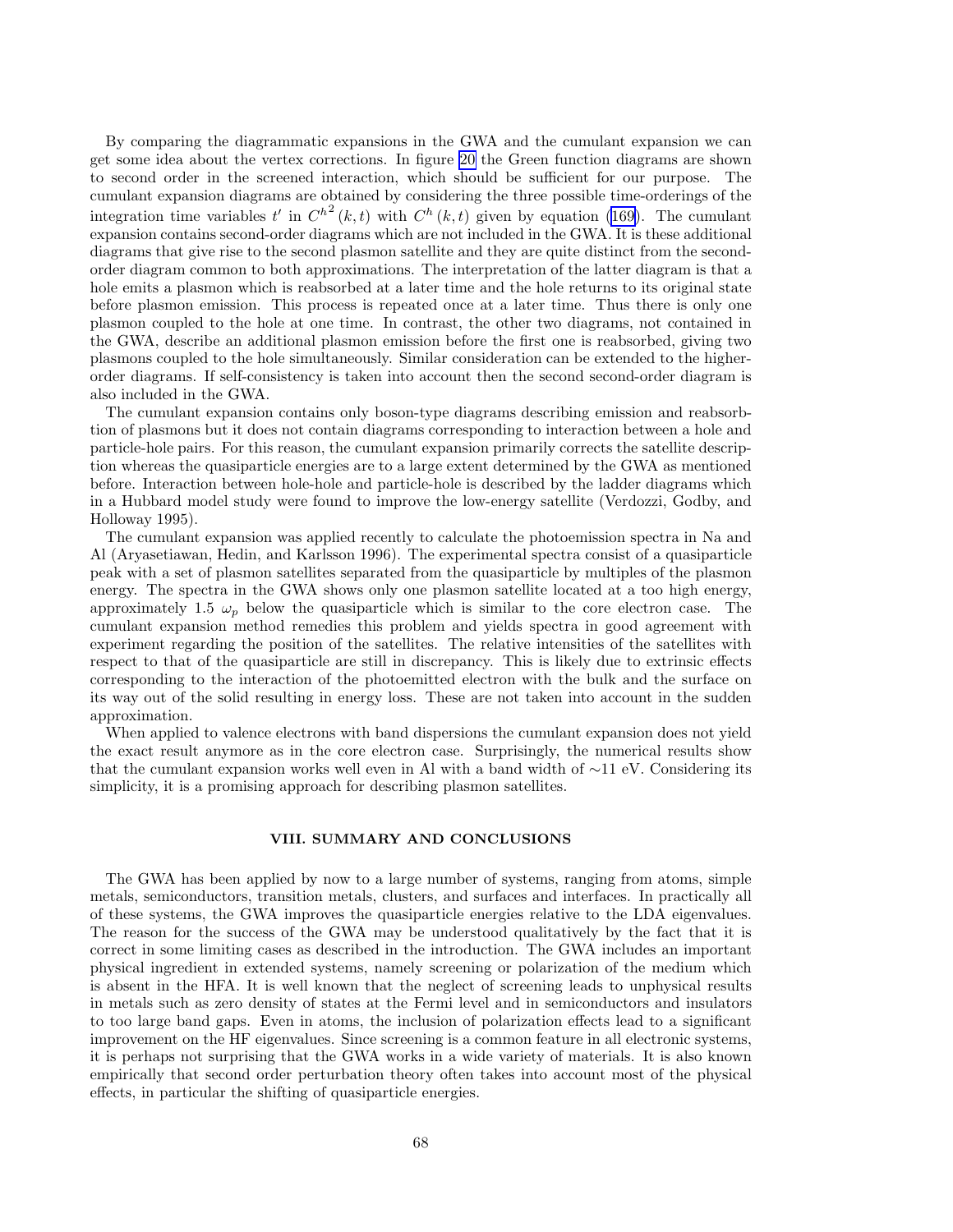Despite of the success of the GWA, it has naturally some shortcomings. One of these is related to satellite structure in the photoemission spectra. Since the GWA describes a coupling of the electrons to one plasmon excitation, represented by  $W$ , multiple plasmon excitations observed in the alkalis are clearly beyond scope of the GWA. This problem is remedied by the cumulant expansion theory described in section VII-C. Apart from plasmon-related satellites, there are also satellite structure originating from short-range interactions. This type of satellites appears in strongly correlated materials containing 3d or 4f orbitals. The GWA is based on the RPA screening which takes into account the dominant part of long-range (small momentum) screening. Short-range (large momentum) intrasite interactions of multiple holes usually present in strongly correlated systems are therefore not well described by the GWA. Here a T-matrix type approach may be appropriate as has been shown by model calculations. Apart from problems with satellite, there are also in some cases discrepancies in the quasiparticle energies. For example, the band width in Na is  $\approx$  10 % too large within the GWA compared with experiment but these discrepancies are relatively small.

Another shortcoming is the absence of spin-dependence in the screened interaction W since the screening is purely Coulombic. The spin dependence enters only through the Green function. One would therefore expect some problems when applying the GWA to magnetic systems where spin-spin correlations are important as indicated by GW calculations on transition metal atoms. This area of research has not been explored extensively and it would require inclusion of vertex corrections to take into account spin-spin correlations. A T-matrix approach may be a first step in this direction.

Most GW calculations performed so far are not self-consistent, i.e. the Green function used to calculate the self-energy is not equal to the Green function obtained from the Dyson equation with the very same self-energy. Only very recently such self-consistent calculations were performed for the electron gas. The results turn out to be worst than the straight GW calculations (one iteration) and clearly show a cancellation between the effects of self-consistency and vertex corrections. In some way it is a blessing since fully self-consistent calculations are numerically difficult to perform for real systems. One interesting aspect of the self-consistent calculations is that the total energies are in very good agreement with the QMC results. A recent finding shows that when the total energies are calculated within the Luttinger-Ward functional and its extension (Almbladh, von Barth, and van Leeuwen 1997) using approximate  $G$  and  $W$  the results are almost equally good, which circumvents the need for self-consistent calculations (Hindgren 1997). This could be due to the variational property of the functional and the fact that the self-consistent GWA is conserving in the sense of Baym and Kadanoff. Calculating total energies within the GWA could be an alternative to the QMC method, particularly for extended systems.

Due to computational difficulties, applications of the GWA to large and complex systems are still not feasible. Simplified GW schemes, which are computationally efficient and yet maintain the accuracy of the full calculations, are therefore very desirable. Many schemes have been proposed but most of them are designed for semiconductors. While they give reliable band gaps, details of the band structure are not fully accounted for. Reliable schemes must probably take into account non-locality as well as energy dependence of the self-energy. With efficient schemes, many interesting problems can then be tackled. These include chemisorption at surfaces, 3d impurities in semiconductors, interfaces, band off-sets in heterojunctions, and exotic materials such as fullerenes in their diverse forms.

## IX. ACKNOWLEDGMENT

It is a pleasure to thank Professor Lars Hedin and Dr. Ulf von Barth for their many valuable comments and careful reading of the manuscript.

## REFERENCES

Albrecht S, Onida G, and Reining L 1997 *Phys. Rev. B* 55 10278-81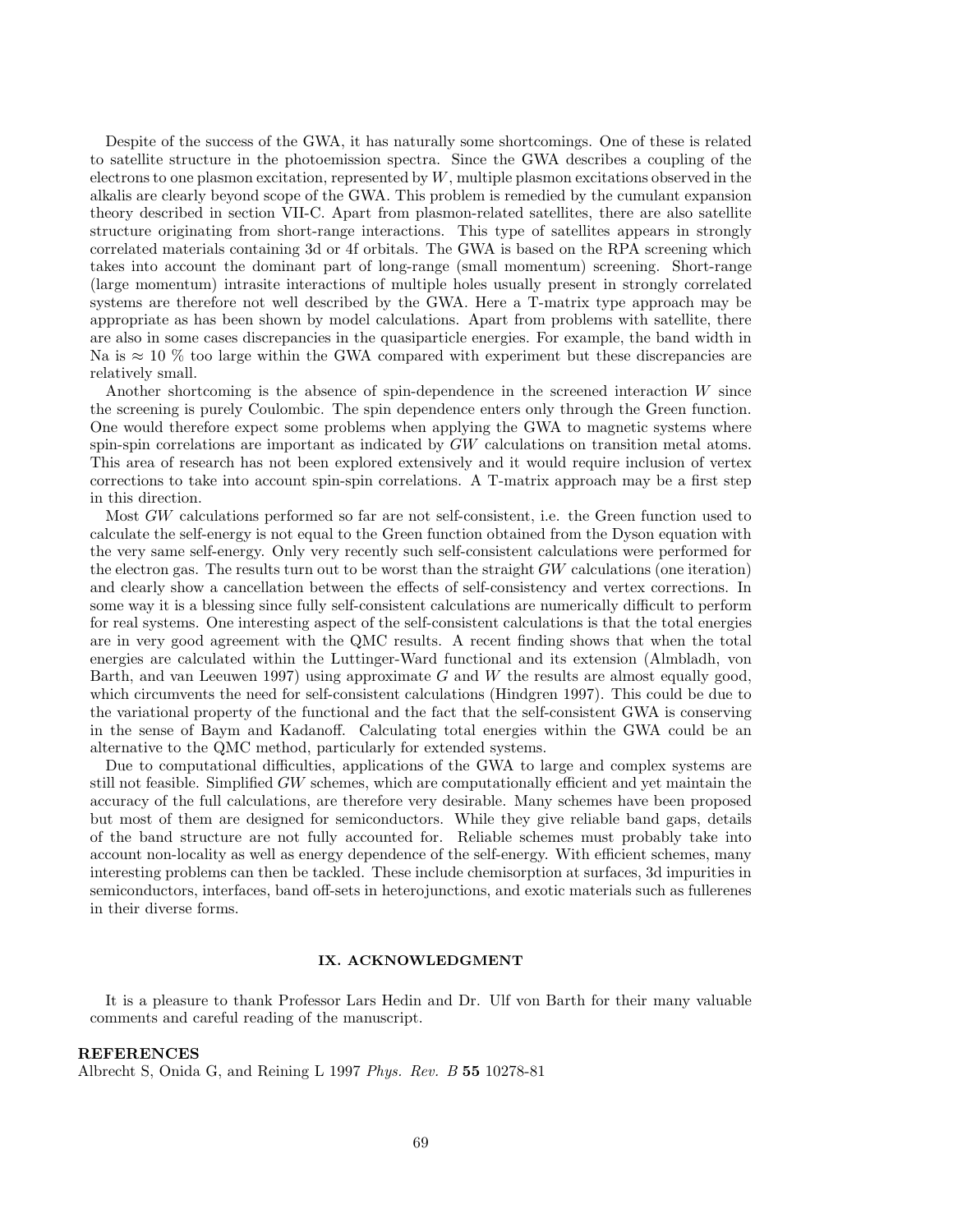- Almbladh C-O and Hedin L 1983 *Handbook on Synchrotron Radiation* 1 686 ed. E. E. Koch (North-Holland)
- Almbladh C-O and von Barth U 1985a *Phys. Rev. B* 31 3231
- Almbladh C-O and von Barth U 1985b *Density Functional Methods in Physics*, Vol. 123 of *NATO Advanced Study Institute, Series B*, eds. Dreizler R M and da Providencia J (Plenum, New York) Almbladh C-O, von Barth U, and van Leeuwen R 1997, private communication
- Alperin H A 1962 *J. Phys. Soc. Jpn. Suppl. B* 17 12
- Andersen O K 1975 *Phys. Rev. B* 12 3060
- 
- Anisimov V I, Zaanen J, and Andersen O K 1991 *Phys. Rev. B* 44 943
- Anisimov V I, Solovyev I V, Korotin M A, Czyzyk M T, and Sawatzky G A 1993 *Phys. Rev. B* 48 16929
- Anisimov V I, Aryasetiawan F, and Lichtenstein A I 1997 *J. Phys.: Condens. Matter* 9 767-808
- Arai M and Fujiwara T 1995 *Phys. Rev. B* 51 1477-89
- Arbman G and von Barth U 1975 *J. Phys. F* 5 1155
- Aryasetiawan F 1992a *Phys. Rev. B* 46 13051-64
- Aryasetiawan F and von Barth U 1992b *Physica Scripta* T45 270-1
- Aryasetiawan F and Gunnarsson O 1994a *Phys. Rev. B* 49 16214-22
- Aryasetiawan F and Gunnarsson O 1994b *Phys. Rev.B* 49 7219
- Aryasetiawan F and Gunnarsson O 1995 *Phys. Rev. Lett.* 74 3221-24
- Aryasetiawan F and Karlsson K 1996 *Phys. Rev. B* 54 5353-7
- Aryasetiawan F and Gunnarsson O 1996 *Phys. Rev. B* 54 17564-8
- Aryasetiawan F, Hedin L, and Karlsson K 1996 *Phys. Rev. Lett.* 77 2268-71
- Aryasetiawan F and Gunnarsson O 1997 (unpublished)
- Ashcroft N W and Mermin N D 1976 *Solid State Physics* (Saunders College)
- Aspnes D E 1976 *Phys. Rev. B* 14 5331
- Baldereschi A and Tosatti E 1979 *Solid State Commun.* 20 131
- Baldini G and Bosacchi B 1970 *Phys. Status Solidi* 38 325
- Bates D R 1947 *Proc. R. Soc. London Ser. A* 188 350
- Baym G and Kadanoff L P 1961 *Phys. Rev.* 124 287
- Baym G 1962 *Phys. Rev.* 127 1391
- Bechstedt F and Del Sole R 1988 *Phys. Rev. B* 38 7710-6
- Bechstedt F and Del Sole R 1990 *Solid State Commun.* 74 41-4
- Bechstedt F, Del Sole R, Cappellini G, and Reining L 1992 *Solid State Commun.* 84 765-70
- Bechstedt F, Tenelsen K, Adolph B, and Del Sole R 1997 *Phys. Rev. Lett.* 78 1528-31
- Becke A D 1988 *Phys. Rev. A* 38 3098
- Becke A D 1992 *J. Chem. Phys.* 96 2155
- Becke A D 1996 *J. Chem. Phys.* 104 1040-6
- Bergersen B, Kus F W, and Blomberg C 1973 *Can. J. Phys.* 51 102-110
- Berggren K -F and Sernelius B E 1981 *Phys. Rev. B* 24 1971-86
- Biermann L 1943 *Z. Astrophys.* 22 157
- Biermann L and Lübeck K 1948 Z. Astrophys. 25 325
- Blase X, Rubio A, Louie S G, and Cohen M L 1995 *Phys. Rev. B* 52 R2225-8
- Bobbert P A and van Haeringen W 1994 *Phys. Rev. B* 49 10326-31
- Bohm D and Pines D 1953 *Phys. Rev.* 92 609
- Bonacic-Koutecky V, Fantucci P, and Koutecky J 1990a *J. Chem. Phys.* 96 3802
- Bonacic-Koutecky V, Fantucci P, and Koutecky J 1990b *Chem. Phys. Lett.* 166 32
- Bonacic-Koutecky V, Pittner J, Scheuch C, Guest M F, and Koutecky J 1992 *J. Chem. Phys.* 96 7938
- Boys S F 1950 *Proc. R. Soc. London A* 200 542
- Bylander D M and Kleinman L 1995a *Phys. Rev. Lett.* 74 3660
- Bylander D M and Kleinman L 1995b *Phys. Rev. B* 52 14566
- Calandra C and Manghi F 1992 *Phys. Rev. B* 45 5819
- Cardona M, Weinstein M, and Wolff G A 1965 *Phys. Rev.* 140 A633
- Causa M and Zupan A 1994 *Chem. Phys. Lett.* 220 145-53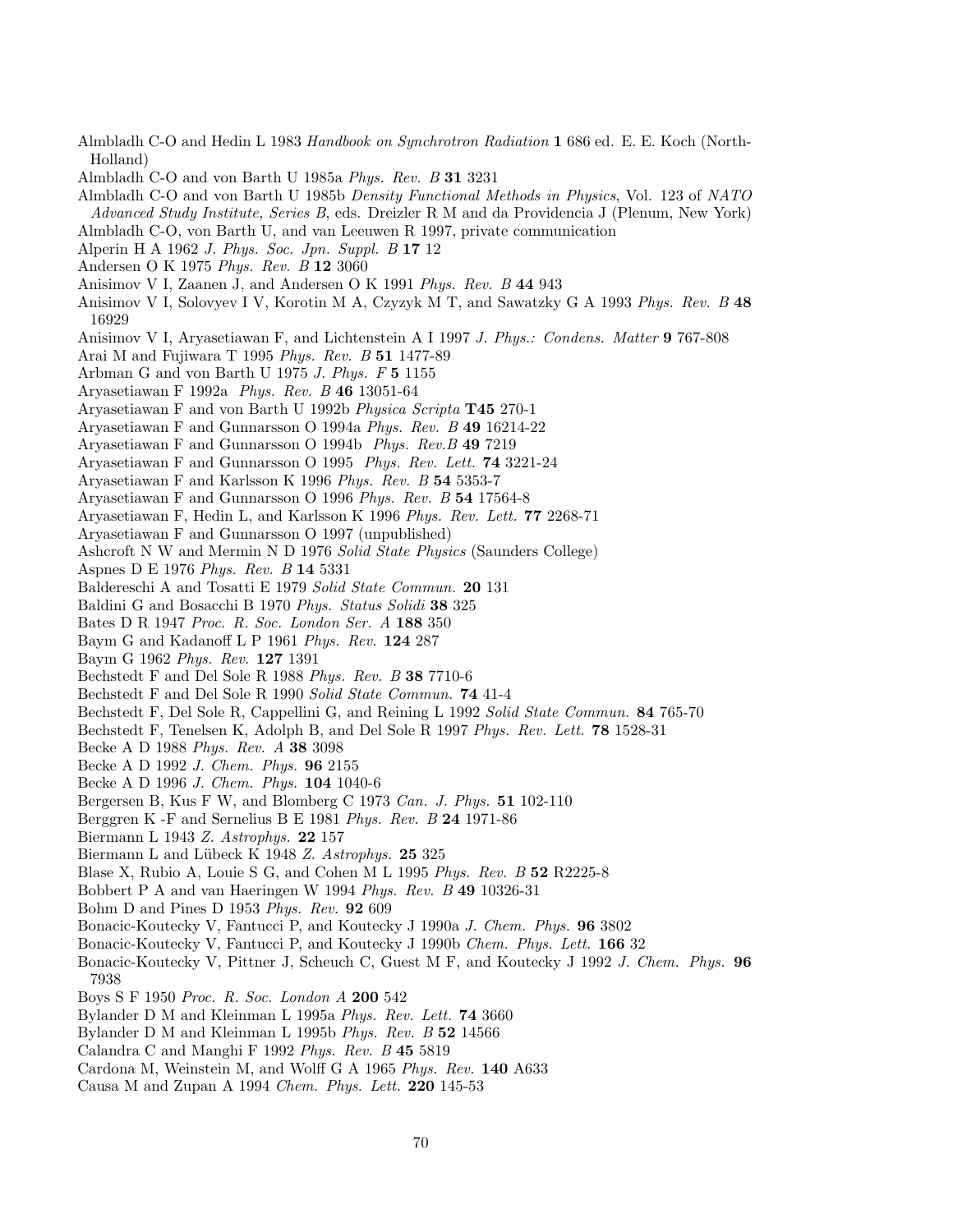- Ceperley D M and Alder B J 1980 *Phys. Rev. Lett.* 45 566
- Charlesworth J P A, Godby R W and Needs R J 1993 *Phys. Rev. Lett.* 70 1685-8
- Cheetham A K and Hope D A O 1983 *Phys. Rev. B* 27 6964
- Cowan R D 1967 *Phys. Rev.* 163 54
- Dal Corso A, Pasquarello A, Baldereschi A, and Car R 1996 *Phys. Rev. B* 53 1180-5
- Daling R and van Haeringen W 1989 *Phys. Rev. B* 40 11659-65
- Daling R, Unger P, Fulde P, and van Haeringen W 1991 *Phys. Rev. B* 43 1851-4
- de Groot H J, Bobbert P A, and van Haeringen W 1995 *Phys. Rev. B* 52 11000
- Deisz J J, Eguiluz A, and Hanke W 1993 *Phys. Rev. Lett.* 71 2793-96
- Deisz J J and Eguiluz A 1997 *Phys. Rev. B* 55 9195-9
- Del Sole R, Reining L, and Godby R W 1994 *Phys. Rev. B* 49 8024-8
- Del Sole R and Girlanda R 1996 *Phys. Rev. B* 54 14376-80
- Dreizler R M and Gross E K U 1990 *Density Functional Theory* (Springer-Verlag, New York)
- DuBois D F 1959a *Ann. Phys.* 7 174
- DuBois D F 1959b *Ann. Phys.* 8 24
- Dufek P, Blaha P, Sliwko V, and Schwarz K 1994 *Phys. Rev. B* 49 10170-5
- Dykstra C E 1988 *Ab Initio Calculation of the Structure and Properties of Molecules* (Elsevier, Amsterdam)
- Eberhardt W and Plummer E W 1980 *Phys. Rev. B* 21 3245
- Eddy C R, Moustakas T D, and Scanlon J 1993 *J. Appl. Phys.* 73 448
- Eguiluz A G, Heinrichsmeier M, Fleszar A, and Hanke W 1992 *Phys. Rev. Lett.* 68 1359-62
- Engel G E, Farid B, Nex C M M, and March N H (1991) *Phys. Rev. B* 44 13356-73
- Engel G E and Farid B (1992) *Phys. Rev. B* 46 15812-27
- Engel G E and Farid B (1993) *Phys. Rev. B* 47 15931-4
- Engel G E, Kwon Y, and Martin R M 1995 *Phys. Rev. B* 51 13538-46
- Erwin S C and Pickett W E 1991 *Science* 254 842
- Farid B, Godby R W, and Needs R J 1990 *20th International Conference on the Physics of Semiconductors* editors Anastassakis E M and Joannopoulos J D, Vol. 3 1759-62 (World Scientific, Singapore)
- Feldcamp L A, Stearns M B, and Shinozaki S S 1979 *Phys. Rev. B* 20 1310
- Fender B E F, Jacobson A J, and Wedgwood F A 1968 *J. Chem. Phys.* 48 990
- Fetter A L and Walecka J D 1971 *Quantum Theory of Many-Particle Systems* (McGraw-Hill)
- Fock V 1930 *Z. Phys.* 61 126
- Frota H O and Mahan G D 1992 *Phys. Rev. B* 45 6243
- Fujimori A, Minami F, and Sugano S 1984 *Phys. Rev.* B 29 5225
- Galitskii V M and Migdal A B 1958 *Sov. Phys. JETP* 7 96
- Galitskii V M 1958 *Sov. Phys. JETP* 7 104
- Gell-Mann M and Brueckner K 1957 *Phys. Rev.* 106 364
- Godby R W, Schlüter M, and Sham L J 1986 *Phys. Rev. Lett.* 56 2415-8
- Godby R W, Schlüter M, and Sham L J 1987a *Phys. Rev. B* 36 6497-500
- Godby R W, Schlüter M, and Sham L J 1987b *Phys. Rev. B* 35 4170-1
- Godby R W, Schlüter M, and Sham L J 1988 *Phys. Rev. B* 37 10159-75
- Godby R W and Needs R J 1989 *Phys. Rev. Lett.* 62 1169-72
- Godby R W and Sham L J 1994 *Phys. Rev. B* 49 1849-57
- Grobman W D and Eastman D E 1972 *Phys. Rev. Lett.* 29 1508
- Gross E K U, Dobson J F, and Petersilka M 1996 *Density Functional Theory*, edited by Nalewajski R F, (Springer)
- Gu Z-q and Ching W Y 1994 *Phys. Rev. B* 49 10958-67
- Guillot C, Ballu Y, Paigné J, Lecante J, Jain K P, Thiry P, Pinchaux R, Pétroff Y, and Falicov L M 1977 *Phys. Rev. Lett.* 39 1632
- Gunnarsson O, Lundqvist B I, and Wilkins J W 1974 *Phys. Rev. B* 10 1319
- Gunnarsson O and Jones R O 1980 *J. Chem. Phys.* 72 5357
- Gunnarsson O, Rainer D, and Zwicknagl G 1992 *Int. J. Mod. Phys. B* 6 3993
- Gunnarsson O, Meden V, and Schönhammer K 1994 *Phys. Rev. B* 50 10462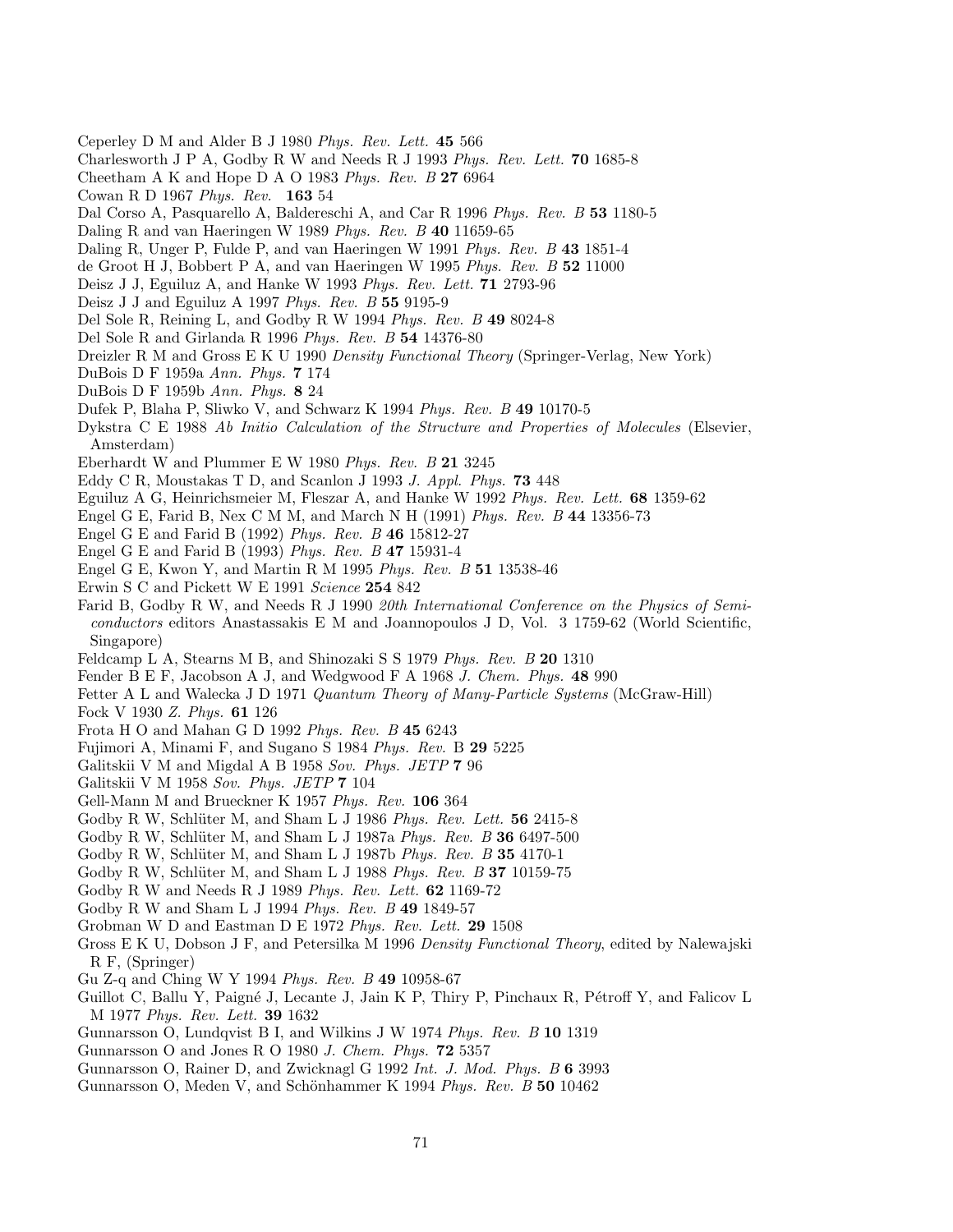Gunnarsson O 1997 *J. Phys.: Cond. Matt.* 9 5635 Gygi F and Baldereschi A 1989 *Phys. Rev. Lett.* 62 2160 Hamada N, Hwang M, and Freeman A J 1990 *Phys. Rev. B* 41 3620-6 Hanke W and Sham L J 1988 *Phys. Rev. B* 38 13361-70 Hanke W and Sham L J 1975 *Phys. Rev. B* 12 4501-11 Harris J and Jones R O 1978 *J. Chem. Phys.* 68 3316 Hartree D R 1928 *Proc. Camb. Phil. Soc.* 24 89, 111, 426 Hayashi E and Shimizu M 1969 *J. Phys. Jpn.* 26 1396 Hedin L 1965a *Phys. Rev*. 139 A796 Hedin L 1965b *Arkiv för Fysik* **30** 231-58 Hedin L and Johansson A 1969 *J. Phys. B* 2 1336 Hedin L and Lundqvist S 1969 *Solid State Physics vol. 23*, eds. H. Ehrenreich, F. Seitz, and D. Turnbull (Academic, New York). Hedin L, Lundqvist B I, and Lundqvist S 1970 *J. Res. Natl. Bur. Stand. Sect. A* 74A 417 Hedin L and Lundqvist B I 1971 *J. Phys. C* 4 2064-83 Hedin L 1980 *Physica Scripta* 21 477-80 Hedin L 1995 *Int. J. Quantum Chem.* 56 445-52 Himpsel F J, Knapp J A, and Eastman D E 1979 *Phys. Rev. B* 19 2919 Himpsel F J, van der Veen J F, and Eastman D E 1980 *Phys. Rev. B* 22 1967 Hindgren M 1997 (PhD thesis, University of Lund) Hohenberg P and Kohn W 1964 *Phys. Rev.* 136 B864 Holm and von Barth 1997 (private communication) Hong S and Mahan G D 1994 *Phys. Rev. B* 50 8182-8 Hüfner S, Wertheim G K, Smith N V, and Traum M M 1972 Solid State Commun. 11 323 Hüfner S and Wertheim G K 1973 *Phys. Rev. B* 8 4857 Hüfner S, Osterwalder J, Riester T, and Hullinger F 1984 *Solid State Commun.* 52 793 Hybertsen M S and Louie S G 1985a *Phys. Rev. Lett.* 55 1418-21 Hybertsen M S and Louie S G 1985b *Phys. Rev. B* 32 7005-8 Hybertsen M S and Louie S G 1986 *Phys. Rev. B* 34 5390-413 Hybertsen M S and Louie S G 1987a *Phys. Rev. B* 35 5585-601, 5602-10 Hybertsen M S and Louie S G 1987b *Comments Condens. Matter Phys.* 13 223 Hybertsen M S and Louie S G 1988a *Phys. Rev. B* 37 2733-6 Hybertsen M S and Louie S G 1988b *Phys. Rev. B* 38 4033-44 Igarashi J 1983 *J. Phys. Soc. Jpn.* 52 2827 Igarashi J 1985 *J. Phys. Soc. Jpn.* 54 260 Igarashi J, Unger P, Hirai K, and Fulde P 1994 *Phys. Rev. B* 49 16181 Inkson J C 1984 *Many-body Theory of Solids* (Plenum Press, New York, 1984) chap. 11.2 Ishii Y, Ohnishi S, and Sugano S 1986 *Phys. Rev. B* 33 5271 Itchkawitz, B S, I -W Lyo, and E W Plummer 1985 *Phys. Rev. B* 41 8075 Jenkins S J, Srivastava G P, and Inkson J C 1993 *Phys. Rev. B* 48 4388-97 Jensen, E, and E W Plummer 1985 *Phys. Rev. Lett.* 55 1912 Johansson L S O, Uhrberg R I G, Mårtensson P and Hansson G V 1990 *Phys. Rev. B* 42 1305 Jones R O and Gunnarsson O 1989 *Rev. Mod. Phys.* 61 689-746 Kane E O 1971 *Phys. Rev. B* 4 1910-7 Kanamori J 1963 *Prog. Theor. Phys.* 30 275 Kanski J, Nilsson P O and Larsson C G 1980 *Solid State Commun.* 35 397

- Kemeny P C and Shevchik 1975 *Solid State Commun.* 17 255
- Kohn W and Sham L J 1965 *Phys. Rev.* 140 A1133
- Kotani T 1995 *Phys. Rev. Lett.* 74 2989
- Kotani T and Akai H 1996 *Phys. Rev. B* 54 16502
- Kowalczyk, S P, Ley L, McFeely F R, Pollak R A, and Shirley D A 1973 *Phys. Rev. B* 8 3583
- Kress C, Fiedler M, and Bechstedt F 1994 in *Proceedings of the Fourth International Conference on the Formation of Semiconductor Interfaces* edited by B Lengeler, H Lüth, W Mönch and J
	- Pollmann (World Scientific, Singapore, 1994), p. 19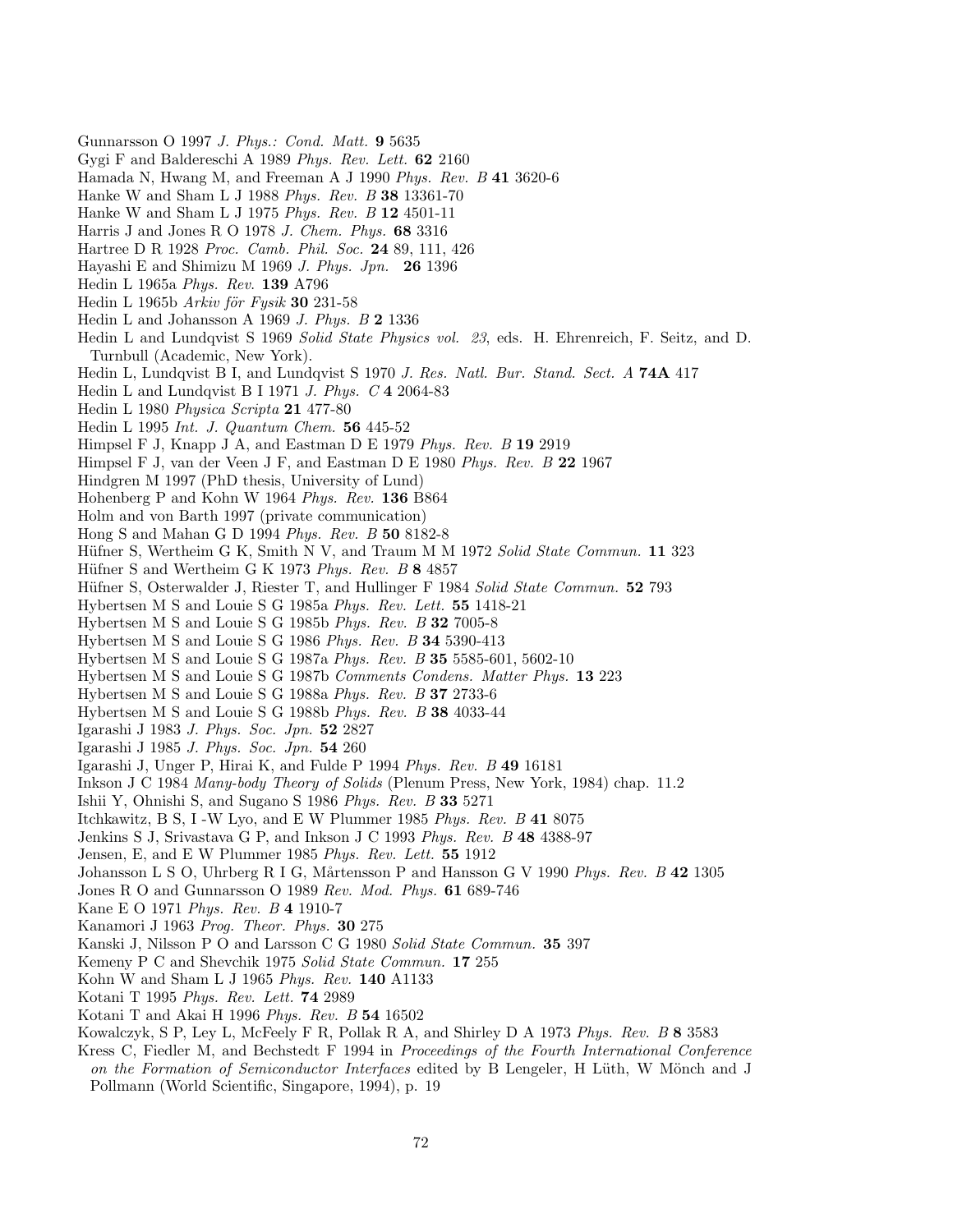- Lad R J and Henrich V E 1988 *Phys. Rev. B* 38 10860
- Landau L D 1956 *Zh. Eksperimen. i Teor. Fiz.* 30 1058
- Landau L D 1957 *Zh. Eksperimen. i Teor. Fiz.* 32 59
- Lang N D and Kohn W 1973 *Phys. Rev. B* 7 3541-50
- Lang N D and Williams A R 1977 *Phys. Rev. B* 16 2408
- Langreth D C 1970 *Phys. Rev. B*1 471
- Langreth D C and Mehl M J 1983 *Phys. Rev. B* 28 1809
- Lei T, Moustakas T D, Graham R J, He Y, and Berkowitz S J 1992a *J. Appl. Phys.* 71 4933
- Lei T, Fanciulli M, Molnar R J, Moustakas T D, Graham, R J, and Scanlon J 1992b *Appl. Phys. Lett* 59 944
- Levine Z H and Louie S G *Phys. Rev. B* 25 6310
- Ley L, Kowalczyk S P, Pollak R A, and Shirley D A 1972 *Phys. Rev. Lett.* 29 1088
- Lichtenstein A I, Zaanen J, and Anisimov V I 1995 *Phys. Rev. B* 52 R5467
- Liebsch A 1979 *Phys. Rev. Lett.* 43 1431-4
- Liebsch A 1981 *Phys. Rev. B* 23 5203-12
- Lindgren I 1971 *Int. J. Quantum Chem.* 5 411
- Lindhard J 1954 *Kgl. Danske Videnskap. Selskap, Mat.-fys. Medd.* 28 8
- Lof R W, van Veenendaal M A, Koopmans B, Jonkman H T, and Sawatzky G A 1992 *Phys. Rev. Lett.* 68 3924
- Lundqvist B I 1967a *Phys. Kondens. Mater.* 6 193
- Lundqvist B I 1967b *Phys. Kondens. Mater.* 6 206
- Lundqvist B I 1968 *Phys. Kondens. Mater.* 7 117
- Lundqvist B I and Samathiyakanit V 1969 *Phys. Kondens. Mater.* 9 231
- Lundqvist B I 1969 *Phys. Kondens. Mater.* 9 236
- Luttinger J M and Ward J C 1960 *Phys. Rev* 118 1417-27
- Lyo I -W and Plummer E W 1988 *Phys. Rev. Lett.* 60 1558
- Madelung O 1984 *Crystal and Solid State Physics*, Landolt-Börnstein, New Series, Group 3, Vol. 17, Pt. a (Springer, Berlin)
- Mahan G D and Sernelius B E 1989 *Phys. Rev. Lett.* 62 2718
- Mahan G D 1990 *Many-particle Physics* (Plenum Press, New York)
- Mahan G D 1994 *Comments Cond. Mat. Phys.* 16 333
- Manghi F and Calandra C 1994 *Phys. Rev. Lett.* 73 3129-32
- Manghi F, Bellini V, and Arcangeli C 1997 *Phys. Rev. B* 56 7149-61
- Martin P C and Schwinger J 1959 *Phys. Rev.* 115 1342-73
- Mårtensson H and Nilsson P O 1984 *Phys. Rev. B* 30 3047
- Massidda S, Continenza A, Posternak M and Baldereschi A 1995a *Phys. Rev. Lett.* 74 2323-6
- Massidda S, Resta R, Posternak M and Baldereschi A 1995b *Phys. Rev. B* 52 R16977
- Massidda S, Continenza A, Posternak M and Baldereschi A 1997 *Phys. Rev. B* 55 13494-502
- Mattheiss L F 1972a *Phys. Rev. B* 5 290
- Mattheiss L F 1972b *Phys. Rev. B* 5 306
- McFeely F R, Kowalczyk S P, Ley L, Cavell R G, Pollak R A, and Shirley D A 1974 *Phys. Rev. B* 9 5268
- Minnhagen P 1974 *J. Phys. C* 7 3013
- Moore C E *Atomic Energy Levels*, Natl. Bur. Stand. Ref. Data Ser., Natl. Bur. Stand. (U.S) Circ. No. 467 (U.S. GPO, Washington D C, 1949, 1952, 1958)
- Moruzzi V L, Janak J F, and Williams A R 1978 *Calculated Electronic Properties of Metals* (Pergamon, New York)
- Mott N F 1949 *Phys. Soc. London Sect. A* 62 416
- M¨uller W, Flesch J, and Meyer W 1984 *J. Chem. Phys.* 80 3297-310
- Northrup J E, Hybertsen M S, and Louie S G 1987 *Phys. Rev. Lett.* 59 819
- Northrup J E, Hybertsen M S, and Louie S G 1989 *Phys. Rev. B* 39 8198
- Northrup J E 1993 *Phys. Rev. B* 47 10032-5
- Nozières P 1964 *Theory of Interacting Fermi Systems*, (Benjamin, New York)
- Nozières P and de Dominicis C J 1969 *Phys. Rev.* 178 1097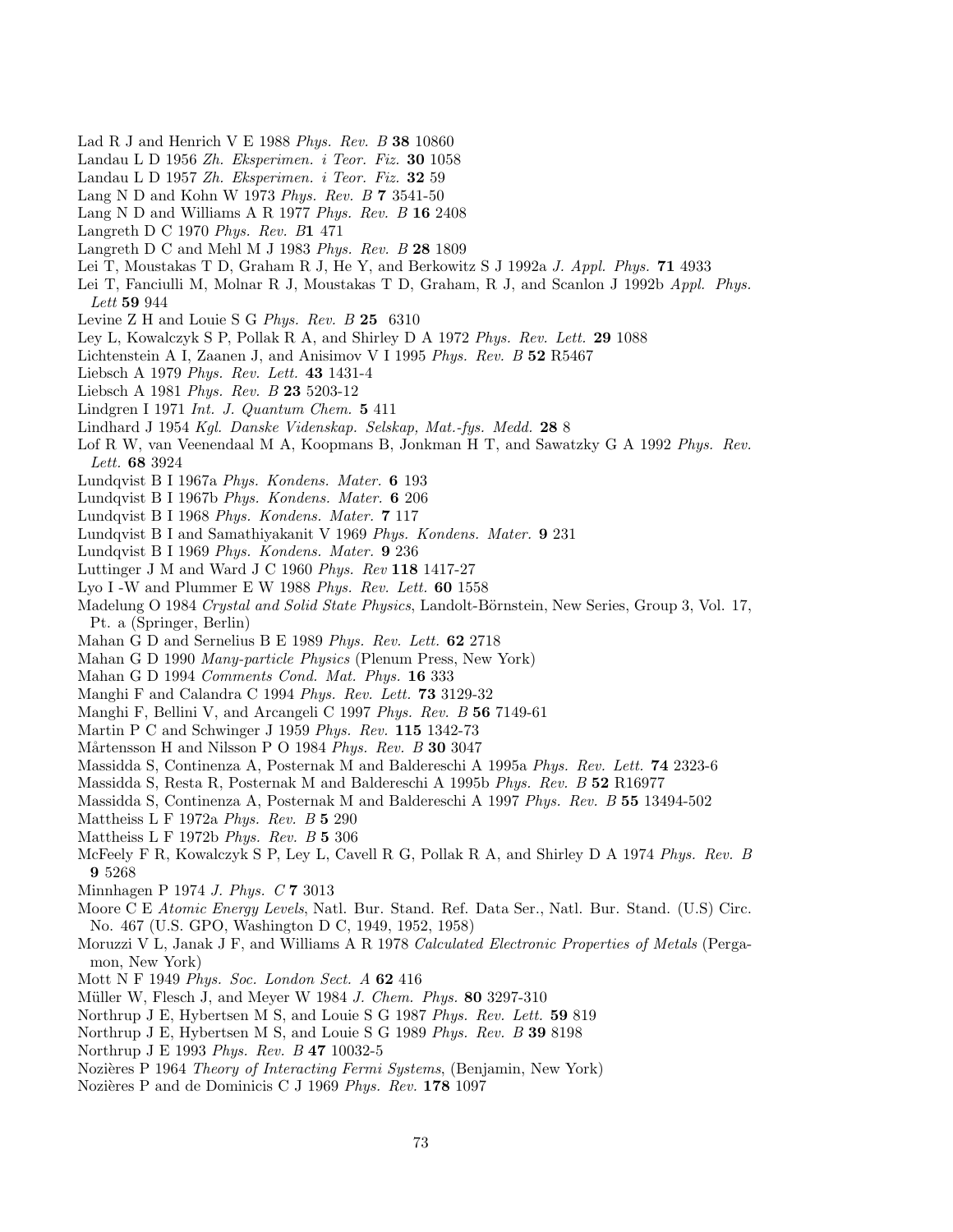- *Numerical Data and Functional Relationships in Science and Technology* 1982, edited by Hellwege K-H and Madelung O, Landolt-Börnstein, New Series, Group III, Vols. 17a and 22a (Springer, Berlin)
- Onida G, Reining L, Godby R W, Del Sole R and Andreoni W 1995 *Phys. Rev. Lett.* 75 818-21
- Ortuno M and Inkson J C 1979 *J. Phys. C* 12 1065-71
- Oschlies A, Godby R W, and Needs R J 1992 *Phys. Rev. B* 45 13741-4
- Oschlies A, Godby R W, and Needs R J 1995 *Phys. Rev. B* 51 1527-35
- Overhauser A W 1971 *Phys. Rev. B* 3 1888
- Overhauser A W 1985 *Phys. Rev. Lett.* 55 1916
- Paisley M J, Sitar Z, Posthill J B, and Davis R F 1989 *J. Vac. Sci. Technol. A* 7 701
- Palummo M, Del Sole R, Reining L, Bechstedt F, and Cappellini G 1995 *Solid State Commun.* 95 393-8
- Penn D R 1962 *Phys. Rev.* 128 2093
- Penn D R 1979 *Phys. Rev. Lett.* 42 921-4
- Perdew J P and Zunger A 1981 *Phys. Rev. B* 23 5048
- Perdew J P and Levy M 1983 *Phys. Rev. Lett.* 51 1884
- Perdew J P, Burke K, and Ernzerhof M 1997 *Phys. Rev. Lett.* 77 3865-8
- Philipsen P H T and Baerends E J 1996 *Phys. Rev. B* 54 5326-33
- Pickett W E and Wang C S 1984 *Phys. Rev. B* 30 4719-33
- Pickett W E 1989 *Rev. Mod. Phys.* 62 433
- Pines D and Bohm D 1952 *Phys. Rev.* 85 338
- Pines D 1961 *Elementary Excitations in Solids* (W A Benjamin, New York)
- Powell R J and Spicer W E 1970 *Phys. Rev. B* 2 2182
- Quinn J J and Ferrell R A 1958 *Phys. Rev.* 112 812
- Rauch W 1940 *Z. Phys.* 116 652
- Rice T M 1965 *Ann. Phys.* 31 100
- Rohlfing M, Krüger P and Pollmann J 1993 *Phys. Rev. B* 48 17791-805
- Rohlfing M, Krüger P and Pollmann J 1995a Phys. Rev. Lett. **19** 3489-92
- Rohlfing M, Krüger P and Pollmann J 1995b *Phys. Rev. B* 52 1905-17
- Rohlfing M, Krüger P and Pollmann J 1996 *Phys. Rev. B* 54 13759-66
- Rojas H N, Godby R W and Needs R J 1995 *Phys. Rev. Lett.* 74 1827-1830
- Rubio A, Corkill J L, Cohen M L, Shirley E L, and Louie S G 1993 *Phys. Rev. B* 48 11810-6
- Runge E and Gross E K U 1984 *Phys. Rev. Lett.* 52 997
- Saito S and Cohen M L 1988 *Phys. Rev. B* 38 1123
- Saito S, Zhang S B, Louie S G and Cohen M L 1989 *Phys. Rev. B* 40 3643-6
- Satpathy S, Antropov V P, Andersen O K, Jepsen O, Gunnarsson O, and Lichtenstein A I 1992 *Phys. Rev. B* 46 1773
- Sawatzky G A and Allen J W 1984 *Phys. Rev. Lett.* 53 2339
- Schindlmayr A and Godby R W 1997 preprint
- Schönberger U and Aryasetiawan F 1995 *Phys. Rev. B* 52 8788-93
- Schwinger J 1951 *Proc. Natl. Acad. Sci. U. S.* 37 452
- Seidl A, Görling A, Vogl P, Majewski J A, and Levy M 1996 *Phys. Rev. B* 53 3764-74
- Sham L J and Kohn W 1966 *Phys. Rev.* 145 561-7
- Sham L J and Schlüter M 1983 *Phys. Rev. Lett.* 51 1888
- Sham L J and Schlüter M 1985 *Phys. Rev. B* **32** 3883
- Shen Z X, Shih C K, Jepsen O, Spicer W E, Lindau I, and Allen J W 1990 *Phys. Rev. Lett.* 64 2442
- Shen Z X, List R S, Dessau D S, Wells B O, Jepsen O, Arko A J, Barttlet R, Shih C K, Parmigiani F, Huang J C, and Lindberg P A P 1991a *Phys. Rev. B* 44 3604
- Shen Z X *et al* 1991b *Solid State Commun.* 79 623
- Shirley E L, Zhu X, and Louie S G 1992 *Phys. Rev. Lett.* 69 2955-8
- Shirley E L and Martin R M 1993 *Phys. Rev. B* 47 15404-27
- Shirley E L and Louie S G 1993 *Phys. Rev. Lett.* 71 133
- Shirley E L 1996 *Phys. Rev. B* 54 7758-64